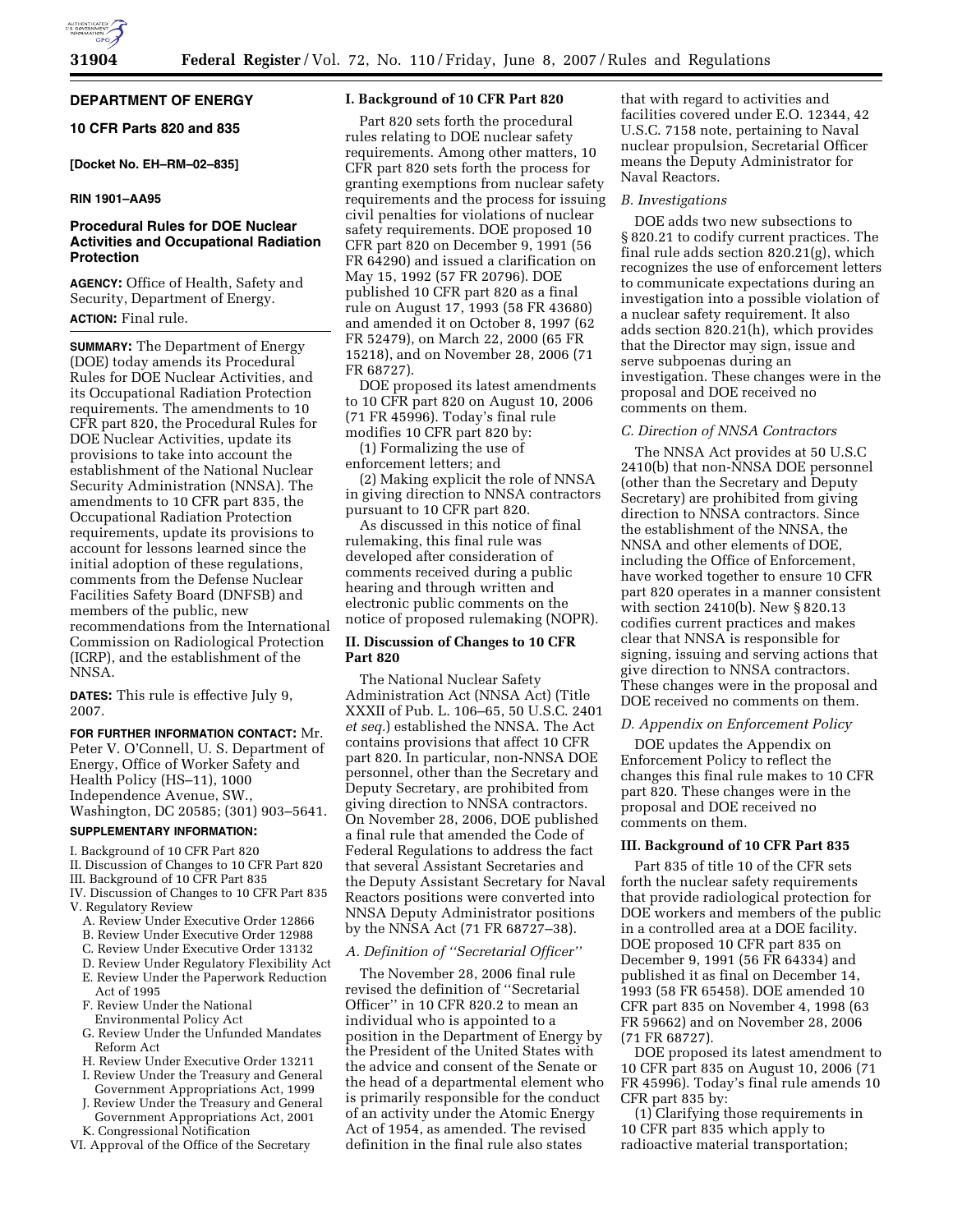(2) Excluding from the scope of 10 CFR part 835 material, equipment, and real property approved for release in accordance with DOE approved authorized limits which have been approved by a Secretarial Officer in consultation with the Chief Health, Safety and Security Officer. (Note: At the time of DOE's proposed amendment, August 10, 2006, this function was to be accomplished by the Office of the Assistant Secretary for Environment, Safety and Health. After publication of the NOPR, DOE reorganized the Office of Environment, Safety and Health into the Office of Health, Safety and Security. Under this reorganization the Secretarial Officer responsible for environment, safety and health matters is the Chief Health, Safety and Security Officer);

(3) Updating the dosimetric models and dose terms to be consistent with newer recommendations from ICRP, including use of updated tissue and radiation weighting factors and updated derived air concentration (DAC) values;

(4) Establishing DAC values for Special Tritium Compounds (STCs);

(5) Lowering the maximum amount of radioactive material which need not be labeled;

(6) Allowing use of thresholds for recording occupational exposures;

(7) Establishing DAC default values for radionuclides not listed in the rule; and

(8) Revising values in Appendix E to be consistent with newer dosimetric models and adding values for STCs.

These final amendments were developed after consideration of input received during a public hearing and through written and electronic public comments on the NOPR.

The schedule for achieving compliance with the amendments to 10 CFR part 835 is as follows. As provided at § 835.101(g)(3), updated radiation protection programs must be submitted to DOE within 180 days following the effective date of this final rule or January 4, 2008. Changes that do not decrease the effectiveness of the radiation protection program (RPP) may be implemented prior to DOE approval. Changes that decrease the effectiveness of the RPP require DOE approval prior to implementation. As provided at § 835.101(i), an update of the RPP shall be considered approved 180 days after its initial submission unless rejected by DOE at an earlier date. Consistent with the proposal, today's final rule, at § 835.101(f), requires that RPPs include plans, schedules, and other measures for achieving compliance with regulations of this part such that full compliance with the regulatory changes is achieved

within three years of the effective date of the final rule, which is July 9, 2007.

## **IV. Discussion of Changes to 10 CFR Part 835**

DOE is amending 10 CFR part 835 for a number of reasons. In some cases, an analysis of the operating experience with 10 CFR part 835 indicated that DOE's needs could be met more effectively if there was a change. In other cases, the DNFSB staff or members of the public have suggested changes. In addition, the ICRP has issued newer recommendations on areas covered by 10 CFR part 835.

DOE received several comments proposing new changes, not related to proposed changes in the NOPR. DOE has decided there is no need to consider these proposed changes now and, if it were to do so, it would be required by section 553 of the Administrative Procedures Act (5 U.S.C. 553) to engage in further notice and comment proceedings. DOE is not making any new changes that are unrelated to the proposed changes in the NOPR.

#### *A. Scope of 10 CFR Part 835*

1. *U.S. Nuclear Regulatory Commission (NRC) Regulated Activity Exclusion*. One comment noted that the exclusion in 10 CFR 835.1(b)(1) refers to activities regulated through a license by the NRC, or a State under an agreement with the NRC, including activities certified by the NRC under section 1701 of the Atomic Energy Act. The exclusion is limited by 10 CFR 835.1(c) which indicates that occupational doses received as a result of excluded activities shall be considered when determining compliance with DOE's occupational dose limits. The preamble to the proposed rule indicates that ICRP Publication 68, *Dose Coefficients for Intakes of Radionuclides by Workers*, will be the basis for the rule's terminology and methodology. Under certain circumstances, when a DOE worker conducts multiple activities involving both excluded and unexcluded activities under 10 CFR 835.1(b)(1), clarification is needed as to how the rule would be applied when using different dose coefficients and weighting factors to calculate the overall cumulative total effective dose for the worker. DOE agrees with this comment and will provide guidance (see discussion of 10 CFR part 835.2).

2. *Material, Equipment, and Real Property Exclusion*. DOE proposed to amend § 835.1 (Scope) by inserting a new paragraph (b)(6) which would exclude radioactive material on or within material, equipment, and real property that is approved for release

when the radiological conditions of the material, equipment, and real property have been documented to comply with the criteria for release set forth in a DOE authorized limit that has been approved by a Secretarial Officer in consultation with the Office of the Assistant Secretary for Environment, Safety and Health. The NOPR explained that under DOE O 5400.5, *Radiation Protection of the Public and the Environment*, real property on a DOE site and material and equipment from a DOE site may be released for unrestricted or restricted use by members of the public in accordance with a process to determine the risk to an individual from the residual radioactive material remaining on or within the material, equipment, or property. Such material, equipment, or real property may sometimes contain contaminated surfaces which exceed the surface contamination levels in 10 CFR part 835 appendix D. The appendix D values trigger application of occupational radiological controls for contaminated areas.

Accordingly, prior to today's final rule, even though DOE may have determined that this material, equipment, or property posed a minimal risk to individuals, if DOE activities were still associated with the material, equipment, or property, then certain radiological controls in 10 CFR part 835, such as those for access control, posting and training, would apply to portions of this material, equipment, or property.

To eliminate this potential inconsistency, DOE proposed a new § 835.1(b)(6) that would exclude from the scope of 10 CFR part 835 radioactive material on or within material, equipment, and real property which has been approved by DOE for release.

In this final rule, DOE modifies the language in the new § 835.1(b)(6) to exclude radioactive material on or within material, equipment, and real property which is approved for release when the radiological conditions of the material, equipment, and real property have been documented to comply with the criteria for release set forth in a DOE authorized limit which has been approved by a Secretarial Officer in consultation with the Chief Health, Safety and Security Officer. As previously noted, the functions of the Office of the Assistant Secretary for Environment, Safety and Health have been transferred to the Chief Health, Safety and Security Officer and the final rule reflects that change.

DOE recognizes that, depending on the potential exposure, requiring approval at the Secretarial Officer, level may be a higher level of approval than required by DOE O 5400.5. However,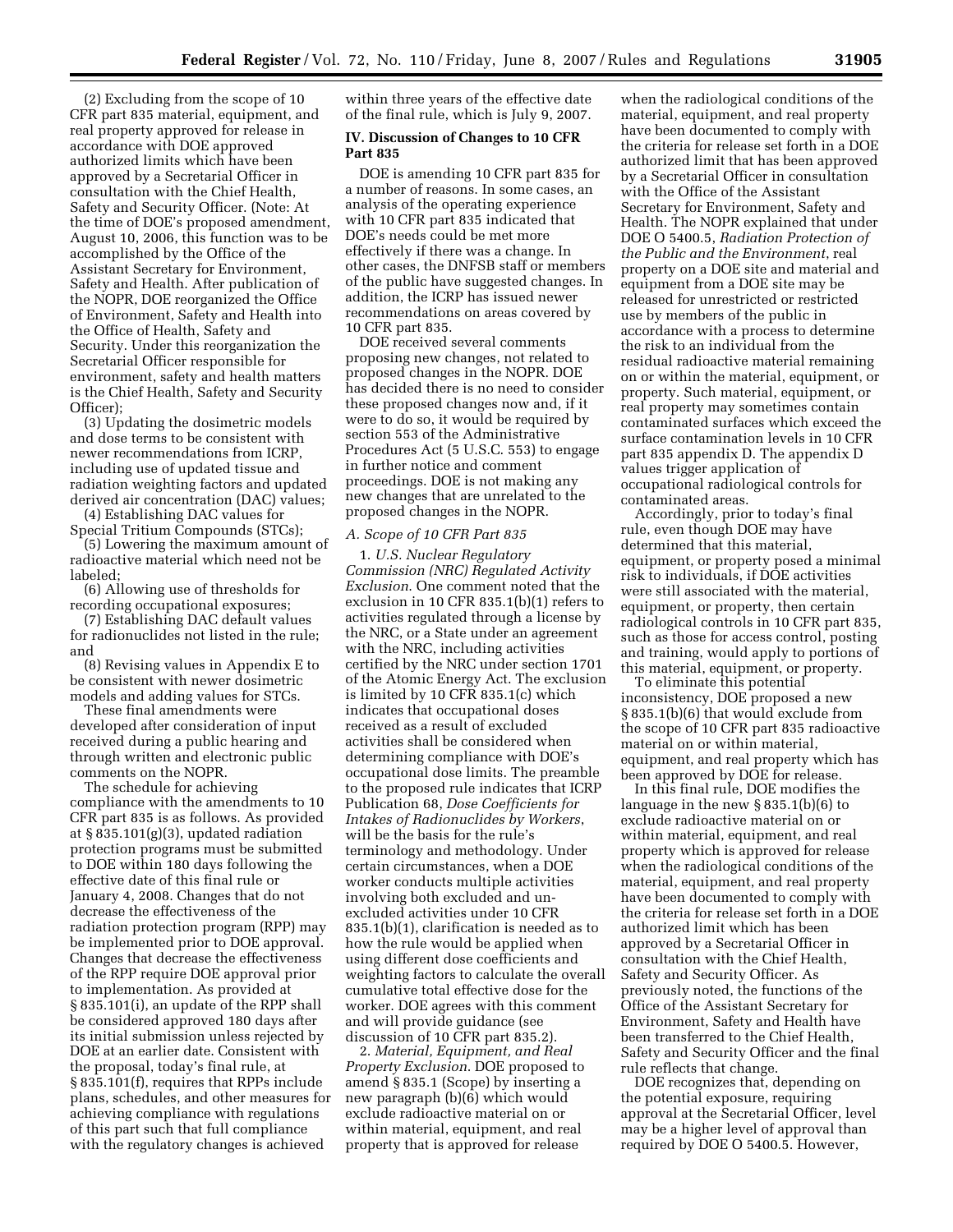this level of approval is consistent with other provisions of 10 CFR part 835 for which there are alternative means of compliance, such as alternatives to the DOELAP, use of planned special exposures, and exemptions from specified provisions of 10 CFR part 835. The requirement for consultation with the Chief Health, Safety and Security Officer would be satisfied by providing copies of a Secretarial Officer's approved authorized limits and supporting documentation to the cognizant office within the Office of Health, Safety and Security (currently the Office of Nuclear Safety and Environment (HS–20)) for review and comment. The Office of Nuclear Safety and Environment will coordinate the review and comment with the Office of Worker Safety and Health Policy (HS– 11). After comments have been resolved, the consultation process is complete. The intent for this change is to allow for the exclusion to apply for material, equipment, or real property regardless of whether the property has been released from DOE control. The Department also expects the material, equipment, or real property to which this exclusion is applied will be released from DOE control according to a specified time interval.

DOE received several comments that the proposed change would be beneficial and may promote better harmony between DOE occupational radiation protection and environmental protection requirements.

DOE also received a comment requesting clarification of the applicability of this exclusion to real property which has been remediated under the criteria and conditions specified in an approved Record of Decision under the Comprehensive Environmental Response, Compensation, and Liability Act of 1980 (CERCLA). The process for determining CERCLA remediation criteria and conditions is analogous to the process for determining an authorized limit pursuant to the requirements of DOE O 5400.5. Accordingly, for the purpose of excluding real property from the scope of 10 CFR part 835, approved CERCLA remediation criteria may be considered equivalent to an authorized limit if the DOE site office has determined that the criteria meet DOE requirements for authorized limits and provided that the use of these criteria as DOE authorized limits is documented and approved as would be an authorized limit, i.e., by a Secretarial Officer or designee in consultation with the Chief Office of Health, Safety, and Security Officer. 3. *Radioactive Material* 

*Transportation*. DOE proposed revising

§ 835.1 to clarify which requirements in 10 CFR part 835 apply to the transportation of radioactive material by or on behalf of the DOE. Specifically, DOE proposed to delete existing § 835.1(b)(4) and replace it with a new § 835.1(d) that would state clearly that subparts F (Entry Control Program) and G (Posting and Labeling) do not apply to radioactive material transportation conducted by a DOE individual or DOE contractor, when the radioactive material is under the continuous observation and control of an individual who is knowledgeable of and implements required exposure control measures. This proposed change was not intended to affect the application of requirements to radioactive material transportation in the other subparts of 10 CFR part 835.

The proposal stated that DOE did not intend 10 CFR part 835 to apply to transportation by the U. S. Postal Service or a commercial carrier, such as Fedex or UPS, which transport radioactive material as part of their normal operations. A company or subsidiary of a corporation that operates a DOE facility would not be considered a commercial carrier—even if such an organization transports radioactive material as part of its contractual agreement with DOE. This position is consistent with NRC practice. See, for example, 10 CFR 30.13, 40.12, and 70.12. DOE requested comments as to whether there should be an explicit exclusion of these carriers from the scope of 10 CFR part 835.

DOE also proposed changes to the definition of ''radioactive material transportation'' in § 835.2(a) to improve the regulatory language. The NOPR stated that these proposed changes were not intended to affect the existing scope of this definition, which excludes activities related to transportation such as the preparation of material or packagings for transportation, storage of material awaiting transportation, or application of markings and labels required for transportation.

DOE received comments requesting guidance on the new exclusion, particularly the proposed ''continuous observation'' provision. One commenter noted that, if the radioactive material ceases to be under ''continuous observation'' the requirements of subparts F and G should apply because to do otherwise, could result in potential exposure of workers or the public. DOE agrees with this comment. However, DOE recognizes that there are some cases when it may be impractical to maintain ''continuous observation.'' To address this situation and still provide adequate warning to workers

and members of the public, DOE adds a provision to § 835.1(d) to allow exception from subparts F and G for transportation by DOE and DOE contactors for radioactive material transportation conducted in accordance with Department of Transportation (DOT) regulations or DOE orders that govern such movements. For radioactive material transportation that is not subject to DOT regulations or DOE transportation orders (for situations where DOE and a contractor had not included such orders in the contract), the conditions for the exception from subparts F and G would be met by conducting the transportation activity per DOT regulations or DOE orders whether or not these are regulatory or contractually required for the transportation activity. DOE believes that the provisions at § 835.1(d) fulfill its intentions with regard to protection of workers and the public.

Another commenter noted that material staged for some period on DOE property was still technically in transit and requested guidance for continuous observation for such material. DOE disagrees with this comment, and the definition of ''radioactive material transportation'' does not include preparation of material or packagings for transportation or storage of material awaiting transportation such as what might occur when material is staged on DOE property. In accordance with the definition of ''radioactive material transportation,'' the exclusion applies while the material is in the process of undergoing movement, including nominal stoppages such as for traffic considerations or refueling activities.

Another commenter stated that this change should lead to cost savings for DOE laboratories. A commenter also requested a definition of ''radioactive material'' be added to the rule.

DOE also received a comment that there should be a specific exclusion for a ''company or subsidiary of a corporation that operates a DOE facility.'' At most DOE facilities the prime contractor transports radioactive materials as part of routine facility operations. DOE disagrees with the comment that its contractors conducting radioactive material transportation should be excluded from all the provisions of 10 CFR part 835. While DOE agrees that, at most DOE facilities, the prime contractor commonly transports radioactive materials as part of routine facility operations, it is the Department's position that all DOE occupational exposures to ionizing radiation to DOE and DOE contractor employees should, to the extent practicable, be subject to the provisions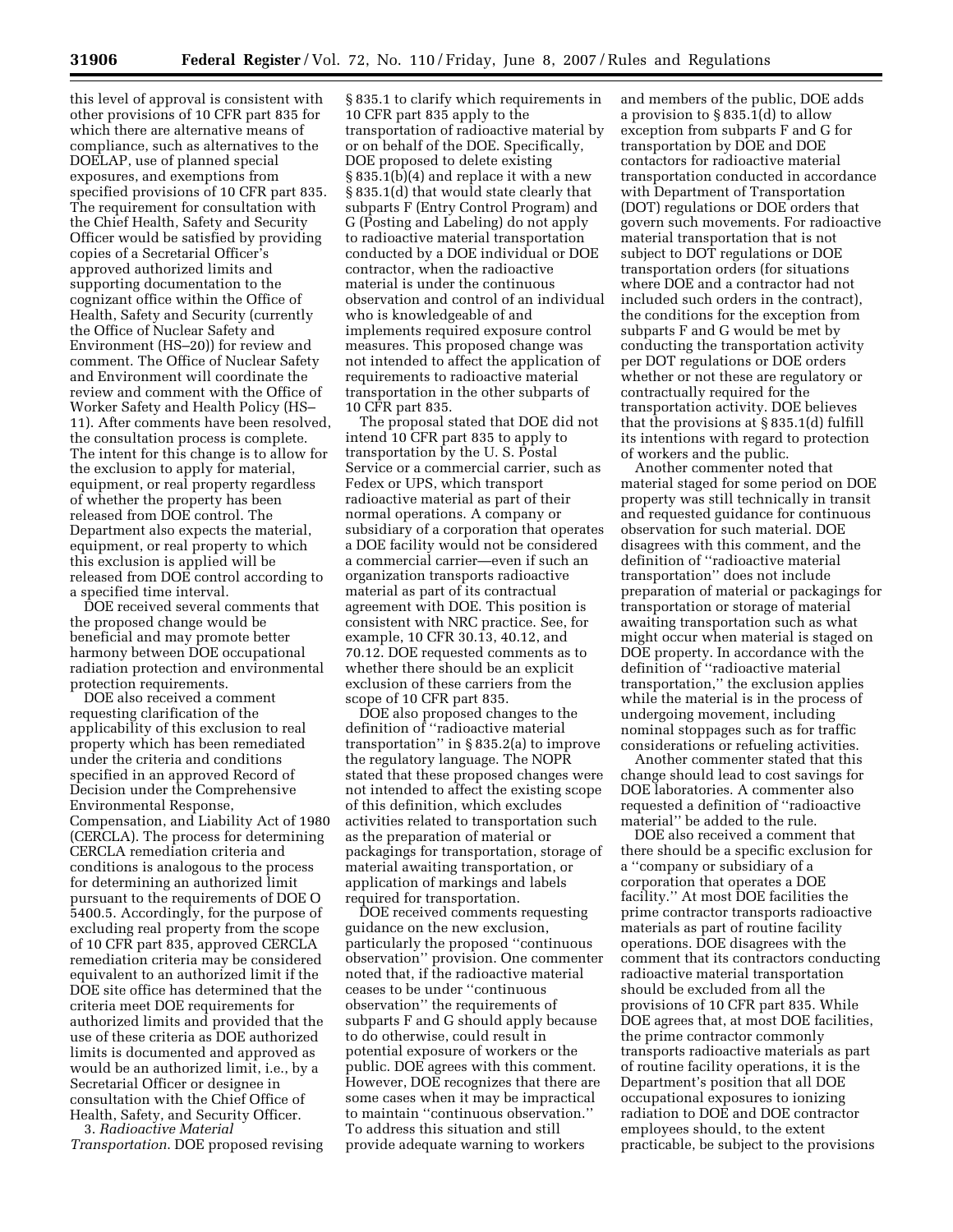of 10 CFR part 835. For example, provisions in 10 CFR part 835 that should apply to workers involved in radioactive material transportation, are qualification and training requirements, necessary radiation exposure monitoring, and As Low As is Reasonably Achievable (ALARA) requirements.

The NOPR stated DOE's intention that 10 CFR part 835 not apply to transportation by the U.S. Postal Service or a commercial carrier, such as Fedex or UPS, which transport radioactive material as part of their normal operations. DOE adds a provision to § 835.1(b) explicitly excluding all radioactive material transportation from the scope of 10 CFR part 835 that is not performed by DOE or a DOE contractor. This change clarifies the applicability of the transportation exclusion by making it an explicit regulatory provision.

There may be situations where DOE or DOE contractor personnel also perform radioactive material transportation activities for other than DOE related purposes (such as DOE or DOE contractor personnel performing work for a commercial transportation company after normal work hours). This situation is comparable to that where a DOE individual or a DOE contractor works part-time at an NRC regulated facility. Occupational exposure resulting from working at a NRC regulated facility (*i.e.*, an excluded activity) is considered when evaluating compliance with the dose limits. Accordingly, DOE is including in 10 CFR 835.1(c) a provision that occupational doses received as a result of radioactive material transportation performed by other than the DOE or a DOE contractor, be considered to the extent practicable when determining compliance with the occupational dose limits.

One commenter suggested imposing a time limit on the radioactive material transportation exclusion. The commenter noted that there is already a time-based exception for posting radiological areas when there is a knowledgeable person controlling access to the area, for up to eight hours (§ 835.604(a)). A comparable approach was suggested for radioactive material transportation. DOE believes this is an impractical approach for the radioactive material transportation exclusion due to the wide variation in shipment circumstances (including variable time periods) expected to be encountered across the DOE complex.

This final rule includes the changes to the radioactive material transportation provisions in the NOPR with the following additional changes: Section

835.1(b)(7) is added excluding radioactive material transportation not performed by the DOE or a DOE contractor. Section 835.1(c) is modified such that occupational doses received as a result of radioactive material transportation performed by other than the DOE or a DOE contractor, must be considered to the extent practicable when determining compliance with the occupational dose limits.

Section 835.1(4) is added excluding radioactive material transportation not performed by the DOE or a DOE contractor. Section 835.1(d) is modified to exclude DOE and DOE contractors performing radioactive material transportation from subpart G and F if such transportation is conducted under the continuous observation and control of an individual who is knowledgeable of and implements required exposure control measures or if the transportation is conducted in accordance with DOT regulations or DOE orders that govern such movements.

#### *B. Definitions in 10 CFR Part 835*

DOE proposed to change most of the dosimetric terms used in 10 CFR part 835 to reflect the recommendations for assessing dose and associated terminology from ICRP Publication 60, *1990 Recommendations of the ICRP on Radiological Protection*, and ICRP Publication 68, *Dose Coefficients for Intakes of Radionuclides by Workers*. DOE proposed this change mainly because these recommendations are based on updated scientific models and more accurately reflect the occupational doses to workers than the models currently used by DOE. DOE currently uses models that were used in developing *Radiation Protection Guidance to Federal Agencies for Occupational Exposures*, published by the Environmental Protection Agency (52 FR 2822, January 27, 1987), which are based upon 1977 recommendations from the ICRP. In the NOPR, DOE noted that other federal agencies, including the Environmental Protection Agency (EPA), the Food and Drug Administration (FDA), and the National Institute of Occupational Safety and Health (NIOSH), have already adopted parts of the current ICRP recommendations related to dosimetry in recent guidance documents and requirements. NIOSH uses the newer recommendations in performing DOE worker dose assessments under the Energy Employees Occupational Illness Compensation Program Act of 2000, which is contained in the Floyd D. Spence National Defense Authorization Act for Fiscal Year 2001 (Pub. L. 106– 398). EPA has adopted the

recommendations in Federal Guidance Report Number 13, *Cancer Risk Coefficients for Environmental Exposure to Radionuclides*. In addition, recommendations published by the National Council on Radiation Protection and Measurements for the past several years, as well as several standards issued by the American National Standards Institute, have used the newer dosimetric quantities and units endorsed by the ICRP.

Internal doses would still be calculated based on a 50-year committed dose. The following ''crosswalk'' was provided in the NOPR to show the new terms DOE proposed and the terms that would be replaced:

| Current dosimetric<br>terms                           | Proposed dosimetric<br>terms          |
|-------------------------------------------------------|---------------------------------------|
| Committed effective<br>dose equivalent.               | Committed effective<br>dose.          |
| Committed dose<br>equivalent.                         | Committed equivalent<br>dose.         |
| Cumulative total ef-<br>fective dose equiv-<br>alent. | Cumulative total ef-<br>fective dose. |
| Deep dose equivalent                                  | Deep equivalent<br>dose.              |
| Dose equivalent                                       | Equivalent dose.                      |
| Effective dose equiva-<br>lent.                       | Effective dose.                       |
| Lens of the eye dose<br>equivalent.                   | Lens of the eye<br>equivalent dose.   |
| Quality factor                                        | Radiation weighting<br>factor.        |
| Shallow dose equiva-<br>lent.                         | Shallow equivalent<br>dose.           |
| Weighting factor                                      | Tissue weighting fac-<br>tor.         |
| Total effective dose<br>equivalent.                   | Total effective dose.                 |

**Note:** Throughout the text of the NOPR, the above terms were proposed to be revised.

In addition, DOE proposed revising the following definitions: Annual limit on intake, Derived air concentration, Radiation area, Radiological worker, Dose, External dose or exposure, and Internal dose or exposure. Also, consistent with ICRP Publication 60, the table of weighting factors for neutrons would no longer list a column for neutron flux density.

DOE recognized that the proposed changes to most of the dosimetric terms used in 10 CFR part 835 to reflect the recommendations for assessing dose and associated terminology from ICRP Publications 60 and 68 would require revising many site documents and updating training materials. Although in June 2004 and again in June 2006, the ICRP released a draft of updated recommendations, which included some adjustment of Tissue Weighting Factors and Radiation Weighting Factors, DOE expressed its belief that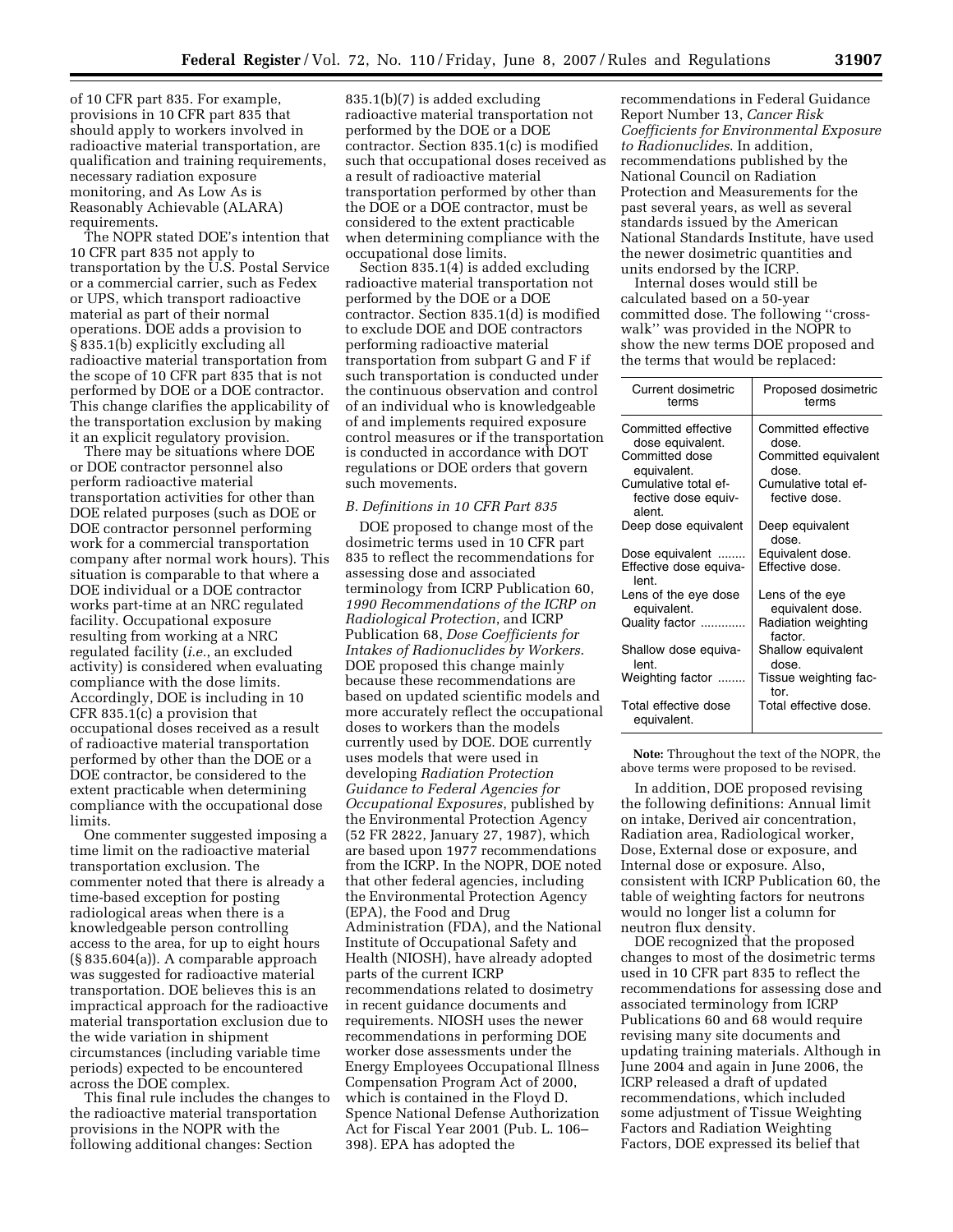this was still an opportune time to make these changes rather than waiting for the draft recommendations to be finalized. It may be several years before the ICRP finalizes and issues the revised recommendations and accompanying dose conversion factors. DOE evaluated the effect of the June 2004 proposed revisions to Tissue Weighting Factors on derivation of dose conversion factors used in ICRP Publication 68. The evaluation found, for radionuclides of most interest to DOE, that the ICRP proposed Tissue Weighting Factors revisions would have minimal impact on the ICRP Publication 68 derived secondary limits (*i.e.*, the DACs and Sealed Radioactive Source Accountability values). The ICRP's June 2006 proposed revisions to Tissue Weighting Factors will also have minimal impact. Any future need by DOE to revise weighting factors should have minimal administrative impact for such activities as revising procedures and training materials. It is envisioned that, over time, updated recommendations to make revisions to dosimetry calculation models will periodically be made by national and international consensus groups. Given that fact, and the significant financial and resource impact, DOE recognizes that historical doses, recorded and reported to individuals prior to the effective implementation date of this proposed amendment, should still be considered to be the official doses of record. Barring some unforeseen reason or factor (e.g., discovery of a site or vendor specific miscalculation in assigned doses), DOE would not require the updating of historical doses to reflect these changes. DOE considered several options for amending part 835 including:

• Allowing sites to choose either converting to the newer dosimetric terminology and Tissue and Radiation Weighting Factors or retaining the existing requirements;

• Not specifying in part 835 a specific set of Tissue and Radiation Weighting Factors, but requiring sites to specify in their DOE approved Radiation Protection Program the weighting factors to be used and the technical basis for that determination;

• Updating the Tissue and Radiation Weighting Factors to reflect the newer research without revising the dose terminology;

• Updating the Tissue and Radiation Weighting Factors to reflect the newer research and revising the dose terminology; and

• Converting to the newer dosimetric terminology and Tissue and Radiation Weighting Factors and not updating the DAC values (appendices A and C to part 835) and appendix E to part 835 values.

DOE considered the best approach, which it proposed, was to convert all terminology and methodology, including the appendices A, C and E to part 835 values, to reflect ICRP Publications 60 and 68. DOE solicited comments on all of these different options.

DOE recognized in the NOPR that the proposed dosimetric changes would result in the need to update numerous site documents and proposed a threeyear implementation schedule to alleviate the burden of making the changes. Therefore, DOE considered that many of the changes can be made during the regularly scheduled document updating processing. An extended implementation date also was proposed because DOE recognized that the benefit of updating documents to reflect the dosimetric changes may not justify the cost at sites nearing closure. The NOPR stated that DOE would allow sites to use the exemption process in 10 CFR part 820 to request relief, if appropriate, for closure sites which are scheduled to continue operation beyond the implementation date for the proposed changes. In the proposal, DOE requested input on any other constructive ways to reduce the costs of implementing this proposed change.

DOE received several comments supporting DOE's proposed changes to reflect the recommendations for assessing dose and associated terminology from ICRP Publications 60 and 68. Comments noted that there would be associated costs and appreciated DOE's three-year implementation schedule to meeting this change. The same comments applied to the updates to appendices A, C and E to part 835 to reflect ICRP Publications 60 and 68 methodologies.

One commenter stated that DOE should be aware that some difficulties in communications with radiation workers and perhaps even members of the public will likely linger for many years, and there did not appear to be an identifiable benefit in terms of worker protection to be gained from this change.

Comments were also received stating that DOE should not incorporate draft ICRP recommendations into this revision of 10 CFR part 835. DOE is not incorporating draft ICRP recommendations into this revision of 10 CFR part 835. DOE agrees that this action would be premature.

DOE agrees that these changes will have some impact on site operations, particularly in updating site documents and training of workers on the new

terminology. Accordingly, to lessen the impact, DOE proposed and is adopting in § 835.101 a three-year implementation schedule. DOE intends to provide revised guidance documents during this time period to facilitate site implementation of these changes.

Comments were received that DOE should consult with the NRC and other federal agencies and not make these changes unless the NRC makes these changes. In preparing the NOPR, DOE did consult with the NRC and, as a member of the Interagency Scientific Committee on Radiation Standards, consulted with other federal agencies having radiation protection responsibilities. No significant objections were raised prior to publication of the proposed rule. Other federal agencies, including EPA, FDA, and NIOSH, have already adopted dosimetric aspects of the current ICRP recommendations in recent guidance documents and requirements. The NRC was the only federal agency who submitted public comments on the proposed rule. The NRC recommended postponing updating the dosimetric models and terms.

A review of significant unplanned radiation exposures at DOE facilities over the past several years reflects that, at DOE facilities, significant unplanned radiation exposures have been from internal exposures, resulting from intakes of radioactive material. As the owner and regulator of these facilities, DOE believes it is prudent and warranted to assess these exposures using dose assessment methods more current than those in the current rule. DOE notes that the NRC has authorized selected fuel cycle facilities to use this approach. DOE continues to believe that, for DOE facilities, these changes are an improvement.

DOE received a comment that, under certain circumstances, when an individual conducts multiple activities involving both activities under 10 CFR 835.1(b)(1) and excluded activities (*e.g.*, activities involving NRC licensed activities) it is ambiguous as to how the rule would be applied when using different dose coefficients and weighting factors to calculate the total effective dose for the worker from both activities. DOE agrees that guidance is needed for this provision. For the purpose of compliance with 10 CFR 835.1(b)(1), DOE considers the following terms to be equivalent: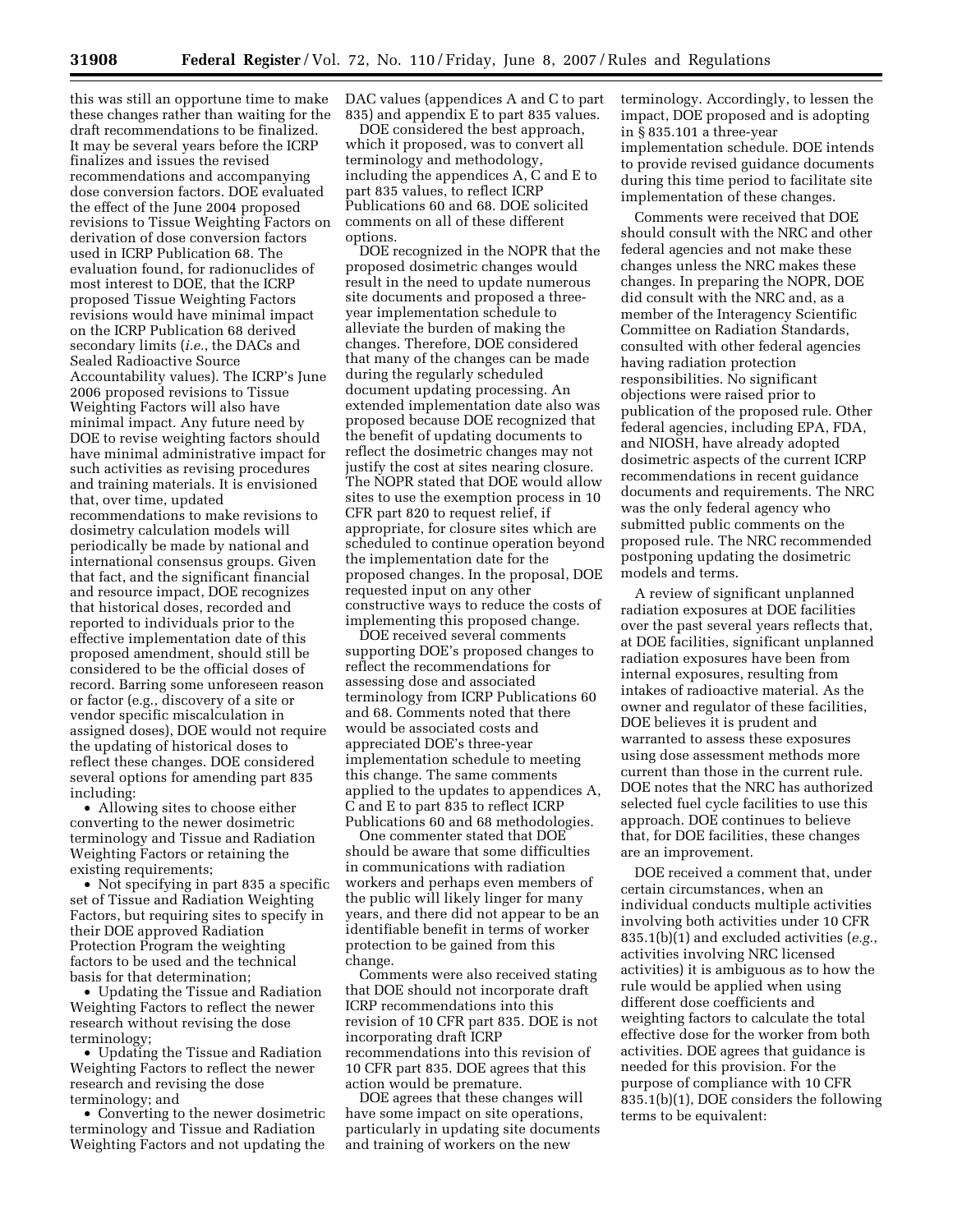| Dosimetric term as<br>defined by excluded<br>activity cognizant reg-<br>ulator | DOE amended<br>dosimetric term                                            |
|--------------------------------------------------------------------------------|---------------------------------------------------------------------------|
| Committed effective<br>dose equivalent.                                        | Committed effective<br>dose.                                              |
| Committed dose<br>equivalent.                                                  | Committed equivalent<br>dose.                                             |
| Cumulative total ef-<br>fective dose equiv-<br>alent.                          | Cumulative total ef-<br>fective dose.                                     |
| Deep dose equivalent                                                           | Equivalent dose to<br>the whole body.                                     |
| Dose equivalent<br>Effective dose equiva-<br>lent.                             | Equivalent dose.<br>Effective dose.                                       |
| Lens of the eye dose<br>equivalent.                                            | Equivalent dose to<br>the lens of the eye.                                |
| Quality factor                                                                 | Radiation weighting<br>factor.                                            |
| Shallow dose equiva-<br>lent.                                                  | Equivalent dose to<br>the skin or<br>Equivalent dose to<br>any extremity. |
| Weighting factor                                                               | Tissue weighting fac-<br>tor.                                             |
| Total effective dose<br>equivalent.                                            | Total effective dose.                                                     |

In response to another comment, DOE replaces the term ''nonstochastic'' with the term ''deterministic.''

One commenter stated that there did not appear to be significant benefit to changing the dosimetric methodologies. DOE disagrees with the comment and, to the contrary, believes that using more up-to-date models for assessing worker dose is beneficial. Under the 10 CFR part 820 exemption process, DOE already authorizes the Y–12 and Savannah River Site facility to use ICRP Publications 60 and 68 methodologies for assessing doses. The contractors requested the change and noted that the improved accuracy in determining worker doses would be beneficial. Similarly, as noted previously, the NRC authorized selected fuel cycle facilities to use this approach.

DOE also received a comment that DOE should move the phrase ''(1 rem = 0.01 sieverts)'' to the end of the definition for ''annual limit on intake,'' rather than with the definition of ''committed equivalent dose,'' because this would be the first use of the term ''Sievert.''

DOE makes these editorial changes, with the exception that the phrase ''(1  $rem = 0.01 Sv$ " is included in the definition of ''annual limit on intake,'' the first usage of the term ''Sievert'' in 10 CFR part 835.

One commenter noted that the definition of ''absorbed dose'' should refer to energy imparted and not energy absorbed. DOE agrees with this comment and changes the definition. One commenter requested the addition of several additional dosimetric terms/

operational quantities in the rule such as ''ambient dose'' and ''personal dose equivalent.'' DOE agrees that these quantities are important because they are the operational quantities that have been recommended by ICRP for use in assessing compliance with the numerical dose criteria for external exposure specified in this part. However, DOE does not believe it is necessary to define or revise additional dosimetric terms, such as ''ambient dose,'' and ''personal dose equivalent.'' Definitions of such terms are best left in supporting documents, such as implementation guides for 10 CFR part 835 and the technical standards for the DOELAP. For clarification, DOE provides a discussion of this topic in section U of this part.

One commenter requested that DOE not use the terms ''deep equivalent dose,'' ''lens of the eye equivalent dose'' and ''shallow equivalent dose'' because these terms are not defined in the referenced ICRP publications. DOE agrees with this comment and replaces these terms with ''equivalent dose to the whole body,'' ''equivalent dose to the lens of the eye,'' ''equivalent dose to the skin,'' or ''equivalent dose to the extremity,'' as appropriate, in §§ 835.202, 835.205, 835.402, 835.502, and 835.702. DOE adds the following sentence to the definition of ''equivalent dose'' in § 835.2(b) ''For external dose, the equivalent dose to the whole body is assessed at a depth of 1 cm in tissue; the equivalent dose to the lens of the eye is assessed at a depth of 0.3 cm in tissue, and the equivalent dose to the extremity and skin is assessed at a depth of 0.007 cm in tissue.''

DOE received a comment that it should clarify the definition of ''committed effective dose'' to assure consistency with the equations of Section 6 of ICRP Publication 68 and the methodology for calculating the "remainder" dose. DOE agrees with these comments and revises the definition of ''committed effective dose'' and footnote number 1 under the table of Tissue Weighting Factors to be consistent with ICRP Publication 68.

One commenter pointed out that footnote 2 to the table on radiation weighting factors in the definition of ''radiation weighting factor'' in § 835.2(b) did not provide information on the radiation weighting factor for Auger electrons emitted by radioactive atoms incorporated into DNA and requested either deletion of the exclusion or clarification on the appropriate radiation weighting factor.

After reevaluation of this topic, DOE has determined that from a regulatory perspective, the benefits of this footnote to worker health and safety may be outweighed by difficulties in complying with the footnote. The reasons are: (1) This footnote only applies to dose received by the DNA of a cell and, thus, is a very small fraction of the dose received by the entire tissue; (2) assessment of doses and risks will require information on the distribution of radionuclides within tissues and cells which may not be readily available, and which will depend on the chemical form involved; and (3) except for accidents, most exposures of this type are therapeutic and would not be covered by provisions of 10 CFR part 835. Accordingly, footnote 2 to the table on radiation weighting factors in § 835.2(b) from the proposed rule is not included in the final rule and DOE will develop guidance to address the infrequent situations and complex dosimetry resulting from incorporation of Auger electron emitters in DNA.

DOE received a comment recommending DOE permit sites to choose to either convert to the newer tissue and radiation weighting factors or remain with the existing requirements. Another option suggested by the commenter was for DOE to not include tissue weighting factors, radiation weighting factors, and DACs in the rule. Rather, this information may be placed into a set of guidance documents and incorporated by reference in the rule. After considering all the comments DOE has received, DOE still considers the best approach to be to convert all terminology and methodology, including the appendices A, C and E values, to reflect ICRP Publications 60 and 68. DOE did not propose excluding tissue weighting factors, radiation weighting factors, and DACs from the rule and is not making this change.

DOE received a comment that the dose methodology in the proposed 10 CFR part 835 is not consistent with DOE's requirements for the protection of the public. The commenter believed that the standards for the public and environment and the standard for DOE workers should be revised at the same time to avoid situations where some DOE standards are based on new ICRP recommendations and some standards are based on older ICRP recommendations. DOE does not agree with this comment. DOE has already initiated adoption of the more recent ICRP recommendations as demonstrated by its guidance on radiation risk estimation (endorsing Federal Guidance Report Number 13, which is consistent with ICRP Publication 60). DOE sees no conflict in making this change at this time and no benefit in waiting until all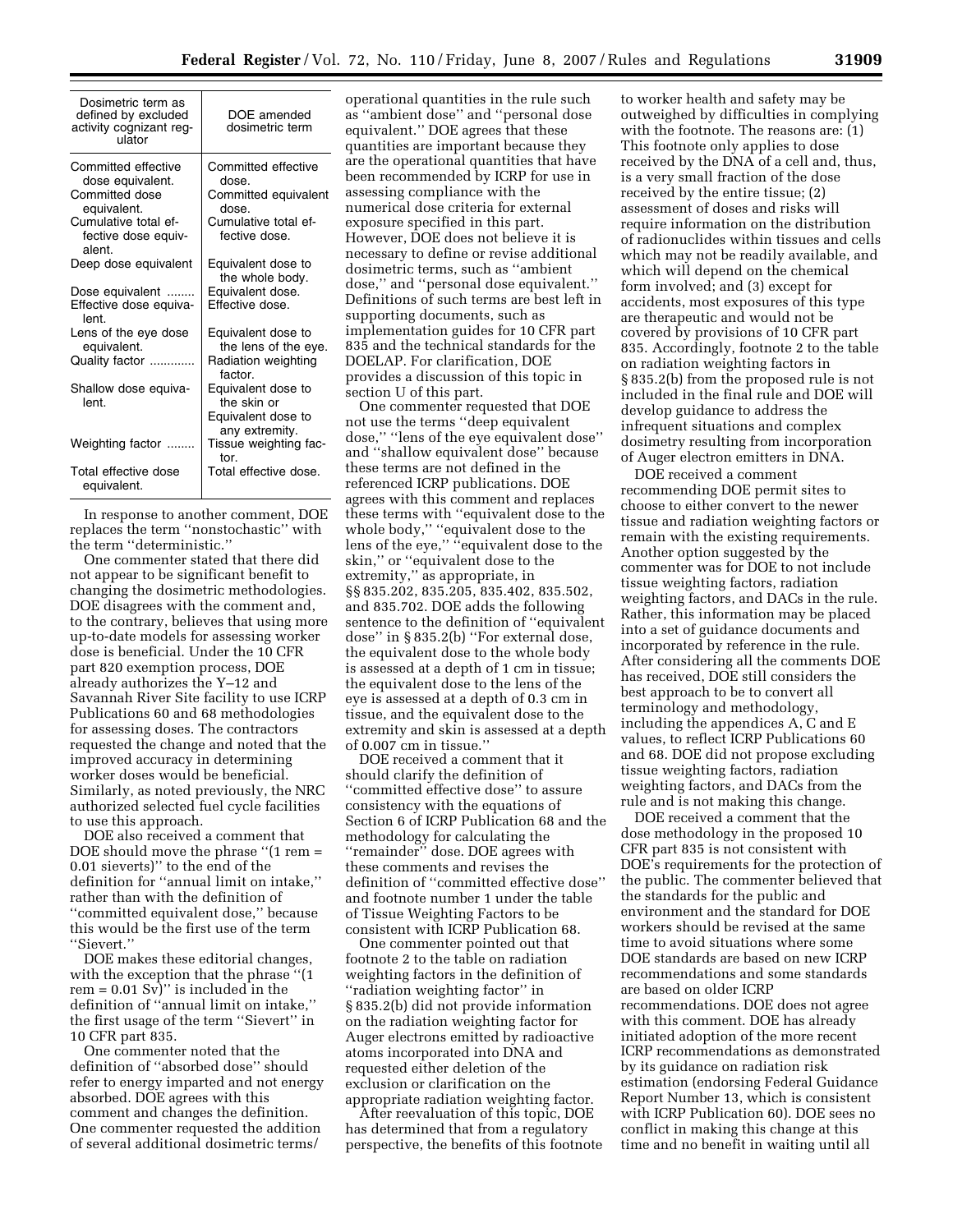of its environmental policy and guidance is updated.

As part of DOE's response to a comment regarding application of appendix D surface contamination values to areas of fixed contamination consisting of special tritium compounds (STCs), DOE is adding a definition of ''special tritium compound.'' The definition is from DOE technical standard, *Radiological Control Programs for Special Tritium Compounds*, DOE– HDBK–1184–2004.

One commenter requested clarification of the term ''personal property'' which is used in the definition of ''real property.'' DOE revised the definition of ''real property'' to not include the term ''personal property.''

DOE received a comment that a definition of ''activity median aerodynamic diameter'' (AMAD) should be included in the rule. DOE agrees with is comment and has added a definition, based on ICRP Publication 66, *Human Respiratory Tract Model for Radiological Protection*, for AMAD. DOE also clarifies, in the appendix A notes, that AMAD is the appropriate particle size value.

DOE received a comment that, because of the uncertainties in the biological effect of high energy radiation and difficulties in measuring radiation at such levels, DOE should insert a binding statement in 10 CFR part 835 requiring DOE contractors to evaluate and justify the radiation weighting factors used for photon and particle energies above 10 MeV.

DOE agrees that at high energies, such as those above 10 MeV, the biological impact of particles on human tissue may be more uncertain than at other energies and that monitoring of workplaces and individuals exposed to particles with these energies may be very challenging. However, other challenging radiological conditions exist in the DOE complex that are not explicitly addressed in 10 CFR part 835. Moreover, radiation fields consisting of particles greater than 10 MeV do not occur extensively within the DOE complex. When such conditions are identified, efforts should be focused on significantly limiting exposure to these types of radiation fields through the application of engineered and administrative controls. If doses to workers result from exposure

to such radiation fields, provisions in subpart E of 10 CFR part 835 require that instruments and equipment used for monitoring individuals and workplaces be appropriate for the types, levels and energies of the radiations encountered, and that monitoring be performed to detect changes in radiological conditions. Finally, DOE notes that the purpose of radiation weighting factors is to establish dose limits, set up other dose dependent criteria for protection purposes, and plan radiological work. They are not for the purpose of measuring radiation fields and individual doses. Accordingly, DOE does not believe there is a need to include a specific provision in the final rule specifying evaluation and justification of the radiation weighting factors used for photon and particle energies above 10 MeV. DOE, however, will include in guidance a recommendation to evaluate and document the technical bases for the equivalent dose response of instruments and equipment used to monitor workplaces and individuals exposed to photon and particle energies above 10 MeV.

A commenter proposed that neutron flux to dose conversion factors be added as conversion factors in 10 CFR part 835 and that DOE sites be permitted to use different values if they could defend their position.

DOE believes that if the neutron energy spectrum is known in sufficient detail to permit the use of more radiation weighting factors than are currently provided in the proposed amendment to 10 CFR part 835, a more detailed set of radiation weighting factors would be appropriate. Such an approach was used in the previous versions of 10 CFR part 835 which included a table containing mean quality factors for 21 values of neutron energy. Accordingly, the formula recommended in ICRP Publication 60 relating to neutron energy and radiation weighting factors is added to footnote 3 of the radiation weighting factors table in the definition of ''radiation weighing factor.''

DOE will not provide neutron fluence to dose conversion factors, as proposed by the commenter, because they are a function of many more factors than the relationship between neutron energy and radiation weighting factors and

would not be as widely applicable throughout the DOE complex.

Regarding a comment to permit DOE sites to use different neutron fluence to dose conversion factors, DOE's decision to include the formula relating neutron energy and radiation weighting factors obviates the need for such a change to the final rule. As long as the neutron fluence to dose conversion factors incorporate the radiation weighting factors permitted by 10 CFR part 835, DOE sites may use conversion factors appropriate to local conditions to relate neutron fluence to equivalent dose and effective dose.

Note that the radiation weighting factors are only for use in calculating equivalent dose, effective dose, committed effective dose, and total effective dose. The operational radiation dose quantities used in the measurement of radiation dose use other modifiers of absorbed dose, such as quality factors, to account for the biological impact of the radiation type. However, to ensure compliance with the dose quantities specified in 10 CFR part 835, the operational radiation dose quantities must provide a dose estimate equal to or greater than the dose quantities specified in 10 CFR part 835.

In summary, DOE makes the proposed changes to the dosimetric terms used in 10 CFR part 835 to reflect the recommendations for assessing dose and associated terminology from ICRP Publications 60 and 68. DOE revises the definition ''nonstochastic effects'' to read ''deterministic effects.'' As previously discussed, DOE revises the definitions of ''committed effective dose,'' ''committed equivalent dose,'' and ''absorbed dose.'' DOE adds definitions for ''activity median aerodynamic diameter'' and ''special tritium compound.'' DOE deletes the proposed definitions of ''deep equivalent dose,'' ''lens of the eye equivalent dose,'' ''shallow equivalent dose,'' and footnote 2 to the table on radiation weighting factors in § 835.2(b) that addresses the radiation weighting factor for Auger electrons emitted by radioactive atoms incorporated into DNA.

DOE adds the following formula to the definition of ''radiation weighting factor  $(w_R)$ :"

$$
w_R = 5 + 17 \exp\left[\frac{-\left(\ln(2E_n)\right)^2}{6}\right]
$$
 Where E<sub>n</sub> is the neutron energy in MeV.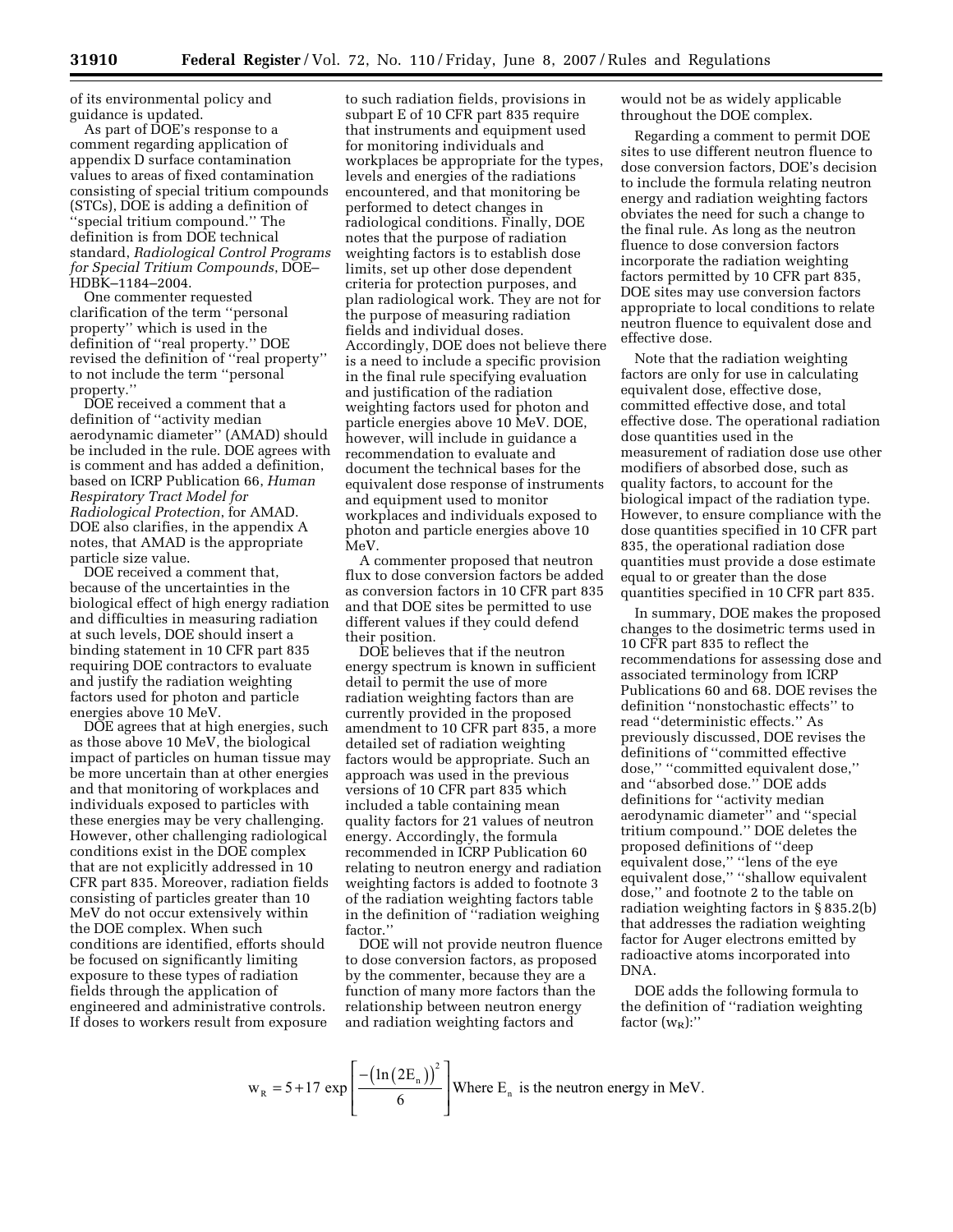DOE revises 10 CFR 835.2(c) to state that terms defined in the Atomic Energy Act of 1954 or in 10 CFR part 820 and not defined in this part are used consistent with the meanings given in the Atomic Energy Act of 1954 or in 10 CFR part 820. Accordingly DOE removes the definitions of ''Contractor'' and ''Secretarial Officer'' from 10 CFR part 835 and uses the terms as defined in 10 CFR part 820.

#### *C. Radiological Units in 10 CFR Part 835*

DOE proposed to revise the text of § 835.4 to allow use of additional units, such as dpm, mass units,  $\mu$ Ci/cc, and dpm/100cm2 in records required by this part. The original intent of this provision was to preclude the exclusive use of the SI units of becquerel, gray (Gy) and sievert (Sv). As stated in the NOPR, the intent was not to preclude use of other conventional units, such as those previously listed. The proposed change was intended to achieve the original intent of this section. DOE received comments that the allowance for the additional units of measurement should prove to be beneficial and the continued preclusion of the exclusive use of the SI units is beneficial and appreciated. The final rule makes the changes as proposed in the NOPR.

#### *D. Radiation Protection Programs*

DOE proposed to add a new sentence at the end of § 835.101(f) that would provide that unless otherwise specified in part 835, compliance with the amendments made by this final rule shall be achieved no later than three years following the effective date of the final rule. The reasons DOE proposed an extended implementation date are the same as those discussed in connection with the changes to the dosimetric terms.

DOE received several comments that given the extensive changes proposed, the proposed three-year implementation period would be beneficial. One commenter believed that the three-year implementation period was excessive and could cause confusion at sites with multiple contractors where each contractor may implement the amendments at different times. DOE will provide guidance for this situation. One commenter believed that the threeyear implementation time period may not be adequate for all sites. DOE believes that the three-year period is reasonable. Contractors still have the option of requesting an extension of the implementation date through the 10 CFR part 820 exemption process, on a case by case basis. The final rule makes the changes as proposed in the NOPR.

## *E. Occupational Dose Limits for General Employees*

DOE proposed amending § 835.202 by revising the dosimetric terms to be consistent with the revised definitions. One commenter noted that the phrase ''for external exposures'' was redundant because that phrase was already included in the definitions of ''deep equivalent dose' and ''shallow equivalent dose.'' As discussed previously, DOE is not including in the final rule definitions for ''deep equivalent dose'' or ''shallow equivalent dose.'' The term ''for external exposures'' is no longer redundant in § 835.202(a)(2). DOE makes the following changes:  $\S 835.202(a)(2)$  is rewritten as ''The sum of the equivalent dose to the whole body for external exposures and the committed equivalent dose to any organ or tissue other than the skin or the lens of the eye''; § 835.202(a)(3) is rewritten as an ''equivalent dose to the lens of the eye''; and § 835.202(a)(4) is rewritten as ''The sum of the equivalent dose to the skin or to any extremity for external exposures and the committed equivalent dose to the skin or to any extremity.''

### *F. Combining Internal and External Equivalent Doses*

DOE proposed amending § 835.203 by revising the dosimetric terms to be consistent with the revised definitions. DOE received a comment requesting clarification on the proposed change to § 835.203(b) by specifying that the radiation weighting factor values, in addition to the tissue weighting factor values, provided in § 835.2 shall be used in determining effective dose. Although the definition of ''radiation weighting factor'' already specifies the factors to be used, DOE agrees that the additional words in § 835.203(b) will clarify the requirement. DOE makes the changes as proposed in the NOPR with the exception that the phrase ''radiation and'' is added before the phrase ''tissue weighting factor.''

### *G. Occupational Dose Limits for Minors*

DOE proposed amending § 835.207 by revising the dosimetric terms to be consistent with the revised definitions. DOE received a comment that the term ''equivalent'' in the first line on the proposed change to section 835.207 was incorrect. As stated, the sentence contradicts the revised definitions in the NOPR. DOE agrees and makes the changes as proposed in the NOPR with the exception that the word ''equivalent'' is deleted from the first sentence.

### *H. General Requirements for Monitoring Individuals and Areas in 10 CFR Part 835*

DOE proposed amending § 835.401(a)(5) by revising the text ''engineering and process controls'' to read ''engineering and administrative controls.'' This change was proposed in order to make the use of the terms consistent with DOE Policy 450.4 ''Safety Management System Policy.'' DOE considered the terms to be equivalent. DOE received comments that the proposed change to § 835.401(a)(5) was a beneficial clarification. One commenter recommended that wherever the term ''engineering control(s)'' is used in the rule that it be changed to ''engineered control(s).'' This is primarily a matter of clarity in meaning. ''Engineering control'' can have several meanings. ''Engineered control'' is less ambiguous. DOE agrees with this editorial comment and makes this change throughout the rule.

## *I. Monitoring of Packages Containing Radioactive Material in 10 CFR Part 835*

DOE proposed amending § 835.405(c)(2) by changing ''unless the package contains less than a Type A quantity'' to ''if the package contains a Type B quantity.'' DOE received comments that the proposed change in the requirements pertaining to Type A quantities is a useful clarification and should have insignificant associated costs. DOE received a comment that its proposed change to the definition of ''radioactive material transportation,'' by removing the text ''when such movement is subject to DOT regulations or DOE orders that govern such movements,'' creates ambiguity as to when receipt surveys are required under § 835.405. The commenter provided an example: If material is transported onsite via a cart, receipt surveys would not be required; however, if the same package was transported in a truck (*i.e.*, a ''highway vehicle''), surveys would be required. While DOE agrees that there is ambiguity in the requirement, DOE does not agree that keeping the text ''when such movement is subject to Department of Transportation regulations or DOE orders that govern such movements'' in the rule addresses this ambiguity.

Section 835.405(d) requires, in part, that packages received from radioactive material transportation, which meet the criteria of § 835.405(b), be monitored as soon as practicable following receipt of the package. The purpose of this monitoring is to verify the radiological condition of the package (*e.g.*, contamination levels and/or radiation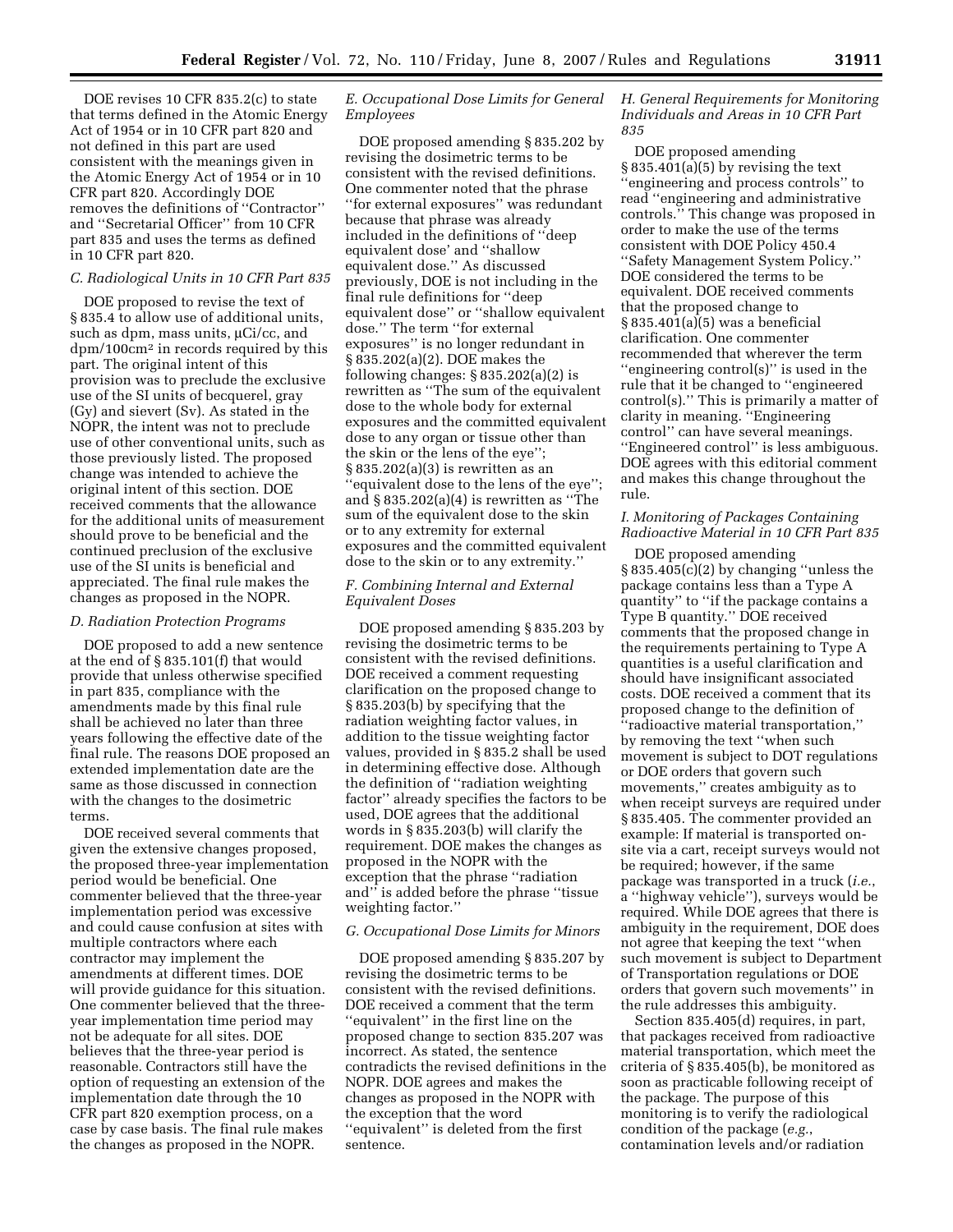levels). The verification is needed because, other than the visual indications listed in § 835.405(b)(3), the recipient typically has no knowledge of the physical rigors the package was subject to while in transit. Monitoring is needed to ensure protective actions for subsequent package handlers as well as notifying the transporter if unexpected radiological conditions are identified.

The exclusion in § 835.1(d) applies to radioactive material transportation conducted by a DOE employee or DOE contractor employee, when the radioactive material is under the continuous observation and control of an individual who is knowledgeable of and implements required exposure control measures. For situations meeting this exclusion, DOE sees no benefit in post-transit monitoring of the packages to verify the radiological condition of the package (*e.g.*, contamination levels and/or radiation levels). The verification is not needed because a DOE employee or DOE contractor employee had the package under continuous observation and is knowledgeable of the physical rigors the package was subject to while in transit.

Accordingly, DOE adds a new § 835.405(e) to reflect that receipt monitoring is not required for packages transported on a DOE site which have remained under the continuous observation and control of a DOE employee or DOE contractor employee who is knowledgeable of and implements required exposure control measures. The final rule makes the other changes as proposed in the NOPR.

### *J. Exception for Labeling Requirements in 10 CFR Part 835*

DOE proposed to establish an upper limit of 0.1 Ci for a quantity of radioactive material which would be excepted from the labeling requirement in § 835.606(a)(2). After the establishment of the radioactive material labeling requirements in the 1998 amendment to 10 CFR part 835, DOE noted that the exception to labeling requirements for radioactive materials appeared excessive for certain isotopes. DOE currently exempts from labeling items and containers if a quantity of radioactive material is less than one tenth of the values specified in appendix E of 10 CFR part 835. For some isotopes this quantity is significant. For example, a container of tritiated water need not be labeled ''Caution, Radioactive Material'' as long as there is less than 16 Ci of tritiated water in the container. While the basis for this exception, as discussed in the preamble to the 1998 amendment to 10 CFR part 835, is technically defensible,

DOE believes that it is prudent to establish an upper limit for the labeling exception. The approach DOE proposed is similar to that taken by the NRC, except that the NRC upper limit is 0.001 Ci. DOE believes that the proposed 0.1 Ci upper limit in § 835.606 would provide an acceptable level of protection, based on the exposure scenario discussed in the preamble to the 1998 amendment (63 FR 59672–73, November 4, 1998), and still provides for sufficient operational flexibility in not being overly restrictive in the labeling requirements.

DOE received comments that the proposed change to establish an upper limit of 0.1 Ci for a quantity of radioactive material which would be excepted from the labeling requirement provides an acceptable level of protection in harmony with operational flexibility. Anticipated costs for compliance would be negligible.

The final rule makes the changes as proposed in the NOPR.

## *K. Individual Monitoring Records Requirements in 10 CFR Part 835*

DOE proposed to revise § 835.702(b) to give sites the option of not assessing and recording any internal dose monitoring result estimated to be less than 10 millirems committed equivalent dose. This change was proposed in response to concerns that, under the current requirements, there is no threshold for positive internal dose monitoring results which need not be assessed and a dose recorded. DOE stated in the NOPR that this flexibility would likely be of most benefit for routine bioassay results from tritium and uranium operations. For tritium, under the current rule, positive bioassay results could result in the need to determine and record doses that are less than one millirem. DOE proposed the revision to allow some relief from the need to perform a dose assessment and to record these very small doses. DOE envisioned that this would most easily be achieved through the development and use of default values, below which no further dose assessment or recording would be required. Establishing a dose threshold for any single bioassay and/or air monitoring result would make the DOE requirements consistent with nationally accepted standards as discussed in ''American National Standard for Design of Internal Dosimetry Programs'' (ANSI/HPS N13.39–2000). The proposed provision would still require the maintenance of bioassay and/or air monitoring results in case they are needed by DOE in the future.

The NOPR also stated that DOE's policy has been that the current monitoring threshold of 100 millirems should not be interpreted as an objective for internal dose monitoring. DOE fully recognizes that routine internal dose monitoring is not capable of detecting doses at the monitoring threshold for some radionuclides. Consistent with that policy, DOE stated that the proposed threshold values for assessing internal dose should not be construed as the establishment of thresholds for internal dose monitoring.

As stated in the NOPR, the proposed revision would provide flexibility for assessing and recording doses for any single bioassay and/or air monitoring result. It also included an annual limit for doses that need not be assessed or recorded based on 50 percent of the applicable monitoring threshold at § 835.402(c)(1) through (4). DOE recognized that sites wishing to invoke the flexibility offered by this proposed change would need to develop and implement a program to track bioassay results to ensure that dose constraints are not exceeded without recording the doses. DOE stated its intention to provide guidance on acceptable implementation methods.

DOE received several comments supportive of the proposed change. DOE also received a comment recommending changing § 835.702(b) such that the annual threshold dose which must be assessed and recorded as a result of internal monitoring be increased from 50 percent to 100 percent of the applicable monitoring threshold. DOE agrees with this comment and adopts this recommendation.

A few commenters were opposed to the proposed change to 10 CFR 835.702(b). Reasons stated included: A belief that any dose should be assessed when there is monitoring data available; the change would cause more trouble than relief; DOE might be accused of making the change in order to lower DOE's collective dose; not reporting dose when bioassay samples have been taken may lead to litigation and require dose reconstruction for former workers; and a more effective change might be to raise the monitoring threshold to 500 millirems instead of 100 millirems. One commenter suggested an alternative approach of assigning a minimum dose to all non-monitored workers.

DOE believes that, consistent with ANSI/HPS N13.39–2000 recommendations, it is acceptable to only assess and record doses exceeding 10 millirems, provided that the monitoring data are maintained. DOE continues to believe that the change is beneficial, and the change is supported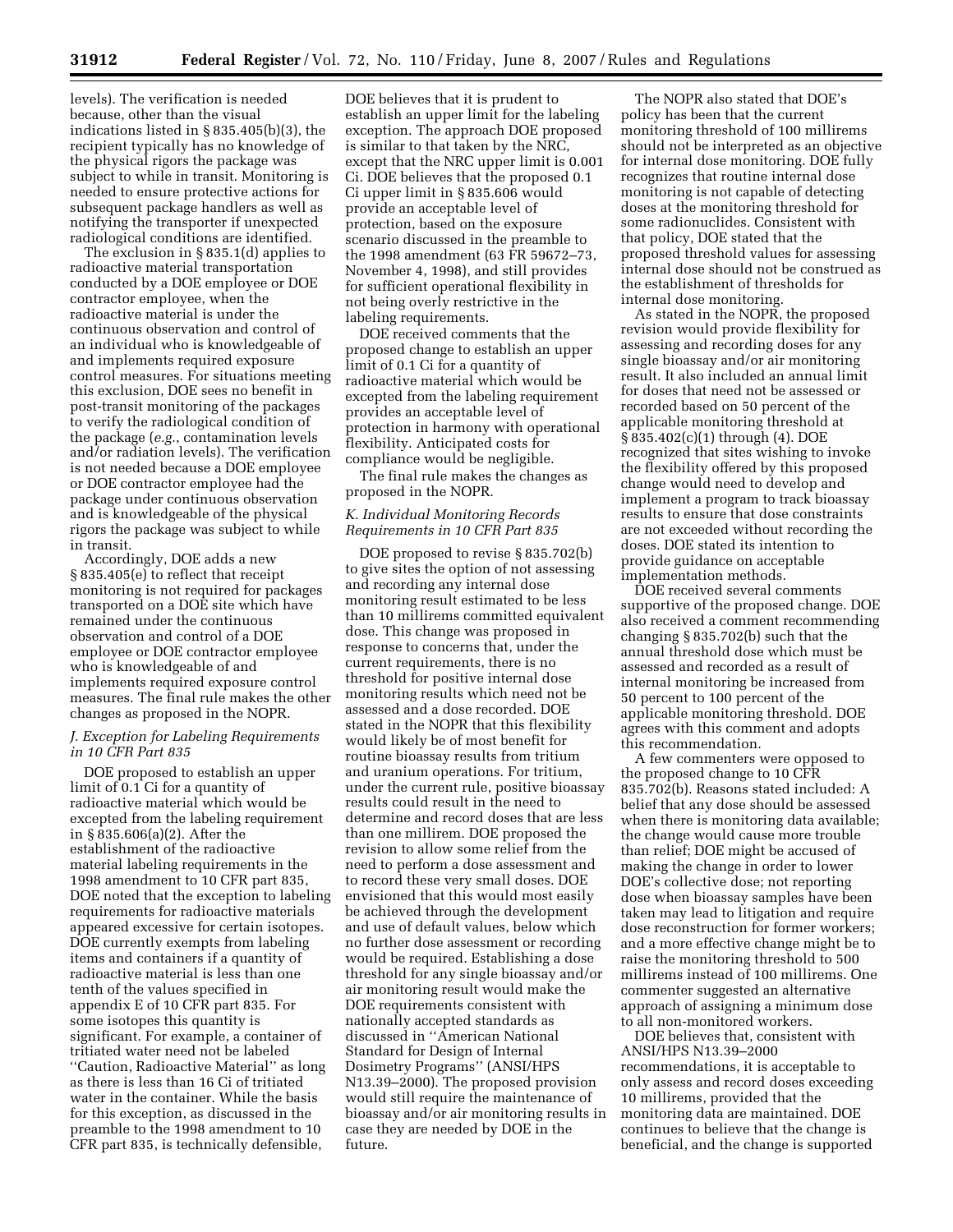by several commenters. DOE anticipates a slight drop in the collective dose as a result of this change. According to DOE's 2004 REMS Report, approximately 31 rems collective dose was from individual exposures of less than 100 millirems. This is approximately 3 percent of the collective dose. As DOE has done in the past, DOE will ensure that the reason for this slight decrease is clearly explained in DOE's REMS report. DOE does not believe that this change will lead to extensive litigation because the individual monitoring results must still be maintained, and they will be available. DOE already conservatively maintains an internal exposure monitoring threshold of 100 millirems, which contrasts with the NRC's value of 500 millirems, and requires maintenance of the individual monitoring results. DOE believes this approach should suffice to avoid future expensive dose reconstruction efforts and supports DOE's continuance of the 100 millirems monitoring threshold. DOE sees no benefit in assigning a minimum dose to all workers, monitored or not.

One comment stated that, in order to be consistent with ANSI/HPS N13.39– 2000, one of the stated objectives for making the change discussed in the NOPR, the value for not requiring the assessing and recording of an internal dose monitoring result should be 10 millirems committed effective dose, rather than 10 millirems committed equivalent dose. DOE received another comment that this change may not provide significant relief because there are requirements to assess and record both whole body internal doses (committed effective doses) and organ or tissue internal doses (committed equivalent doses). The commenter suggested that a threshold for not requiring assessing and recording of an internal dose be applied to both whole body and organ or tissue internal doses. DOE agrees with these comments. The intent of the proposed change was to provide relief from having to assess and record all internal doses which are well below DOE's conservative internal dose monitoring threshold. To meet this intent, DOE revises the provision to not require recording of whole body internal doses (committed effective doses) and organ or tissue internal doses (committed equivalent doses) as long as the monitoring data are estimated to correspond to an individual receiving less than 10 millirems committed effective dose. For radionuclides of most concern to DOE, the 10 millirems committed effective dose threshold is

suitable to ensure adequate evaluation of organ or tissue doses as well.

In summary, DOE revises § 835.702(b) to not require recording of whole body internal doses (committed effective doses) and organ or tissue internal doses (committed equivalent doses) as long as the monitoring data are estimated to correspond to an individual receiving less than 10 millirems committed effective dose. DOE revises the value for unrecorded internal dose estimated for any individual in a year to be the applicable monitoring threshold at § 835.402(c).

## *L. Radiation Safety Training*

DOE proposed amending § 835.901(b) by adding the text ''applied training,'' after ''by successful completion of,'' in the introductory language of that paragraph. The training and applied training is to be commensurate with the hazards in the area and the required controls. DOE already requires that each individual demonstrate knowledge of the radiation safety training topics listed in § 835.901(c) by successful completion of an examination and performance demonstrations. The current requirement for performance demonstration implies that the training will include practical factors or ''applied training.'' Accordingly, DOE considered the proposed change to be only editorial.

DOE considered comments on options for adding a provision for retention testing in 10 CFR part 835. DOE specifically noted in the NOPR that DOE–HDBK–1131–98 includes an attachment ''Evaluating the Effectiveness of Radiological Training.'' This attachment discusses a recommended approach to implementing a retention testing program.

DOE also solicited comments on adding a provision, in subpart J, for radiological control technician (RCT) training. The NOPR noted that 10 CFR part 835 already requires individuals responsible for developing and implementing measures necessary for ensuring compliance with the requirements of 10 part CFR 835 (including RCTs) to have the appropriate education, training, and skills. The NOPR referenced DOE guidance which details DOE's expectations for the appropriate level of training, retraining, testing and qualifications of RCTs. DOE, however, solicited comments on whether DOE should specifically include requirements for RCT training, retraining, testing, and qualifications in 10 CFR part 835.

DOE received a comment that several changes need to be made in the area of radiation safety training. Specifically, the commenter requested that DOE:

• Add a requirement for applied training and performance demonstrations for the periodic requalification;

• Add a requirement for retention testing;

• Make changes to the testing process to ensure that computer-based training does not allow the trainee to pass the examination based on trial and error;

• Reinstate the training requirements for RCTs.

Regarding the comment to add a requirement for applied training and performance demonstrations for periodic requalification, 10 CFR 835.901(e) currently specifies the training requirements for requalification. DOE has had no indication that the lack of performance demonstration requirements for requalification has created a radiation protection concern. DOE searched its occurrence reporting data, and could not identify significant examples of radiological occurrences resulting from improper radiological work practices due to lack of performance demonstrations during requalification training. Although DOE is not amending 10 CFR part 835 as requested by the commenter, it may update its implementation guide to recommend that sites periodically evaluate individuals' abilities to perform acceptable radiological work practices (such as donning and doffing protective clothing) and include, as necessary, performance demonstrations during the requalification training.

Regarding the comment that DOE should add a requirement for retention testing, as discussed in the NOPR, DOE provides, and maintains several guidance documents which address retention testing. Several other comments stated that there is no need for a retention testing requirement in 10 CFR part 835. DOE has searched its occurrence reporting data and found no significant examples of radiological occurrences resulting from lack of retaining information from radiological worker training or equivalent training. Consequently, at this time, DOE is not adding a requirement for retention testing for radiation safety training. DOE continues to support retention testing as a good practice and is willing to work with DOE sites to improve previously discussed guidance documents relating to retention testing.

Regarding the comment to make changes to the testing process to ensure that computer-based training does not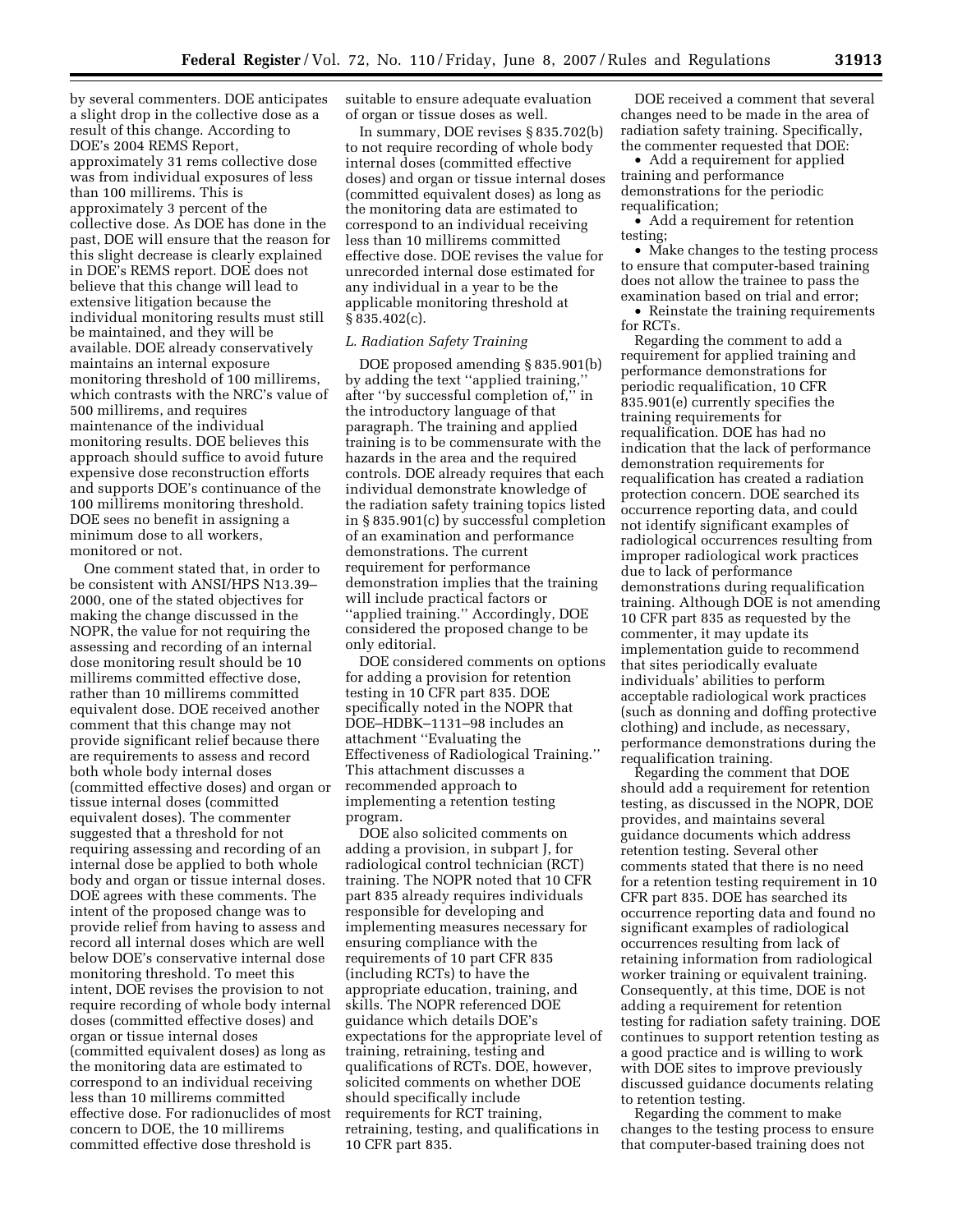allow the trainee to pass the examination based on trial and error, DOE believes that permitting a trainee to pass by trial and error would be inconsistent with the requirement that individuals demonstrate an acceptable baseline knowledge level of radiation protection fundamentals and practices. DOE may update its implementation guide to clearly indicate that this practice is not consistent with the requirement.

Regarding the comment to reinstate the training requirements for RCTs, DOE explained its basis for specifying the training and qualification requirements for individuals responsible for implementing 10 CFR part 835 requirements, which include RCTs, when DOE amended 10 CFR part 835 on November 4, 1998 (63 FR 59662).

Under the original rule, published on December 14, 1993 (58 FR 65458), DOE specified training and retraining requirements for RCTs in § 835.903. To address a number of shortcomings in its provisions for training RCTs, DOE proposed, in its December 23, 1996, NOPR, to amend 10 CFR part 835 by codifying the definition of ''radiological control technician'' at § 835.2(a). DOE also solicited comments on four alternative approaches. Alternative Approach 4 included specifying the training and qualification requirements for individuals responsible for implementing 10 CFR part 835 requirements, including RCTs, under a new § 835.103. Public comments indicated that DOE's proposed definition of the term ''radiological control technician'' did not adequately describe the roles and responsibilities of individuals filling this position. DOE received comments endorsing each of the proposed alternative approaches, with the majority of the comments endorsing Alternative Approach 4. DOE subsequently chose this approach because it provided the flexibility necessary to cover the wide range of individuals involved in developing and implementing measures necessary for ensuring compliance with 10 CFR part 835, including cognizant managers, supervisors, auditors, engineers, clerks, and technicians. DOE has decided that the current approach in § 835.103 is the optimal approach for specifying training requirements for RCTs. DOE received several comments supporting this position.

DOE has searched its occurrence reporting data, and could not identify significant examples of radiological occurrences resulting from inadequate training or qualifications of RCTs. Consequently, DOE is not making any

revisions to the training requirements for RCTs at this time.

DOE will, however, continue to assist sites in meeting § 835.103 by improving and maintaining those previously discussed guidance documents relating to the training, retraining, and qualifications of RCTs.

DOE also received comments that the proposed change to § 835.901(b) was confusing. DOE proposed to specify that each individual shall demonstrate knowledge of the radiation safety training topics established in § 835.901(c), commensurate with the hazards in the area and required controls, by successful completion of applied training. There were questions concerning the new term ''applied training'' and requests for DOE to either delete this change or make revisions to clarify the intent. DOE provides the following clarification in response to these comments. DOE believes that radiation safety training should include appropriate theoretical training (such as radiological fundamentals, limits, and controls) as well as applied training (such as reading and understanding work permits and donning and doffing protective clothing). DOE recognizes that there are different training methods available to effectively provide this training, including classroom instruction, computer-based training, on-the-job mentoring, or combinations of these methods. Successful completion of such training is demonstrated by completion of an examination and performance demonstrations. As DOE stated in the NOPR, the current requirement for performance demonstration already implies that the training includes applied training. DOE has decided, after considering the comments, that the proposed addition of the term ''applied training'' to the training requirements does not clarify or improve the requirement. Consequently, DOE does not make the proposed change to § 835.901(c) in today's rule. In summary, DOE makes no revisions to subpart J as part of this final rule.

### *M. Design and Control Requirements in 10 CFR Part 835*

DOE proposed to amend § 835.1001(a) by replacing the text ''physical design features and administrative control'' with ''engineering and administrative controls.'' DOE also proposed to amend § 835.1001(b) by replacing the text ''physical design features'' with ''engineering controls'' and proposed to amend § 835.1003 by replacing the text ''physical design features and administrative controls'' with ''engineering and administrative

controls.'' These changes were proposed in order to make the terms used in 10 CFR part 835 consistent with those in DOE Policy 450.4, ''Safety Management System Policy.'' DOE considered the terms to be equivalent.

DOE received a comment that the proposed changes to § 835.1001(a) will clarify the text and will be beneficial. DOE makes the changes as proposed in the NOPR with exception that the term ''engineering'' will be replaced with the term ''engineered.'' See discussion in section IV. H. of this preamble.

## *N. General Provisions to Emergency Exposure Situations in 10 CFR Part 835*

DOE proposed to amend the general provisions to emergency exposure situations to clarify that the resumption of operations, pursuant to § 835.1301(d), only applies to operations which have been suspended as a result of a dose in excess of the limits specified in § 835.202. DOE considered the proposed change to be only editorial.

DOE received a comment that § 835.1301(d) should also require operations which have resulted in a dose in excess of the limits specified in § 835.202, except those received in accordance with § 835.204, to be suspended. DOE does not agree with this comment. Implementing a requirement such as this would be problematic. Past DOE experience with exposures in excess of the limits have involved situations where the exposure was not determined for a considerable time period after the operation causing the exposure. Sometimes the operation causing the exposure had already ceased by the time the exposure was assessed. Other times the operation causing the exposure was never determined. The rule is not the appropriate vehicle for such management of DOE operations.

DOE received another comment that the proposed clarification of § 835.1301(d) will be beneficial. The final rule makes the changes as proposed in the NOPR.

### *O. DAC Values, Introductory Paragraph, and Footnotes in Appendix A in 10 CFR Part 835*

There is discussion earlier in this preamble of DOE's adoption in this final rule of the system of dosimetry for intake of radioactive materials set forth in more recent ICRP Publications. DOE also proposed to modify the DAC values contained in appendix A to part 835 to reflect the previously mentioned ICRP publications. The salient changes proposed were:

• The use of updated dose per unit intake conversion factors (dose coefficients) specified in ICRP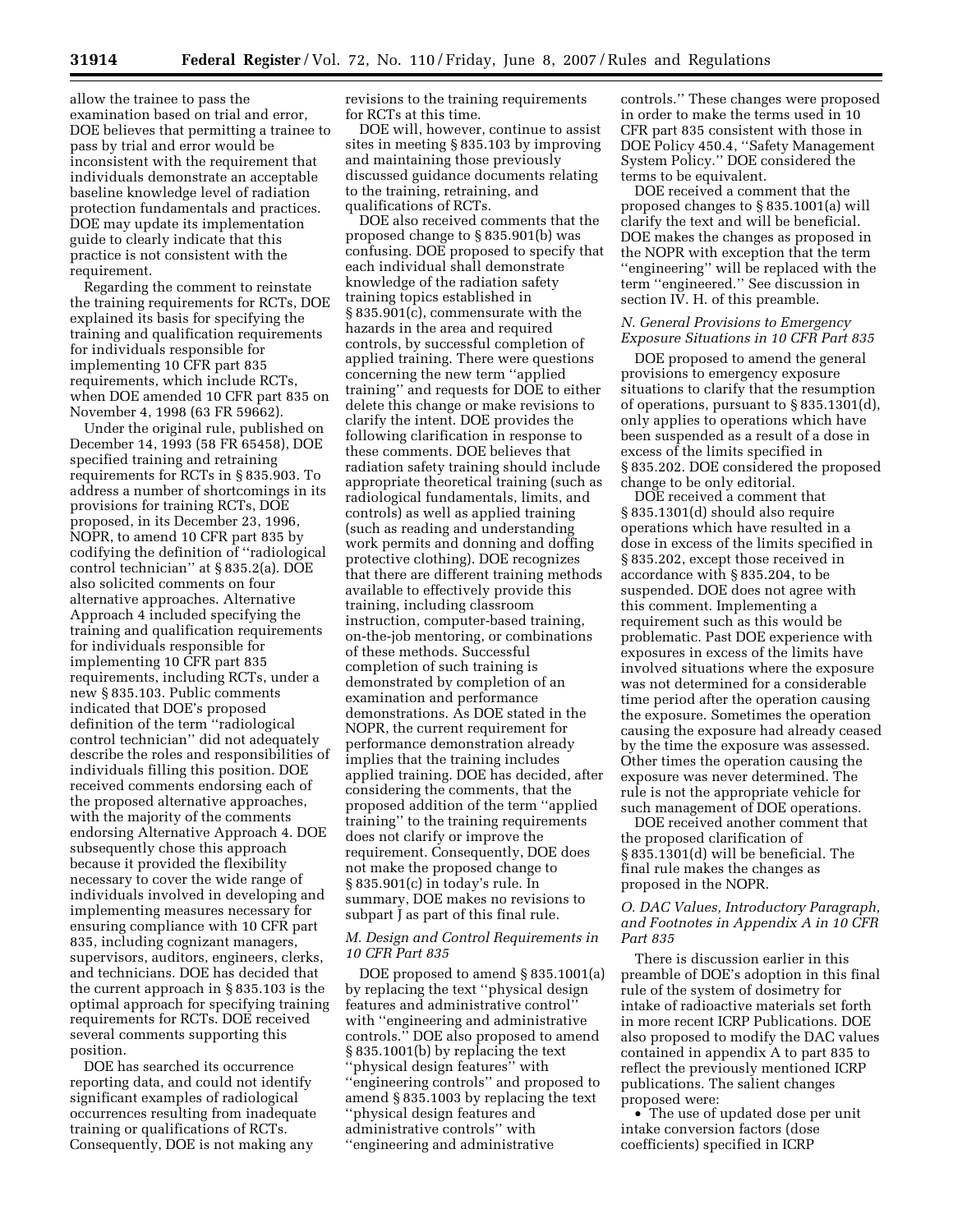Publication 68 instead of the dose per unit intake conversion factors in the EPA Federal Guidance Report Number 11, *Limiting Values of Radionuclide Intake and Air Concentration and Dose Conversion Factors for Inhalation, Submersion, and Ingestion*, which is the basis for the current appendix A values. ICRP Publication 68 lists committed effective dose coefficients which are used in deriving the DAC limit based on the stochastic limit of 5 rem. In order to determine if the non-stochastic (organ) limit of 50 rems to any organ or tissue is more limiting, DOE used the ICRP computer program, *The ICRP Database of Dose Coefficients: Workers and Members of the Public*, ISBN 0 08 043 8768. As in the current set of DAC values, the more limiting value (stochastic or non-stochastic) is used.

• The use of the ICRP Publication 66, *Human Respiratory Tract Model for Radiological Protection*, classification of radioactive material by absorption type [F(fast), M(medium), and S(slow)] instead of by lung clearance classes [D(days), W(weeks), and Y(years)] as specified in ICRP Publication 30. Values were calculated in units of Bq/m3 and converted to units of µCi/mL. The table presents both units, each truncated to one significant figure.

• The use of default particle size distribution of 5 micrometers instead of a default particle size distribution of 1 micrometer, if the actual particle size distribution is not known.

In addition to the changes in the dosimetric models used to calculate the DACs in appendix A, several other changes to this appendix were proposed. One proposed change was to establish DAC values for tritiated particulate aerosols and insoluble organically bound tritium and default values for radionuclides not listed in the appendix.

Subsequent to the November 4, 1998 amendment to 10 CFR part 835, Occupational Radiation Protection (63 FR 59662), the Department developed guidance for controlling individual exposures to tritiated particulate aerosols and insoluble organically bound tritium. In 2001, the DOE Office of Worker Protection Policy and Programs (EH–52) issued Radiological Control Technical Position RCTP 2001– 02, *Acceptable Approach for Developing Air Concentration Values for Controlling Exposures to Tritiated Particulate Aerosols and Organically Bound Tritium*, which provided guidance on the use of acceptable air concentration values. In 2004, EH–52 also published a technical standard, *Radiological Control Programs for Special Tritium Compounds*, DOE–

HDBK–1184–2004, which provided additional guidance on use of acceptable air concentration values. DOE proposed including DAC values for tritiated particulate aerosols based on the methodology described in DOE– HDBK–1184–2004, adjusted to use the ICRP 60 dosimetric quantities and adjusted to use a default 5 micron particle size. This handbook is available for review at: *http:// www.hss.energy.gov/HealthSafety/* 

*WSHP/radiation/ts.html.*  Appendix A of 10 CFR part 835 does not include default values for radionuclides not listed in the appendices. Consistent with the NRC practice, DOE proposed to establish default values for radionuclides not listed in appendix A. One default value would apply to any isotope not already listed with a decay mode other than alpha emission or spontaneous fission and with a radioactive half-life greater than two hours. The default value would be the most restrictive applicable DAC value already listed in appendix A for that type of decay, *i.e.*, 4 E–11 µCi/ mL (1 Bq/m3). The second default value would apply to any isotope not already listed with a decay mode of alpha emission or spontaneous fission. The second default value would also apply to any mixture for which the identity or the concentration of any radionuclide in the mixture is not known. The default value would likewise be the most restrictive applicable DAC value already listed in appendix A, *i.e.*, 2 E–13 µCi/ mL (8 E–03 Bq/m3).

DOE received a comment that the proposed note at the end of appendix A which states that a DAC value for ''any mixture for which the identity or the concentration of any radionuclide in the mixture is not known'' conflicted with the existing note at the beginning of appendix A which states that for ''unknown radionuclides, the most restrictive DAC (lowest value) for those isotopes not known to be absent shall be used.'' DOE agrees with this comment and, in the final rule, omits the text regarding ''any mixture for which the identity or the concentration of any radionuclide in the mixture is not known.'' DOE also moves the two notes at the end of appendix A, pertaining to default values for any single radionuclide not listed in the appendix, to the beginning of appendix A.

DOE received a comment that, for amendment items pertaining to STCs, consideration be given to recent ICRP and published information regarding STCs, such as the October 2004 Health Physics Society Journal paper, *Application of the ICRP Clarification of the Tritium Metabolic Model.* DOE

reviewed updated published information regarding STCs, including the Health Physics Society Journal paper referenced. DOE believes that the methodology and values in DOE– HDBK–1184–2004 continue to provide the best approaches to developing acceptable controls such as DAC values and the posting and labeling criteria for STCs, which are adjusted to use the ICRP Publication 60 dosimetric quantities and a default 5 micron particle size. Accordingly, in today's final rule, DOE makes the proposed changes to DAC values for tritiated particulate aerosols and organically bound tritium. For consistency with terminology in DOE–HDBK–1184–2004, the revised footnote to appendix D, and the definition of ''special tritium compound'' in § 835.2, DOE replaces the terms ''tritiated particulate aerosol and organically bound H–3 (insoluble)'' and ''organically bound H–3 (soluble)'' with ''STCs (insoluble )'' and ''STCs (soluble).''

DOE received a comment that a single set of DACs, based only on committed effective dose values (*i.e.* no DAC values based on the non-stochastic limit to an organ or tissue), would provide a much simpler framework, which still would provide adequate protection to the worker. DOE does not believe that this change would significantly simplify the regulatory framework and does not make this change.

DOE received a comment that the definition of ''derived air concentration'' should include reference to the ICRP computer program, *The ICRP Database of Dose Coefficients: Workers and Members of the Public*, ISBN 0 08 043 8768. This program was referenced in the NOPR preamble as being a source for calculation of appendix A values. DOE agrees with this comment and makes this change.

DOE received two comments that DOE should allow sites to derive their own DAC values. The commenters stated that DOE should allow sites to derive default DAC values for nuclides not listed in appendix A, and that DOE should allow use of alternate selfabsorption factors for determining DACs for STCs. DOE does not agree with these comments. DOE believes it is beneficial for DOE to use a consistent set of DACs across the complex, with variation permitted for particle size as specified in appendix A. The need for use of sitespecific DACs may be addressed through the 10 CFR part 820 exemption process.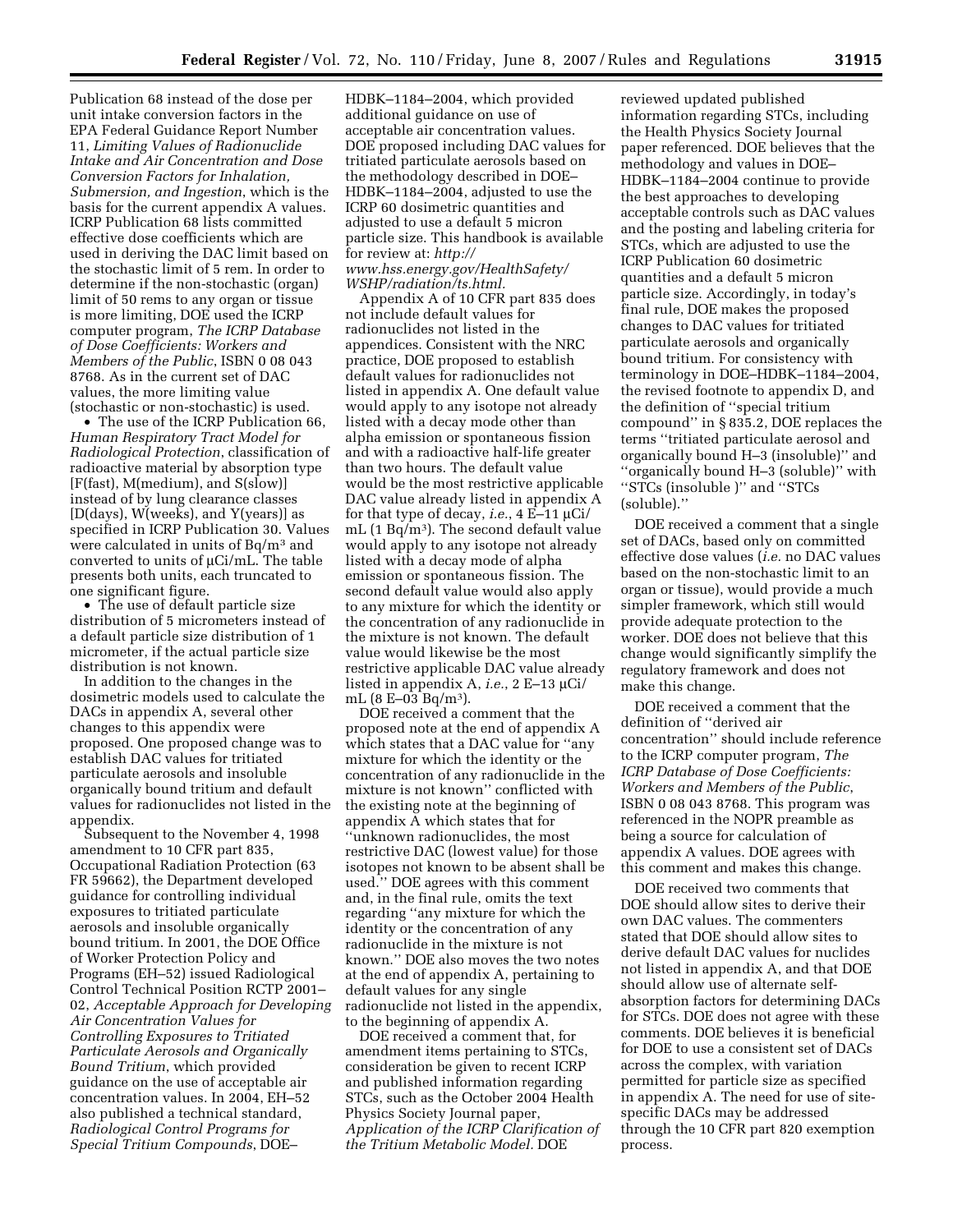*P. DAC Values, Introductory Paragraph, and Footnotes in Appendix C in 10 CFR Part 835* 

DOE proposed to amend appendix C of 10 CFR part 835 by changing the term ''contaminated atmospheric cloud'' to ''cloud of airborne radioactive material.'' DOE considered this proposed change to be only editorial. Consistent with DOE's proposal to adopt the system of dosimetry for intake of radioactive materials set forth in more recent ICRP publications, DOE proposed to replace the air immersion DAC values in appendix C with new values which were determined using ICRP Publication 68 methodology. Specifically, the proposed values were derived from the dose conversion factors in Annex D of ICRP publication 68 and assumed 250 days (50 weeks times 5 days per week) exposure per year to get an effective dose of 5 rems in a year. Consistent with the NRC, DOE also proposed to establish a default value for any single radionuclide not listed in appendix C to part 835. The default value would apply to any isotope not already listed with a decay mode other than alpha emission or spontaneous fission and with a radioactive half-life less than two hours. The DAC would be the most restrictive value already listed, i.e., 6 E–06 µCi/mL  $(2 E+04 Bq/m^3)$ .

DOE received a comment that the change in terminology proposed for appendix C to part 835 would be welcomed, especially at accelerator facilities. The final rule makes the changes as proposed in the NOPR.

### *Q. Text and Footnotes in Appendix D in 10 CFR Part 835*

Several changes to appendix D were proposed in order to codify guidance issued by the Department in Radiological Control Technical Positions (RCTP) and to enhance the clarity of this section. In *10 Code of Federal Regulations Part 835 Appendix D—Surface Radioactivity Values,* RCTP 96–02, DOE provided guidance on the application of footnote 5 to appendix D to part 835 that addresses surface contamination values for mixed fission products containing Sr–90. Based on this guidance, DOE proposed to revise appendix D to part 835 as follows: In the second group of nuclides (total surface radioactivity value  $-1000$  dpm/100 cm<sup>2</sup>; removable surface radioactivity  $value - 200$  dpm/100  $cm<sup>2</sup>$ ), DOE proposed to insert the parenthetical phrase ''including mixed fission products where the Sr-90 fraction is 90 percent or more of the total activity.'' DOE proposed to add a new group to appendix D to part 835 (between the

existing second and third groups) that would consist of mixed fission products where the Sr-90 fraction is more than 50 percent but less than 90 percent of the total activity. For this proposed group, the total surface radioactivity value would be 3000 dpm/100 cm2 and the removable surface radioactivity value would be 600 dpm/100 cm2.

In addition, DOE proposed to clarify footnote seven to appendix D by replacing the term ''(alpha)'' with the sentence ''These limits apply only to the alpha emitters within the respective decay series.''

DOE did not propose additional changes to the surface radioactivity values in appendix D to part 835. DOE is aware of newly developed surface radioactivity criteria (see American National Standard—Surface and Volume Radioactivity Standards for Clearance (ANSI/HPS N13.12–1999)), for the release of property and other items, which are more clearly based on potential risks than the surface contamination values in appendix D to part 835. However, to maintain a consistent application in the use of surface radioactivity values for the protection of workers; the public; and the environment, DOE has decided to continue evaluation of appendix D to part 835 surface contamination values as a coordinated project that addresses both occupational and environmental aspects of this topic.

DOE–HDBK–1184–2004 recommends applying the 10 CFR part 835 subpart L provisions if the contamination levels from insoluble tritiated particles fixed to a surface exceed the removable tritium limit. DOE solicited comments on the need to revise the rule to reflect this recommendation.

DOE received comments opposed to codifying the guidance issued by RCTP 96–02 into appendix D to part 835. Although the change was proposed with the intent of clarifying the requirements, some commenters stated that they believed that the revised text would increase costs and make compliance much more difficult. More specifically, they claimed that application of the more conservative contamination values for some Sr-90 mixtures could create a significant challenge because of the difficulty in detecting those values consistently in a field setting with current techniques and available instrumentation. Moreover, implementation of the proposed threetiered Sr-90 contamination values would be complex due to the need to determine the relative abundance of Sr-90 in the specific mixture being dealt with, in order to determine which contamination value to apply.

Commenters suggested that DOE adopt the ANSI N 13.12 groupings.

DOE's intent with the proposed change to appendix D to part 835 was to provide clearer requirements. Under the current appendix D to part 835, footnote 5, the higher limit (total surface radioactivity value  $-5000$  dpm/100 cm2; removable surface radioactivity value  $-1000$  dpm/100 cm<sup>2</sup>) does not apply to Sr-90 which has been separated from the other fission products or mixtures where the Sr-90 has been enriched. This footnote applies to mixed fission products which, through the passage of time, have resulted in mixtures where the Sr-90 is enriched. There had been questions regarding the applicability of this footnote to specific site operations, especially where mixed fission products had been stored for extended time periods. The intent of the proposed change to appendix D to part 835 was to clarify requirements for application of the surface radioactivity values for these mixtures, so as to not always require the lower limit (total surface radioactivity value  $-1000$  dpm/ 100 cm2; removable surface radioactivity value  $-200$  dpm/100 cm<sup>2</sup>) that applied to pure or enriched Sr-90.

In view of the negative comments on this proposed change, DOE questions whether the proposed change would simplify radiological operations or enhance radiological safety. Accordingly, DOE does not make the proposed changes that address surface contamination values for mixed fission products containing Sr-90. However, DOE will retain the guidance in this area.

DOE also received a comment that Pu-241 should not be included within the ''transuranic'' category. This category should only apply to alpha emitters. As noted in the NOPR preamble, DOE agrees that eventually DOE should move toward a risk-based, consensus value for surface contamination values such as the ANSI/HPS N13.12 values. DOE will continue to evaluate application of surface radioactivity values for protection of workers, the public, and the environment as a coordinated project that addresses both occupational and environmental aspects of this topic.

DOE received a comment that appendix D to part 835 should be updated to include recommendations regarding STCs as provided in DOE-HDBK–1184–2004, Section 3.2.1.1. Specifically, the commenter suggested that Section 3.2.1.1 implies that removable surface contamination values for STCs should be 1,000 dpm/100 cm2. The handbook explains that if surface contamination levels are less than one tenth of the 10 CFR part 835 appendix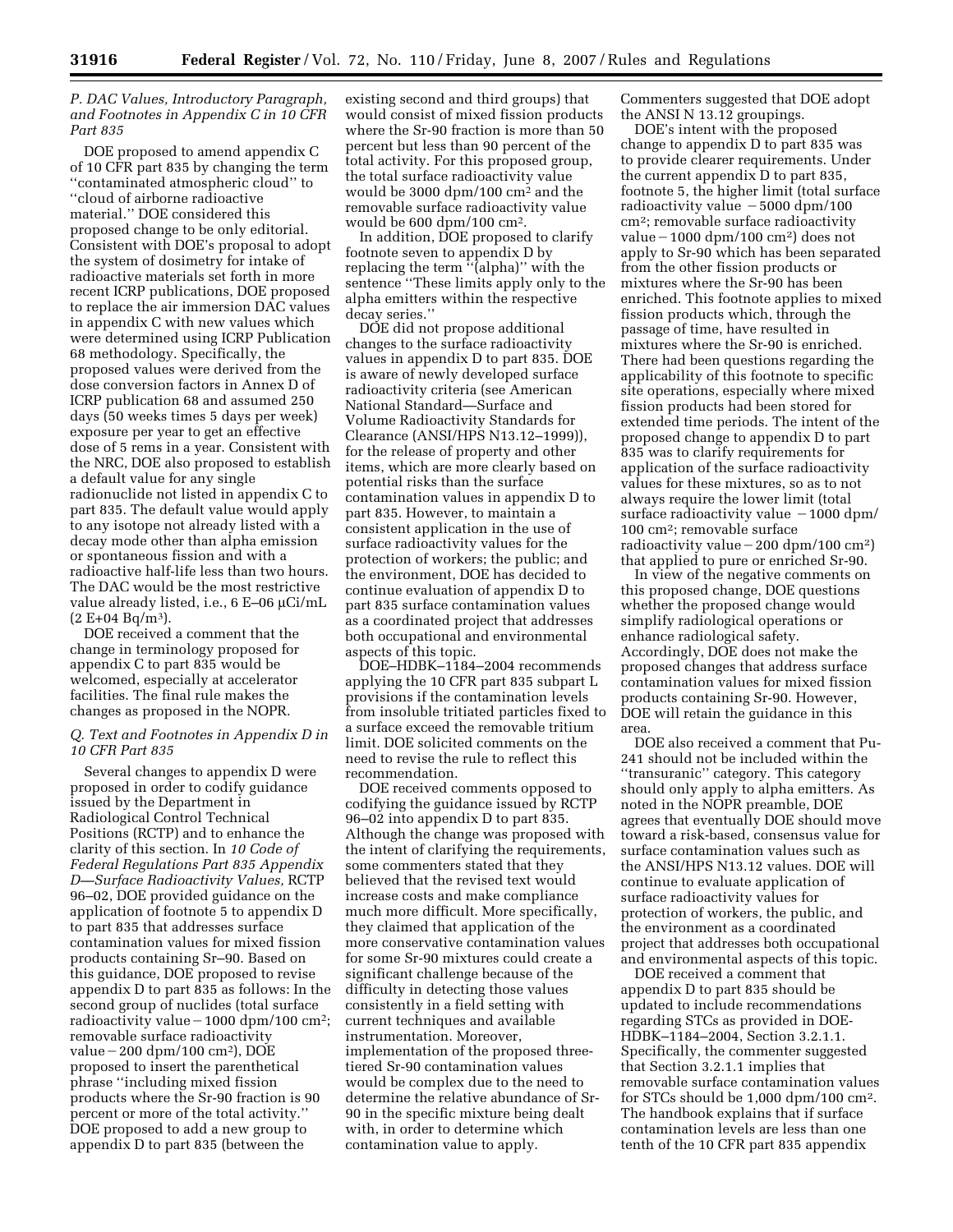D value, (i.e., < 1,000 dpm/100 cm2) it may be appropriate to assume that there are no significant levels of STC contamination and additional controls such as posting, access control, and personnel monitoring are not required. The commenter suggests that a value of 1,000 dpm/100 cm2 for removable surface contamination from STCs be added to appendix D to part 835, and the reference to tritiated compounds be deleted from footnote 6.

Based on both the intent of DOE HDBK 1184–2004 and consideration of the estimated dose consequence associated with surfaces contaminated by STCs, DOE has determined that it is unnecessary to decrease the surface radioactivity value for removable contamination in appendix D to part 835 that applies to tritiated compounds. However, DOE has added a footnote to appendix D to part 835 to address other situations involving surfaces contaminated by insoluble tritiated particles.

With regard to DOE HDBK 1184– 2004, DOE notes that the guidance to initiate some radiological controls for STCs at a level of one tenth of the appendix D to 10 CFR part 835 value is based on the relative uncertainty associated with the activity-to-dose conversion factor for these compounds, the difficulties performing surface contamination measurements of these compounds, and the possibility that STCs may be located in areas where surveys are difficult to conduct. The factor of one tenth was estimated by assuming a three-to four-fold uncertainty in the activity-to-dose conversion factor and a two-to threefold uncertainty in the measurement of surface contamination. Because the potential dose from STCs is related to the activity-to-dose conversion factor and the surface contamination measurement, the uncertainty in the potential dose from STCs could range from four- to five-fold. That is, the estimated potential dose from STCs could be only up to one fifth (0.2) of the actual potential dose from STCs. Thus, DOE believes that a factor of one tenth should reasonably account for uncertainties associated with determining the potential dose from STCs.

Establishing criteria for certain types of radiological controls at a factor of 0.1 of the normal surface radioactivity values for STCs is a way to account for uncertainties, reduce the chance of significant STC exposure to workers, and ensure compliance with the regulatory value for surface contamination. Because of the conservatism of this approach, the types of radiological controls recommended (performance of more surveys and evaluations to make sure that sources of STCs are comprehensively identified) are less stringent than those triggered by the appendix D to part 835 values (e.g. posting, personal monitoring and the use of personal protective equipment).

With regard to the dose consequence associated with surfaces contaminated by STCs, calculations (performed using RESRAD BUILD Version 3.0) indicate that exposure to a surface contaminated by insoluble tritiated particles at levels of 10,000 dpm/100 cm2 will result in a yearly dose of 1.18 x 10–4 millirems. This value is four orders of magnitude below the criterion of 1 millirem/year generally accepted as the criterion for unrestricted release of materials. Thus, DOE believes there is no significant health benefit to be gained by lowering the appendix D to part 835 value for removable surface contamination that applies to tritiated compounds.

DOE also received a comment that appendix D to part 835 should be updated to include recommendations regarding STCs as provided in DOE-HDBK–1184–2004, Section 3.2.1.2. which addresses fixed surface contamination. This section of the handbook addresses the possibility that there may be cases where tritium binds tightly to the matrix into which it has diffused, and removable contamination levels are below the values in 10 CFR part 835 (i.e., 10,000 dpm/100 cm2), and recommends that provisions of part 835, subpart L, Radioactive Contamination Control, pertaining to total surface contamination values be applied when total contamination exceeds 10,000 dpm/100 cm2. The commenter suggests that appendix D to part 835, Table and footnotes, be revised to address fixed surface contamination from STCs.

Consideration of the properties of STCs suggests that there may be cases where tritium binds tightly to a material into which it has diffused, and the removable contamination level on the surface of this material is below the value in 10 CFR part 835. Such cases could occur when a class of STCs called insoluble tritiated particles (ITPs) are fixed to a surface or from tritium exposure to bulk quantities of metals of the types from which ITPs are formed. Although this situation is not expected to occur often, DOE addresses it by modifying 10 CFR part 835 appendix D footnote 6, to indicate that there is a situation where tritium may exist in a form that can be considered to be fixed surface contamination. DOE also addresses it by specifying a total surface contamination value of 10,000 dpm/100 cm2 as the value above which the

appropriate requirements in 10 CFR part 835 are triggered. Because the definitions of insoluble metal tritides and insoluble tritiated particle are imprecise, it may be necessary to perform a technical evaluation of metals that have been exposed to tritium in order to determine if fixed surface contamination exists. DOE-HDBK– 1184–2004 provides guidance to help in making such a determination.

In summary, the final rule revised appendix D to 10 CFR part 835 as follows. In the last row of the first column, the entry is changed to ''Tritium and STCs.'' In the last row of column three of 10 CFR part 835 appendix D, ''N/A'' is replaced with ''See Footnote 6.'' The following text is added to footnote 6, ''In certain cases, a 'Total' value of 10,000 dpm/100 cm2 may be applicable either to metals, of the types which form insoluble special tritium compounds, that have been exposed to tritium; or to bulk materials to which particles of insoluble special tritium compound are fixed to a surface.'' Footnote 7 is revised to read ''These limits only apply to the alpha emitters within the respective decay series.''

### *R. Text and Footnote in Appendix E in 10 CFR Part 835*

As discussed earlier, DOE proposed to adopt the system of dosimetry for intake of radioactive materials set forth in more recent ICRP publications. DOE proposed to revise the appendix E to part 835 values using the ICRP Publication 60 methodology and the same exposure scenarios discussed in the 1998 amendment to 10 CFR part 835. In summary, the values were based on the more limiting of the quantity of radioactive material which results in either an external or internal whole body dose, from either inhalation or ingestion, of 100 millirems. The external exposure scenario assumed a photon exposure for 12 hours a day for 365 days with the source distance being at 1 meter. The internal exposure scenario assumed an instantaneous intake of 0.001% of the material by an individual. Consistent with the other proposed changes, the values in appendix E to part 835 were recalculated to reflect the previously mentioned ICRP publications. DOE also proposed to reorder the entries in accordance with atomic weight rather than alphabetically.

DOE also proposed to add a footnote to appendix E to part 835 specifying a value of 10 Ci for any type of STC. This proposed change would be made to keep appendix E to part 835 consistent with the proposed change to appendix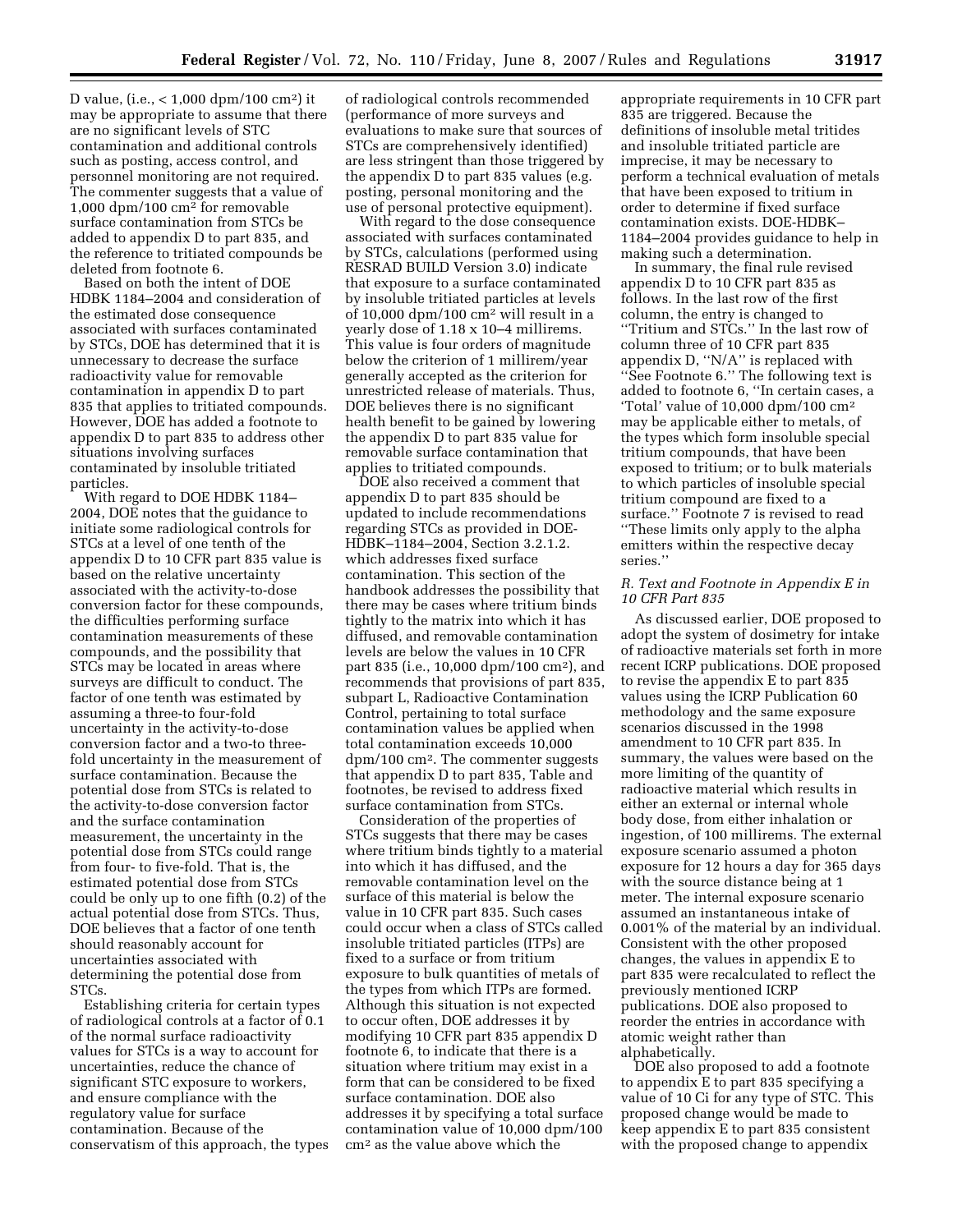A which includes the addition of STCs. The value of 10 Ci was derived using the same method as the other proposed values in appendix E to part 835, *i.e.*, they were based on the exposure scenario discussed in the preamble to the 1998 amendment. Specifically, the inhalation exposure scenario used to derive the 10 Ci value assumed a 100 millirems dose from a Type S hafnium tritide particle (the most restrictive STC) with a release fraction to be inhaled of 0.001%. A dose conversion value of 2.6 E–10 Sv/Bq, was determined by using the methodology from DOE-HDBK– 1184–2004 and adjusted using the ICRP Publication 60 dosimetric quantities.

In addition, DOE proposed revising the value for Californium-252 in appendix E to part 835 calculated for an external neutron exposure situation, which was more limiting than the photon exposure. More specifically, DOE calculated the proposed appendix E to part 835 value for Californium-252 by substituting a neutron exposure for the photon exposure in the external exposure scenario using values from *Reference Neutron Radiations—Part 1: Characteristics and Methods of Production,* ISO/CD, 8529–1.

As mentioned in the appendix A to part 835 discussion, DOE received a comment that for amendment items pertaining to STCs, consideration should be given to recent ICRP publications and published information regarding STCs, such as the October 2004 Health Physics Society Journal paper, *Application of the ICRP Clarification of the Tritium Metabolic Model.* DOE reviewed updated published information regarding STCs, including the Health Physics Society Journal paper referenced. DOE believes that the methodology and values in DOE-HDBK–1184–2004 continue to provide the best approaches to developing acceptable controls such as DAC values and the posting and labeling criteria for STCs, adjusted to use the ICRP Publication 60 dosimetric quantities and a default 5 micron particle size. Accordingly, the final rule makes the changes to appendix E to part 835 values for tritiated particulates or organically-bound tritiated compounds as proposed. For consistency with the revised footnote to appendix D to part 835 and the added definition of STCs, DOE replaces the term ''tritiated particulate or organically-bound tritiated compound'' with ''STC.''

DOE also received a comment that the table appeared to be intended to be arranged in order of increasing atomic number, with all isotopes of the same element included together. The commenter thought this was a good

approach that expedites finding the values for a given radionuclide. The commenter noted some ordering inconsistencies. DOE agrees with this comment and revises the table in appendix E to part 835 so that the order is by increasing atomic number with all isotopes of the same element included together.

DOE also received a comment that the basis for the appendix E to part 835 values in the NOPR is well-stated and if DOE decides to make this transition, this rationale should be retained in a footnote to the appendix or some other readily traceable reference. The comment stated that in practical radiation protection work, it is often useful to track down the origin of the values found in such tables. To do that, one needs clear traceability to their original derivation. DOE agrees with this comment and intends to add a discussion of this issue in the updated implementation guide for 10 CFR part 835.

DOE received a comment that the proposed change would likely result in many more sources exceeding the appendix E threshold. DOE does not agree with this comment. DOE compared proposed appendix E to part 835 values with the existing values for 22 representative radionuclides. The comparison showed that only six of the proposed values were more restrictive than the existing values and those values were only slightly more restrictive.

In summary, the final rule makes the changes as proposed in the NOPR, with the exception that DOE replaces the term ''tritiated particulate or organically-bound tritiated compound'' with ''STC.'' DOE revises the order to be in increasing atomic number with all isotopes of the same element included together.

#### *S. Guidance Documents*

The primary implementation guide which defines DOE's expectations for the existing rule is DOE's implementation guide G 441.1–1B, *Radiation Protection Programs Guide for Use with Title 10, Code of Federal Regulations, Part 835, Occupational Radiation Protection.* This guide is available through the DOE radiation protection Web page on *http:// www.hss.energy.gov/HealthSafety/ WSHP/radiation/regs.html.* 

DOE plans on updating this guide to reflect the amended requirements. DOE also plans to review and, as necessary, incorporate the DOE Radiological Control Technical Positions issued by the DOE Office of Worker Safety and Health Policy into the guide. DOE

Technical Standards developed by the DOE Office of Worker Safety and Health Policy will also be updated. In particular, these Technical Standards include: DOE-STD–1098–99 *Radiological Control, DOE-STD–1121– 98 Internal Dosimetry* and the series of handbooks relating to radiation protection training. DOE plans to have all guidance documents updated and available in sufficient time to be of use in meeting the amended 10 CFR part 835 implementation date.

## *T. Submitting Documents for DOE Approval*

Part 835.101(g) requires contractors to update their Radiation Protection Program (RPP) and submit it to DOE within 180 days of the effective date of any modifications to part 835. In accordance with 10 CFR 835.101(f), the RPP shall include plans, schedules, and other measures for achieving compliance no later than three years following the effective date of the amendment. DOE issued guidance on submittal of RPPs in DOE G 441.1–1B, *Radiation Protection Programs Guide for Use with Title 10, Code of Federal Regulations, Part 835, Occupational Radiation Protection.* 

### *U. Protection and Operational Quantities*

The ICRP Publication 60 dosimetric quantities adopted in 10 CFR part 835 have been designated by ICRP as ''protection quantities'' that are intended for defining and calculating the numerical limits and action levels used in radiation protection standards such as 10 CFR part 835. Protection quantities provide a way to relate the magnitude of a radiation exposure to the risk of a health effect that is applicable to an individual and that is largely independent of the type and source (internal or external) of the radiation. In addition the protection quantities can be easily calculated for use in planning radiological work.

These goals are achieved using a combination of theoretical and practical considerations. For example, absorbed dose is assumed to be averaged over a tissue or organ. Radiation weighting factors are used to account for the biological effectiveness of various types and energies of radiation and tissue weighting factors are used to account for the sensitivity of various tissues to radiation induced cancer. The tissue and radiation weighting factors are based on both biological and epidemiological studies and have been updated as new research becomes available. Nevertheless, the values of these weighting factors are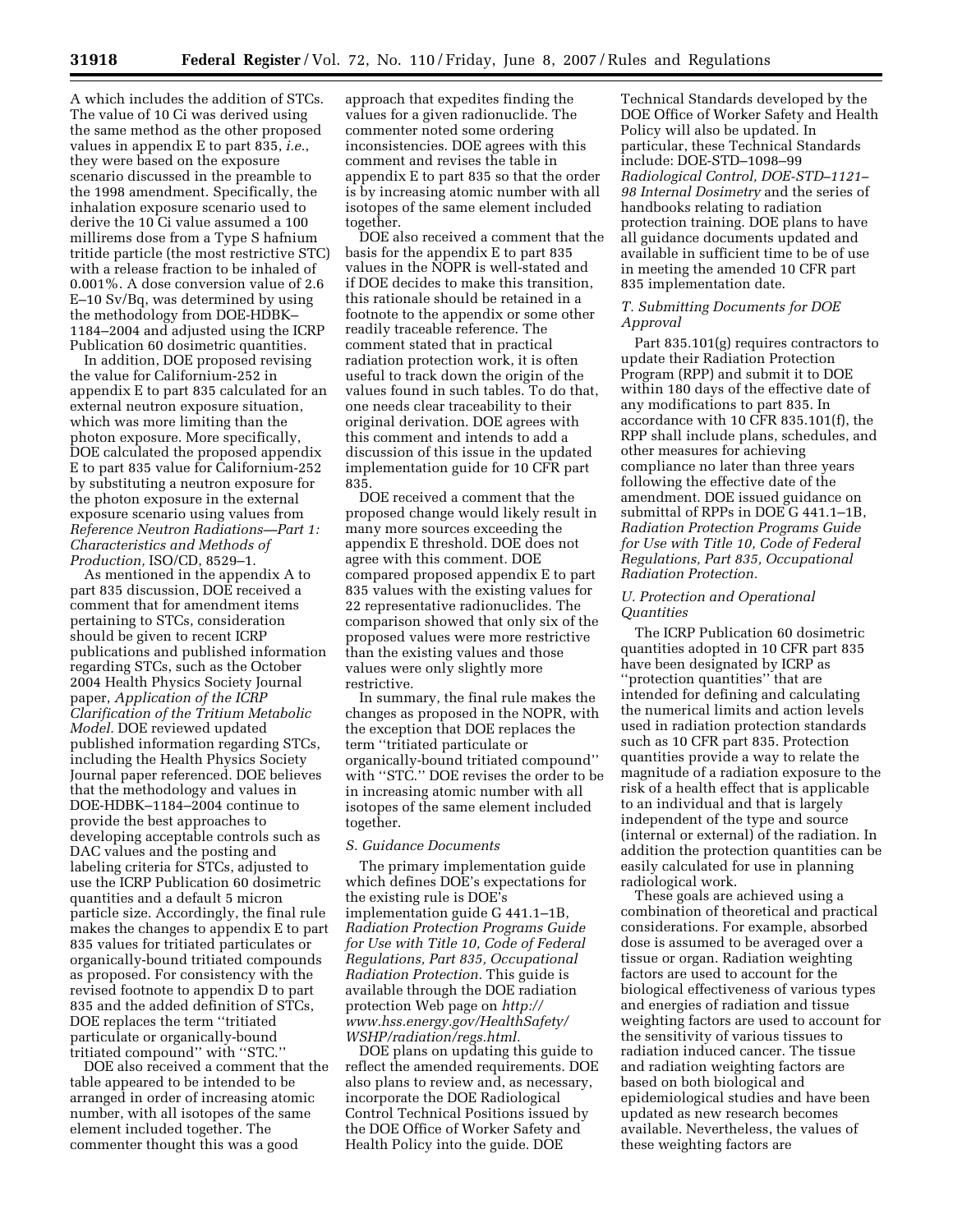approximations that account for both uncertainty in the underlying data and the need to ensure that the protection quantities do not underestimate the true dose and hence the risk. Protection quantities used in 10 CFR part 835 include: equivalent dose, effective dose, committed equivalent dose, committed effective dose, total effective dose, and cumulative total effective dose.

Because protection quantities were developed to provide an index of the risk resulting from energy imparted to tissue by radiation, they are theoretical and not measurable. Fortunately, it is possible to use the measurable properties of radiation fields and radioactive materials associated with exposure to external radiation sources or intake of radioactive materials to estimate and demonstrate compliance with the protection quantities. These measurable quantities are called operational quantities.

Although many types of operational quantities are possible, a well characterized set of operational quantities for assessing doses received from external exposure have been selected by the International Commission on Radiation Units and Measurements (ICRU) in Report 51, *Quantities and Units in Radiation Protection Dosimetry.* These operational

Protection quantity

quantities have been adopted in recommendations of the ICRP and in the standards implementing the ICRP recommendations written by the International Atomic Energy Agency (IAEA) and the European Union (EU). In addition, the ICRP, in Publication 74, *Conversion Coefficients for Use in Radiological Protection Against External Radiation,* compared and contrasted doses determined using the ICRP system of protection quantities with doses determined using the ICRU based operational quantities. For almost all situations considered, doses determined with the operational quantities were greater or equal to the doses determined using protection quantities. These operational quantities and their relation to the protection quantities listed in the final version of 10 CFR part 835 are listed below.

RELATION BETWEEN PROTECTION QUANTITIES AND OPERATIONAL QUANTITIES FOR INDIVIDUAL MONI-TORING OF EXTERNAL EXPOSURE

| Protection quantity                                            | Operational<br>quantity<br>(depth [d] in<br>tissue [mm]) |
|----------------------------------------------------------------|----------------------------------------------------------|
| Equivalent dose to the whole<br>body from external<br>sources* | $H_{p}(10)$ .                                            |
| Equivalent dose to the lens<br>of the eye from external        |                                                          |
| sources<br>Equivalent dose to the ex-                          | $Hp(3)$ .                                                |
| tremity or skin from exter-<br>nal sources                     |                                                          |

Where:

Hp(d) is the personal dose equivalent at depth d in tissue

See ICRU Report 51 for the definition of  $H_p(d)$ 

\*Same as effective dose from external sources.

For doses resulting from intakes of radioactive materials operational quantities have been published in ICRP, IAEA and EU documents.

Relation between protection quantities and operational quantities for individual monitoring of doses from intakes of radioactive material

## Operational quantity



### Where:

hj,eff,50,inh is the committed effective dose per unit of radioactivity intake by inhalation (inh)

hj,eff,50,ing is the committed effective dose per unit of radioactivity intake by ingestion (ing)

 $h_{j,T,50,inh}$  is the committed equivalent dose to a tissue (T) per unit of radioactivity intake by inhalation

hj,T,50,ing is the committed equivalent dose to a tissue (T) per unit of radioactivity intake by ingestion

Ij,inh is an intake by inhalation

 $I_{j,inh}$  is an intake by ingestion j is a radionuclide

For the total effective dose, the following operational quantity is suggested.

## Protection quantity

# Operational quantity

 $H_{\rm p}(10) + \sum_{j} h_{j.\text{eff},50,\text{inh}} I_{j,\text{inh}} + \sum_{j} h_{j.\text{eff},50,\text{ing}} I_{j,\text{ing}}$ Total effective dose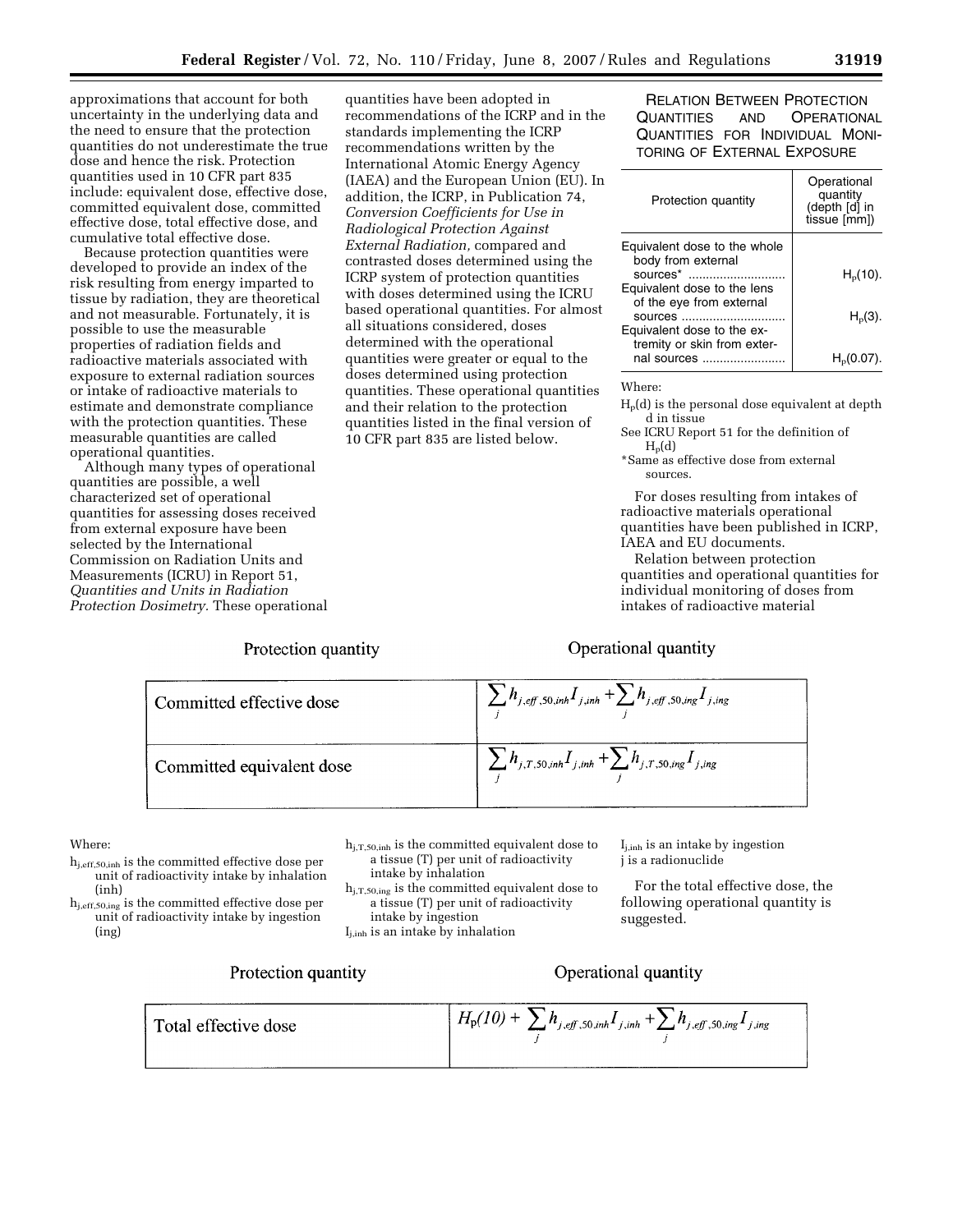In addition to the operational quantities used for individual monitoring, the following table contains operational quantities that may be measured to characterize certain aspects of radiation fields in the workplace.

## OPERATIONAL QUANTITIES FOR USE IN CHARACTERIZING WORKPLACE RADI-ATION FIELDS

| Workplace measurement                                                                | Suggested<br>operational<br>quantity |
|--------------------------------------------------------------------------------------|--------------------------------------|
| Control of effective dose<br>Control of dose to the skin,<br>the extremities and the | $H^*(10)$ .                          |
| lens of the eye                                                                      | H '(0.07, Ω).                        |
| Control of dose to the lens of<br>the eye                                            | H $'(3, \Omega)$ .                   |

Where:

- H\*(10) is the ambient dose equivalent at a depth of 10 mm in tissue
- H'(0.007,  $\Omega$ ) is the directional dose equivalent at a depth of 0.07mm in the ICRU sphere
- $H'(3, \Omega)$  is the directional dose equivalent at a depth of 3 mm in the ICRU sphere
- $\Omega$  defines the direction of the radiation field

See ICRU Report 51 for the definitions of ambient dose equivalent and directional dose equivalent.

To summarize the above discussion, protection quantities have been developed for use in radiation protection standards to establish dose limits and action levels that reflect the risk associated with radiation exposure and are directly applicable to all members of the population being protected. Measurable operational quantities have been selected that permit measurements which show compliance with protection quantities specified in 10 CFR part 835. Additional guidance will be provided in the implementation guide for 10 CFR part 835.

## **V. Regulatory Review**

### *A. Review Under Executive Order 12866*

Today's final rule has been determined not to be a ''significant regulatory action'' within the scope of section 3(f) of Executive Order 12866, ''Regulatory Planning and Review,'' 58 FR 51735 (October 4, 1993), as amended by Executive Order 13258, 67 FR 9385 (February 26, 2002) and Executive Order 13422 (January 18, 2007). Accordingly, this rule was not reviewed under the Executive Order by the Office of Information and Regulatory Affairs (OIRA) in the Office of Management and Budget (OMB).

### *B. Review Under Executive Order 12988*

With respect to the review of existing regulations and the promulgation of new regulations, section 3 of Executive Order 12988, ''Civil Justice Reform,'' 61 FR 4729 (February 7, 1996), imposes on Executive agencies the general duty to eliminate drafting errors and ambiguity, write regulations to minimize litigation, provide a clear legal standard for affected conduct rather than a general standard, and promote simplification and burden reduction. Section 3(c) of Executive Order 12988 requires Executive agencies to review regulations in light of applicable standards in section 3(a) and section 3(b) to determine whether they are met. DOE has completed the required review and determined that, to the extent permitted by law, this final rule meets the relevant standards of Executive Order 12988.

#### *C. Review Under Executive Order 13132*

Executive Order 13132, ''Federalism,'' 64 FR 43255 (August 10, 1999), requires agencies to develop an accountable process to ensure meaningful and timely input by State and local officials in the development of regulatory policies that have ''federalism implications.'' Policies that have federalism implications are defined in the Executive Order to include regulations that have substantial direct effects on the States, on the relationship between the national government and the States, or on the distribution of power and responsibilities among the various levels of government.

Today's regulatory action has been determined not to be a ''policy that has federalism implications;'' that is, it does not have substantial direct effects on the States, on the relationship between the national government and the States, nor on the distribution of power and responsibilities among various levels of government under Executive Order 13132, 64 FR 43255 (August 10, 1999).

## *D. Reviews Under the Regulatory Flexibility Act*

The Regulatory Flexibility Act (5 U.S.C. 601 *et seq.*) requires that a federal agency prepare an initial regulatory flexibility analysis for any regulation for which a general NOPR is required, unless the agency certifies that the rule, if promulgated, will not have a significant economic impact on a substantial number of small entities (5 U.S.C. 605(b)).

Today's regulation establishes DOE amended requirements for nuclear safety and occupational radiation protection at DOE sites. The contractors who manage and operate DOE facilities

are principally responsible for implementing the rule requirements. DOE considered whether these contractors are ''small businesses,'' as that term is defined in the Regulatory Flexibility Act (5 U.S.C. 601(3)). The Regulatory Flexibility Act's definition incorporates the definition of ''small business concern'' in the Small Business Act, which the Small Business Administration (SBA) has developed through size standards in 13 CFR part 121. The DOE contractors subject to this rule exceed the SBA's size standards for small businesses. In addition, DOE expects that any potential economic impact of this rule on small businesses would be minimal because DOE sites perform work under contracts to DOE or the prime contractor at the site. DOE contractors are reimbursed through their contracts with DOE for the costs of complying with DOE nuclear safety and radiation protection requirements. They would not, therefore, be adversely impacted by the requirements in this rule. For these reasons, DOE certifies that today's regulatory action does not have a significant economic impact on a substantial number of small entities and, therefore, no regulatory flexibility analysis has been prepared. DOE's certification and supporting statement of factual basis will be provided to the Chief Counsel of Advocacy of the SBA pursuant to 5 U.S.C. 605(b).

### *E. Review Under the Paperwork Reduction Act*

The information collection provisions of this final rule are not substantially different from those contained in DOE contracts with DOE prime contractors covered by this rule. The information collection was previously approved by OMB and assigned OMB Control No. 1910–0300. Accordingly, no additional OMB clearance is required by the Paperwork Reduction Act of 1995 (44 U.S.C. 3501 *et seq.*).

### *F. Review Under the National Environmental Policy Act*

DOE has reviewed these amendments to 10 CFR parts 820 and 835 under the National Environmental Policy Act (NEPA) of 1969 (42 U.S.C. 4321 *et seq.*), the Council on Environmental Quality's regulations (40 CFR parts 1500–08), and DOE's implementing regulations (10 CFR part 1021). Categorical Exclusion A5 in appendix A to Subpart D of 10 CFR part 1021 (rulemaking that amends an existing rule without changing the environmental effect of the amended rule) applies to this rulemaking. Accordingly, DOE has not prepared an environmental impact statement or an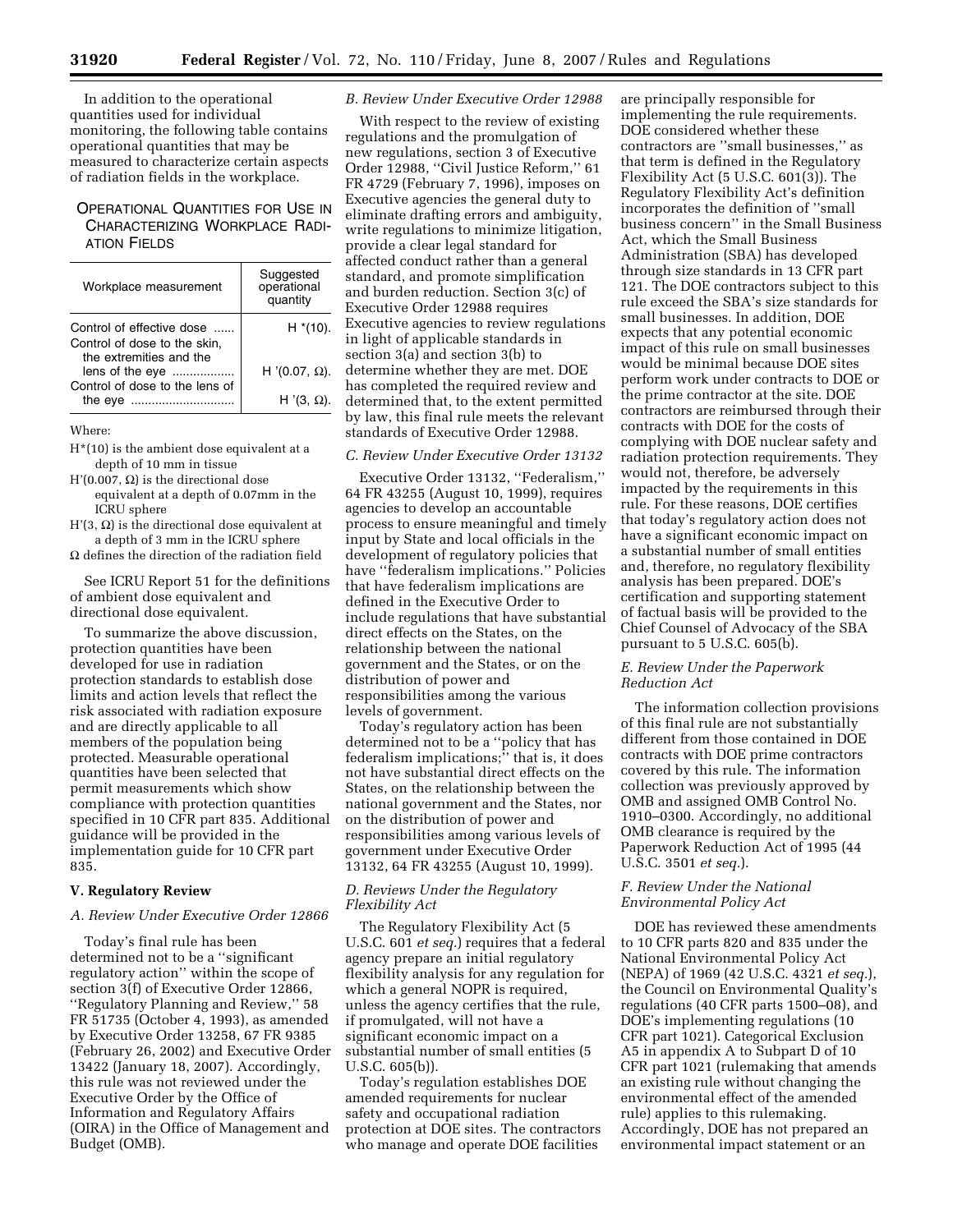environmental assessment pursuant to NEPA.

### *G. Review Under the Unfunded Mandates Reform Act*

Title II of the Unfunded Mandates Reform Act of 1995, (2 U.S.C. 1531 *et seq.*), requires each Federal agency, to the extent permitted by law to prepare a written assessment of the effects of any Federal mandate in an agency rule that may result in the expenditure by State, tribal, or local governments, in the aggregate, or by the private sector, of \$100 million or more (adjusted annually for inflation) in any one year. The Act also requires a Federal agency to develop an effective process to permit timely input by elected officials of State, tribal, or local governments on a proposed ''significant intergovernmental mandate,'' and requires an agency plan for giving notice and opportunity to provide timely input to potentially affected small governments before establishing any requirements that might significantly or uniquely affect small governments. DOE has determined that today's final rule does not contain any Federal mandates affecting small governments, so these requirements do not apply.

#### *H. Review Under Executive Order 13211*

Executive Order 13211, ''Actions Concerning Regulations That Significantly Affect Energy Supply, Distribution, or Use,'' 66 FR 28355 (May 22, 2001) requires Federal agencies to prepare and submit to the OMB, a Statement of Energy Effects for any proposed significant energy action. A ''significant energy action'' is defined as any action by an agency that promulgated or is expected to lead to promulgation of a final rule, and that: (1) Is a significant regulatory action under Executive Order 12866, or any successor order; and (2) is likely to have a significant adverse effect on the supply, distribution, or use of energy, or (3) is designated by the Administrator of OIRA as a significant energy action. For any proposed significant energy action, the agency must give a detailed statement of any adverse effects on energy supply, distribution, or use should the proposal be implemented, and of reasonable alternatives to the action and their expected benefits on energy supply, distribution, and use. Today's regulatory action would not have a significant adverse effect on the supply, distribution, or use of energy and is, therefore, not a significant energy action. Accordingly, DOE has not prepared a Statement of Energy Effects.

## *I. Review Under the Treasury and General Government Appropriations Act, 1999*

Section 654 of the Treasury and General Government Appropriations Act, 1999 (Pub. L. 105–277) requires Federal agencies to issue a ''Family Policymaking Assessment'' for any rule that may affect family well-being. Today's regulatory action has no impact on the autonomy or integrity of the family as an institution. Accordingly, DOE has not prepared a Family Policymaking Assessment.

## *J. Review Under the Treasury and General Government Appropriations Act, 2001*

The Treasury and General Government Appropriations Act, 2001 (44 U.S.C. 3516, note) provides for agencies to review most dissemination of information to the public under guidelines established by each agency pursuant to general guidelines issued by OMB. OMB's guidelines were published at 67 FR 8452 (Feb. 22, 2002), and DOE's guidelines were published at 67 FR 62446 (Oct. 7, 2002). DOE has reviewed today's regulatory action under the OMB and DOE guidelines, and has concluded that it is consistent with applicable policies in those guidelines.

#### *K. Congressional Notification*

As required by 5 U.S.C. 801, DOE will submit to Congress a report regarding the issuance of today's regulatory action rule prior to the effective date set forth at the outset of this notice. The report will state that it has been determined that the rule is not a ''major rule'' as defined by 5 U.S.C. 804(2).

### **VI. Approval of the Office of the Secretary**

The Secretary of Energy has approved publication of this final rule.

### **List of Subjects**

### *10 CFR Part 820*

Administrative practice and procedure, Federal buildings and facilities, Government contracts, Nuclear energy, Nuclear materials, Nuclear power plants and reactors, Nuclear safety, Penalties, Public health, and Radiation protection.

#### *10 CFR Part 835*

Federal buildings and facilities, Nuclear energy, Nuclear materials, Nuclear power plants and reactors, Nuclear safety, Occupational safety and health, Radiation protection, and Reporting and recordkeeping requirements.

Issued in Washington, DC on May 22, 2007.

#### **Glenn Podonsky,**

*Chief, Office of Health, Safety and Security.* 

■ For the reasons set forth in the preamble, Parts 820 and 835 of Chapter III, Title 10, of the Code of Federal Regulations are amended as set forth below.

## **PART 820—PROCEDURAL RULES FOR DOE NUCLEAR ACTIVITIES**

■ 1. The authority citation for part 820 is revised to read as follows:

**Authority:** 42 U.S.C. 2201; 2282(a); 7191; 28 U.S.C. 2461 note; 50 U.S.C. 2410.

■ 2. In § 820.2 add a new definition for ''NNSA'' to read as follows:

#### **§ 820.2 Definitions.**

\* \* \* \* \*

\* \* \* \* \* *NNSA* means the National Nuclear Security Administration.

■ 3. Section 820.13 is added to read as follows:

### **§ 820.13 Direction to NNSA contractors.**

(a) Notwithstanding any other provision of this part, and pursuant to section 3213 of Pub. L. 106–65, as amended (codified at 50 U.S.C. 2403), the NNSA, rather than the Director, signs, issues and serves the following actions that direct NNSA contractors:

(1) Subpoenas;

(2) Orders to compel attendance;

(3) Disclosures of information or documents obtained during an

investigation or inspection; (4) Preliminary notices of violations; and

(5) Final notices of violations.

(b) The NNSA Administrator shall act after consideration of the Director's recommendation.

 $\blacksquare$  4. In § 820.21, paragraphs (g) and (h) are added to read as follows:

#### **§ 820.21 Investigations.**

\* \* \* \* \* (g) The Director may issue enforcement letters that communicate DOE's expectations with respect to any aspect of the requirements of DOE's Nuclear Safety Requirements, including identification and reporting of issues, corrective actions, and implementation of DOE's Nuclear Safety Requirements, provided that an enforcement letter may not create the basis for any legally enforceable requirement pursuant to this part.

(h) The Director may sign, issue and serve subpoenas.

■ 5. In Appendix A to part 820, revise sections IV and VIII to read as follows: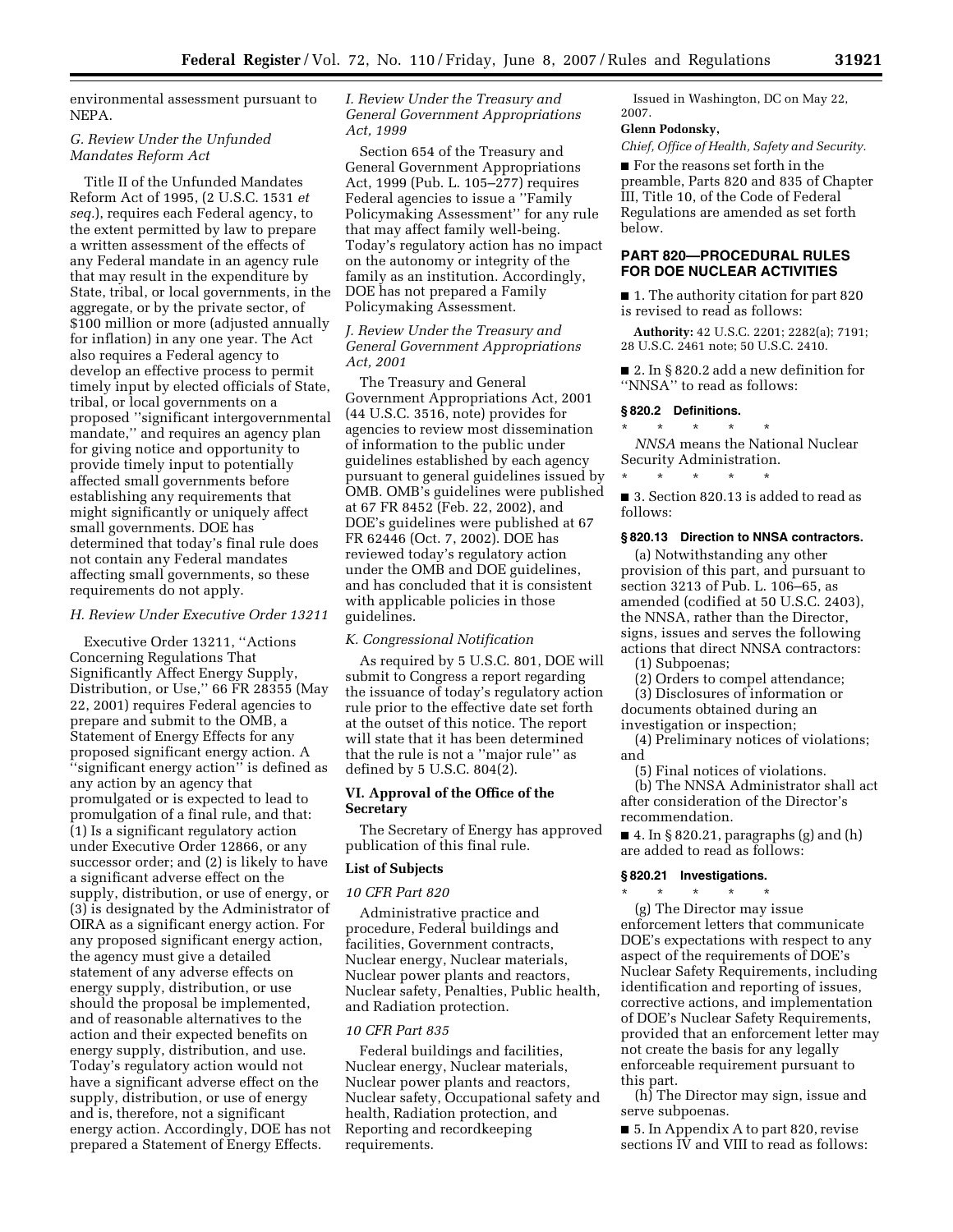## **Appendix A to Part 820—General Statement of Enforcement Policy**

\* \* \* \* \*

#### **IV. Responsibilities**

(a) The Director, as the principal enforcement officer of DOE, has been delegated the authority to:

(1) Conduct enforcement inspections, investigations, and conferences;

(2) Issue Notices of Violations and proposed civil penalties, Enforcement Letters, Consent Orders, and subpoenas; and

(3) Issue orders to compel attendance and disclosure of information or documents obtained during an investigation or inspection.

(b) The NNSA Administrator, pursuant to section 3212 (b)(9) of Public Law 106–65 (codified at 50 U.S.C. 2402 (b)(9)), as amended, has authority over and responsibility for environment, safety and health operations within NNSA and is authorized to sign, issue and serve the following actions that direct NNSA contractors:

(1) Subpoenas;

(2) Orders to compel attendance;

(3) Disclosure of information or documents obtained during an investigation or

inspection;

(4) Preliminary Notices of Violations; and (5) Final Notices of Violations.

The NNSA Administrator acts after consideration of the Director's

recommendation.

## \* \* \* \* \* **VIII. Enforcement Letter**

(a) In cases where DOE has decided not to conduct an investigation or inspection or issue a Preliminary Notice of Violation (PNOV), DOE may send an Enforcement Letter to the contractor, signed by the Director. Enforcement Letters issued to NNSA contractors will be coordinated with the Principal Deputy Administrator of the NNSA prior to issuance. The Enforcement Letter is intended to communicate the basis of the decision not to pursue enforcement action for a noncompliance. The Enforcement Letter is intended to inform contractors of the desired level of nuclear safety performance. It may be used when DOE concludes the specific noncompliance at issue is not of the level of significance warranted to conduct an investigation or inspection or for issuance of a PNOV. Even where a noncompliance may be significant, the Enforcement Letter recognizes that the contractor's actions may have attenuated the need for enforcement action. The Enforcement Letter will typically recognize how the contractor handled the circumstances surrounding the noncompliance, address additional areas requiring the contractor's attention, and address DOE's expectations for corrective action.

(b) In general, Enforcement Letters communicate DOE's expectations with respect to any aspect of the requirements contained in the Department's nuclear safety rules, including identification and reporting of issues, corrective actions, and implementation of the contractor's nuclear

safety program. DOE might, for example, wish to recognize some action of the contractor that is of particular benefit to nuclear safety performance that is a candidate for emulation by other contractors. On the other hand, DOE may wish to bring a program shortcoming to the attention of the contractor that, but for the lack of nuclear safety significance of the immediate issue, might have resulted in the issuance of a PNOV. An Enforcement Letter is not an enforcement action.

(c) With respect to many noncompliances, DOE may decide not to send an Enforcement Letter. When DOE decides that a contractor has appropriately corrected a noncompliance or that the significance of the noncompliance is sufficiently low, it may close out its review simply through an annotation in the DOE Noncompliance Tracking System (NTS). A closeout of a noncompliance with or without an Enforcement Letter may only take place after DOE has confirmed that corrective actions have been completed. Closeout of any NNSA contractor noncompliance will be coordinated with NNSA prior to closeout.

# **PART 835—OCCUPATIONAL RADIATION PROTECTION**

\* \* \* \* \*

■ 6. The authority citation for part 835 is revised to read as follows:

**Authority:** 42 U.S.C. 2201, 7191; 50 U.S.C. 2410.

■ 7. Section 835.1 is amended:

■ a. In the introductory text of paragraph (b), remove the word ''discussed'' and insert in its place ''provided.''

■ b. Paragraph (b)(2) is revised.

 $\blacksquare$  c. Paragraph (b)(4) is removed.

■ d. Paragraph (b)(5) is redesignated as paragraph (b)(4) and the word ''or'' at the end of the paragraph is removed.

 $\blacksquare$  e. Paragraph (b)(6) is redesignated as paragraph (b)(5) and the punctuation at the end of the paragraph is replaced with the punctuation ";" and the word ''or'' is added at the end of the paragraph.

■ f. A new paragraph (b)(6) is added.

■ g. A new paragraph (b)(7) is added.

■ h. Paragraph (c) is revised.

■ i. A new paragraph (d) is added.

The revisions and additions specified above read as follows:

#### **§ 835.1 Scope.**

- \* \* \* \* \*
- (b) \* \* \*

(2) Activities conducted under the authority of the Deputy Administrator for Naval Reactors, as described in Pub. L. 98–525 and 106–65;

\* \* \* \* \* (6) Radioactive material on or within material, equipment, and real property which is approved for release when the radiological conditions of the material, equipment, and real property have been

documented to comply with the criteria for release set forth in a DOE authorized limit which has been approved by a Secretarial Officer in consultation with the Chief Health, Safety and Security Officer.

(7) Radioactive material transportation not performed by DOE or a DOE contractor.

(c) Occupational doses received as a result of excluded activities and radioactive material transportation listed in paragraphs (b)(1) through (b)(4) and (b)(7) of this section, shall be included to the extent practicable when determining compliance with the occupational dose limits at §§ 835.202 and 835.207, and with the limits for the embryo/fetus at § 835.206. Occupational doses resulting from authorized emergency exposures and planned special exposures shall not be considered when determining compliance with the dose limits at §§ 835.202 and 835.207.

(d) The requirements in subparts F and G of this part do not apply to radioactive material transportation by DOE or a DOE contractor conducted:

(1) Under the continuous observation and control of an individual who is knowledgeable of and implements required exposure control measures, or

(2) In accordance with Department of Transportation regulations or DOE orders that govern such movements.

■ 8. Section 835.2 is revised to read as follows:

## **§ 835.2 Definitions.**

(a) As used in this part: *Accountable sealed radioactive source* means a sealed radioactive source having a half-life equal to or greater than 30 days and an isotopic activity equal to or greater than the corresponding value provided in appendix E of this part.

*Activity Median Aerodynamic Diameter (AMAD)* means a particle size in an aerosol where fifty percent of the activity in the aerosol is associated with particles of aerodynamic diameter greater than the AMAD.

*Airborne radioactive material or airborne radioactivity* means radioactive material dispersed in the air in the form of dusts, fumes, particulates, mists, vapors, or gases.

*Airborne radioactivity area* means any area, accessible to individuals, where:

(1) The concentration of airborne radioactivity, above natural background, exceeds or is likely to exceed the derived air concentration (DAC) values listed in appendix A or appendix C of this part; or

(2) An individual present in the area without respiratory protection could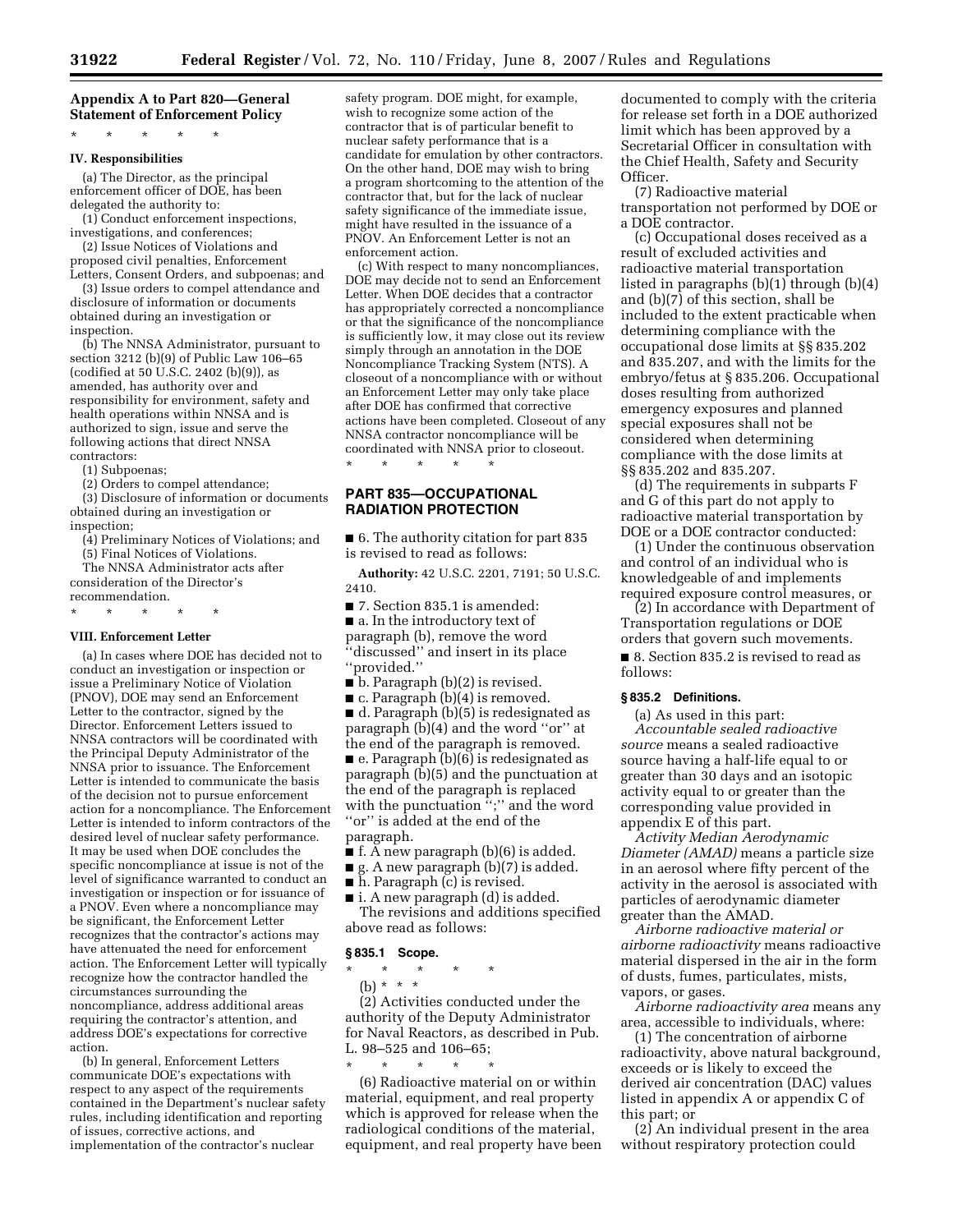receive an intake exceeding 12 DAChours in a week.

*ALARA* means ''As Low As is Reasonably Achievable,'' which is the approach to radiation protection to manage and control exposures (both individual and collective) to the work force and to the general public to as low as is reasonable, taking into account social, technical, economic, practical, and public policy considerations. As used in this part, ALARA is not a dose limit but a process which has the objective of attaining doses as far below the applicable limits of this part as is reasonably achievable.

*Annual limit on intake (ALI)* means the derived limit for the amount of radioactive material taken into the body of an adult worker by inhalation or ingestion in a year. ALI is the smaller value of intake of a given radionuclide in a year by the reference man (ICRP Publication 23) that would result in a committed effective dose of 5 rems (0.05 sieverts  $(Sv)$ ) (1 rem = 0.01 Sv) or a committed equivalent dose of 50 rems (0.5 Sv) to any individual organ or tissue. ALI values for intake by ingestion and inhalation of selected radionuclides are based on International Commission on Radiological Protection Publication 68, *Dose Coefficients for Intakes of Radionuclides by Workers*, published July, 1994 (ISBN 0 08 042651 4). This document is available from Elsevier Science Inc., Tarrytown, NY.

*Authorized limit* means a limit on the concentration of residual radioactive material on the surfaces or within the property that has been derived consistent with DOE directives including the as low as is reasonably achievable (ALARA) process requirements, given the anticipated use of the property and has been authorized by DOE to permit the release of the property from DOE radiological control.

*Background* means radiation from: (1) Naturally occurring radioactive materials which have not been technologically enhanced;

(2) Cosmic sources;

(3) Global fallout as it exists in the environment (such as from the testing of nuclear explosive devices);

(4) Radon and its progeny in concentrations or levels existing in buildings or the environment which have not been elevated as a result of current or prior activities; and

(5) Consumer products containing nominal amounts of radioactive material or producing nominal amounts of radiation.

*Bioassay* means the determination of kinds, quantities, or concentrations, and, in some cases, locations of radioactive material in the human body, whether by direct measurement or by analysis and evaluation of radioactive materials excreted or removed from the human body.

*Calibration* means to adjust and/or determine either:

(1) The response or reading of an instrument relative to a standard (*e.g.*, primary, secondary, or tertiary) or to a series of conventionally true values; or

(2) The strength of a radiation source relative to a standard (*e.g.*, primary, secondary, or tertiary) or conventionally true value.

*Contamination area* means any area, accessible to individuals, where removable surface contamination levels exceed or are likely to exceed the removable surface contamination values specified in appendix D of this part, but do not exceed 100 times those values.

*Controlled area* means any area to which access is managed by or for DOE to protect individuals from exposure to radiation and/or radioactive material.

*Declared pregnant worker* means a woman who has voluntarily declared to her employer, in writing, her pregnancy for the purpose of being subject to the occupational dose limits to the embryo/ fetus as provided in § 835.206. This declaration may be revoked, in writing, at any time by the declared pregnant worker.

*Derived air concentration (DAC)*  means, for the radionuclides listed in appendix A of this part, the airborne concentration that equals the ALI divided by the volume of air breathed by an average worker for a working year of 2000 hours (assuming a breathing volume of 2400 m3). For the radionuclides listed in appendix C of this part, the air immersion DACs were calculated for a continuous, nonshielded exposure via immersion in a semi-infinite cloud of radioactive material. Except as noted in the footnotes to appendix A of this part, the values are based on dose coefficients from International Commission on Radiological Protection Publication 68, *Dose Coefficients for Intakes of Radionuclides by Workers*, published July, 1994 (ISBN 0 08 042651 4) and the associated ICRP computer program, *The ICRP Database of Dose Coefficients: Workers and Members of the Public*, (ISBN 0 08 043 8768). These materials are available from Elsevier Science Inc., Tarrytown, NY.

*Derived air concentration-hour (DAChour)* means the product of the concentration of radioactive material in air (expressed as a fraction or multiple of the DAC for each radionuclide) and the time of exposure to that radionuclide, in hours.

*Deterministic effects* means effects due to radiation exposure for which the severity varies with the dose and for which a threshold normally exists (*e.g.*, radiation-induced opacities within the lens of the eye).

*DOE* means the United States Department of Energy.

*DOE activity* means an activity taken for or by DOE in a DOE operation or facility that has the potential to result in the occupational exposure of an individual to radiation or radioactive material. The activity may be, but is not limited to, design, construction, operation, or decommissioning. To the extent appropriate, the activity may involve a single DOE facility or operation or a combination of facilities and operations, possibly including an entire site or multiple DOE sites.

*Entrance or access point* means any location through which an individual could gain access to areas controlled for the purpose of radiation protection. This includes entry or exit portals of sufficient size to permit human entry, irrespective of their intended use.

*General employee* means an individual who is either a DOE or DOE contractor employee; an employee of a subcontractor to a DOE contractor; or an individual who performs work for or in conjunction with DOE or utilizes DOE facilities.

*High contamination area* means any area, accessible to individuals, where removable surface contamination levels exceed or are likely to exceed 100 times the removable surface contamination values specified in appendix D of this part.

*High radiation area* means any area, accessible to individuals, in which radiation levels could result in an individual receiving an equivalent dose to the whole body in excess of 0.1 rems (0.001 Sv) in 1 hour at 30 centimeters from the radiation source or from any surface that the radiation penetrates.

*Individual* means any human being. *Member of the public* means an individual who is not a general employee. An individual is not a ''member of the public'' during any period in which the individual receives an occupational dose.

*Minor* means an individual less than 18 years of age.

*Monitoring* means the measurement of radiation levels, airborne radioactivity concentrations, radioactive contamination levels, quantities of radioactive material, or individual doses and the use of the results of these measurements to evaluate radiological hazards or potential and actual doses resulting from exposures to ionizing radiation.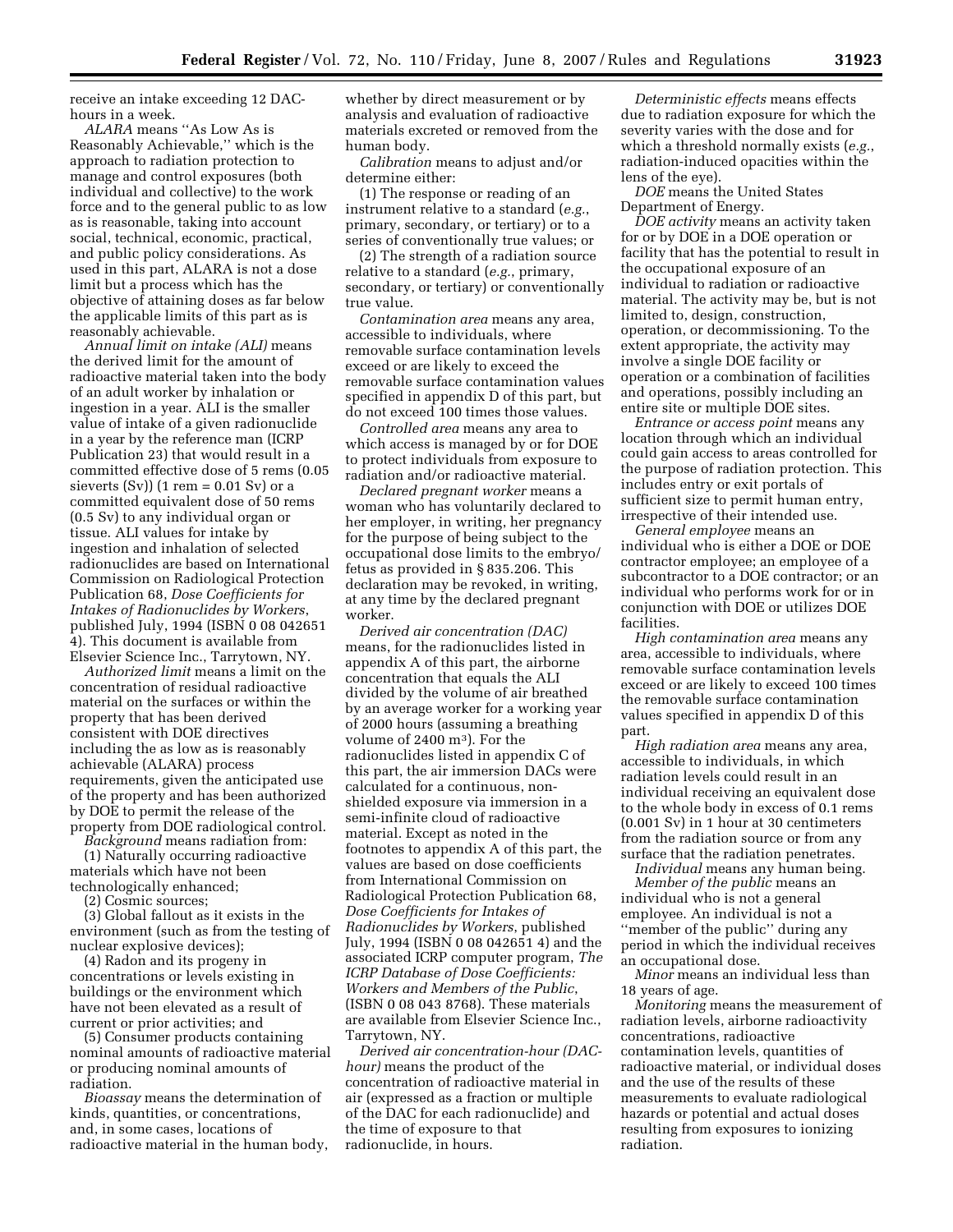*Occupational dose* means an individual's ionizing radiation dose (external and internal) as a result of that individual's work assignment. Occupational dose does not include doses received as a medical patient or doses resulting from background radiation or participation as a subject in medical research programs.

*Person* means any individual, corporation, partnership, firm, association, trust, estate, public or private institution, group, Government agency, any State or political subdivision of, or any political entity within a State, any foreign government or nation or other entity, and any legal successor, representative, agent or agency of the foregoing; provided that person does not include DOE or the United States Nuclear Regulatory Commission.

*Radiation* means ionizing radiation: alpha particles, beta particles, gamma rays, X-rays, neutrons, high-speed electrons, high-speed protons, and other particles capable of producing ions. Radiation, as used in this part, does not include non-ionizing radiation, such as radio waves or microwaves, or visible, infrared, or ultraviolet light.

*Radiation area* means any area, accessible to individuals, in which radiation levels could result in an individual receiving an equivalent dose to the whole body in excess of 0.005 rem (0.05 mSv) in 1 hour at 30 centimeters from the source or from any surface that the radiation penetrates.

*Radioactive material area* means any area within a controlled area, accessible to individuals, in which items or containers of radioactive material exist and the total activity of radioactive material exceeds the applicable values provided in appendix E of this part.

*Radioactive material transportation*  means the movement of radioactive material by aircraft, rail, vessel, or highway vehicle. Radioactive material transportation does not include preparation of material or packagings for transportation, storage of material awaiting transportation, or application of markings and labels required for transportation.

*Radiological area* means any area within a controlled area defined in this section as a ''radiation area,'' ''high radiation area,'' ''very high radiation area,'' ''contamination area,'' ''high contamination area,'' or ''airborne radioactivity area.''

*Radiological worker* means a general employee whose job assignment involves operation of radiation producing devices or working with radioactive materials, or who is likely to be routinely occupationally exposed

above 0.1 rem (0.001 Sv) per year total effective dose.

*Real property* means land and anything permanently affixed to the land such as buildings, fences and those things attached to the buildings, such as light fixtures, plumbing and heating fixtures.

*Real-time air monitoring* means measurement of the concentrations or quantities of airborne radioactive materials on a continuous basis.

*Respiratory protective device* means an apparatus, such as a respirator, worn by an individual for the purpose of reducing the individual's intake of airborne radioactive materials.

*Sealed radioactive source* means a radioactive source manufactured, obtained, or retained for the purpose of utilizing the emitted radiation. The sealed radioactive source consists of a known or estimated quantity of radioactive material contained within a sealed capsule, sealed between layer(s) of non-radioactive material, or firmly fixed to a non-radioactive surface by electroplating or other means intended to prevent leakage or escape of the radioactive material. Sealed radioactive sources do not include reactor fuel elements, nuclear explosive devices, and radioisotope thermoelectric generators.

*Source leak test* means a test to determine if a sealed radioactive source is leaking radioactive material.

*Special tritium compound (STC)*  means any compound, except for  $H_2O$ , that contains tritium, either intentionally (*e.g.*, by synthesis) or inadvertently (*e.g.*, by contamination mechanisms).

*Stochastic effects* means malignant and hereditary diseases for which the probability of an effect occurring, rather than its severity, is regarded as a function of dose without a threshold, for radiation protection purposes.

*Very high radiation area* means any area, accessible to individuals, in which radiation levels could result in an individual receiving an absorbed dose in excess of 500 rads (5 grays) in one hour at 1 meter from a radiation source or from any surface that the radiation penetrates.

*Week* means a period of seven consecutive days.

*Year* means the period of time beginning on or near January 1 and ending on or near December 31 of that same year used to determine compliance with the provisions of this part. The starting and ending date of the year used to determine compliance may be changed, provided that the change is made at the beginning of the year and

that no day is omitted or duplicated in consecutive years.

(b) As used in this part to describe various aspects of radiation dose:

*Absorbed dose* (D) means the average energy imparted by ionizing radiation to the matter in a volume element. The absorbed dose is expressed in units of rad (or gray)  $(1 \text{ rad} = 0.01 \text{ gray})$ .

*Committed effective dose* (E<sub>50</sub>) means the sum of the committed equivalent doses to various tissues or organs in the body  $(H<sub>T,50</sub>)$ , each multiplied by the appropriate tissue weighting factor  $(w_T)$ —that is,  $E_{50} = \Sigma w_T H_{T,50} +$ wRemainderHRemainder,50. Where wRemainder is the tissue weighting factor assigned to the remainder organs and tissues and  $\mathbf{H}_{\text{Remainder},50}$  is the committed equivalent dose to the remainder organs and tissues. Committed effective dose is expressed in units of rem (or Sv).

 $\bar{C}$ *committed equivalent dose* (H<sub>T,50</sub>) means the equivalent dose calculated to be received by a tissue or organ over a 50-year period after the intake of a radionuclide into the body. It does not include contributions from radiation sources external to the body. Committed equivalent dose is expressed in units of rem (or Sv).

*Cumulative total effective dose* means the sum of all total effective dose values recorded for an individual plus, for occupational exposures received before the implementation date of this amendment, the cumulative total effective dose equivalent (as defined in the November 4, 1998 amendment to this rule) values recorded for an individual, where available, for each year occupational dose was received, beginning January 1, 1989.

*Dose* is a general term for absorbed dose, equivalent dose, effective dose, committed equivalent dose, committed effective dose, or total effective dose as defined in this part.

*Effective dose* (E) means the summation of the products of the equivalent dose received by specified tissues or organs of the body  $(H_T)$  and the appropriate tissue weighting factor  $(w_T)$ —that is,  $E = \Sigma w_T H_T$ . It includes the dose from radiation sources internal and/or external to the body. For purposes of compliance with this part, equivalent dose to the whole body may be used as effective dose for external exposures. The effective dose is expressed in units of rem (or Sv).

*Equivalent dose*  $(H_T)$  means the product of average absorbed dose  $(D_{T,R})$ in rad (or gray) in a tissue or organ (T) and a radiation (R) weighting factor  $(w_R)$ . For external dose, the equivalent dose to the whole body is assessed at a depth of 1 cm in tissue; the equivalent dose to the lens of the eye is assessed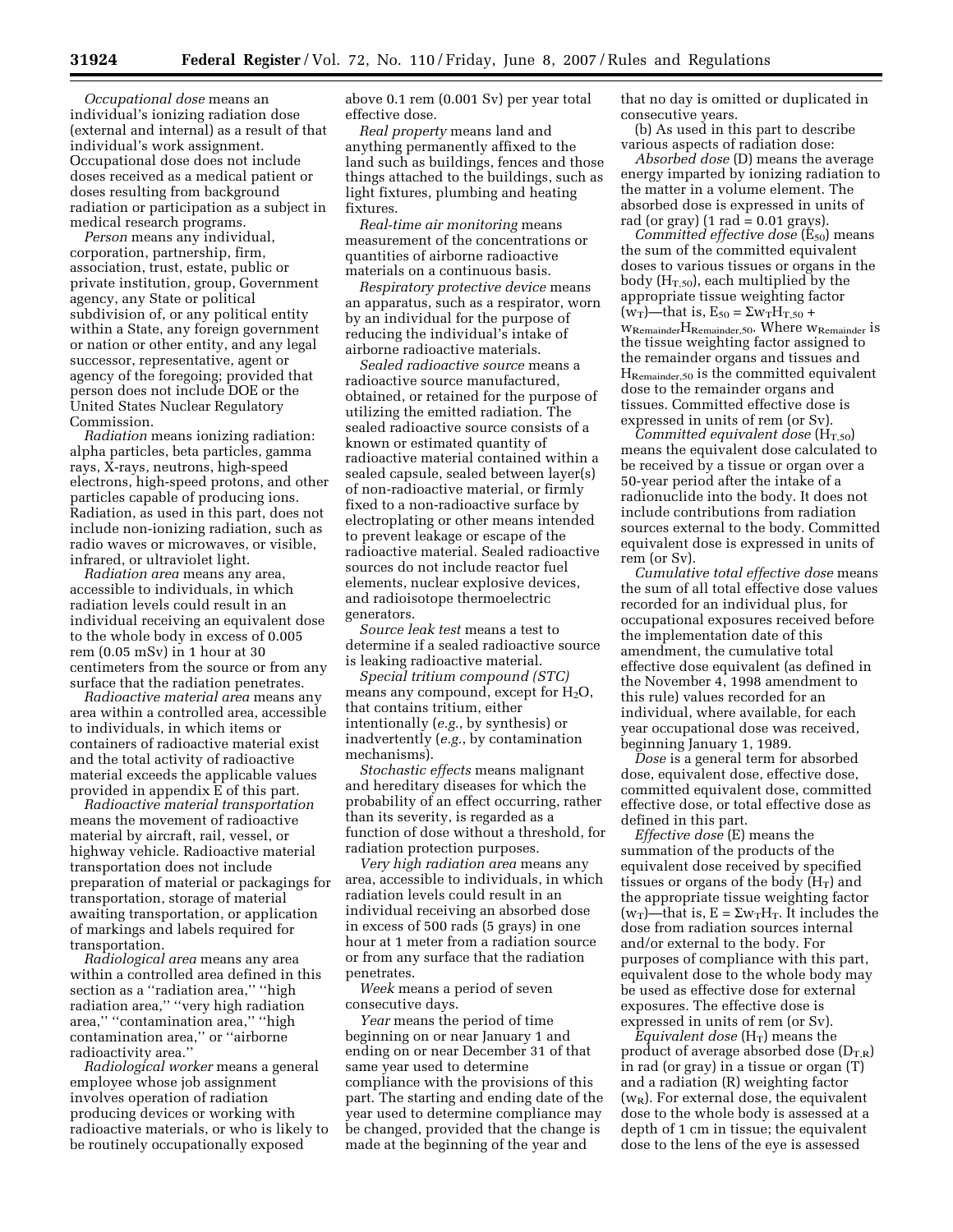at a depth of 0.3 cm in tissue, and the equivalent dose to the extremity and skin is assessed at a depth of 0.007 cm in tissue. Equivalent dose is expressed in units of rem (or Sv).

*External dose or exposure* means that portion of the equivalent dose received from radiation sources outside the body (*i.e.*, ''external sources'').

*Extremity* means hands and arms below the elbow or feet and legs below the knee.

*Internal dose or exposure* means that portion of the equivalent dose received from radioactive material taken into the body (*i.e.*, ''internal sources'').

*Radiation weighting factor* (w<sub>R</sub>) means the modifying factor used to

## RADIATION WEIGHTING FACTORS<sup>1</sup>, W<sub>R</sub>

calculate the equivalent dose from the average tissue or organ absorbed dose; the absorbed dose (expressed in rad or gray) is multiplied by the appropriate radiation weighting factor. The radiation weighting factors to be used for determining equivalent dose in rem are as follows:

| Type and energy range |  |  |  |  |
|-----------------------|--|--|--|--|
|                       |  |  |  |  |
|                       |  |  |  |  |
|                       |  |  |  |  |
|                       |  |  |  |  |
|                       |  |  |  |  |
|                       |  |  |  |  |
|                       |  |  |  |  |
|                       |  |  |  |  |

1All values relate to the radiation incident on the body or, for internal sources, emitted from the source.

<sup>2</sup> When spectral data are insufficient to identify the energy of the neutrons, a radiation weighting factor of 20 shall be used.

<sup>3</sup> When spectral data are sufficient to identify the energy of the neutrons, the following equation may be used to determine a neutron radiation weighting factor value:

$$
w_R = 5 + 17 \exp\left[\frac{-\left(\ln(2E_n)\right)^2}{6}\right]
$$
 Where E<sub>n</sub> is the neutron energy in MeV.

*Tissue weighting factor*  $(w_T)$  means the fraction of the overall health risk, resulting from uniform, whole body irradiation, attributable to specific tissue (T). The equivalent dose to tissue,  $(H_T)$ , is multiplied by the appropriate tissue weighting factor to obtain the effective dose (E) contribution from that tissue. The tissue weighting factors are as follows:

TISSUE WEIGHTING FACTORS FOR VARIOUS ORGANS AND TISSUES

| Organs or tissues, T   | Tissue<br>weighting<br>factor, $w_T$ |
|------------------------|--------------------------------------|
|                        | 0.20                                 |
| Red bone marrow        | 0.12                                 |
|                        | 0.12                                 |
|                        | 0.12                                 |
|                        | 0.12                                 |
|                        | 0.05                                 |
|                        | 0.05                                 |
|                        | 0.05                                 |
|                        | 0.05                                 |
|                        | 0.05                                 |
|                        | 0.01                                 |
| Bone surfaces          | 0.01                                 |
| Remainder <sup>1</sup> | 0.05                                 |

TISSUE WEIGHTING FACTORS FOR VARIOUS ORGANS AND TISSUES— Continued

| Organs or tissues, T        | Tissue<br>weighting<br>factor, $w_T$ |
|-----------------------------|--------------------------------------|
| Whole body <sup>2</sup><br> | 1.00                                 |
|                             |                                      |

1 ''Remainder'' means the following additional tissues and organs and their masses, in grams, following parenthetically: adrenals (14), brain (1400), extrathoracic airways (15), small intestine (640), kidneys (310), muscle (28,000), pancreas (100), spleen (180), thymus (20), and uterus (80). The equivalent dose to the remainder tissues  $(H_{remainder})$ , is normally calculated as the mass-weighted mean dose to the preceeding ten organs and tissues. In those cases in which the most highly irradiated remainder tissue or organ receives the highest equivalent dose of all the organs, a weighting factor of 0.025 (half of remainder) is applied to that tissue or organ and 0.025 (half of remainder) to the mass-weighted equivalent dose in the rest of the remainder tissues and organs to give the remainder<br>equivalent dose.<br> $2\text{ For the case of uniform interval in the direction.}$ 

For the case of uniform external irradiation of the whole body, a tissue weighting factor  $(w_T)$  equal to 1 may be used in determination of the effective dose.

*Total effective dose* (TED) means the sum of the effective dose (for external exposures) and the committed effective dose.

*Whole body* means, for the purposes of external exposure, head, trunk (including male gonads), arms above

and including the elbow, or legs above and including the knee.

(c) Terms defined in the Atomic Energy Act of 1954 or in 10 CFR part 820 and not defined in this part are used consistent with their meanings given in the Atomic Energy Act of 1954 or in 10 CFR part 820.

■ 9. Section 835.4 is revised to read as follows:

#### **§ 835.4 Radiological units.**

Unless otherwise specified, the quantities used in the records required by this part shall be clearly indicated in special units of curie, rad, roentgen, or rem, including multiples and subdivisions of these units, or other conventional units, such as, dpm, dpm/ 100 cm2 or mass units. The SI units, becquerel (Bq), gray (Gy), and sievert (Sv), may be provided parenthetically for reference with scientific standards.

■ 10. Section 835.101(f) is revised to read as follows:

### **§ 835.101 Radiation protection programs.**

\* \* \* \* \* (f) The RPP shall include plans, schedules, and other measures for achieving compliance with regulations of this part. Unless otherwise specified in this part, compliance with the amendments to this part published on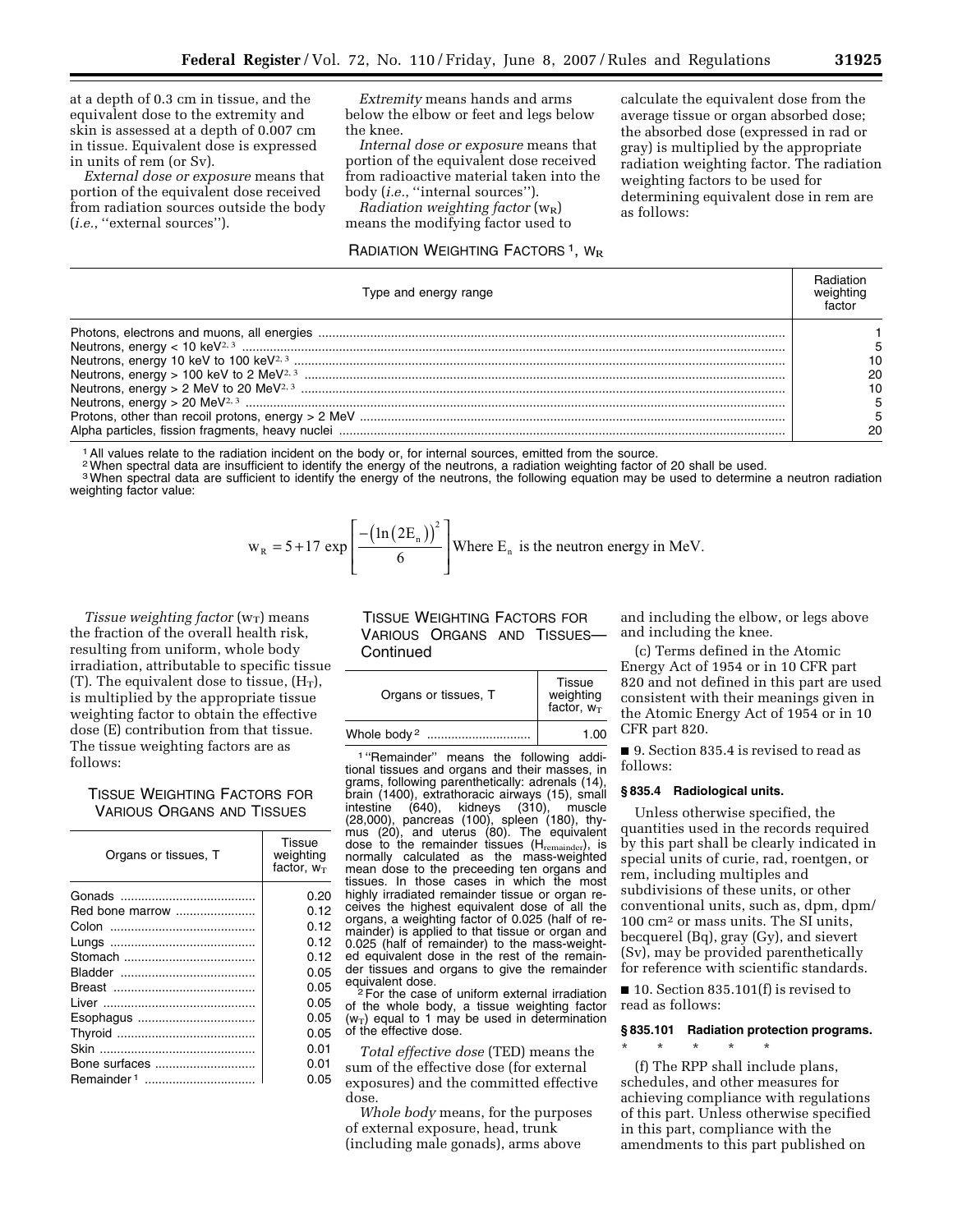June 8, 2007 shall be achieved no later than July 9, 2010.

\* \* \* \* \* ■ 11. Section 835.202 is amended by revising paragraphs (a)(1) through (a)(4)

## **§ 835.202 Occupational dose limits for general employees.**

 $(a) * * * *$ 

to read as follows:

 $(1)$  A total effective dose of 5 rems  $(0.05 Sv);$ 

(2) The sum of the equivalent dose to the whole body for external exposures and the committed equivalent dose to any organ or tissue other than the skin or the lens of the eye of 50 rems (0.5 Sv);

(3) An equivalent dose to the lens of the eye of 15 rems (0.15 Sv); and

(4) The sum of the equivalent dose to the skin or to any extremity for external exposures and the committed equivalent dose to the skin or to any extremity of 50 rems (0.5 Sv).

\* \* \* \* \* ■ 12. Section 835.203 is revised to read

as follows:

### **§ 835.203 Combining internal and external equivalent doses.**

(a) The total effective dose during a year shall be determined by summing the effective dose from external exposures and the committed effective dose from intakes during the year.

(b) Determinations of the effective dose shall be made using the radiation and tissue weighting factor values provided in § 835.2.

 $\blacksquare$  13. In § 835.205 paragraphs (b)(1), (b)(2), (b)(3) introductory text, and (b)(3)(ii) are revised to read as follows:

#### **§ 835.205 Determination of compliance for non-uniform exposure of the skin.**

\* \* \* \* \* (b) \* \* \*

(1) Area of skin irradiated is 100 cm *2 or more*. The non-uniform equivalent dose received during the year shall be averaged over the 100 cm 2 of the skin receiving the maximum dose, added to any uniform equivalent dose also received by the skin, and recorded as the equivalent dose to any extremity or skin for the year.

(2) *Area of skin irradiated is 10 cm2 or more*, *but is less than 100 cm2*. The non-uniform equivalent dose (H) to the irradiated area received during the year shall be added to any uniform equivalent dose also received by the skin and recorded as the equivalent dose to any extremity or skin for the year. H is the equivalent dose averaged over the 1 cm2 of skin receiving the maximum absorbed dose, D, reduced by the fraction f, which is the irradiated area in cm2 divided by 100 cm2 (*i.e.*, H

= fD). In no case shall a value of f less than 0.1 be used.

(3) Area of skin irradiated is less than 10 cm*2*. The non-uniform equivalent dose shall be averaged over the 1 cm2 of skin receiving the maximum dose. This equivalent dose shall:

 $(i) * * * *$ 

(ii) Not be added to any other equivalent dose to any extremity or skin for the year.

■ 14. In § 835.206 paragraphs (a) and (c) are revised to read as follows:

### **§ 835.206 Limits for the embryo/fetus.**

(a) The equivalent dose limit for the embryo/fetus from the period of conception to birth, as a result of occupational exposure of a declared pregnant worker, is 0.5 rem (0.005 Sv). \* \* \* \* \*

(c) If the equivalent dose to the embryo/fetus is determined to have already exceeded 0.5 rem (0.005 Sv) by the time a worker declares her pregnancy, the declared pregnant worker shall not be assigned to tasks where additional occupational exposure is likely during the remaining gestation period.

■ 15. Section 835.207 is revised to read as follows:

### **§ 835.207 Occupational dose limits for minors.**

The dose limits for minors occupationally exposed to radiation and/or radioactive materials at a DOE activity are 0.1 rem (0.001 Sv) total effective dose in a year and 10 percent of the occupational dose limits specified at § 835.202(a)(3) and (a)(4).

■ 16. Section 835.208 is revised to read as follows:

### **§ 835.208 Limits for members of the public entering a controlled area.**

The total effective dose limit for members of the public exposed to radiation and/or radioactive material during access to a controlled area is 0.1 rem (0.001 Sv) in a year.

■ 17. In § 835.401, paragraph (a)(5) is revised to read as follows:

# **§ 835.401 General requirements.**

 $(a) * * * *$ (5) Verify the effectiveness of engineered and administrative controls in containing radioactive material and reducing radiation exposure; and

\* \* \* \* \*

■ 18. Section 835.402 is amended:  $\blacksquare$  a. Paragraphs (a)(1)(i), (ii), and (iii) are revised.

■ b. Paragraph (a)(2) is revised. ■ c. Paragraphs (c)(1) and (c)(2) are revised.

The revisions read as follows:

### **§ 835.402 Individual monitoring.**

 $(a) * * * *$  $(1) * * * *$ 

(i) An effective dose of 0.1 rem (0.001 Sv) or more in a year;

(ii) An equivalent dose to the skin or to any extremity of 5 rems (0.05 Sv) or more in a year;

(iii) An equivalent dose to the lens of the eye of 1.5 rems (0.015 Sv) or more in a year;

(2) Declared pregnant workers who are likely to receive from external sources an equivalent dose to the embryo/fetus in excess of 10 percent of the applicable limit at § 835.206(a);

\* \* \* \* \* (c) \* \* \*

(1) Radiological workers who, under typical conditions, are likely to receive a committed effective dose of 0.1 rem (0.001 Sv) or more from all occupational radionuclide intakes in a year;

(2) Declared pregnant workers likely to receive an intake or intakes resulting in an equivalent dose to the embryo/ fetus in excess of 10 percent of the limit stated at § 835.206(a);

\* \* \* \* \* ■ 19. Section 835.405 is amended by revising paragraph (c)(2) and adding paragraph (e) to read as follows:

### **§ 835.405 Receipt of packages containing radioactive material.**

- \* \* \* \* \*
	- (c) \* \* \*
	- $(1) * * * *$

(2) Measurements of the radiation levels, if the package contains a Type B quantity (as defined at 10 CFR 71.4) of radioactive material.

 $(d) * *$ 

(e) Monitoring pursuant to § 835.405(b) is not required for packages transported on a DOE site which have remained under the continuous observation and control of a DOE employee or DOE contractor employee who is knowledgeable of and implements required exposure control measures.

### **§ 835.502 [Amended]**

■ 20. Section 835.502 is amended in paragraph (a)(2) by removing the words ''deep dose equivalent'' and replacing it with ''equivalent dose to the whole body'' and in introductory paragraph (b) by removing the words ''a deep dose equivalent'' and replacing it with ''an equivalent dose.''

### **§ 835.602 [Amended]**

■ 21. Section 835.602 is amended in paragraph (a) by removing the word''equivalent.''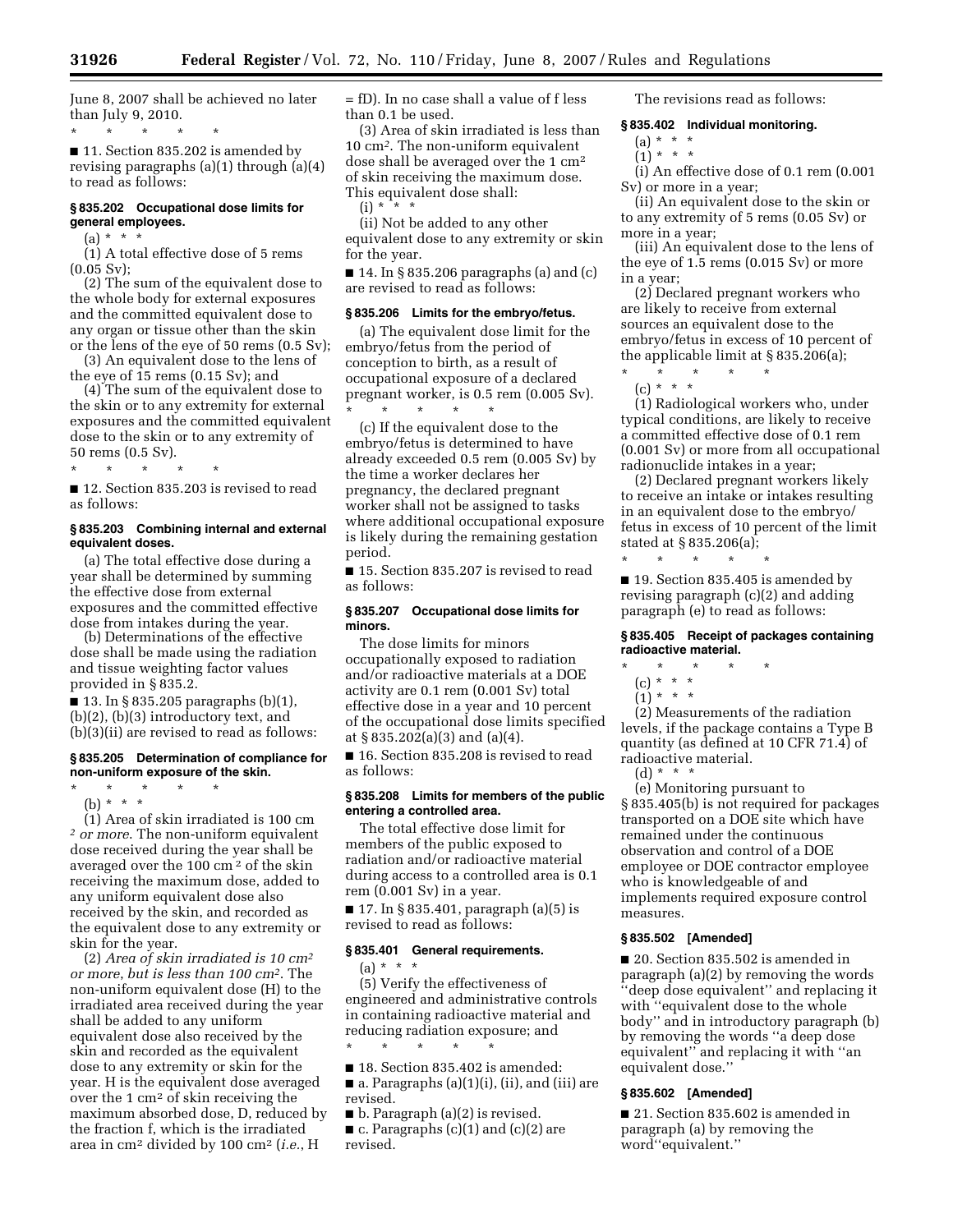#### **§ 835.606 [Amended]**

■ 22. Section 835.606 is amended in paragraph (a)(2) by adding ''and less than 0.1 Ci'' after the word ''part'' and before the punctuation.

- 23. Section 835.702 is amended:
- a. Paragraph (a) is revised.
- b. Paragraph (b) is revised.
- c. Paragraph (c)(3) is revised.

■ d. Paragraphs (c)(4)(i) and (ii) are revised.

 $\blacksquare$  e. Paragraph  $(c)(5)(i)$ , (ii) and (iii) are revised.

 $\blacksquare$  f. Paragraph (c)(6) is revised.

The revisions read as follows:

## **§ 835.702 Individual monitoring records.**

(a) Except as authorized by § 835.702(b), records shall be maintained to document doses received by all individuals for whom monitoring was conducted and to document doses received during planned special exposures, unplanned doses exceeding the monitoring thresholds of § 835.402, and authorized emergency exposures.

(b) Recording of the non-uniform equivalent dose to the skin is not required if the dose is less than 2 percent of the limit specified for the skin at § 835.202(a)(4). Recording of internal dose (committed effective dose or committed equivalent dose) is not required for any monitoring result estimated to correspond to an individual receiving less than 0.01 rem (0.1 mSv) committed effective dose. The bioassay or air monitoring result used to make the estimate shall be maintained in accordance with § 835.703(b) and the unrecorded internal dose estimated for any individual in a year shall not exceed the applicable monitoring threshold at § 835.402(c).

 $(c) * * * *$ 

(3) Include the results of monitoring used to assess the following quantities for external dose received during the year:

(i) The effective dose from external sources of radiation (equivalent dose to the whole body may be used as effective dose for external exposure);

(ii) The equivalent dose to the lens of the eye;

(iii) The equivalent dose to the skin; and

(iv) The equivalent dose to the extremities.

 $(4) * * * *$ 

(i) Committed effective dose;

(ii) Committed equivalent dose to any organ or tissue of concern; and

\* \* \* \* \*

(5) \* \* \* (i) Total effective dose in a year;

(ii) For any organ or tissue assigned an internal dose during the year, the sum of the equivalent dose to the whole body from external exposures and the committed equivalent dose to that organ or tissue; and

(iii) Cumulative total effective dose.

(6) Include the equivalent dose to the embryo/fetus of a declared pregnant worker.

\* \* \* \* \*

## **§ 835.1001 [Amended]**

■ 24. Section 835.1001 is amended:

■ a. In paragraph (a), first sentence, remove ''physical design features and administrative control'' and add in its place ''engineered and administrative controls.''

■ b. In paragraph (b), remove ''physical design features'' and add in its place ''engineered controls.''

### **§ 835.1002 [Amended]**

 $\blacksquare$  25. In § 835.1002, in the first sentence of paragraph (b), remove ''0.5 mrem (5 microsieverts)'' and add in its place ''0.5 millirem (5 µSv)."

## **§ 835.1003 [Amended]**

■ 26. Section 835.1003 is amended in the introductory text by removing ''physical design features and administrative controls'' and adding in its place ''engineered and administrative controls.''

#### **§ 835.1202 [Amended]**

■ 27. In § 835.1202, paragraph (b) is amended by removing ''microcurie'' and adding in its place ''µCi.''

#### **§ 835.1301 [Amended]**

■ 28. In § 835.1301, paragraph (d) is amended by removing ''after a dose was received'' and adding in its place ''which have been suspended as a result of a dose.''

■ 29. Appendix A of part 835 is revised to read as follows:

## **Appendix A to Part 835—Derived Air Concentrations (DAC) for Controlling Radiation Exposure to Workers at DOE Facilities**

The data presented in appendix A are to be used for controlling individual internal

doses in accordance with § 835.209, identifying the need for air monitoring in accordance with § 835.403, and identifying and posting airborne radioactivity areas in accordance with § 835.603(d).

The DAC values are given for individual radionuclides. For known mixtures of radionuclides, determine the sum of the ratio of the observed concentration of a particular radionuclide and its corresponding DAC for all radionuclides in the mixture. If this sum exceeds unity (1), then the DAC has been exceeded. For unknown radionuclides, the most restrictive DAC (lowest value) for those isotopes not known to be absent shall be used. For any single radionuclide not listed in appendix A with decay mode other than alpha emission or spontaneous fission and with radioactive half-life greater than two hours, the DAC value shall be 4 E-11 µCi/mL (1 Bq/m3). For any single radionuclide not listed in appendix A that decays by alpha emission or spontaneous fission the DAC value shall be 2 E-13 µCi/mL (8 E-03 Bq/m<sup>3</sup>).

The DACs for limiting radiation exposures through inhalation of radionuclides by workers are listed in this appendix. The values are based on either a stochastic (committed effective dose) dose limit of 5 rems (0.05 Sv) or a deterministic (organ or tissue) dose limit of 50 rems (0.5 Sv) per year, whichever is more limiting.

**Note:** the 15 rems (0.15 Sv) dose limit for the lens of the eye does not appear as a critical organ dose limit.

The columns in this appendix contain the following information: (1) Radionuclide; (2) inhaled air DAC for type F (fast), type M (moderate), and type S (slow) materials in units of µCi/mL; (3) inhaled air DAC for type F (fast), type M (moderate), and type S (slow) materials in units of  $Bq/m^3$ ; (4) an indication of whether or not the DAC for each class is controlled by the stochastic (effective dose) or deterministic (organ or tissue) dose. The absorption types (F, M, and S) have been established to describe the absorption type of the materials from the respiratory tract into the blood. The range of half-times for the absorption types correspond to: Type F, 100% at 10 minutes; Type M, 10% at 10 minutes and 90% at 140 days; and Type S 0.1% at 10 minutes and 99.9% at 7000 days. The DACs are listed by radionuclide, in order of increasing atomic mass, and are based on the assumption that the particle size distribution of 5 micrometers AMAD is used. For situations where the particle size distribution is known to differ significantly from 5 micrometers AMAD, appropriate corrections may be made to both the estimated dose to workers and the DACs.

|                          |                       | Absorption type 3 |         | Absorption type 3 | Stochastic |         |                                    |
|--------------------------|-----------------------|-------------------|---------|-------------------|------------|---------|------------------------------------|
| Radionuclide             | µCi/mL                |                   |         | Bq/m <sup>3</sup> |            |         | or organ or<br>tissue <sup>1</sup> |
|                          |                       | м                 | S       |                   | м          |         | (F/M/S)                            |
| H-3 (Water) <sup>2</sup> | $^{\circ}$ 2 E $-$ 05 | $2E - 05$         | $2E-05$ | $7E+05$           | $7E+05$    | $7E+05$ | St/St/St                           |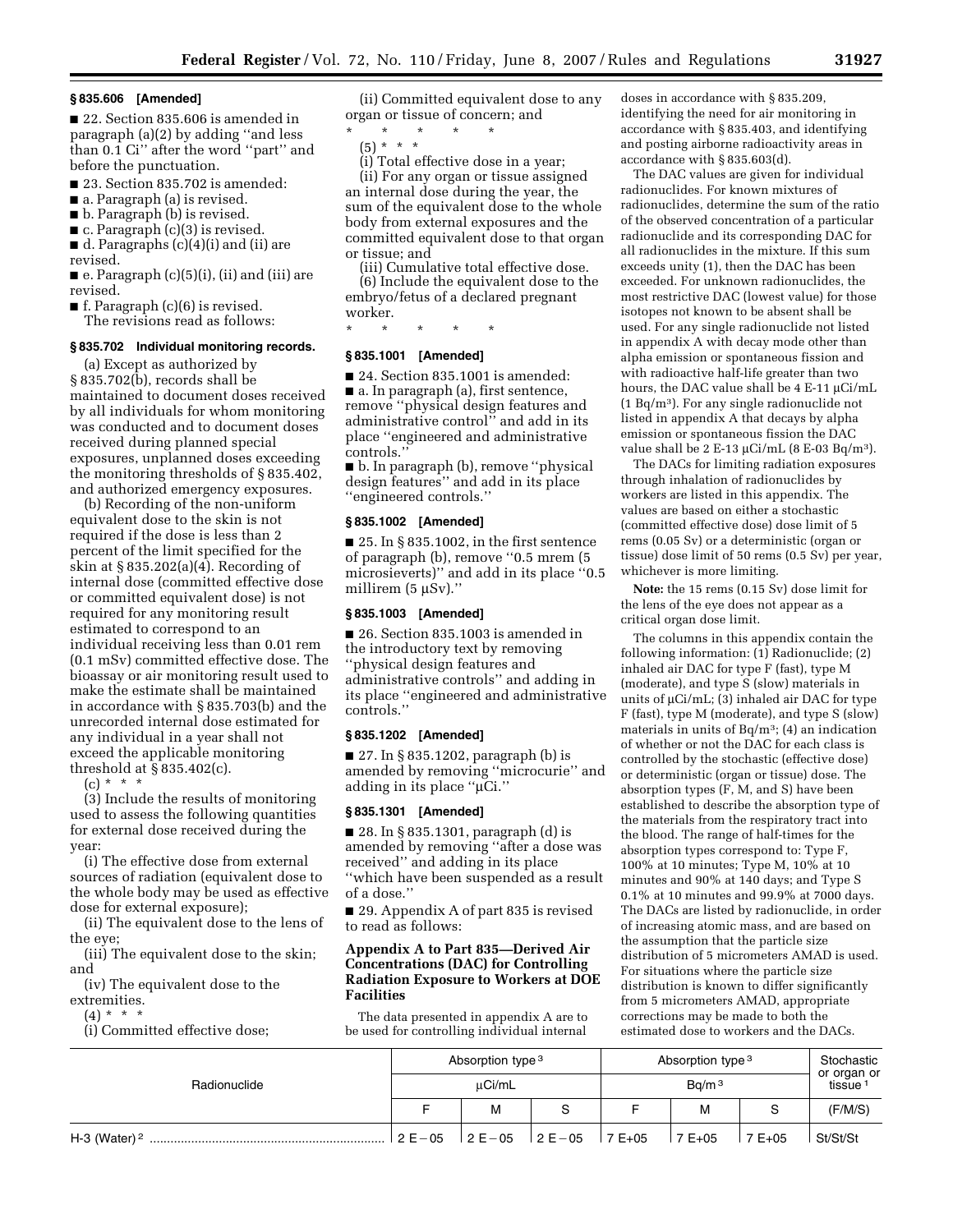$\equiv$ 

▀

|              |                                                                                                                                                                                                                                                                                                                                                                                                                   | Absorption type 3                                                                                                                                                                                                                                                                                                          |                                                                                                                                                                                                                                                                                                                                                                                                                                                 |                                                                                                                                                                                                                                                                                                                                                               | Absorption type 3                                                                                                                                                                                                                                                                                           |                                                                                                                                                                                                                                                                                                                                                                                                                                     |                                                                                                                                                                                                                                                   |  |  |  |
|--------------|-------------------------------------------------------------------------------------------------------------------------------------------------------------------------------------------------------------------------------------------------------------------------------------------------------------------------------------------------------------------------------------------------------------------|----------------------------------------------------------------------------------------------------------------------------------------------------------------------------------------------------------------------------------------------------------------------------------------------------------------------------|-------------------------------------------------------------------------------------------------------------------------------------------------------------------------------------------------------------------------------------------------------------------------------------------------------------------------------------------------------------------------------------------------------------------------------------------------|---------------------------------------------------------------------------------------------------------------------------------------------------------------------------------------------------------------------------------------------------------------------------------------------------------------------------------------------------------------|-------------------------------------------------------------------------------------------------------------------------------------------------------------------------------------------------------------------------------------------------------------------------------------------------------------|-------------------------------------------------------------------------------------------------------------------------------------------------------------------------------------------------------------------------------------------------------------------------------------------------------------------------------------------------------------------------------------------------------------------------------------|---------------------------------------------------------------------------------------------------------------------------------------------------------------------------------------------------------------------------------------------------|--|--|--|
| Radionuclide |                                                                                                                                                                                                                                                                                                                                                                                                                   | $\mu$ Ci/mL                                                                                                                                                                                                                                                                                                                |                                                                                                                                                                                                                                                                                                                                                                                                                                                 |                                                                                                                                                                                                                                                                                                                                                               | Bq/m <sup>3</sup>                                                                                                                                                                                                                                                                                           |                                                                                                                                                                                                                                                                                                                                                                                                                                     | or organ or<br>tissue <sup>1</sup>                                                                                                                                                                                                                |  |  |  |
|              | F                                                                                                                                                                                                                                                                                                                                                                                                                 | М                                                                                                                                                                                                                                                                                                                          | S                                                                                                                                                                                                                                                                                                                                                                                                                                               | F                                                                                                                                                                                                                                                                                                                                                             | М                                                                                                                                                                                                                                                                                                           | S                                                                                                                                                                                                                                                                                                                                                                                                                                   | (F/M/S)                                                                                                                                                                                                                                           |  |  |  |
|              | $2E - 01$<br>$1 E - 05$<br>$1 E - 05$<br>$\qquad \qquad -$<br>$\overline{\phantom{0}}$<br>$\equiv$<br>$4E - 04$<br>$2 E - 04$<br>$\equiv$<br>$7 E - 04$<br>$8E - 05$<br>$4E - 06$<br>$2E - 07$<br>$4E - 07$<br>$3E - 07$<br>$4E - 08$<br>$9E - 06$                                                                                                                                                                | $2E - 01$<br>$6E - 06$<br>$1 E - 05$<br>$1 E - 05$<br>$8E - 08$<br>$1 E - 04$<br>$4E - 04$<br>$2E - 04$<br>$9E - 07$<br>$7E - 04$<br>$8E - 05$<br>$3E - 06$<br>$\overline{\phantom{0}}$<br>$\equiv$<br>$3E - 07$<br>$4E - 08$<br>$5E - 06$                                                                                 | $2E - 01$<br>$2E - 06$<br>$1 E - 05$<br>$1 E - 05$<br>$2 E - 08$<br>$\equiv$<br>$4E - 04$<br>$2E - 04$<br>$\overline{\phantom{0}}$<br>$7E - 04$<br>$8E - 05$<br>$3E - 06$<br>$\overline{\phantom{m}}$<br>$\qquad \qquad -$<br>$\qquad \qquad -$<br>$\equiv$<br>$5E - 06$                                                                                                                                                                        | $9E+09$<br>$3E+05$<br>$5E+05$<br>$\overline{\phantom{0}}$<br>$\overline{\phantom{0}}$<br>$\equiv$<br>$1 E+07$<br>$9E+06$<br>$\overline{\phantom{0}}$<br>$2E+07$<br>$3E+06$<br>$1 E + 05$<br>$1 E + 04$<br>$1 E + 04$<br>$1 E + 04$<br>$1 E + 03$<br>$3E+05$                                                                                                   | $9E+09$<br>$2E+05$<br>$5E+05$<br>$4E+05$<br>$3E+03$<br>$6E+06$<br>$1 E + 07$<br>$9E+06$<br>$3E+04$<br>$2E+07$<br>$3E+06$<br>$1 E + 05$<br>-<br>$\overline{\phantom{0}}$<br>$1 E + 04$<br>$1 E + 03$<br>$1 E + 05$                                                                                           | $9E+09$<br>$8E+04$<br>$5E+05$<br>4 E+05<br>$1 E + 03$<br>$\overline{\phantom{m}}$<br>$1 E + 07$<br>$9E+06$<br>$\overline{\phantom{m}}$<br>$2E+07$<br>$3E+06$<br>$1 E + 05$<br>$\qquad \qquad -$<br>$\overline{\phantom{0}}$<br>$\overline{\phantom{0}}$<br>$1 E + 05$                                                                                                                                                               | St/St/St<br>St/St/St<br>St/St/St<br>/St/St<br>/St/St<br>/St/<br>St/St/St<br>St/St/St<br>/St/<br>St/St/St<br>St/St/St<br>ET/ET/ET<br>$E/$ /<br>$ET/$ /<br>ET/St/<br>St/St/<br>ET/St/St                                                             |  |  |  |
|              | $1 E - 07$<br>$5E - 07$<br>$4E - 06$<br>$\overline{\phantom{0}}$<br>$7 E - 06$<br>$1 E - 06$<br>$7E - 06$<br>$2E - 06$<br>$1 E - 07$<br>$2E - 06$<br>$9E - 07$<br>$8E - 06$<br>$9E - 06$<br>$\overline{\phantom{0}}$                                                                                                                                                                                              | $5E - 08$<br>$1 E - 07$<br>$4E - 07$<br>$4E - 06$<br>$5E - 07$<br>$1 E - 07$<br>$5E - 06$<br>$4E - 06$<br>$\overline{\phantom{m}}$<br>$\equiv$<br>$\!-$<br>$\overline{a}$<br>$\overline{\phantom{0}}$<br>$2E - 06$                                                                                                         | $1 E - 08$<br>$\overline{\phantom{0}}$<br>$\qquad \qquad -$<br>$\equiv$<br>$\qquad \qquad -$<br>$\overline{\phantom{0}}$<br>$\overline{\phantom{m}}$<br>$\overline{\phantom{0}}$<br>$\qquad \qquad -$<br>$\overline{\phantom{0}}$<br>$\qquad \qquad -$<br>$\equiv$<br>$\overline{\phantom{m}}$<br>$\equiv$                                                                                                                                      | $5E+03$<br>$1 E + 04$<br>$1 E + 05$<br>$\qquad \qquad -$<br>$2E+05$<br>4 $E + 04$<br>$2E+05$<br>$1 E + 05$<br>$6E+03$<br>$1 E + 05$<br>$3E+04$<br>$2E+05$<br>$3E+05$<br>$\overline{\phantom{0}}$                                                                                                                                                              | $2E+03$<br>$7E+03$<br>$1 E + 04$<br>$1 E + 05$<br>$1 E + 04$<br>$4E+03$<br>$2E+05$<br>$1 E + 05$<br>$\qquad \qquad -$<br>$\overline{\phantom{0}}$<br>$\overline{\phantom{0}}$<br>$\equiv$<br>$8E+04$                                                                                                        | $3E+02$<br>$\overline{\phantom{0}}$<br>$\qquad \qquad -$<br>$\overline{\phantom{0}}$<br>$\qquad \qquad -$<br>$\overline{\phantom{0}}$<br>$\overline{\phantom{0}}$<br>$\overline{\phantom{0}}$<br>$\overline{\phantom{0}}$<br>$\overline{\phantom{0}}$<br>$\qquad \qquad -$<br>$\overline{a}$<br>$\qquad \qquad -$<br>$\equiv$                                                                                                       | St/St/St<br>St/St/<br>St/St/<br>/St/<br>St/St/<br>St/St/<br>ET/ET/<br>ET/ET/<br>$St/$ /<br>$E/$ /<br>$ET/$ /<br>$ET/$ /<br>$ET/$ /<br>/BS/                                                                                                        |  |  |  |
|              | $\overline{\phantom{0}}$<br>$\overline{\phantom{0}}$<br>$\overline{\phantom{0}}$<br>$\overline{\phantom{0}}$<br>$\equiv$<br>$\equiv$<br>$\overline{\phantom{0}}$<br>$\equiv$<br>$\overline{\phantom{0}}$<br>$7E - 09$<br>$3E - 06$<br>$8E - 06$<br>$2E - 07$                                                                                                                                                      | $2E - 07$<br>$2E - 07$<br>$\overline{\phantom{m}}$<br>$\qquad \qquad -$<br>$\!-$<br>$\equiv$<br>$\overline{\phantom{0}}$<br>$\equiv$<br>$\overline{\phantom{0}}$<br>$2 E - 08$<br>$2E - 06$<br>$6E - 06$<br>$2E - 07$                                                                                                      | $\overline{\phantom{0}}$<br>$2E - 06$<br>$2E - 07$<br>$1 E - 06$<br>$1 E - 07$<br>$7E - 07$<br>$2E - 07$<br>$8E - 06$<br>$9E - 09$<br>$2E - 06$<br>$\overline{\phantom{m}}$                                                                                                                                                                                                                                                                     | -<br>$\overline{\phantom{0}}$<br>$\overline{\phantom{m}}$<br>$\overline{\phantom{0}}$<br>$\overline{\phantom{m}}$<br>$\equiv$<br>-<br>$\overline{a}$<br>$\overline{\phantom{0}}$<br>$2E+02$<br>$1 E + 05$<br>$3E+05$<br>$9E+03$                                                                                                                               | $9E+03$<br>$9E+03$<br>$\qquad \qquad -$<br>$\overline{\phantom{0}}$<br>$\overline{\phantom{m}}$<br>$\overline{\phantom{0}}$<br>$\qquad \qquad -$<br>$\overline{\phantom{0}}$<br>$\overline{\phantom{0}}$<br>7 E+02<br>$1 E + 05$<br>2 E+05<br>7 E+03                                                        | $\qquad \qquad -$<br>$\overline{\phantom{0}}$<br>$7E+04$<br>$1 E + 04$<br>$4E+04$<br>$4E+03$<br>$2 E + 04$<br>$1 E + 04$<br>$3E+05$<br>$3E+02$<br>$1 E + 05$<br>$\qquad \qquad -$<br>$\overline{\phantom{0}}$                                                                                                                                                                                                                       | /St/<br>/St/<br>$/$ /ET<br>$/$ /St<br>$/$ /ET<br>$/$ /St<br>$/$ /St<br>$/$ /ET<br>$/$ /ET<br>St/St/St<br>ET/ET/ET<br>ET/ET/<br>ET/St/                                                                                                             |  |  |  |
|              | $1 E - 05$<br>$2E - 06$<br>$1 E - 05$<br>$7E - 06$<br>$7E - 06$<br>$2E - 07$<br>$5E - 06$<br>$5E - 07$<br>$2E - 06$<br>$6E - 07$<br>$6E - 07$<br>$1 E - 07$<br>$1 E - 09$<br>$\overline{\phantom{0}}$<br>$\qquad \qquad -$<br>$\overline{a}$<br>$\overline{\phantom{0}}$<br>$\overline{\phantom{0}}$<br>$\overline{\phantom{0}}$<br>$\overline{\phantom{0}}$<br>$\overline{\phantom{0}}$<br>$\equiv$<br>$4E - 07$ | $2E - 05$<br>$2E - 06$<br>$5E - 06$<br>$1 E - 05$<br>$5E - 06$<br>$5E - 06$<br>$2E - 07$<br>$1 E - 05$<br>$4E - 07$<br>$2E - 06$<br>$5E - 07$<br>$1 E - 06$<br>$1 E - 07$<br>$4E - 09$<br>$5E - 07$<br>$1 E - 07$<br>$1 E - 06$<br>$3E - 05$<br>$4E - 07$<br>$4E - 04$<br>$7E - 08$<br>$6E - 06$<br>$7E - 06$<br>$4E - 07$ | $2E - 06$<br>$5E-06$<br>$1 E - 05$<br>$\overline{\phantom{0}}$<br>$\overline{\phantom{m}}$<br>$\equiv$<br>$\qquad \qquad -$<br>$\overline{\phantom{0}}$<br>$\overline{\phantom{m}}$<br>$\overline{\phantom{0}}$<br>$\qquad \qquad -$<br>$\overline{\phantom{m}}$<br>$\overline{\phantom{0}}$<br>$5E - 07$<br>$1 E - 07$<br>$9E - 07$<br>$3E - 05$<br>$3E - 07$<br>4 $E - 04$<br>$3E - 08$<br>$6E - 06$<br>$6E - 06$<br>$\overline{\phantom{m}}$ | 7 E+05<br>$8E + 04$<br>$2E+05$<br>$6E+05$<br>$2 E + 05$<br>$2 E + 05$<br>8 E+03<br>$2 E + 05$<br>$1 E + 04$<br>$9E+04$<br>$2 E + 04$<br>$2 E + 04$<br>$6E+03$<br>$6E+01$<br>$\overline{\phantom{0}}$<br>-<br>$\equiv$<br>-<br>$\overline{\phantom{0}}$<br>-<br>$\overline{\phantom{0}}$<br>$\overline{\phantom{0}}$<br>$\overline{\phantom{0}}$<br>$1 E + 04$ | 9 E+05<br>$8E+04$<br>$2 E + 05$<br>$6E+05$<br>$2 E + 05$<br>$2 E + 05$<br>$8E+03$<br>$5E+05$<br>$1 E + 04$<br>$8E+04$<br>$2 E + 04$<br>$6E+04$<br>$6E+03$<br>$1 E + 02$<br>$2 E + 04$<br>$5E+03$<br>$5E+04$<br>$1 E + 06$<br>$1 E + 04$<br>$1 E+07$<br>$2 E + 03$<br>$2 E + 05$<br>$2 E + 05$<br>$1 E + 04$ | $8E+04$<br>$2 E + 05$<br>$5E+05$<br>$\qquad \qquad -$<br>$\qquad \qquad -$<br>$\overline{\phantom{0}}$<br>$\qquad \qquad -$<br>$\overline{\phantom{0}}$<br>$\overline{\phantom{m}}$<br>$\overline{\phantom{0}}$<br>$\overline{\phantom{m}}$<br>$\overline{\phantom{0}}$<br>$\qquad \qquad -$<br>2 E+04<br>$4E+03$<br>$3E+04$<br>$1 E + 06$<br>$1 E + 04$<br>$1 E+07$<br>$1 E + 03$<br>$2 E + 05$<br>$2 E + 05$<br>$\qquad \qquad -$ | BS/St/<br>ET/ET/ET<br>ET/ET/ET<br>St/St/St<br>ET/ET/<br>ET/ET/<br>ET/ET/<br>BS/St/<br>St/St/<br>ET/ET/<br>ET/E/<br>St/St/<br>St/St/<br>St/St/<br>/ET/ET<br>/St/St<br>/St/St<br>/St/St<br>/St/St<br>/St/St<br>/St/St<br>/ET/ET<br>/ET/ET<br>ET/ET/ |  |  |  |
|              |                                                                                                                                                                                                                                                                                                                                                                                                                   | $4E - 07$<br>$5E - 07$                                                                                                                                                                                                                                                                                                     | $\overline{\phantom{0}}$<br>$\overline{\phantom{a}}$                                                                                                                                                                                                                                                                                                                                                                                            | $\equiv$<br>$2E+04$                                                                                                                                                                                                                                                                                                                                           | $1 E + 04$<br>$2 E + 04$                                                                                                                                                                                                                                                                                    | $\overline{\phantom{0}}$<br>$\overline{\phantom{0}}$                                                                                                                                                                                                                                                                                                                                                                                | /St/<br>ET/ET/                                                                                                                                                                                                                                    |  |  |  |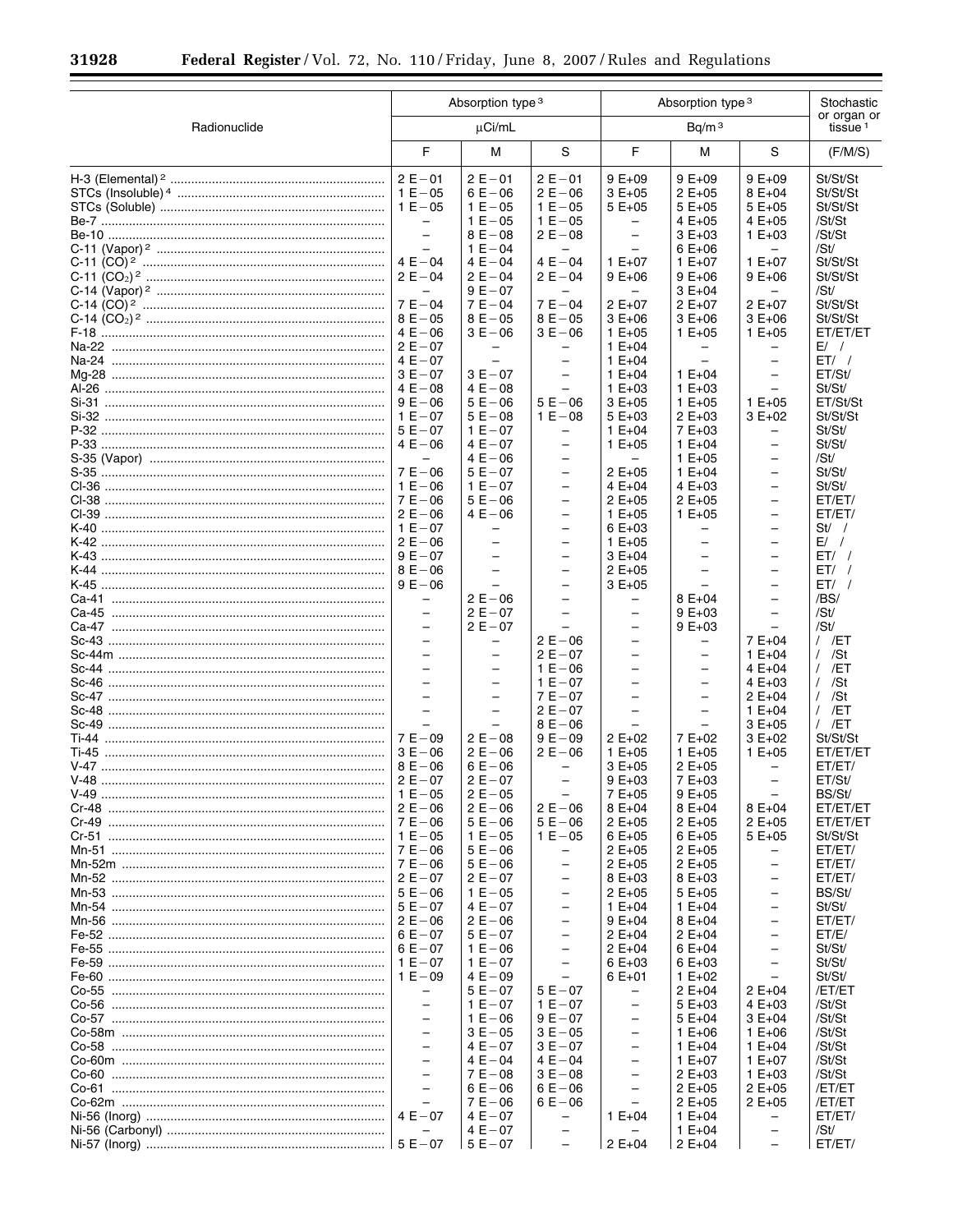|              |                                               | Absorption type 3                             |                                                      | Absorption type 3                                    | Stochastic                    |                                                      |                                    |
|--------------|-----------------------------------------------|-----------------------------------------------|------------------------------------------------------|------------------------------------------------------|-------------------------------|------------------------------------------------------|------------------------------------|
| Radionuclide |                                               | µCi/mL                                        |                                                      |                                                      | Bq/m <sup>3</sup>             |                                                      | or organ or<br>tissue <sup>1</sup> |
|              | F                                             | М                                             | S                                                    | F                                                    | M                             | S                                                    | (F/M/S)                            |
|              | $\overline{\phantom{0}}$                      | $7E - 07$                                     | $\overline{\phantom{0}}$                             |                                                      | $2 E + 04$                    | $\overline{\phantom{0}}$                             | /ET/                               |
|              | $2E - 06$                                     | $5E - 06$                                     | $\overline{\phantom{0}}$                             | $9E+04$                                              | $2 E + 05$                    | $\overline{\phantom{0}}$                             | St/St/                             |
|              | -                                             | $6E - 07$                                     | $\overline{\phantom{0}}$                             |                                                      | $2E+04$                       | $\overline{\phantom{0}}$                             | /St/                               |
|              | $1 E - 06$                                    | $1 E - 06$                                    | $\qquad \qquad -$                                    | $4E+04$                                              | $6E+04$                       | -                                                    | St/St/                             |
|              |                                               | $2E - 07$                                     | $\qquad \qquad -$                                    |                                                      | $1 E + 04$                    | $\overline{\phantom{0}}$                             | /St/                               |
|              | $5E - 06$<br>$\overline{\phantom{0}}$         | $4E - 06$<br>$8E - 07$                        | $\overline{\phantom{0}}$<br>$\overline{\phantom{0}}$ | $1 E + 05$                                           | $1 E + 05$<br>$3E+04$         | $\overline{\phantom{0}}$<br>$\overline{\phantom{0}}$ | ET/ET/<br>/ET/                     |
|              | $7E - 07$                                     | $2E - 07$                                     | $\overline{\phantom{0}}$                             | $2 E + 04$                                           | $1 E + 04$                    | $\overline{\phantom{0}}$                             | St/St/                             |
|              | $\overline{\phantom{0}}$                      | $2E - 07$                                     |                                                      |                                                      | $1 E + 04$                    | $\overline{\phantom{0}}$                             | /ET/                               |
|              | $5E - 06$                                     | $4E - 06$                                     | $4E - 06$                                            | $1 E + 05$                                           | $1 E + 05$                    | $1 E + 05$                                           | ET/ET/ET                           |
|              | $3E - 06$                                     | $3E - 06$                                     | $3E - 06$                                            | $1 E + 05$                                           | $1 E + 05$                    | $1 E + 05$                                           | ET/ET/ET                           |
|              | $4E - 06$                                     | $3E - 06$                                     | $3E - 06$                                            | $1 E + 05$                                           | $1 E + 05$                    | $1 E + 05$                                           | ET/E/E                             |
|              | $2E - 06$                                     | $1 E - 06$                                    | $9E - 07$                                            | 8 E+04                                               | $3E+04$                       | $3E+04$                                              | ET/St/St                           |
|              | $\overline{\phantom{0}}$<br>$\qquad \qquad -$ | $\overline{\phantom{0}}$                      | $8E - 07$<br>$5E - 06$                               |                                                      | -<br>$\overline{\phantom{0}}$ | 3 E+04<br>2 E+05                                     | $/$ /St<br>$/$ /ET                 |
|              | $\qquad \qquad -$                             | $\overline{\phantom{0}}$                      | $2E - 07$                                            | $\overline{\phantom{0}}$                             | $\qquad \qquad -$             | 7 E+03                                               | $/$ /St                            |
|              | $\overline{\phantom{0}}$                      | $\overline{\phantom{0}}$                      | $1 E - 06$                                           |                                                      | $\overline{\phantom{0}}$      | 6 E+04                                               | $/$ /St                            |
|              | $\overline{\phantom{0}}$                      | $\qquad \qquad -$                             | $7E - 06$                                            | $\overline{\phantom{0}}$                             | $\qquad \qquad -$             | 2 E+05                                               | $/$ /ET                            |
|              | $\overline{\phantom{0}}$                      | $\qquad \qquad -$                             | $1 E - 06$                                           | $\overline{\phantom{0}}$                             | $\overline{\phantom{0}}$      | 5 E+04                                               | $/$ /ET                            |
|              | -                                             |                                               | $3E - 07$                                            |                                                      | -                             | $1 E + 04$                                           | $/$ /St                            |
|              | $1 E - 05$                                    | $9E - 06$                                     | $\overline{\phantom{0}}$                             | $4E+05$                                              | $3E+05$                       | -                                                    | ET/ET/                             |
|              | $8E - 07$                                     | $7E - 07$                                     | $\overline{\phantom{0}}$                             | 3 E+04                                               | $2 E + 04$                    | -                                                    | ET/St/                             |
|              | $3E - 06$<br>$6E - 06$                        | $2E - 06$<br>$4E - 06$                        | $\qquad \qquad -$<br>$\qquad \qquad -$               | $1 E + 05$<br>$2E+05$                                | 7 E+04                        | $\overline{\phantom{0}}$<br>$\overline{\phantom{0}}$ | ET/St/<br>ET/ET/                   |
|              | $1 E - 05$                                    | $1 E - 05$                                    | $\overline{\phantom{0}}$                             | $6E+05$                                              | $1 E + 05$<br>4 E+05          | $\overline{\phantom{0}}$                             | ET/ET/                             |
|              | $5E - 07$                                     | $5E - 07$                                     | $\overline{\phantom{0}}$                             | $2 E + 04$                                           | $2 E + 04$                    | $\overline{\phantom{0}}$                             | ET/ET/                             |
|              | $4E - 06$                                     | $2E - 06$                                     | $\overline{\phantom{0}}$                             | $1 E + 05$                                           | $1 E + 05$                    | $\overline{\phantom{0}}$                             | ET/St/                             |
|              | $2E - 06$                                     | $2E - 06$                                     | $\overline{\phantom{0}}$                             | 9 E+04                                               | $9E+04$                       | -                                                    | ET/ET/                             |
|              | $1 E - 05$                                    | $7E - 06$                                     | $\overline{\phantom{0}}$                             | $3E+05$                                              | $2 E + 05$                    | $\overline{\phantom{m}}$                             | ET/ET/                             |
|              | $6E - 07$                                     | $7E - 08$                                     | $\overline{\phantom{0}}$                             | $2 E + 04$                                           | $2E+03$                       | -                                                    | ET/St/                             |
|              | $1 E - 06$<br>$5E - 05$                       | $1 E - 06$                                    | $\overline{\phantom{0}}$                             | $3E+04$                                              | $3E+04$                       | $\overline{\phantom{0}}$                             | ET/ET/<br>ET/E/                    |
|              | $1 E - 05$                                    | $5E - 05$<br>$7E - 06$                        | $\qquad \qquad -$<br>$\overline{\phantom{0}}$        | $2 E + 06$<br>$4E+05$                                | $1 E + 06$<br>$2E+05$         | $\overline{\phantom{0}}$<br>$\overline{\phantom{0}}$ | ET/ET/                             |
|              | $1 E - 06$                                    | $1 E - 06$                                    | $\overline{\phantom{0}}$                             | $4E+04$                                              | $4E+04$                       | $\overline{\phantom{0}}$                             | ET/ET/                             |
|              | $3E - 06$                                     | $3E - 06$                                     | $\overline{\phantom{0}}$                             | $1 E + 05$                                           | $1 E + 05$                    | $\overline{\phantom{0}}$                             | ET/ET/                             |
|              | $\overline{\phantom{0}}$                      | $9E - 06$                                     | $\overline{\phantom{0}}$                             | -                                                    | $3E+05$                       | -                                                    | /ET/                               |
|              | $\overline{\phantom{0}}$                      | $2E - 06$                                     | $\overline{\phantom{0}}$                             | $\overline{\phantom{0}}$                             | 8 E+04                        | $\overline{\phantom{0}}$                             | /ET/                               |
|              | $\overline{\phantom{0}}$                      | $1 E - 06$                                    | $\overline{\phantom{0}}$                             | -                                                    | $4E+04$                       | -                                                    | /St/                               |
|              | $\overline{\phantom{0}}$<br>$\qquad \qquad -$ | $4E - 07$<br>$8E - 07$                        | $\overline{\phantom{0}}$                             | $\overline{\phantom{0}}$                             | $1 E + 04$                    | $\overline{\phantom{0}}$                             | /St/                               |
|              | $\qquad \qquad -$                             | $3E - 07$                                     | $\overline{\phantom{0}}$                             | $\overline{\phantom{0}}$<br>$\overline{\phantom{0}}$ | $3E+04$<br>$1 E + 04$         | $\overline{\phantom{0}}$<br>$\overline{\phantom{0}}$ | /St/<br>/St/                       |
|              | $\overline{\phantom{0}}$                      | $6E - 07$                                     | $\overline{\phantom{0}}$                             | $\overline{\phantom{0}}$                             | $2 E + 04$                    | $\overline{\phantom{0}}$                             | /St/                               |
|              | $\overline{\phantom{0}}$                      | $1 E - 06$                                    | $\overline{\phantom{0}}$                             | $\overline{\phantom{0}}$                             | $4E+04$                       | $\overline{\phantom{0}}$                             | /St/                               |
|              |                                               | $3E - 06$                                     |                                                      |                                                      | $1 E + 05$                    |                                                      | /ET/                               |
|              | $2E - 06$                                     | $2 E - 06$                                    |                                                      | $1 E + 05$                                           | $9E+04$                       |                                                      | ET/ET/                             |
|              |                                               | $1 E - 05$                                    |                                                      | $5E+05$                                              | 4 E+05                        | -                                                    | ET/ET/                             |
|              |                                               | $1 E - 06$                                    | $\overline{\phantom{0}}$                             | $6E+04$                                              | $5E+04$                       | $\overline{\phantom{0}}$                             | ET/ET/                             |
|              |                                               | $3E - 07$<br>$1 E - 07$                       | $\overline{\phantom{0}}$<br>$\overline{\phantom{0}}$ | $1 E + 04$<br>$1 E + 04$                             | $1 E + 04$<br>$6E+03$         | $\overline{\phantom{0}}$<br>$\overline{\phantom{0}}$ | St/St/<br>K/St/                    |
|              |                                               | $6E - 06$                                     | $\qquad \qquad -$                                    | $3E+05$                                              | $2 E + 05$                    | $\overline{\phantom{0}}$                             | ET/ET/                             |
|              |                                               | $1 E - 05$                                    | $\overline{\phantom{0}}$                             | $6E+05$                                              | 4 E+05                        | $\overline{\phantom{0}}$                             | ET/ET/                             |
|              | $6E - 06$                                     | $5E - 06$                                     | $\overline{\phantom{0}}$                             | $2 E + 05$                                           | $1 E + 05$                    | $\overline{\phantom{0}}$                             | ET/ET/                             |
|              |                                               | $2E - 06$                                     | $\overline{\phantom{0}}$                             | $1 E + 05$                                           | $1 E + 05$                    | $\overline{\phantom{0}}$                             | ET/ET/                             |
|              | $4E - 06$                                     | $4E - 06$                                     | $\overline{\phantom{0}}$                             | $1 E + 05$                                           | $1 E + 05$                    | -                                                    | ET/ET/                             |
|              |                                               | $3E - 06$                                     | $\overline{\phantom{0}}$                             | $1 E + 05$                                           | $1 E + 05$                    | $\overline{\phantom{0}}$                             | ET/ET/                             |
|              | $5E - 07$                                     | $5E - 07$<br>$2E - 06$                        | $\overline{\phantom{0}}$<br>$\overline{\phantom{0}}$ | $2 E + 04$<br>7 E+04                                 | $2 E + 04$<br>7 E+04          | $\overline{\phantom{0}}$<br>$\overline{\phantom{0}}$ | ET/ET/<br>ET/ET/                   |
|              | $6E-06$                                       | $5E - 06$                                     | $\qquad \qquad -$                                    | $2 E + 05$                                           | $2 E + 05$                    | $\overline{\phantom{0}}$                             | ET/St/                             |
|              |                                               | $2E - 05$                                     | $\overline{\phantom{0}}$                             | $1 E + 06$                                           | 7 E+05                        | $\overline{\phantom{0}}$                             | ET/ET/                             |
|              | $3E - 07$                                     | $3E - 07$                                     | $\overline{\phantom{0}}$                             | $1 E + 04$                                           | $1 E + 04$                    | $\overline{\phantom{0}}$                             | ET/ET/                             |
|              |                                               | $6E - 06$                                     | $\overline{\phantom{0}}$                             | $3E+05$                                              | $2E+05$                       | $\overline{\phantom{m}}$                             | ET/ET/                             |
|              |                                               | $5E - 06$                                     | $\overline{\phantom{0}}$                             | $2 E + 05$                                           | $2 E + 05$                    | -                                                    | ET/ET/                             |
|              |                                               | $\qquad \qquad -$                             | $\overline{\phantom{0}}$                             | $2 E + 05$                                           |                               | $\overline{\phantom{0}}$                             | ET/                                |
|              |                                               | $\overline{\phantom{0}}$                      | $\overline{\phantom{0}}$                             | $6E+05$                                              |                               | $\overline{\phantom{0}}$                             | ET/                                |
|              |                                               | $\qquad \qquad -$<br>$\overline{\phantom{0}}$ | $\overline{\phantom{0}}$<br>$\qquad \qquad -$        | $1 E + 05$<br>$3E+04$                                | $\overline{\phantom{0}}$      | $\overline{\phantom{0}}$<br>$\overline{\phantom{0}}$ | $ET/$ /<br>ET/                     |
|              |                                               | $\qquad \qquad -$                             | $\overline{\phantom{0}}$                             | $2 E + 04$                                           | $\overline{\phantom{0}}$      | $\overline{\phantom{0}}$                             | St /                               |
|              |                                               | $\overline{\phantom{0}}$                      | $\overline{\phantom{0}}$                             | $1 E + 04$                                           | $\overline{\phantom{0}}$      | $\overline{\phantom{0}}$                             | St / /                             |
|              |                                               | $\overline{\phantom{0}}$                      |                                                      | $1 E + 04$                                           | -                             | $\overline{\phantom{0}}$                             | $St/$ /                            |
|              |                                               |                                               |                                                      | $2 E + 04$                                           |                               |                                                      | $St/$ /                            |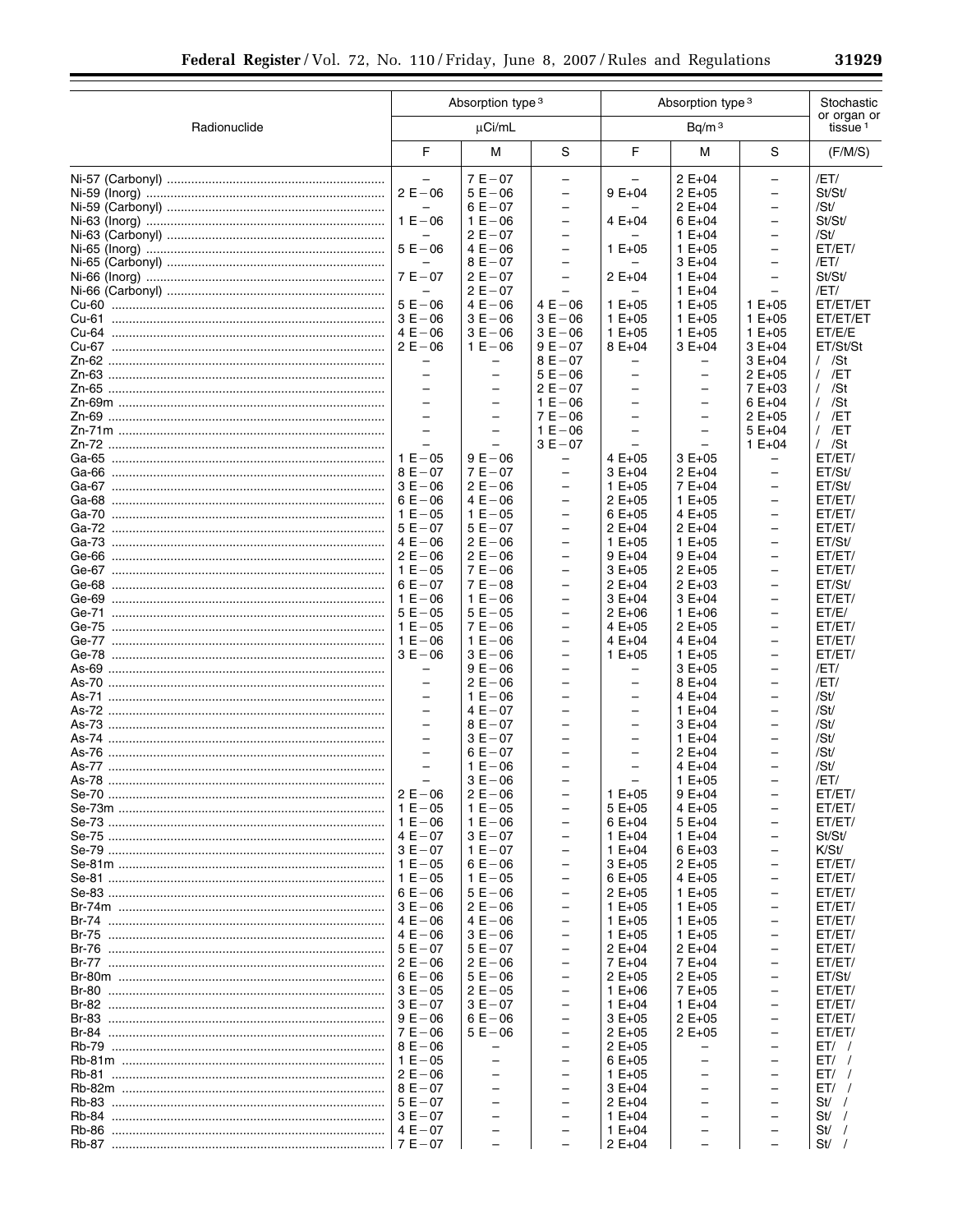$\equiv$ 

▀

|              |                          | Absorption type 3                    |                          |                          | Absorption type 3                                    |                          |                                    |  |  |
|--------------|--------------------------|--------------------------------------|--------------------------|--------------------------|------------------------------------------------------|--------------------------|------------------------------------|--|--|
| Radionuclide |                          | µCi/mL                               |                          |                          | Bq/m <sup>3</sup>                                    |                          | or organ or<br>tissue <sup>1</sup> |  |  |
|              | F                        | М                                    | S                        | F                        | M                                                    | S                        | (F/M/S)                            |  |  |
|              | $1 E - 05$               | $\overline{\phantom{0}}$             | $\overline{a}$           | $5E+05$                  | $\equiv$                                             | $\equiv$                 | $ET/$ /                            |  |  |
|              | $1 E - 05$               | $\overline{\phantom{0}}$             | $\overline{\phantom{0}}$ | $3E+05$                  | $\qquad \qquad -$                                    | $\qquad \qquad -$        | $ET/$ /                            |  |  |
|              | $3E - 06$                | $\equiv$                             | $2E - 06$                | $1 E + 05$               |                                                      | $9E+04$                  | $ET/$ /St                          |  |  |
|              | $7E - 06$                | $\overline{\phantom{a}}$             | $5E - 06$                | $2 E + 05$               | $\overline{\phantom{0}}$                             | $2E+05$                  | ET/ /ET                            |  |  |
|              | $1 E - 07$               |                                      | $7E - 08$                | $6E+03$                  | $\overline{\phantom{0}}$                             | $2 E + 03$               | St/ /St                            |  |  |
|              | $1 E - 06$<br>$4E - 05$  | $\equiv$<br>$\overline{\phantom{0}}$ | $9E - 07$<br>$3E - 05$   | $3E+04$                  | $\overline{\phantom{0}}$<br>$\overline{\phantom{0}}$ | 3 E+04                   | $ET/$ /ET                          |  |  |
|              | $1 E - 06$               | $\overline{\phantom{0}}$             | $8E - 07$                | $1 E + 06$               |                                                      | $1 E + 06$<br>$3E+04$    | ET/ /ET<br>St/ /St                 |  |  |
|              | $1 E - 05$               | $\overline{\phantom{0}}$             | $9E - 06$                | $3E+04$                  | $\overline{\phantom{0}}$<br>$\overline{\phantom{0}}$ | $3E+05$                  | $ET/$ /ET                          |  |  |
|              | $4E - 07$                | $\overline{\phantom{0}}$             | $1 E - 07$               | $4E+05$<br>$1 E + 04$    | $\overline{\phantom{0}}$                             | $3E+03$                  | St/ /St                            |  |  |
|              | $1 E - 08$               |                                      | $7E - 09$                | 4 $E+02$                 | $\overline{\phantom{0}}$                             | $2 E + 02$               | BS/ /St                            |  |  |
|              | $1 E - 06$               | $\overline{\phantom{a}}$             | $9E - 07$                | $5E+04$                  | $\overline{\phantom{0}}$                             | $3E+04$                  | $ET/$ /St                          |  |  |
|              | $2E - 06$                |                                      | $1 E - 06$               | $8E+04$                  |                                                      | $6E + 04$                | $ET/$ /St                          |  |  |
|              | $\qquad \qquad -$        | $7E - 06$                            | $6E - 06$                | -                        | $2 E + 05$                                           | $2E+05$                  | /ET/ET                             |  |  |
|              | $\overline{\phantom{0}}$ | $4E - 07$                            | $4E - 07$                | $\overline{\phantom{0}}$ | $1 E + 04$                                           | $1 E + 04$               | /ET/ET                             |  |  |
|              | $\qquad \qquad -$        | $9E - 07$                            | $8E - 07$                | $\qquad \qquad -$        | $3E+04$                                              | 3 E+04                   | /ET/ET                             |  |  |
| Y-88         | $\overline{a}$           | $1 E - 07$                           | $1 E - 07$               | $\overline{\phantom{0}}$ | $6E+03$                                              | 6 E+03                   | /St/St                             |  |  |
|              | $\overline{\phantom{m}}$ | $4E - 06$                            | $4E - 06$                | -                        | $1 E + 05$                                           | $1 E + 05$               | /St/St                             |  |  |
| $Y-90$       | $\equiv$                 | $3E - 07$                            | $3E - 07$                | $\overline{\phantom{0}}$ | $1 E + 04$                                           | $1 E + 04$               | /St/St                             |  |  |
|              | $\bar{\phantom{0}}$      | $2E - 05$                            | $2E - 05$                | $\qquad \qquad -$        | 7 E+05                                               | 7 E+05                   | /ET/ET                             |  |  |
| Y-91         | $\overline{\phantom{0}}$ | $1 E - 07$                           | $9E - 08$                | $\overline{\phantom{0}}$ | $4E+03$                                              | 3 E+03                   | /St/St                             |  |  |
|              | $\bar{\phantom{0}}$      | $2E - 06$                            | $2 E - 06$               | $\qquad \qquad -$        | $7E+04$                                              | $7E+04$                  | /St/St                             |  |  |
|              | $\equiv$                 | $9E - 07$                            | $9E - 07$                | $\overline{\phantom{0}}$ | $3E+04$                                              | 3 E+04                   | /St/St                             |  |  |
| Y-94         | $\overline{\phantom{0}}$ | $8E - 06$                            | $8E - 06$                | -                        | $3E+05$                                              | $3E+05$                  | /ET/ET                             |  |  |
|              | $\equiv$                 | $1 E - 05$                           | $1 E - 05$               | $\overline{\phantom{0}}$ | $4E+05$                                              | $4E+05$                  | /ET/ET                             |  |  |
|              | $5E - 07$                | $5E - 07$                            | $5E - 07$                | $2 E + 04$               | $2 E + 04$                                           | $2E+04$                  | ET/ET/ET                           |  |  |
|              | $1 E - 07$               | $3E - 07$                            | $3E - 07$                | $5E+03$                  | $1 E + 04$                                           | $1 E + 04$               | St/St/St                           |  |  |
|              | $6E - 07$                | $6E - 07$                            | $6E - 07$                | $2 E + 04$               | $2 E + 04$                                           | $2E+04$                  | ET/ET/ET                           |  |  |
|              | $3E - 09$                | $1 E - 08$                           | $1 E - 07$               | $1 E + 02$               | $6E+02$                                              | 5 E+03                   | <b>BS/BS/BS</b>                    |  |  |
|              | $9E - 08$                | $1 E - 07$                           | $1 E - 07$               | $3E+03$                  | $5E+03$                                              | 4 E+03                   | BS/St/St                           |  |  |
|              | $7E - 07$                | $4E - 07$                            | $4E - 07$                | $2 E + 04$               | $1 E + 04$                                           | $1 E + 04$               | ET/St/St                           |  |  |
|              | $\qquad \qquad -$        | $5E - 06$                            | $5E - 06$                | $\qquad \qquad -$        | $1 E + 05$                                           | $1 E + 05$               | /ET/ET                             |  |  |
|              | $\overline{a}$           | $3E - 06$                            | $3E - 06$                | $\overline{\phantom{0}}$ | $1 E + 05$                                           | $1 E + 05$               | /ET/ET                             |  |  |
|              | $\qquad \qquad -$        | $2E - 06$                            | $2 E - 06$               | $\qquad \qquad -$        | $1 E + 05$                                           | $1 E + 05$               | /ET/ET                             |  |  |
|              | $\overline{\phantom{0}}$ | $3E - 07$                            | $3E - 07$                | $\overline{\phantom{0}}$ | $1 E + 04$                                           | $1 E + 04$               | /ET/ET                             |  |  |
|              | $\overline{\phantom{m}}$ | $1 E - 06$                           | $6E - 07$                | $\qquad \qquad -$        | $7E+04$                                              | $2E+04$                  | /St/St                             |  |  |
|              | $\overline{\phantom{0}}$ | $7E - 08$                            | $2 E - 08$               | -                        | $2 E + 03$                                           | 8 E+02                   | /St/St                             |  |  |
|              | $\bar{\phantom{0}}$      | $7E - 07$                            | $6E - 07$                | $\qquad \qquad -$        | $2 E + 04$                                           | $2E+04$                  | /St/St                             |  |  |
|              | $\overline{\phantom{0}}$ | $4E - 07$                            | $4E - 07$                | $\overline{\phantom{0}}$ | $1 E + 04$                                           | $1 E + 04$               | /St/St                             |  |  |
|              | $\bar{\phantom{0}}$      | $4E - 07$                            | $4E - 07$                | $\overline{\phantom{0}}$ | $1 E + 04$                                           | $1 E + 04$               | /ET/ET                             |  |  |
|              | $\equiv$                 | $5E - 06$                            | $5E - 06$                | $\overline{\phantom{0}}$ | $1 E + 05$                                           | $1 E + 05$               | /ET/ET                             |  |  |
|              |                          | $3E - 06$                            | $3E - 06$                |                          | $1 E + 05$                                           | $1 E + 05$               | /ET/ET                             |  |  |
|              | $8E - 07$                | $\qquad \qquad -$                    | $7E - 07$                | $3E+04$                  | $\overline{\phantom{0}}$                             | $2E+04$                  | ET/ /ET                            |  |  |
|              | $1 E - 06$               |                                      | $1 E - 06$               | $3E+04$                  | —                                                    | 3 E+04                   | ET/ /ET                            |  |  |
|              | $2E - 07$                |                                      | $4E - 07$                | 7 E+03                   |                                                      | $1 E + 04$               | BS/ /St                            |  |  |
|              | $1 E - 06$               | $\overline{\phantom{a}}$             | $5E - 07$                | $5E+04$                  | $\overline{\phantom{0}}$                             | $1 E + 04$               | $E /$ /St                          |  |  |
|              | $8E - 06$                |                                      | $6E - 06$                | 3 E+05                   |                                                      | $2 E + 05$               | ET/ /ET                            |  |  |
|              | $8E - 06$                | $7E - 06$                            | -                        | $3E+05$                  | $2 E + 05$                                           | -                        | ET/ET/                             |  |  |
|              | $3E - 06$                | $3E - 06$                            | $\overline{\phantom{0}}$ | $1 E + 05$               | $1 E + 05$                                           | $\overline{\phantom{0}}$ | ET/ET/                             |  |  |
|              | $5E-06$                  | $4E - 06$                            | -                        | $1 E + 05$               | $1 E + 05$                                           | $\qquad \qquad -$        | ET/ET/                             |  |  |
|              | $1 E - 06$               | $1 E - 06$                           | $\overline{\phantom{0}}$ | 4 E+04                   | $3E+04$                                              | $\overline{\phantom{0}}$ | ET/ET/                             |  |  |
|              | $8E - 07$                | $6E - 07$                            | $\overline{\phantom{0}}$ | $3E+04$                  | $2 E + 04$                                           | $\qquad \qquad -$        | ET/St/                             |  |  |
|              | $1 E - 06$               | $1 E - 06$                           |                          | $5E+04$                  | $5E+04$                                              | $\overline{\phantom{0}}$ | ET/ET/                             |  |  |
|              | $2E - 05$                | $2E - 05$                            | $\overline{\phantom{0}}$ | $1 E + 06$               | $1 E + 06$                                           | $\overline{\phantom{0}}$ | ET/ET/                             |  |  |
|              | $3E - 07$                | $3E - 07$                            | $\overline{\phantom{0}}$ | 1 $E + 04$               | $1 E + 04$                                           | $\qquad \qquad -$        | ET/ET/                             |  |  |
|              | $1 E - 06$               | $2E - 07$                            | $\overline{\phantom{0}}$ | $5E+04$                  | 7 E+03                                               | $\qquad \qquad -$        | St/St/                             |  |  |
|              | $4E - 06$                | $3E - 06$                            | $\overline{\phantom{0}}$ | $1 E + 05$               | $1 E + 05$                                           | $\overline{\phantom{0}}$ | ET/St/                             |  |  |
|              | $3E - 07$                | $9E - 08$                            | $\overline{\phantom{0}}$ | $1 E + 04$               | $3E+03$                                              | $\qquad \qquad -$        | St/St/                             |  |  |
|              | $1 E - 05$               | $1 E - 05$                           | $\overline{\phantom{0}}$ | $5E+05$                  | $4E+05$                                              | $\overline{\phantom{0}}$ | ET/ET/                             |  |  |
|              | $1 E - 06$               | $1 E - 07$                           | $\overline{\phantom{0}}$ | $5E+04$                  | $6E+03$                                              | $\qquad \qquad -$        | St/St/                             |  |  |
|              | $1 E - 05$               | $1 E - 05$                           | $\overline{\phantom{0}}$ | $6E+05$                  | $4E+05$                                              | $\overline{\phantom{0}}$ | ET/ET/                             |  |  |
|              | $9E-06$                  | $7E - 06$                            | $\overline{\phantom{0}}$ | $3E+05$                  | $2E+05$                                              | $\overline{\phantom{0}}$ | ET/ET/                             |  |  |
|              | $5E-06$                  | $5E - 06$                            | $5E - 06$                | $2E+05$                  | $1 E + 05$                                           | $1 E + 05$               | ET/ET/ET                           |  |  |
|              | $2E-06$                  | $2 E - 06$                           | $2 E - 06$               | 8 E+04                   | $8E+04$                                              | $8E+04$                  | ET/ET/ET                           |  |  |
|              | $8E - 07$                | $2E - 07$                            | $2E - 07$                | $3E+04$                  | $1 E + 04$                                           | $9E+03$                  | St/St/St                           |  |  |
|              | $\vert 2E-06$            | $2 E - 06$                           | $2 E - 06$               | 9 E+04                   | $8E+04$                                              | $8E+04$                  | ET/ET/ET                           |  |  |
|              | $5E-08$                  | $3E - 08$                            | $1 E - 08$               | $2E+03$                  | $1 E + 03$                                           | 5 E+02                   | St/St/St                           |  |  |
|              |                          | $3E - 06$                            | $3E - 06$                | $1 E + 05$               | $1 E + 05$                                           | $1 E + 05$               | ET/ET/ET                           |  |  |
|              |                          | $6E - 07$                            | $6E - 07$                | $3E+04$                  | $2 E + 04$                                           | $2 E + 04$               | ET/St/St                           |  |  |
|              |                          | $5E - 07$                            | $5E - 07$                | $1 E + 04$               | $1 E + 04$                                           | $1 E + 04$               | ET/ET/ET                           |  |  |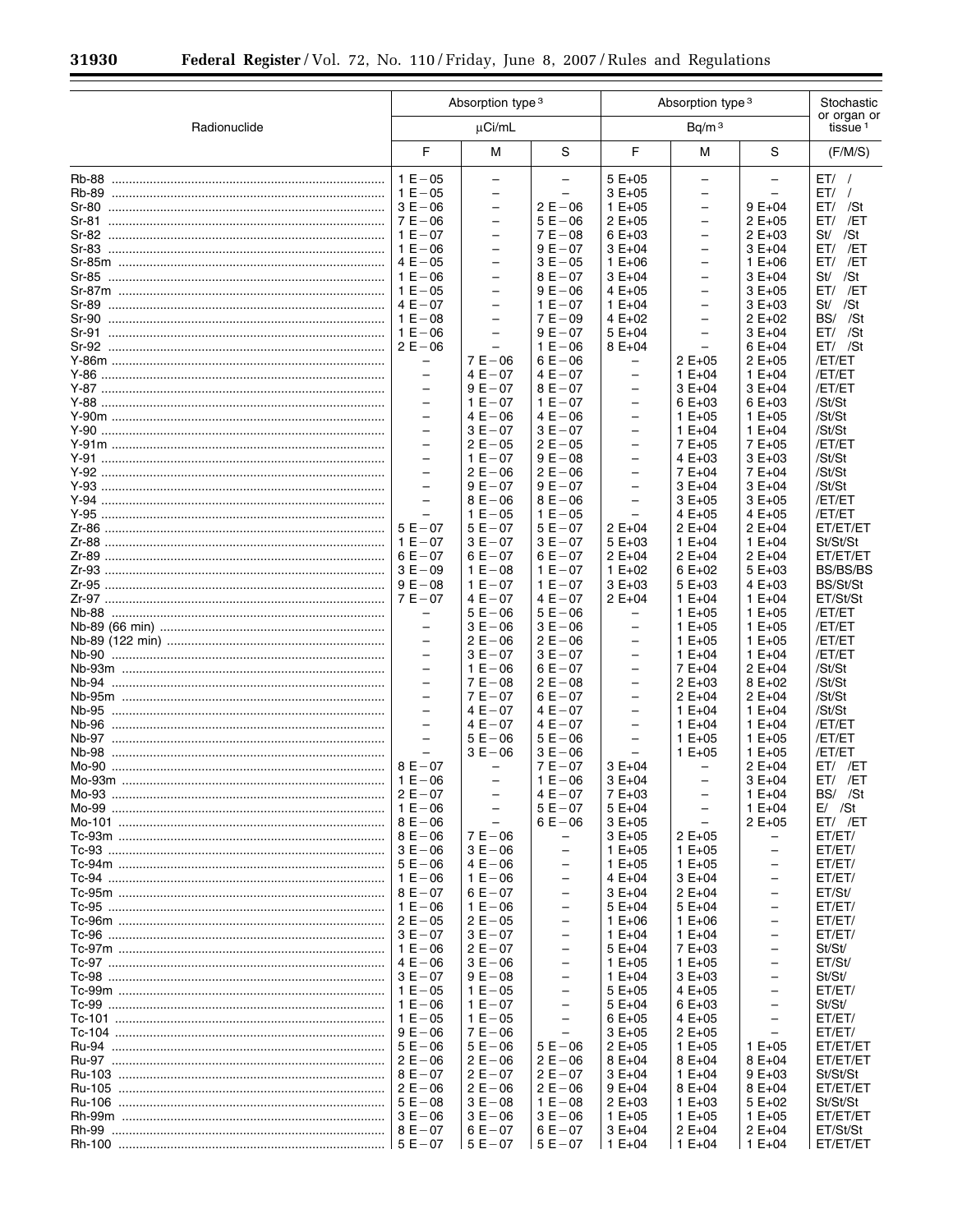|              | Absorption type 3       |                          |                                                      | Absorption type 3        | Stochastic<br>or organ or |                          |                      |
|--------------|-------------------------|--------------------------|------------------------------------------------------|--------------------------|---------------------------|--------------------------|----------------------|
| Radionuclide |                         | µCi/mL                   |                                                      |                          | Bq/m <sup>3</sup>         |                          |                      |
|              | F                       | м                        | S                                                    | F                        | М                         | S                        | (F/M/S)              |
|              | $1 E - 06$              | $1 E - 06$               | $1 E - 06$                                           | $6E+04$                  | $6E+04$                   | $6E+04$                  | ET/ET/ET             |
|              | $3E - 07$               | $3E - 07$                | $1 E - 07$                                           | $1 E + 04$               | $1 E + 04$                | $6E+03$                  | St/St/St             |
|              | $2E - 07$               | $2E - 07$                | $1 E - 07$                                           | $1 E + 04$               | 7 E+03                    | $4E+03$                  | St/St/St             |
|              | $6E - 08$               | $1 E - 07$               | $6E - 08$                                            | $2 E + 03$               | $4E+03$                   | $2 E + 03$               | St/St/St             |
|              | $4E - 04$               | $2E - 04$                | $2E - 04$                                            | $1 E + 07$               | $8E+06$                   | $8E+06$<br>$4E+04$       | St/St/St             |
|              | $3E - 06$<br>$1 E - 06$ | $1 E - 06$<br>$1 E - 06$ | $1 E - 06$<br>$1 E - 06$                             | $1 E + 05$<br>$6E+04$    | $5E+04$<br>$5E+04$        | $5E+04$                  | ET/St/St<br>ET/ET/ET |
|              | $1 E - 05$              | $9E - 06$                | $9E - 06$                                            | $5E+05$                  | $3E+05$                   | $3E+05$                  | ET/ET/ET             |
|              | $5E - 07$               | $5E - 07$                | $5E - 07$                                            | $2 E + 04$               | $2 E + 04$                | $2 E + 04$               | ET/ET/ET             |
|              | $3E - 06$               | $3E - 06$                | $3E - 06$                                            | $1 E + 05$               | $1 E + 05$                | $1 E + 05$               | ET/ET/ET             |
|              | $4E - 06$               | $1 E - 06$               | $1 E - 06$                                           | $1 E + 05$               | $6E+04$                   | $7E+04$                  | E/St/St              |
|              | $1 E - 05$              | $1 E - 05$               | $1 E - 06$                                           | $5E+05$                  | $4E+05$                   | 7 E+04                   | K/St/St              |
|              | $2E - 06$               | $1 E - 06$               | $1 E - 06$                                           | $9E+04$                  | 4 $E + 04$                | $4E+04$                  | St/St/St             |
|              | $9E - 06$               | $7E - 06$                | $7E - 06$                                            | $3E+05$                  | $2E+05$                   | $2 E + 05$               | ET/ET/ET             |
|              | $8E - 06$<br>$8E - 06$  | $7E - 06$<br>$6E - 06$   | $7 E - 06$<br>$6E - 06$                              | $3E+05$                  | $2E+05$                   | $2 E + 05$               | ET/ET/ET<br>ET/ET/ET |
|              | $3E - 06$               | $3E - 06$                | $3E - 06$                                            | $2 E + 05$<br>$1 E + 05$ | $2E+05$<br>$1 E + 05$     | $2 E + 05$<br>$1 E + 05$ | ET/ET/ET             |
|              | $7E - 07$               | $8E - 07$                | $7E - 07$                                            | $2 E + 04$               | $2 E + 04$                | $2 E + 04$               | St/St/St             |
|              | $2E - 07$               | $2E - 07$                | $2E - 07$                                            | $9E+03$                  | $9E+03$                   | $9E+03$                  | ET/ET/ET             |
|              | $1 E - 05$              | $1 E - 05$               | $1 E - 05$                                           | $5E+05$                  | $4E+05$                   | 4 E+05                   | ET/ET/ET             |
|              | $7E - 08$               | $1 E - 07$               | $2E - 08$                                            | $2E+03$                  | $4E+03$                   | $1 E + 03$               | St/St/St             |
|              | $8E - 08$               | $9E - 08$                | $7E - 08$                                            | $3E+03$                  | $3E+03$                   | $2 E + 03$               | St/St/St             |
|              | $9E - 07$               | $3E - 07$                | $3E - 07$                                            | $3E+04$                  | $1 E + 04$                | $1 E + 04$               | St/St/St             |
|              | $4E - 06$               | $2E - 06$                | $2E - 06$                                            | $1 E + 05$               | $8E+04$                   | $8E+04$                  | E/St/St              |
|              | $1 E - 05$<br>$4E - 06$ | $8E - 06$<br>$4E - 06$   | $8E - 06$<br>$4E - 06$                               | 4 E+05<br>$1 E + 05$     | $3E+05$<br>$1 E + 05$     | $3E+05$<br>$1 E + 05$    | ET/ET/ET<br>ET/ET/ET |
|              | $5E - 06$               | $5E - 06$                | $4E - 06$                                            | $2 E + 05$               | $1 E + 05$                | $1 E + 05$               | ET/ET/ET             |
|              | $2E - 08$               | $9E - 08$                | $1 E - 07$                                           | $9E+02$                  | $3E+03$                   | $4E+03$                  | K/K/St               |
|              | $1 E - 09$              | $6E - 09$                | $1 E - 08$                                           | $6E+01$                  | $2 E + 02$                | $6E+02$                  | K/K/K                |
|              | $1 E - 09$              | $5E - 09$                | $1 E - 08$                                           | $5E+01$                  | $2 E + 02$                | $5E+02$                  | K/K/K                |
|              | $3E - 08$               | $1 E - 07$               | $1 E - 07$                                           | $1 E + 03$               | $3E+03$                   | $3E+03$                  | K/St/St              |
|              | $9E - 07$               | $4E - 07$                | $4E - 07$                                            | $3E+04$                  | $1 E + 04$                | $1 E + 04$               | K/St/St              |
|              | $1 E - 06$<br>$2E - 06$ | $1 E - 06$<br>$2E - 06$  | $1 E - 06$<br>$2E - 06$                              | $4E+04$                  | 4 $E + 04$                | $4E+04$                  | ET/ET/ET             |
|              | $4E - 06$               | $4E - 06$                | $\qquad \qquad -$                                    | $8E+04$<br>$1 E + 05$    | 7 E+04<br>$1 E + 05$      | 7 E+04<br>-              | ET/ET/ET<br>ET/ET/   |
|              | $5E - 06$               | $4E - 06$                | $\overline{\phantom{0}}$                             | $1 E + 05$               | $1 E + 05$                | $\qquad \qquad -$        | ET/ET/               |
|              | $9E - 07$               | $9E - 07$                | -                                                    | $3E+04$                  | $3E+04$                   | -                        | ET/ET/               |
|              | $1 E - 06$              | $1 E - 06$               | $\overline{\phantom{0}}$                             | $5E+04$                  | $5E+04$                   | -                        | ET/ET/               |
|              | $2E - 05$               | $1 E - 05$               | $\overline{\phantom{0}}$                             | $9E+05$                  | $6E+05$                   | -                        | ET/ET/               |
|              | $1 E - 05$              | $1 E - 05$               | $\overline{\phantom{0}}$                             | 4 E+05                   | $3E+05$                   | -                        | ET/ET/               |
|              | $5E - 08$               | $9E - 08$                | $\overline{\phantom{0}}$                             | $1 E + 03$               | $3E+03$                   | -                        | St/St/               |
|              | $6E - 06$<br>$1 E - 09$ | $5E - 06$<br>$5E - 09$   | -<br>$\overline{\phantom{0}}$                        | $2 E + 05$<br>$4E+01$    | $2E+05$<br>$1 E + 02$     | -<br>-                   | ET/ET/<br>St/St/     |
|              | $4E - 06$               | $3E - 06$                | $\overline{\phantom{0}}$                             | $1 E + 05$               | $1 E + 05$                | -                        | ET/ET/               |
|              | $5E - 06$               | $4E - 06$                | -                                                    | $2E+05$                  | $1 E + 05$                | -                        | ET/ET/               |
|              | $7E - 06$               | $5E - 06$                | $\overline{\phantom{0}}$                             | $2 E + 05$               | $2E+05$                   | -                        | ET/ET/               |
|              | $1 E - 05$              | $1 E - 05$               | $\overline{\phantom{0}}$                             | $6E+05$                  | $4E+05$                   | $\qquad \qquad -$        | ET/ET/               |
|              | $1 E - 06$              | $1 E - 06$               | $\overline{\phantom{0}}$                             | $6E+04$                  | $6E+04$                   | -                        | ET/ET/               |
|              | $1 E - 05$              | $1 E - 05$               | $\overline{\phantom{0}}$                             | $6E+05$                  | $5E+05$                   | -                        | ET/ET/               |
|              | $7E - 07$<br>$8E - 07$  | $2E - 07$<br>$2E - 07$   | $\overline{\phantom{0}}$<br>$\overline{\phantom{0}}$ | $2 E + 04$<br>$3E+04$    | $1 E + 04$<br>$9E+03$     | -<br>$\qquad \qquad -$   | St/St/<br>BS/St/     |
|              | $1 E - 06$              | $3E - 07$                | $\overline{\phantom{0}}$                             | $5E+04$                  | $1 E + 04$                | -                        | St/St/               |
|              | $5E - 07$               | $1 E - 07$               | $\overline{\phantom{0}}$                             | $2 E + 04$               | $6E+03$                   | $\qquad \qquad -$        | St/St/               |
|              | $4E - 06$               | $2 E - 06$               | $\overline{\phantom{0}}$                             | $1 E + 05$               | 7 E+04                    | -                        | ET/St/               |
|              | $1 E - 05$              | $7E - 06$                | -                                                    | 4 $E + 05$               | $2E+05$                   | $\qquad \qquad -$        | ET/ET/               |
|              | $3E - 07$               | $1 E - 07$               | $\overline{\phantom{0}}$                             | $1 E + 04$               | $3E+03$                   | -                        | St/St/               |
|              | $4E - 07$               | $2E - 07$                | $\overline{\phantom{0}}$                             | $1 E + 04$               | 7 E+03                    | $\qquad \qquad -$        | St/St/               |
|              | $4E - 08$               | $3E - 08$                | $\overline{\phantom{0}}$                             | $1 E + 03$               | $1 E + 03$                | -                        | St/St/               |
|              | $2E - 06$               | $2 E - 06$               | -<br>$\overline{\phantom{0}}$                        | $9E+04$                  | 7 E+04                    | $\qquad \qquad -$        | ET/ET/               |
|              | $2E - 06$<br>$1 E - 05$ | $2 E - 06$<br>$1 E - 05$ | $\overline{\phantom{0}}$                             | $1 E + 05$<br>$5E+05$    | $8E+04$<br>$4E+05$        | -<br>$\qquad \qquad -$   | ET/ET/<br>ET/ET/     |
|              | $3E - 06$               | $2 E - 06$               | $\overline{\phantom{0}}$                             | $1 E + 05$               | $1 E + 05$                | -                        | ET/ET/               |
|              | $1 E - 05$              | $1 E - 05$               | $\overline{\phantom{0}}$                             | 4 $E + 05$               | $3E+05$                   | $\qquad \qquad -$        | ET/ET/               |
|              | $1 E - 05$              | $1 E - 05$               | $\overline{\phantom{0}}$                             | 4 E+05                   | $3E+05$                   | -                        | ET/ET/               |
|              | $1 E - 06$              | $1 E - 06$               | $\overline{\phantom{0}}$                             | $4E+04$                  | $4E+04$                   | $\qquad \qquad -$        | ET/ET/               |
|              | $6E - 06$               | $6E - 06$                | $\qquad \qquad -$                                    | $2 E + 05$               | $2 E + 05$                | —                        | ET/ET/               |
|              | $2E - 05$               | $2E - 05$                | -                                                    | $1 E + 06$               | 7 E+05                    | -                        | ET/ET/               |
|              | $3E - 07$               | $3E - 07$                | $\qquad \qquad -$                                    | $1 E + 04$               | $1 E + 04$                |                          | ET/ET/               |

 $4E-07$ <br> $3E-05$ 

 $\frac{1}{2}$ 

 $\overline{\phantom{a}}$ 

 $3E+04$ 

 $1 E+06$ 

 $8E - 07$ 

 $\begin{array}{r} 1.164 \\ 1.64 \\ 1.66 \end{array}$ 

 $\frac{1}{2}$ 

St/St/

ET/ET/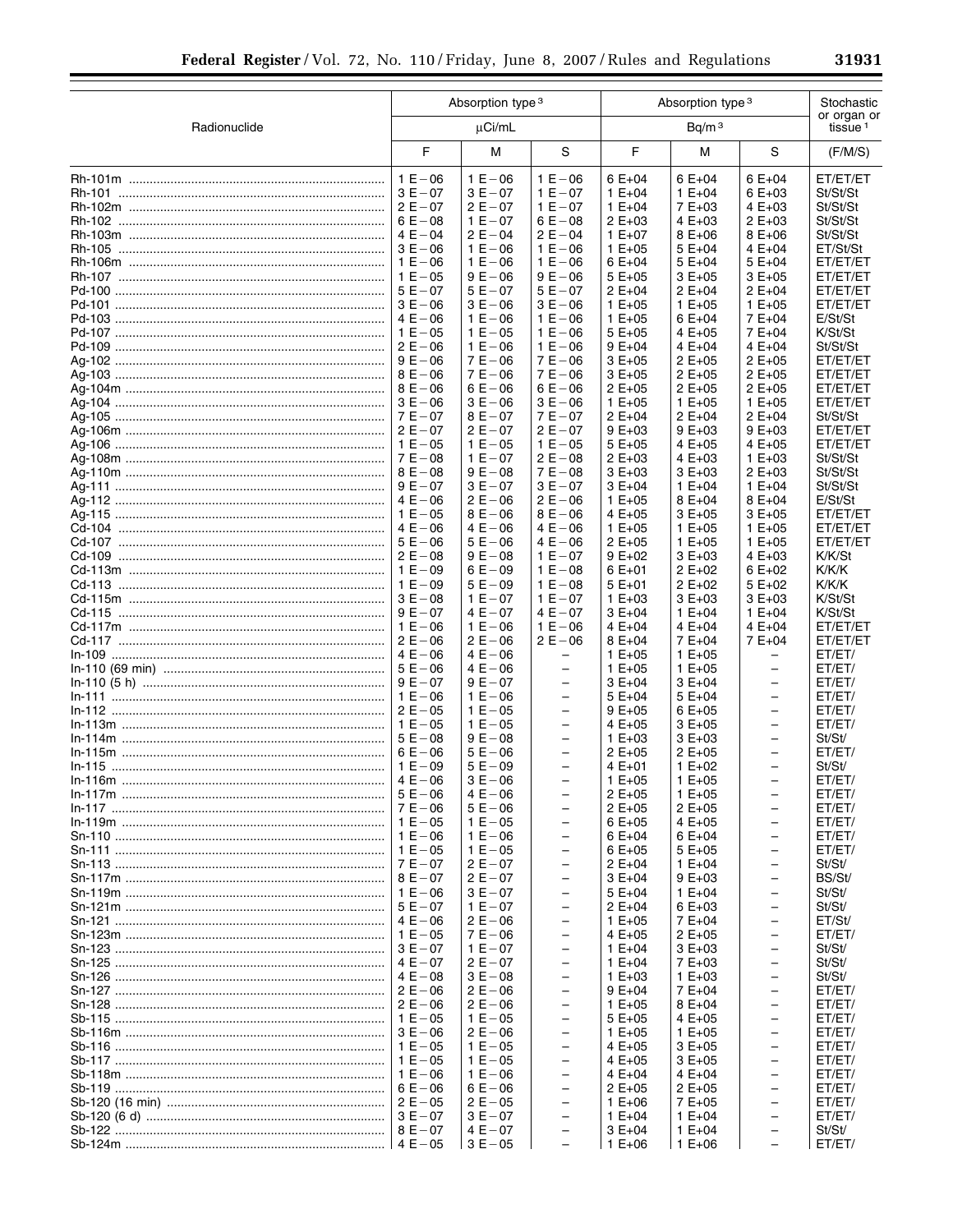$\equiv$ 

▀

|              |                          | Absorption type 3<br>Absorption type 3 |                          |                          |            |                          | Stochastic                         |
|--------------|--------------------------|----------------------------------------|--------------------------|--------------------------|------------|--------------------------|------------------------------------|
| Radionuclide | $\mu$ Ci/mL              |                                        |                          |                          |            |                          | or organ or<br>tissue <sup>1</sup> |
|              | F                        | М                                      | S                        | F                        | М          | S                        | (F/M/S)                            |
|              | $2E - 07$                | $1 E - 07$                             | $\overline{\phantom{0}}$ | $1 E + 04$               | $4E+03$    | $\overline{\phantom{0}}$ | St/St/                             |
|              | $2E - 07$                | $1 E - 07$                             | $\overline{\phantom{0}}$ | $7E+03$                  | $6E+03$    | $\overline{\phantom{0}}$ | BS/St/                             |
|              | $1 E - 05$               | $7E - 06$                              | $\overline{\phantom{0}}$ | $3E+05$                  | $2E+05$    | $\overline{\phantom{0}}$ | ET/ET/                             |
|              | $2E - 07$                | $1 E - 07$                             | $\overline{\phantom{0}}$ | $9E+03$                  | $6E+03$    | $\qquad \qquad -$        | ET/St/                             |
|              | $7E - 07$                | $3E - 07$                              | $\overline{a}$           | $2 E + 04$               | $1 E + 04$ | $\overline{\phantom{0}}$ | E/St/                              |
|              | $5E - 07$                | $5E - 07$                              | $\qquad \qquad -$        | $2 E + 04$               | $2 E + 04$ | $\qquad \qquad -$        | ET/ET/                             |
|              | $1 E - 05$               | $9E - 06$                              | $\overline{\phantom{0}}$ | $4E+05$                  | $3E+05$    | $\overline{\phantom{0}}$ | ET/ET/                             |
|              | $1 E - 06$               | $1 E - 06$                             | $\overline{\phantom{0}}$ | $6E+04$                  | $5E+04$    | $\qquad \qquad -$        | ET/ET/                             |
|              | $3E - 06$                | $2 E - 06$                             | $\overline{\phantom{0}}$ | $1 E + 05$               | $1 E + 05$ | $\overline{\phantom{0}}$ | ET/ET/                             |
|              | $6E - 06$                | $4E - 06$                              | $\overline{\phantom{0}}$ | $2 E + 05$               | $1 E + 05$ | $\overline{\phantom{0}}$ | ET/ET/                             |
|              | $\overline{\phantom{0}}$ | $6E - 06$                              | $\overline{\phantom{0}}$ |                          | $2 E + 05$ | $\overline{\phantom{0}}$ | /St $/$                            |
|              | $2 E - 06$               | $2 E - 06$                             | $\overline{\phantom{0}}$ | $8E+04$                  | 7 E+04     | $\overline{\phantom{0}}$ | ET/ET/                             |
|              |                          | $4E - 08$                              | $\overline{\phantom{0}}$ |                          | $1 E + 03$ | $\overline{\phantom{0}}$ | /BS/                               |
|              | $1 E - 07$               | $1 E - 07$                             | $\qquad \qquad -$        | $4E+03$                  | $5E+03$    | $\qquad \qquad -$        | BS/St/                             |
|              | $\overline{\phantom{0}}$ | $1 E - 06$                             | $\overline{\phantom{0}}$ |                          | $4E+04$    | $\overline{\phantom{0}}$ | /St $/$                            |
|              | $1 E - 06$               | $1 E - 06$                             | $\overline{\phantom{0}}$ | $3E+04$                  | $3E+04$    | $\qquad \qquad -$        | ET/ET/                             |
|              |                          | $5E - 08$                              | $\overline{\phantom{0}}$ |                          | $2 E + 03$ | $\overline{\phantom{0}}$ | /BS/                               |
|              | $1 E - 07$               | $1 E - 07$                             | $\overline{\phantom{0}}$ | $4E+03$                  | $6E+03$    | $\overline{\phantom{0}}$ | BS/St/                             |
|              |                          | $1 E - 08$                             | $\overline{\phantom{0}}$ |                          | 4 $E+02$   | $\overline{\phantom{0}}$ | /BS/                               |
|              | $2E - 08$                | $5E - 08$                              | $\overline{\phantom{0}}$ | $1 E + 03$               | $1 E + 03$ | $\overline{\phantom{0}}$ | BS/BS/                             |
|              |                          | $1 E - 07$                             | $\overline{\phantom{0}}$ |                          | $3E+03$    | $\overline{\phantom{0}}$ | /BS/                               |
|              | $2E - 07$                | $1 E - 07$                             | $\qquad \qquad -$        | $9E+03$                  | 7 E+03     | $\qquad \qquad -$        | BS/St/                             |
|              |                          | $6E - 08$                              | $\overline{\phantom{0}}$ |                          | $2 E + 03$ | $\overline{\phantom{0}}$ | /BS/                               |
|              | $1 E - 07$               | $9E - 08$                              | $\overline{\phantom{0}}$ | $5E+03$                  | $3E+03$    | $\qquad \qquad -$        | BS/St/                             |
|              |                          | $7E - 06$                              | $\overline{\phantom{0}}$ |                          | $2 E + 05$ | $\overline{\phantom{0}}$ | /St/                               |
|              | $5E - 06$                | $3E - 06$                              | $\overline{\phantom{0}}$ | $2 E + 05$               | $1 E + 05$ | $\overline{\phantom{0}}$ | ET/St/                             |
|              |                          | $1 E - 07$                             | $\overline{\phantom{0}}$ |                          | $5E+03$    | $\overline{\phantom{0}}$ | /St/                               |
|              | $3E - 07$                | $1 E - 07$                             | $\overline{\phantom{0}}$ | $1 E + 04$               | $3E+03$    | $\overline{\phantom{0}}$ | St/St/                             |
|              |                          | $1 E - 05$                             | $\overline{\phantom{0}}$ |                          | $5E+05$    | $\overline{\phantom{0}}$ | /St/                               |
|              | $1 E - 05$               | $7E - 06$                              | $\overline{\phantom{0}}$ | $4E+05$                  | $2 E + 05$ | $\qquad \qquad -$        | ET/ET/                             |
|              |                          | $1 E - 07$                             | $\overline{\phantom{0}}$ |                          | $5E+03$    | $\overline{\phantom{0}}$ | ΠI                                 |
|              | $3E - 07$                | $3E - 07$                              | $\overline{\phantom{0}}$ | $1 E + 04$               | $1 E + 04$ | $\qquad \qquad -$        | T/St/                              |
|              |                          | $6E - 06$                              | $\overline{\phantom{0}}$ |                          | $2 E + 05$ | $\overline{\phantom{0}}$ | ЛΊ                                 |
|              | $1 E - 05$               | $7E - 06$                              | $\overline{\phantom{0}}$ | $4E+05$                  | $2 E + 05$ | $\overline{\phantom{0}}$ | ET/ET/                             |
|              |                          | $7E - 08$                              | $\overline{\phantom{0}}$ |                          | $2 E + 03$ | $\overline{\phantom{0}}$ | ΠI                                 |
|              | $1 E - 07$               | $1 E - 07$                             | $\overline{\phantom{0}}$ | $6E+03$                  | $6E+03$    | $\overline{\phantom{0}}$ | T/St/                              |
|              |                          | $1 E - 06$                             | $\overline{\phantom{0}}$ |                          | $6E+04$    | $\overline{\phantom{0}}$ | ЛΊ                                 |
|              | $3E - 06$                | $2 E - 06$                             | $\overline{\phantom{0}}$ | $1 E + 05$               | $1 E + 05$ | $\qquad \qquad -$        | T/ET/                              |
|              | $\overline{\phantom{0}}$ | $7E - 06$                              | $\overline{\phantom{0}}$ |                          | $2 E + 05$ | $\overline{\phantom{0}}$ | ΠI                                 |
|              | $1 E - 05$               | $9E - 06$                              | $\qquad \qquad -$        | $4E+05$                  | $3E+05$    | $\qquad \qquad -$        | ET/ET/                             |
|              | $\overline{\phantom{0}}$ | $6E - 06$                              | $\overline{\phantom{0}}$ |                          | $2 E + 05$ | $\overline{\phantom{0}}$ | /St/                               |
|              | $3E - 06$                | $2 E - 06$                             | $\overline{\phantom{0}}$ | $1 E + 05$               | $1 E + 05$ | $\overline{\phantom{0}}$ | ET/ET/                             |
|              | $4E - 06$                |                                        | $\overline{\phantom{0}}$ | $1 E + 05$               |            | $\overline{\phantom{0}}$ | $T/$ /                             |
|              | $\overline{\phantom{0}}$ | $3E - 06$                              |                          | $\overline{\phantom{0}}$ | $1 E + 05$ |                          | /St $/$                            |
|              | $2 E - 06$               |                                        |                          | $8E+04$                  |            |                          | $ET/$ /                            |
|              | $1 E - 06$               |                                        |                          | $6E + 04$                |            |                          | $T/$ /                             |
|              |                          | $1 E - 06$                             |                          |                          | $5E+04$    |                          | ЛΊ                                 |
|              | $2 E - 06$               |                                        |                          | $1 E + 05$               |            |                          | E/<br>$\prime$                     |
|              | $5E - 06$                |                                        |                          | $2 E + 05$               |            |                          | T/                                 |
|              | $\overline{\phantom{0}}$ | $4E - 06$                              | $\overline{\phantom{0}}$ | $\overline{\phantom{0}}$ | $1 E + 05$ | $\overline{\phantom{0}}$ | /Τ/                                |
|              | $8E - 06$                |                                        |                          | $3E+05$                  |            |                          | T/                                 |
|              | $1 E - 06$               |                                        | $\overline{\phantom{0}}$ | 7 E+04                   |            | $\overline{\phantom{0}}$ | $T/$ /                             |
|              | $\overline{\phantom{m}}$ | $1 E - 06$                             |                          | $\overline{\phantom{0}}$ | $5E+04$    |                          | ЛΊ                                 |
|              | $2E - 06$                |                                        | $\overline{\phantom{0}}$ | $1 E + 05$               |            |                          | $T/$ /                             |
|              | $3E - 08$                |                                        | $\overline{\phantom{0}}$ | $1 E + 03$               |            |                          | T/                                 |
|              |                          | $2 E - 08$                             |                          |                          | $9E+02$    |                          | ПΙ                                 |
|              | $4E - 08$                |                                        |                          | $1 E + 03$               |            |                          | T/                                 |
|              | $2 E - 08$               |                                        | $\overline{\phantom{0}}$ | $9E+02$                  |            | -                        | $T/$ /                             |
|              |                          | $2 E - 08$                             |                          |                          | 7 E+02     |                          | ЛΊ                                 |
|              | $3E - 08$                |                                        | $\overline{\phantom{0}}$ | $1 E + 03$               |            | $\overline{\phantom{0}}$ | $T/$ /                             |
|              | $1 E - 08$               |                                        |                          | $5E+02$                  |            |                          | T/                                 |
|              | $\overline{\phantom{0}}$ | $1 E - 08$                             | $\overline{\phantom{0}}$ |                          | 4 $E+02$   | $\overline{\phantom{0}}$ | ПΙ                                 |
|              | $2E - 08$                |                                        | ÷                        | 7 E+02                   |            |                          | T/                                 |
|              | $3E - 05$                |                                        |                          | $1 E + 06$               |            |                          | $T/$ /                             |
|              | $\qquad \qquad -$        | $8E - 06$                              | ۳                        | $\overline{\phantom{0}}$ | $3E+05$    | L,                       | /St/                               |
|              | $1 E - 05$               |                                        | $\overline{\phantom{0}}$ | $6E+05$                  |            |                          | ET/                                |
|              | $3E - 09$                |                                        | $\overline{\phantom{0}}$ | 1 $E+02$                 |            |                          | $T/$ /                             |
|              |                          | $2 E - 09$                             | $\overline{\phantom{0}}$ |                          | $1 E + 02$ | $\overline{\phantom{0}}$ | ЛΊ                                 |
|              | $5E - 09$                |                                        |                          | $2 E + 02$               |            |                          | $T/$ /                             |
|              | $\vert 2E-07$            |                                        |                          | 7 E+03                   |            |                          | $T/$ /                             |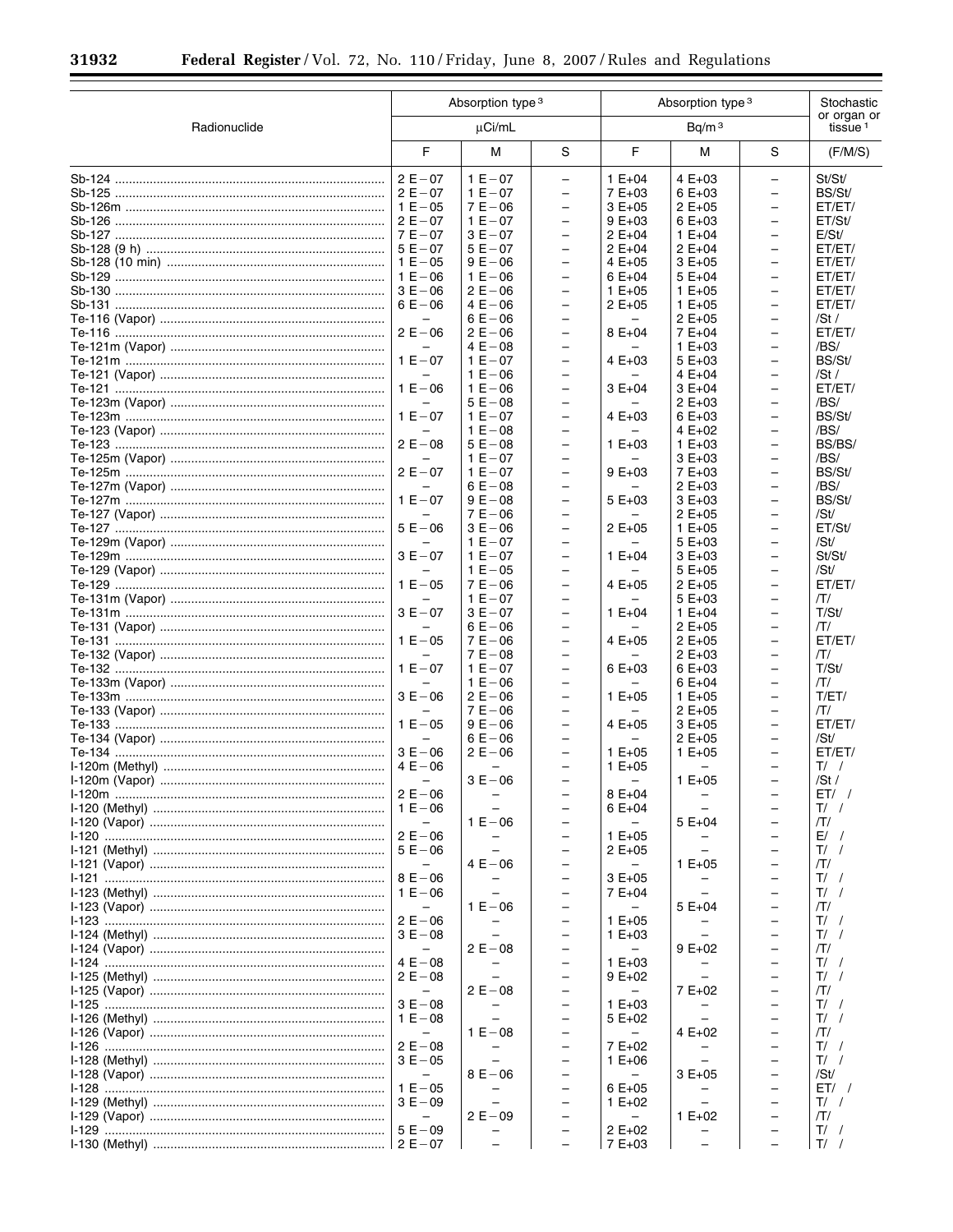ī

|              |                                                      | Absorption type 3<br>Absorption type 3               |                                               |                                                      |                                    | Stochastic                                           |                                    |
|--------------|------------------------------------------------------|------------------------------------------------------|-----------------------------------------------|------------------------------------------------------|------------------------------------|------------------------------------------------------|------------------------------------|
| Radionuclide |                                                      | µCi/mL                                               |                                               |                                                      | Bq/m <sup>3</sup>                  |                                                      | or organ or<br>tissue <sup>1</sup> |
|              | F                                                    | M                                                    | S                                             | F                                                    | M                                  | S                                                    | (F/M/S)                            |
|              |                                                      | $1 E - 07$                                           | $\overline{\phantom{0}}$                      |                                                      | $6E+03$                            | $\overline{\phantom{0}}$                             | ЛΊ                                 |
|              | $3E - 07$                                            |                                                      | $\overline{\phantom{0}}$                      | $1 E + 04$                                           |                                    | $\overline{\phantom{0}}$                             | $T/$ /                             |
|              | $1 E - 08$                                           | $\overline{\phantom{0}}$<br>$1 E - 08$               | $\qquad \qquad -$                             | $6E+02$                                              | $\overline{\phantom{m}}$<br>5 E+02 | $\overline{\phantom{0}}$                             | T/<br>/Τ/                          |
|              | $2 E - 08$                                           | -                                                    | -<br>$\qquad \qquad -$                        | $9E+02$                                              |                                    |                                                      | $T/$ /                             |
|              | $1 E - 06$                                           | $\overline{\phantom{0}}$                             | $\overline{\phantom{0}}$                      | $7E+04$                                              | $\overline{\phantom{0}}$           |                                                      | $T/$ /                             |
|              | $\qquad \qquad -$                                    | $1 E - 06$                                           | $\overline{\phantom{0}}$                      | $\qquad \qquad -$                                    | $6E+04$                            |                                                      | /Τ/                                |
|              | $3E - 06$                                            |                                                      | $\overline{\phantom{0}}$                      | $1 E + 05$                                           |                                    |                                                      | T/                                 |
|              | $1 E - 06$                                           | $1 E - 06$                                           | $\qquad \qquad -$<br>-                        | $6E+04$                                              | $5E+04$                            |                                                      | T/<br>/Τ/                          |
|              | $2E - 06$                                            |                                                      | $\overline{\phantom{0}}$                      | $7E+04$                                              |                                    |                                                      | T/                                 |
|              | $9E - 08$                                            |                                                      | -                                             | $3E+03$                                              |                                    |                                                      | $T/$ /                             |
|              |                                                      | $7E - 08$                                            | $\overline{\phantom{0}}$                      |                                                      | $2E+03$                            | $\overline{\phantom{0}}$                             | /Τ/                                |
|              | $1 E - 07$                                           |                                                      | -                                             | $5E+03$                                              |                                    |                                                      | T/                                 |
|              | $8E - 06$<br>$\overline{\phantom{m}}$                | $3E - 06$                                            | $\qquad \qquad -$<br>$\overline{\phantom{0}}$ | $2 E + 05$                                           | $1 E + 05$                         | $\overline{\phantom{0}}$                             | T/<br>/St/                         |
|              | $3E - 06$                                            |                                                      | $\qquad \qquad -$                             | $1 E + 05$                                           |                                    |                                                      | ET/                                |
|              | $4E - 07$                                            | $\equiv$                                             | $\overline{\phantom{0}}$                      | $1 E + 04$                                           | $\overline{\phantom{0}}$           |                                                      | $T/$ /                             |
|              | $\qquad \qquad -$                                    | $3E - 07$                                            | $\overline{\phantom{0}}$                      | $\qquad \qquad -$                                    | $1 E + 04$                         | $\overline{\phantom{0}}$                             | /Τ/                                |
|              | $6E - 07$                                            |                                                      | $\overline{\phantom{0}}$                      | $2 E + 04$                                           |                                    |                                                      | $T/$ /                             |
|              | $1 E - 05$                                           | $\overline{\phantom{0}}$                             | $\qquad \qquad -$                             | 4 E+05                                               |                                    |                                                      | ET/                                |
|              | $4E - 06$<br>$2E - 06$                               | $\overline{\phantom{0}}$                             | -<br>$\overline{\phantom{0}}$                 | $1 E + 05$<br>$9E+04$                                |                                    | $\overline{\phantom{0}}$                             | ET/<br>ET/                         |
|              | $1 E - 05$                                           | $\overline{\phantom{0}}$                             | -                                             | $6E+05$                                              |                                    |                                                      | ET/                                |
|              | $7E - 06$                                            | $\overline{\phantom{0}}$                             | $\qquad \qquad -$                             | $2E+05$                                              |                                    |                                                      | ET/                                |
|              | $9E - 07$                                            | $\overline{\phantom{0}}$                             | $\overline{\phantom{0}}$                      | $3E+04$                                              |                                    |                                                      | ET/                                |
|              | $8E - 06$                                            | $\overline{\phantom{0}}$<br>$\overline{\phantom{0}}$ | $\qquad \qquad -$<br>$\overline{\phantom{0}}$ | $2E+05$                                              |                                    | $\overline{\phantom{0}}$                             | ET/<br>$St/$ /                     |
|              | $5E - 08$<br>$8E - 06$                               | $\overline{\phantom{0}}$                             | $\overline{\phantom{0}}$                      | $2E+03$<br>$2E+05$                                   |                                    |                                                      | ET/                                |
|              | $5E - 07$                                            | $\overline{\phantom{0}}$                             | -                                             | $2 E + 04$                                           |                                    |                                                      | St/                                |
|              | $2E - 07$                                            | $\overline{\phantom{0}}$                             | $\overline{\phantom{0}}$                      | $1 E + 04$                                           |                                    | $\overline{\phantom{0}}$                             | $E/$ /                             |
|              | $8E - 08$                                            |                                                      | -                                             | $3E+03$                                              |                                    |                                                      | $St/$ /                            |
|              | $5E - 06$                                            | $\overline{\phantom{0}}$                             | $\overline{\phantom{0}}$                      | $2E+05$                                              |                                    | $\overline{\phantom{0}}$                             | ET/                                |
|              | $4E - 06$<br>$4E - 07$                               | $\overline{\phantom{0}}$<br>$\overline{\phantom{0}}$ | -<br>$\overline{\phantom{0}}$                 | $1 E + 05$<br>$1 E + 04$                             |                                    | $\overline{\phantom{0}}$                             | ET/<br>St /                        |
|              | $4E - 05$                                            | $\overline{\phantom{0}}$                             | $\overline{\phantom{0}}$                      | $1 E + 06$                                           |                                    |                                                      | ET/                                |
|              | $1 E - 06$                                           | $\overline{\phantom{0}}$                             | $\qquad \qquad -$                             | $4 E + 04$                                           |                                    |                                                      | ET/                                |
|              | $2E - 06$                                            | $\overline{\phantom{0}}$                             | $\overline{\phantom{0}}$                      | 7 E+04                                               |                                    | $\overline{\phantom{0}}$                             | St/                                |
|              | $3E - 07$                                            | $\overline{\phantom{0}}$<br>$\overline{\phantom{0}}$ | $\qquad \qquad -$<br>$\overline{\phantom{0}}$ | $1 E + 04$                                           |                                    |                                                      | St/<br>St/                         |
|              | $2 E - 06$<br>$1 E - 05$                             | $\overline{\phantom{0}}$                             | $\qquad \qquad -$                             | $9E+04$<br>$3E+05$                                   |                                    |                                                      | St/                                |
|              | $3E - 07$                                            |                                                      |                                               | $1 E + 04$                                           |                                    |                                                      | St/                                |
|              | $1 E - 05$                                           | $\overline{\phantom{0}}$                             | ÷                                             | $4E+05$                                              |                                    |                                                      | ET/                                |
|              | $9E - 06$                                            |                                                      |                                               | $3E+05$                                              |                                    |                                                      | ET/                                |
|              | $1 E - 06$                                           | $8E - 06$<br>$1 E - 06$                              | $\overline{\phantom{0}}$                      | 4 E+05<br>$5E+04$                                    | $3E+05$<br>5 E+04                  | $\overline{\phantom{0}}$<br>$\overline{\phantom{0}}$ | ET/ET/<br>ET/ET/                   |
|              |                                                      | $1 E - 05$                                           | $\overline{\phantom{0}}$                      | 4 E+05                                               | 4 E+05                             | $\overline{\phantom{0}}$                             | ET/ET/                             |
|              | $4E - 08$                                            | $2 E - 07$                                           | $\overline{\phantom{0}}$                      | $1 E + 03$                                           | 8 E+03                             | $\equiv$                                             | L/L/                               |
|              | $3E - 09$                                            | $1 E - 08$                                           | $\overline{\phantom{0}}$                      | $1 E + 02$                                           | 4 $E+02$                           | $\overline{\phantom{0}}$                             | St/St/                             |
|              | $4E - 07$                                            | $3E - 07$                                            | $\overline{\phantom{0}}$<br>$\equiv$          | $1 E + 04$                                           | $1 E + 04$                         | $\overline{\phantom{m}}$<br>$\overline{\phantom{0}}$ | ET/St/                             |
|              | $5E - 06$<br>$2E - 06$                               | $2 E - 06$<br>$2 E - 06$                             | $\overline{\phantom{0}}$                      | $1 E + 05$<br>$9E+04$                                | $9E+04$<br>$8E + 04$               | $\qquad \qquad -$                                    | St/St/<br>ET/ET/                   |
|              | $1 E - 05$                                           | $1 E - 05$                                           | $\overline{\phantom{0}}$                      | $6E+05$                                              | 4 E+05                             | $\overline{\phantom{0}}$                             | ET/ET/                             |
|              |                                                      | $3E - 07$                                            | $3E - 07$                                     |                                                      | $1 E + 04$                         | $1 E + 04$                                           | /St/St                             |
|              | $\bar{\phantom{0}}$                                  | $5E - 07$                                            | $5E - 07$                                     | $\overline{\phantom{0}}$                             | $2 E + 04$                         | $2 E + 04$                                           | /ET/ET                             |
|              | $\equiv$                                             | $1 E - 06$                                           | $9E - 07$                                     | $\overline{\phantom{0}}$                             | $3E+04$                            | $3E+04$                                              | /St/St                             |
|              | $\qquad \qquad -$<br>$\overline{\phantom{0}}$        | $1 E - 05$<br>$4E - 07$                              | $1 E - 05$<br>$4E - 07$                       | $\overline{\phantom{0}}$<br>$\qquad \qquad -$        | 7 E+05<br>$1 E + 04$               | 7 E+05<br>$1 E + 04$                                 | /ET/ET<br>/St/St                   |
|              | $\equiv$                                             | $2E - 07$                                            | $1 E - 07$                                    | $\overline{\phantom{0}}$                             | 7 E+03                             | $6E+03$                                              | /St/St                             |
|              | $\overline{\phantom{0}}$                             | $5E - 07$                                            | $5E - 07$                                     | $\overline{\phantom{0}}$                             | $2 E + 04$                         | $2 E + 04$                                           | /St/St                             |
|              | $\equiv$                                             | $2 E - 08$                                           | $1 E - 08$                                    | $\overline{\phantom{0}}$                             | $9E+02$                            | 7 E+02                                               | /St/St                             |
|              | $\overline{\phantom{0}}$<br>$\overline{\phantom{0}}$ | $1 E - 05$                                           | $1 E - 05$                                    | $\qquad \qquad -$                                    | $3E+05$                            | $3E+05$                                              | /ET/ET                             |
|              | $\overline{\phantom{0}}$                             | $9E - 06$<br>$2 E - 06$                              | $9E - 06$<br>$2 E - 06$                       | $\overline{\phantom{0}}$<br>$\qquad \qquad -$        | $3E+05$<br>7 E+04                  | $3E+05$<br>7 E+04                                    | /ET/ET<br>/ET/ET                   |
|              | $\equiv$                                             | $1 E - 05$                                           | $1 E - 05$                                    | $\overline{\phantom{0}}$                             | $5E+05$                            | $5E+05$                                              | /ET/ET                             |
|              | $\overline{\phantom{0}}$                             | $6E - 05$                                            | $5E - 05$                                     | $\overline{\phantom{0}}$                             | $2E+06$                            | $2 E + 06$                                           | /St/St                             |
|              | $\equiv$                                             | $8E - 07$                                            | $7E - 07$                                     | $\overline{\phantom{0}}$                             | $2 E + 04$                         | $2 E + 04$                                           | /St/St                             |
|              | $\overline{\phantom{0}}$                             | $2E - 07$                                            | $2E - 07$                                     | $\qquad \qquad -$                                    | $1 E + 04$                         | $9E+03$                                              | /St/St                             |
|              | $\qquad \qquad -$<br>$\overline{a}$                  | $1 E - 05$<br>$2E - 06$                              | $1 E - 05$<br>$2 E - 06$                      | $\overline{\phantom{m}}$<br>$\overline{\phantom{0}}$ | 4 E+05<br>8 E+04                   | $4E+05$<br>8 E+04                                    | /ET/ET<br>/St/St                   |
|              |                                                      |                                                      |                                               |                                                      |                                    |                                                      |                                    |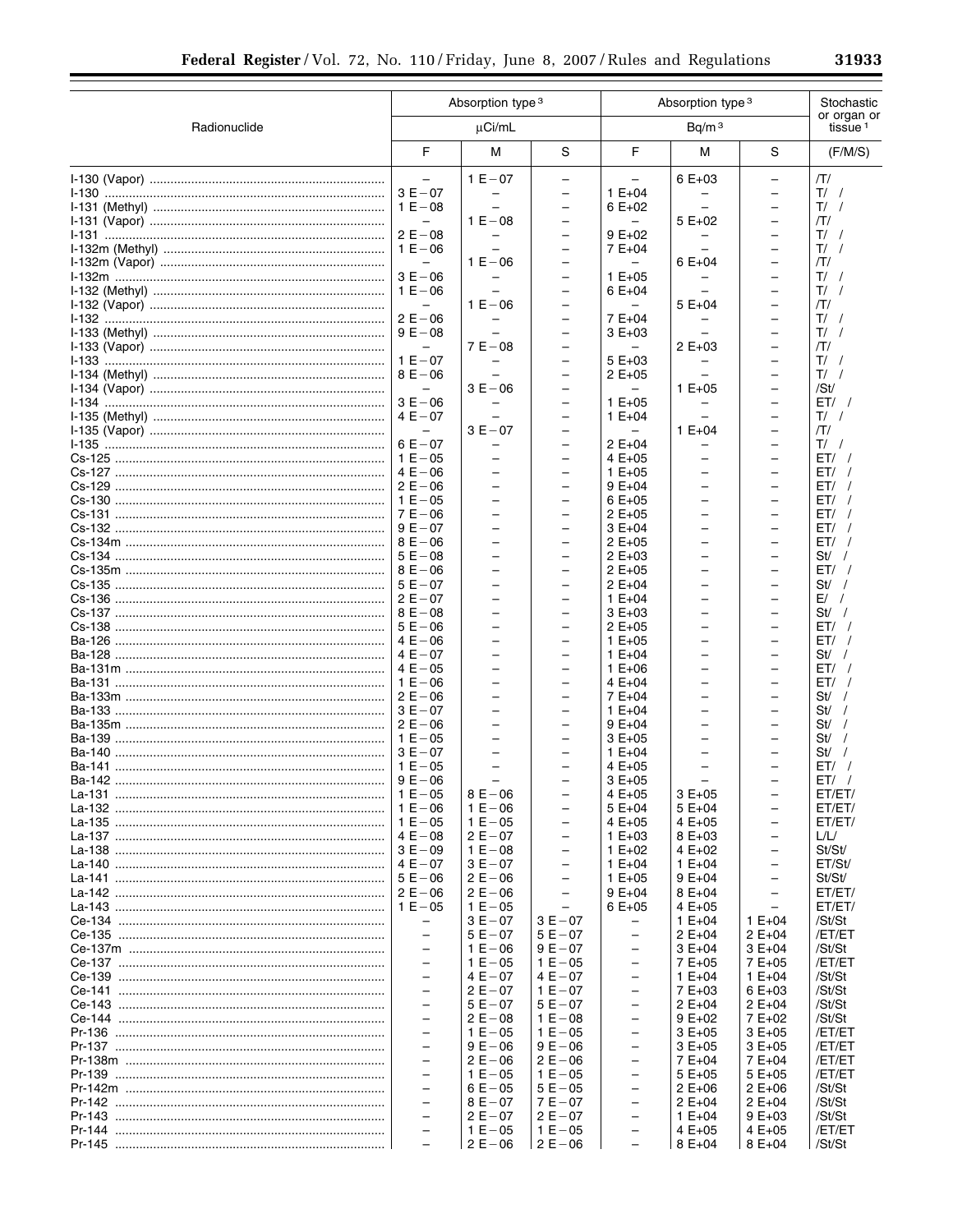$\equiv$ 

▀

|              | Absorption type 3                                    |                         | Absorption type 3        | Stochastic                                           |                          |                                    |                  |
|--------------|------------------------------------------------------|-------------------------|--------------------------|------------------------------------------------------|--------------------------|------------------------------------|------------------|
| Radionuclide | µCi/mL                                               |                         | Bq/m <sup>3</sup>        |                                                      |                          | or organ or<br>tissue <sup>1</sup> |                  |
|              | F                                                    | М                       | S                        | F                                                    | M                        | S                                  | (F/M/S)          |
|              | $\overline{\phantom{0}}$                             | $9E - 06$               | $9E - 06$                | $\overline{\phantom{0}}$                             | $3E+05$                  | $3E+05$                            | /ET/ET           |
|              | $\overline{\phantom{0}}$                             | $4E - 06$               | $4E - 06$                | $\qquad \qquad -$                                    | $1 E + 05$               | $1 E + 05$                         | /ET/ET           |
|              | $\equiv$                                             | $1 E - 06$              | $1 E - 06$               | $\overline{\phantom{0}}$                             | $5E+04$                  | $5E+04$                            | /St/St           |
|              | $\overline{\phantom{0}}$                             | $1 E - 06$              | $1 E - 06$               | $\overline{\phantom{0}}$                             | $5E+04$                  | $5E+04$                            | /ET/ET           |
|              | $\overline{\phantom{0}}$<br>$\overline{\phantom{0}}$ | $1 E - 05$<br>$3E - 05$ | $1 E - 05$<br>$3E - 05$  | $\overline{\phantom{0}}$<br>$\overline{\phantom{0}}$ | $6E+05$                  | $6E+05$<br>$1 E + 06$              | /ET/ET<br>/ET/ET |
|              | $\overline{\phantom{0}}$                             | $2E - 07$               | $2E - 07$                | $\overline{\phantom{0}}$                             | $1 E + 06$<br>$1 E + 04$ | $9E+03$                            | /St/St           |
|              | $\overline{\phantom{0}}$                             | $4E - 06$               | $4E - 06$                | -                                                    | $1 E + 05$               | $1 E + 05$                         | /ET/ET           |
|              | $\equiv$                                             | $9E - 06$               | $9E - 06$                | $\overline{\phantom{0}}$                             | $3E+05$                  | $3E+05$                            | /ET/ET           |
|              | $\overline{\phantom{0}}$                             | $1 E - 05$              | $1 E - 05$               | -                                                    | $4E+05$                  | $4E+05$                            | /ET/ET           |
|              | $\overline{\phantom{0}}$                             | $5E - 07$               | $6E - 07$                | $\overline{\phantom{0}}$                             | $2E+04$                  | $2 E + 04$                         | /St/St           |
|              | $\overline{\phantom{0}}$                             | $1 E - 07$              | $1 E - 07$               | $\overline{\phantom{0}}$                             | $3E+03$                  | 5 E+03                             | /St/St           |
|              | $\overline{\phantom{0}}$                             | $1 E - 07$              | $4E - 07$                | $\overline{\phantom{0}}$                             | $5E+03$                  | $1 E + 04$                         | /BS/St           |
|              | $\overline{\phantom{0}}$                             | $4E - 08$               | $6E - 08$                | $\overline{\phantom{0}}$                             | $1 E + 03$               | $2E+03$                            | /St/St           |
|              | $\overline{\phantom{0}}$                             | $1 E - 07$              | $1 E - 07$               | $\overline{\phantom{0}}$                             | $4E+03$                  | 6 E+03                             | /BS/St           |
|              | $\overline{\phantom{0}}$                             | $1 E - 07$              | $1 E - 07$               | -                                                    | $5E+03$                  | 4 E+03                             | /St/St           |
|              | $\equiv$                                             | $2E - 07$               | $2E - 07$                | $\overline{\phantom{0}}$                             | $9E+03$                  | $9E+03$                            | /St/St           |
|              | $\overline{\phantom{0}}$                             | $7E - 07$               | $6E - 07$                | -                                                    | $2E+04$                  | $2E+04$                            | /St/St           |
|              | $\overline{\phantom{0}}$                             | $2E - 06$               | $2E - 06$                | $\overline{\phantom{0}}$                             | $8E+04$                  | 8 E+04                             | /ET/ET           |
|              | $\overline{\phantom{0}}$                             | $9E - 07$               | $8E - 07$                | $\overline{\phantom{0}}$                             | $3E+04$                  | $3E+04$                            | /St/St           |
|              | $\overline{\phantom{0}}$                             | $5E - 06$               |                          | -                                                    | $2E+05$                  |                                    | /ET/             |
|              | $\overline{\phantom{0}}$                             | $1 E - 05$              | $\qquad \qquad -$        | $\overline{\phantom{0}}$                             | $4E+05$                  | $\overline{\phantom{m}}$           | /ET/             |
|              | $\overline{\phantom{0}}$                             | $4E - 06$               |                          | $\overline{\phantom{0}}$                             | $1 E + 05$               | $\overline{\phantom{0}}$           | /ET/             |
|              | $\overline{\phantom{0}}$                             | $4E - 07$               | $\qquad \qquad -$        | -                                                    | $1 E + 04$               | $\overline{\phantom{0}}$           | /BS/             |
|              | $\equiv$                                             | $2E - 11$               | $\overline{\phantom{0}}$ | $\overline{\phantom{0}}$                             | $1 E + 00$               | $\overline{\phantom{0}}$           | /BS/             |
|              | $\overline{\phantom{0}}$                             | $2E - 11$               | $\overline{\phantom{0}}$ | -                                                    | $1 E+00$                 | $\overline{\phantom{0}}$           | /BS/             |
|              | $\overline{\phantom{0}}$                             | $7E - 08$               |                          | $\overline{\phantom{0}}$                             | $2E+03$                  | $\overline{\phantom{0}}$           | /BS/             |
|              | $\overline{\phantom{0}}$                             | $8E - 07$               | $\qquad \qquad -$        | $\overline{\phantom{0}}$                             | $3E+04$                  | $\overline{\phantom{0}}$           | /St/             |
|              | $\overline{\phantom{0}}$                             | $1 E - 05$              |                          | $\overline{\phantom{0}}$                             | $3E+05$                  |                                    | /ET/             |
|              | $\overline{\phantom{0}}$                             | $2E - 06$               | $\qquad \qquad -$        | $\overline{\phantom{0}}$                             | 7 E+04                   | $\overline{\phantom{m}}$           | /St/             |
|              | $\overline{\phantom{0}}$                             | $5E - 07$               |                          | $\overline{\phantom{0}}$                             | $2E+04$                  | $\overline{\phantom{0}}$           | /ET/             |
|              | $\overline{\phantom{0}}$                             | $3E - 07$               | $\overline{\phantom{0}}$ | -                                                    | $1 E + 04$               | -                                  | /ET/             |
|              | $\equiv$                                             | $5E - 07$               |                          | $\overline{\phantom{0}}$                             | $2E+04$                  | $\overline{\phantom{0}}$           | /St/             |
|              | $\overline{\phantom{0}}$                             | $2E - 07$               | $\overline{\phantom{0}}$ | -                                                    | $9E+03$                  | -                                  | /St/             |
|              | $\overline{\phantom{0}}$                             | $2E - 06$               |                          | $\overline{\phantom{0}}$                             | $9E+04$                  | $\overline{\phantom{0}}$           | /St/             |
|              | $\overline{\phantom{0}}$                             | $2E - 06$               | $\qquad \qquad -$        | $\overline{\phantom{0}}$                             | $7E+04$                  | $\overline{\phantom{0}}$           | /St/             |
|              | $\overline{\phantom{0}}$                             | $1 E - 08$              |                          | $\overline{\phantom{0}}$                             | $6E+02$                  |                                    | /St/             |
|              | $\overline{\phantom{0}}$                             | $1 E - 06$              | $\qquad \qquad -$        | $\overline{\phantom{0}}$                             | $6E+04$                  | $\overline{\phantom{m}}$           | /St/             |
|              | $\overline{\phantom{0}}$                             | $2E - 08$               |                          | $\overline{\phantom{0}}$                             | $7E+02$                  | $\overline{\phantom{0}}$           | /St/             |
|              | $\overline{\phantom{0}}$                             | $1 E - 08$              | $\overline{\phantom{0}}$ | $\overline{\phantom{0}}$                             | $5E+02$                  | $\overline{\phantom{0}}$           | /St/             |
|              | $\equiv$                                             | $7E - 08$               |                          | $\overline{\phantom{0}}$                             | $2 E + 03$               | $\overline{\phantom{0}}$           | /BS/             |
|              | $\overline{\phantom{0}}$                             | $1 E - 07$              | $\overline{\phantom{0}}$ | -                                                    | $6E+03$                  | -                                  | /St/             |
|              | $\equiv$                                             | $1 E - 06$              |                          |                                                      | $4E+04$                  |                                    | /St/             |
|              |                                                      | $5E-6$                  |                          |                                                      | $1 E + 05$               |                                    | /ET/             |
|              | $9E - 06$                                            | $7 E - 06$              |                          | $3E+05$                                              | $2 E + 05$               |                                    | ET/ET/           |
|              | $1 E - 07$                                           | $1 E - 07$              | $\overline{\phantom{0}}$ | $4E+03$                                              | $4E+03$                  | $\overline{\phantom{0}}$           | St/St/           |
|              |                                                      | $6E - 07$               |                          | $2 E + 04$                                           | $2 E + 04$               |                                    | ET/ET/           |
|              | $5E - 12$                                            | $2E - 11$               | $\overline{\phantom{0}}$ | $2E - 01$                                            | $9E - 01$                | $\overline{\phantom{0}}$           | BS/BS/           |
|              | $1 E - 06$                                           | $7E - 07$               |                          | 4 E+04                                               | $2 E + 04$               | $\overline{\phantom{0}}$           | St/St/           |
|              | $2E - 07$                                            | $8E - 07$               | $\qquad \qquad -$        | $9E+03$                                              | $3E+04$                  | -                                  | BS/St/           |
|              |                                                      | $3E - 11$               |                          | $2E - 01$                                            | $1 E + 00$               | $\overline{\phantom{0}}$           | BS/BS/           |
|              | $9E - 08$                                            | $4E - 07$               | $\overline{\phantom{0}}$ | $3E+03$                                              | $1 E + 04$<br>$5E+04$    | -                                  | BS/St/           |
|              | $3E - 06$                                            | $1 E - 06$              |                          | $1 E + 05$                                           |                          |                                    | St/St/           |
|              | $\overline{\phantom{0}}$<br>$\overline{\phantom{0}}$ | $2E - 06$<br>$1 E - 07$ | $\overline{\phantom{0}}$ | -                                                    | $1 E + 05$               | $\overline{\phantom{0}}$           | /ET/             |
|              | $\overline{\phantom{0}}$                             |                         |                          | -                                                    | $6E+03$                  | $\overline{\phantom{0}}$           | /St/             |
|              | $\overline{\phantom{0}}$                             | $2 E - 06$              |                          |                                                      | 8 E+04                   |                                    | /ET/             |
|              | $\qquad \qquad -$                                    | $1 E - 06$<br>$2E - 06$ |                          | $\overline{\phantom{0}}$                             | $4E+04$                  | $\overline{\phantom{0}}$           | /ET/             |
|              | $\overline{\phantom{0}}$                             | $5E - 07$               |                          | -<br>$\overline{\phantom{0}}$                        | 8 E+04<br>$2 E + 04$     | -<br>$\overline{\phantom{0}}$      | /St/<br>/ET/     |
|              | $\qquad \qquad -$                                    | $2E - 06$               |                          | -                                                    | 8 E+04                   | $\overline{\phantom{0}}$           | /St/             |
|              | $\overline{\phantom{0}}$                             | $2 E - 06$              |                          |                                                      |                          |                                    | /St/             |
|              | $\overline{\phantom{0}}$                             | $4E - 06$               | $\overline{\phantom{0}}$ | $\overline{\phantom{0}}$                             | $9E+04$<br>$1 E + 05$    | $\overline{\phantom{0}}$           | /St/             |
|              | $\overline{\phantom{0}}$                             | $4E - 07$               |                          | $\overline{\phantom{0}}$                             |                          |                                    | /E/              |
|              | $\overline{\phantom{0}}$                             | $2E - 07$               |                          | $\overline{\phantom{0}}$                             | $1 E + 04$               | $\overline{\phantom{0}}$           |                  |
|              | $\overline{\phantom{0}}$                             | $1 E - 08$              |                          | $\overline{\phantom{0}}$                             | 8 E+03                   | $\overline{\phantom{0}}$           | /BS/<br>/BS/     |
|              |                                                      |                         |                          |                                                      | $6E+02$                  |                                    |                  |
|              | $\overline{\phantom{0}}$<br>$\overline{\phantom{0}}$ | $1 E - 07$<br>$4E - 07$ |                          | -<br>$\overline{\phantom{0}}$                        | $3E+03$                  | -<br>$\overline{\phantom{0}}$      | /St/             |
|              | $\qquad \qquad -$                                    | $2 E - 06$              |                          | -                                                    | $1 E + 04$               | $\overline{\phantom{0}}$           | /St/             |
|              | $\overline{\phantom{0}}$                             | $5E - 06$               |                          |                                                      | $1 E + 05$<br>$1 E + 05$ |                                    | /ET/<br>/ET/     |
|              | $\overline{\phantom{0}}$                             | $2 E - 06$              |                          | $\overline{\phantom{0}}$                             | $8E+04$                  | $\overline{\phantom{m}}$           | /BS/             |
|              |                                                      |                         |                          |                                                      |                          |                                    |                  |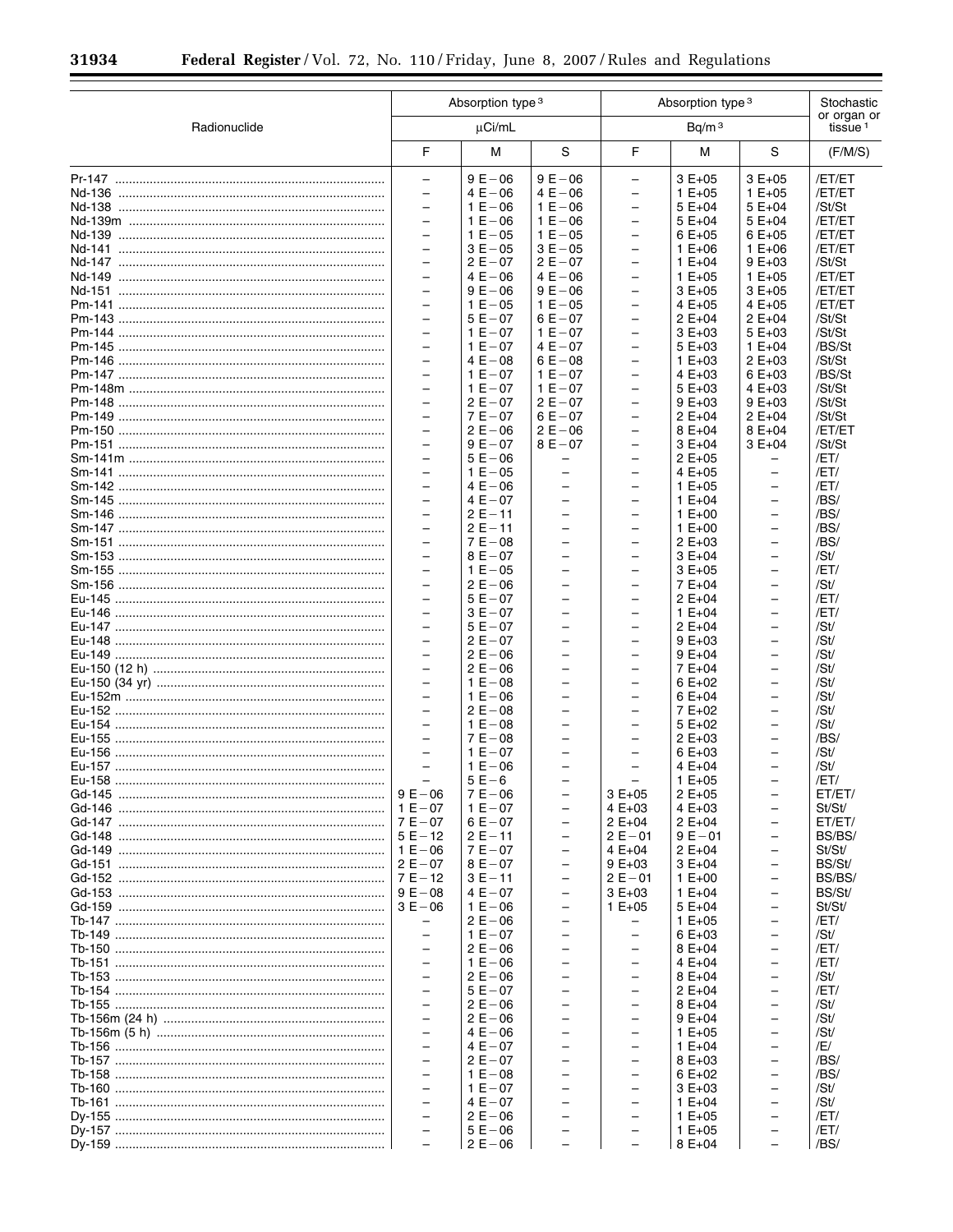|              |                                                      | Absorption type 3<br>Absorption type 3 |                                                      |                                                      |                          |                                                      | Stochastic                         |
|--------------|------------------------------------------------------|----------------------------------------|------------------------------------------------------|------------------------------------------------------|--------------------------|------------------------------------------------------|------------------------------------|
| Radionuclide |                                                      | $\mu$ Ci/mL                            |                                                      |                                                      | Bq/m <sup>3</sup>        |                                                      | or organ or<br>tissue <sup>1</sup> |
|              | F                                                    | М                                      | S                                                    | F                                                    | M                        | S                                                    | (F/M/S)                            |
|              | $\overline{\phantom{0}}$                             | $6E - 06$                              | -                                                    | -                                                    | $2 E + 05$               | $\qquad \qquad -$                                    | /ET/                               |
|              | $\overline{\phantom{0}}$                             | $3E - 07$                              | $\overline{\phantom{0}}$                             | $\overline{\phantom{0}}$                             | $1 E + 04$               | $\qquad \qquad -$                                    | /St/                               |
|              | $\overline{\phantom{0}}$                             | $1 E - 05$                             | $\overline{\phantom{0}}$                             | -                                                    | 4 E+05                   | $\qquad \qquad -$                                    | /ET/                               |
|              | $\overline{\phantom{0}}$                             | $2 E - 05$                             | -                                                    | -                                                    | $1 E + 06$               |                                                      | /ET/                               |
|              | $\overline{a}$                                       | $2E - 05$                              | $\overline{\phantom{0}}$                             | $\overline{\phantom{0}}$                             | $9E+05$                  | $\overline{\phantom{0}}$                             | /ET/                               |
|              |                                                      | $3E - 05$                              | -                                                    | -                                                    | $1 E + 06$               |                                                      | /ET/                               |
|              | $\overline{\phantom{0}}$                             | $9E - 06$                              | $\overline{\phantom{0}}$                             | $\overline{\phantom{0}}$                             | $3E+05$                  | $\overline{\phantom{0}}$                             | /ET/                               |
|              | $\overline{\phantom{0}}$                             | $5E - 05$                              | $\overline{\phantom{0}}$                             | $\overline{\phantom{0}}$                             | $2 E + 06$               | $\overline{\phantom{0}}$                             | /ET/                               |
|              | $\overline{\phantom{0}}$<br>$\overline{\phantom{0}}$ | $3E - 05$                              | -<br>$\overline{\phantom{0}}$                        | $\overline{\phantom{0}}$<br>$\overline{\phantom{0}}$ | $1 E + 06$               | $\overline{\phantom{0}}$<br>$\overline{\phantom{0}}$ | /St/                               |
|              | $\overline{\phantom{0}}$                             | $2E - 05$<br>$7E - 09$                 | $\overline{\phantom{0}}$                             | -                                                    | 8 E+05<br>$2 E + 02$     | $\qquad \qquad -$                                    | /ET/<br>/St/                       |
|              | $\overline{\phantom{0}}$                             | $6E - 07$                              | $\overline{\phantom{0}}$                             | $\overline{\phantom{0}}$                             | $2 E + 04$               | $\overline{\phantom{0}}$                             | /St/                               |
|              | $\overline{\phantom{0}}$                             | $4E - 06$                              | $\overline{\phantom{0}}$                             | $\overline{\phantom{0}}$                             | $1 E + 05$               | $\overline{\phantom{0}}$                             | /ET/                               |
|              | $\overline{\phantom{0}}$                             | $3E - 06$                              | $\overline{\phantom{0}}$                             | $\overline{\phantom{0}}$                             | $1 E + 05$               | $\overline{\phantom{0}}$                             | /ET/                               |
|              | $\overline{\phantom{0}}$                             | $2E - 05$                              | $\overline{\phantom{0}}$                             | $\overline{\phantom{0}}$                             | $1 E + 06$               | $\overline{\phantom{0}}$                             | /ET/                               |
|              |                                                      | $6E - 07$                              | -                                                    | -                                                    | $2 E + 04$               |                                                      | /St/                               |
|              | $\overline{a}$                                       | $1 E - 06$                             | $\overline{\phantom{0}}$                             | $\overline{\phantom{0}}$                             | $6E+04$                  | $\overline{\phantom{0}}$                             | /St/                               |
|              |                                                      | $4E - 07$                              | -                                                    | -                                                    | $1 E + 04$               |                                                      | /St/                               |
|              | $\overline{\phantom{0}}$                             | $9E - 06$                              | $\overline{\phantom{0}}$                             | $\overline{\phantom{0}}$                             | $3E + 05$                | $\overline{\phantom{0}}$                             | /ET/                               |
|              | $\overline{\phantom{0}}$                             | $1 E - 06$                             | $\overline{\phantom{0}}$                             | $\overline{\phantom{0}}$                             | 4 $E + 04$               | -                                                    | /ET/                               |
|              | $\overline{\phantom{0}}$                             | $5E - 07$                              | $\overline{\phantom{0}}$                             | $\overline{\phantom{0}}$                             | $2 E + 04$               | $\overline{\phantom{0}}$                             | /St/                               |
|              | $\overline{\phantom{0}}$                             | $1 E - 07$                             | $\overline{\phantom{0}}$                             | $\overline{\phantom{0}}$                             | $4E+03$                  | $\overline{\phantom{0}}$                             | /St/                               |
|              | $\overline{\phantom{0}}$                             | $2E - 07$                              | $\overline{\phantom{0}}$                             | -                                                    | $9E+03$                  | $\qquad \qquad -$                                    | /BS/                               |
|              | $\overline{\phantom{0}}$                             | $4E - 07$                              | $\overline{\phantom{0}}$                             | $\overline{\phantom{0}}$                             | $1 E + 04$               | $\overline{\phantom{0}}$                             | /St/                               |
|              | $\overline{\phantom{0}}$<br>$\overline{\phantom{0}}$ | $2E - 06$<br>$8E - 06$                 | $\overline{\phantom{0}}$                             | $\overline{\phantom{0}}$<br>$\overline{\phantom{0}}$ | 8 E+04<br>$2 E + 05$     | $\overline{\phantom{0}}$                             | /St/<br>/ET/                       |
|              | $\overline{\phantom{0}}$                             | $1 E - 05$                             | $1 E - 05$                                           | $\overline{\phantom{0}}$                             | $5E+05$                  | $5E+05$                                              | /ET/ET                             |
|              | $\overline{\phantom{0}}$                             | $6E - 07$                              | $5E - 07$                                            | -                                                    | $2 E + 04$               | $2 E + 04$                                           | /St/St                             |
|              | $\overline{a}$                                       | $3E - 05$                              | $3E - 05$                                            | $\overline{\phantom{0}}$                             | $1 E + 06$               | $1 E + 06$                                           | /ET/ET                             |
|              | $\overline{\phantom{0}}$                             | $2E - 07$                              | $2E - 07$                                            | -                                                    | $9E+03$                  | 8 E+03                                               | /St/St                             |
|              | $\overline{\phantom{0}}$                             | $8E - 07$                              | $8E - 07$                                            | $\overline{\phantom{0}}$                             | $3E+04$                  | $2 E + 04$                                           | /St/St                             |
|              | $\overline{\phantom{0}}$                             | $6E - 06$                              | $5E - 06$                                            | $\overline{\phantom{0}}$                             | $2 E + 05$               | $2E+05$                                              | /ET/ET                             |
|              | $\overline{\phantom{0}}$                             | $5E - 06$                              | $5E - 06$                                            | $\overline{\phantom{0}}$                             | $1 E + 05$               | $1 E + 05$                                           | /ET/E                              |
|              | $\overline{\phantom{0}}$                             | $9E - 07$                              | $9E - 07$                                            | $\overline{\phantom{0}}$                             | $3E+04$                  | 3 E+04                                               | /ET/ET                             |
|              | $\overline{\phantom{0}}$                             | $4E - 07$                              | $4E - 07$                                            | $\overline{\phantom{0}}$                             | $1 E + 04$               | $1 E + 04$                                           | /ET/ET                             |
|              | $\overline{\phantom{0}}$                             | $6E - 07$                              | $6E - 07$                                            | $\overline{\phantom{0}}$                             | $2 E + 04$               | $2 E + 04$                                           | /St/St                             |
|              | $\overline{\phantom{0}}$                             | $3E - 07$                              | $3E - 07$                                            | $\overline{\phantom{0}}$                             | $1 E + 04$               | $1 E + 04$                                           | /St/St                             |
|              | $\overline{\phantom{0}}$                             | $2E - 07$                              | $4E - 07$                                            | $\overline{\phantom{0}}$                             | 8 E+03                   | $1 E + 04$                                           | /BS/St                             |
|              | $\overline{\phantom{0}}$<br>$\overline{\phantom{0}}$ | $2E - 07$<br>$9E - 08$                 | $2E - 07$<br>$2E - 07$                               | $\overline{\phantom{0}}$<br>-                        | 7 E+03<br>$3E+03$        | 8 E+03<br>8 E+03                                     | /BS/St<br>/BS/St                   |
|              | $\overline{\phantom{0}}$                             | $3E - 06$                              | $3E - 06$                                            | $\overline{\phantom{0}}$                             | $1 E + 05$               | $1 E + 05$                                           | /St/St                             |
|              |                                                      | $3E - 09$                              | $1 E - 08$                                           | -                                                    | $1 E + 02$               | $6E+02$                                              | /BS/St                             |
|              | $\overline{\phantom{0}}$                             | $5E - 08$                              | $4E - 08$                                            | $\overline{\phantom{0}}$                             | $2 E + 03$               | $1 E + 03$                                           | /St/St                             |
|              |                                                      | $5E - 07$                              | $5E - 07$                                            |                                                      | $2 E + 04$               | $1 E + 04$                                           | /St/St                             |
|              |                                                      | $4E - 06$                              | $4E - 06$                                            |                                                      | $1 E + 05$               | $1 E + 05$                                           | /ET/ET                             |
|              | $\equiv$                                             | $8E - 06$                              | $8E - 06$                                            |                                                      | $3E+05$                  | $3E+05$                                              | /ET/ET                             |
|              |                                                      | $3E - 06$                              | $3E - 06$                                            |                                                      | $1 E + 05$               | $1 E + 05$                                           | /St/St                             |
|              | $1 E - 06$                                           | $1 E - 06$                             | -                                                    | 4 E+04                                               | $4E+04$                  |                                                      | ET/ET/                             |
|              | $6E - 09$                                            | $3E - 08$                              | $\overline{\phantom{0}}$                             | $2 E+02$                                             | $1 E + 03$               |                                                      | BS/BS/                             |
|              | $2E - 06$                                            | $2 E - 06$                             | $\overline{\phantom{0}}$                             | $9E+04$                                              | $8E+04$                  | $\overline{\phantom{0}}$                             | ET/ET/                             |
|              | $5E - 07$                                            | $6E - 07$                              | $\qquad \qquad -$                                    | $2 E + 04$                                           | $2 E + 04$               | $\overline{\phantom{0}}$                             | BS/St/                             |
|              | $2 E - 06$<br>$8E - 10$                              | $1 E - 06$<br>$4E - 09$                | $\overline{\phantom{0}}$<br>$\overline{\phantom{0}}$ | $9E+04$<br>$3E+01$                                   | $6E+04$<br>$1 E + 02$    | $\overline{a}$                                       | ET/ET/<br>BS/BS/                   |
|              | $2E - 07$                                            | $1 E - 07$                             | —                                                    | 8 E+03                                               | $6E+03$                  | $\overline{\phantom{0}}$                             | BS/St/                             |
|              | $2E - 06$                                            | $1 E - 06$                             | $\overline{\phantom{0}}$                             | 7 E+04                                               | $6E+04$                  | $\overline{a}$                                       | ET/ET/                             |
|              | $1 E - 07$                                           | $1 E - 07$                             | $\overline{\phantom{0}}$                             | $4E+03$                                              | $5E+03$                  |                                                      | BS/St/                             |
|              | $5E - 06$                                            | $4E - 06$                              | $\overline{\phantom{0}}$                             | $2 E + 05$                                           | $1 E + 05$               | $\overline{\phantom{0}}$                             | ET/ET/                             |
|              | $5E - 10$                                            | $2 E - 09$                             | $\overline{\phantom{0}}$                             | $2E+01$                                              | $9E+01$                  | $\overline{\phantom{0}}$                             | BS/BS/                             |
|              | $6E - 06$                                            | $4E - 06$                              | $\overline{\phantom{0}}$                             | $2 E + 05$                                           | $1 E + 05$               | $\overline{\phantom{0}}$                             | ET/ET/                             |
|              | $1 E - 06$                                           | $1 E - 06$                             | $\overline{\phantom{0}}$                             | $5E+04$                                              | $4E+04$                  |                                                      | ET/St/                             |
|              | -                                                    | $5E - 06$                              | $5E - 06$                                            | -                                                    | $1 E + 05$               | $1 E + 05$                                           | /ET/ET                             |
|              | $\overline{\phantom{0}}$                             | $3E - 06$                              | $3E - 06$                                            | $\overline{\phantom{0}}$                             | $1 E + 05$               | $1 E + 05$                                           | /E/E                               |
|              | $\qquad \qquad -$                                    | $5E - 06$                              | $5E - 06$                                            | $\overline{\phantom{0}}$                             | $2 E + 05$               | $2 E + 05$                                           | /ET/ET                             |
|              | $\overline{\phantom{0}}$                             | $1 E - 06$                             | $1 E - 06$                                           | $\overline{\phantom{0}}$                             | $6E+04$                  | $6E+04$                                              | /ET/ET                             |
|              | $\equiv$                                             | $1 E - 06$                             | $1 E - 06$                                           | $\overline{\phantom{0}}$                             | $3E+04$                  | $3E+04$                                              | /ET/ET                             |
|              | $\overline{\phantom{0}}$<br>$\overline{a}$           | $4E - 06$<br>$3E - 06$                 | $4E - 06$<br>$3E - 06$                               | $\overline{\phantom{0}}$<br>$\overline{\phantom{0}}$ | $1 E + 05$<br>$1 E + 05$ | $1 E + 05$<br>$1 E + 05$                             | /St/St<br>/ET/ET                   |
|              |                                                      | $4E - 06$                              | $1 E - 06$                                           | -                                                    | $1 E + 05$               | 7 E+04                                               | /St/St                             |
|              | $\equiv$                                             | $9E - 06$                              | $9E - 06$                                            | -                                                    | $3E+05$                  | $3E+05$                                              | /St/St                             |
|              | $\equiv$                                             | $1 E - 07$                             | $4E - 08$                                            | $\qquad \qquad -$                                    | $4E+03$                  | $1 E + 03$                                           | /St/St                             |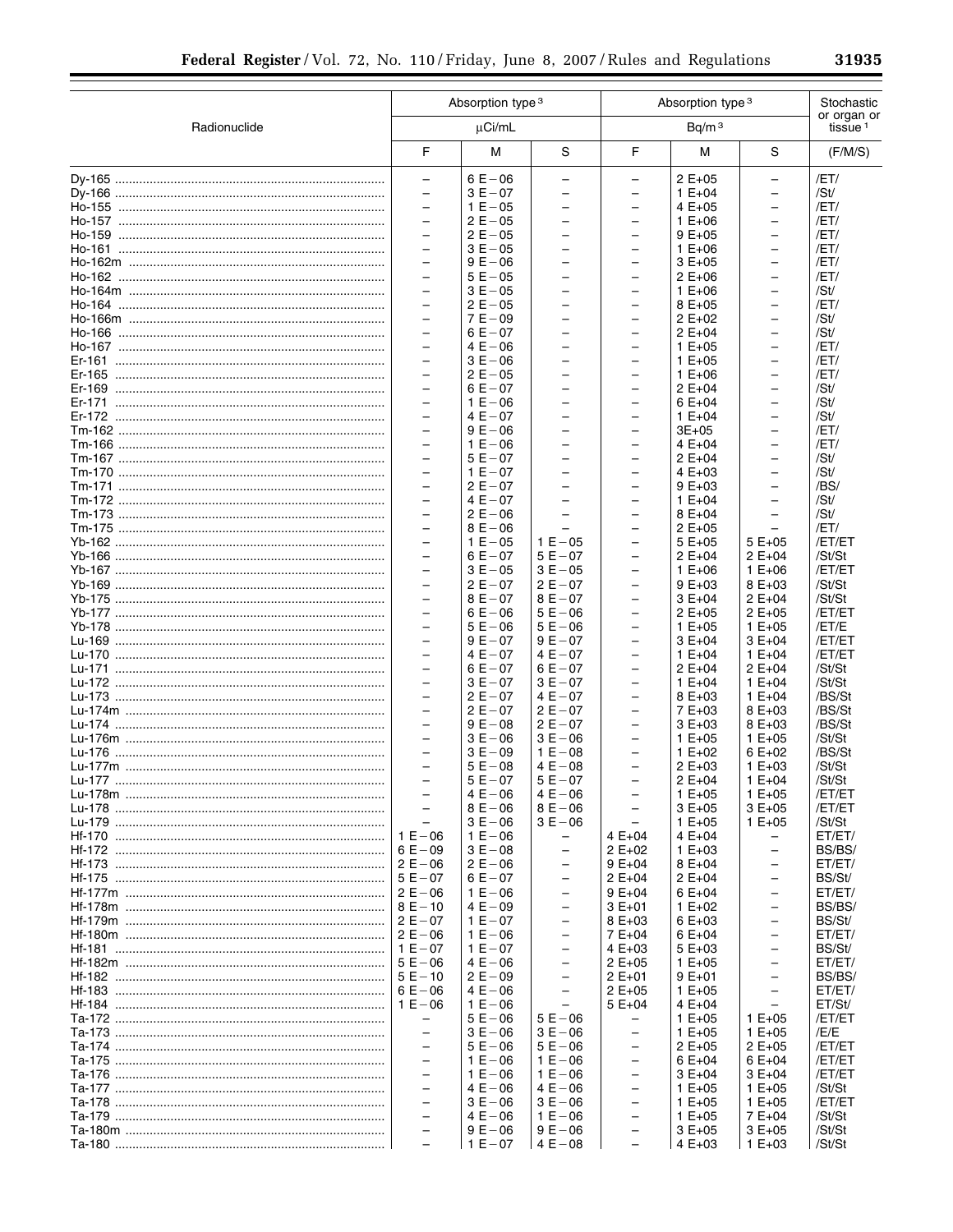$\equiv$ 

▀

|              |                                                      | Absorption type 3<br>Absorption type 3               |                                                      |                                                      |                          |                                                      | Stochastic                         |  |
|--------------|------------------------------------------------------|------------------------------------------------------|------------------------------------------------------|------------------------------------------------------|--------------------------|------------------------------------------------------|------------------------------------|--|
| Radionuclide |                                                      | µCi/mL                                               |                                                      |                                                      | Bq/m <sup>3</sup>        |                                                      | or organ or<br>tissue <sup>1</sup> |  |
|              | F                                                    | М                                                    | S                                                    | F                                                    | M                        | S                                                    | (F/M/S)                            |  |
|              | $\overline{\phantom{0}}$                             | $6E - 06$                                            | $6E - 06$                                            | $\overline{\phantom{0}}$                             | $2E+05$                  | $2 E + 05$                                           | /ET/ET                             |  |
|              | $\overline{\phantom{0}}$                             | $9E - 08$                                            | $7 E - 08$                                           | $\overline{\phantom{0}}$                             | $3E+03$                  | $2 E + 03$                                           | /St/St                             |  |
|              | $\overline{\phantom{0}}$<br>$\overline{\phantom{0}}$ | $3E - 07$<br>$8E - 07$                               | $2E - 07$<br>$8E - 07$                               | $\overline{\phantom{0}}$<br>$\overline{\phantom{0}}$ | $1 E + 04$<br>$3E+04$    | $1 E + 04$<br>$3E+04$                                | /St/St<br>/ET/ET                   |  |
|              | L.                                                   | $5E - 06$                                            | $5E - 06$                                            | $\equiv$                                             | $2 E + 05$               | $1 E + 05$                                           | /ET/ET                             |  |
|              | $\equiv$                                             | $7E - 06$                                            | $7E - 06$                                            | $\overline{\phantom{0}}$                             | $2 E + 05$               | $2E+05$                                              | /ET/ET                             |  |
|              | $3E - 06$                                            | $\overline{\phantom{0}}$                             | $\overline{\phantom{0}}$                             | $1 E + 05$                                           | -                        |                                                      | $ET/$ /                            |  |
|              | $5E - 06$                                            | $\overline{\phantom{0}}$                             | $\overline{\phantom{0}}$                             | $2 E + 05$                                           | $\overline{\phantom{0}}$ | $\overline{\phantom{0}}$                             | ET/                                |  |
|              | $3E - 06$                                            | $\overline{\phantom{a}}$                             | $\overline{\phantom{0}}$                             | $1 E + 05$                                           | $\overline{\phantom{0}}$ | $\overline{\phantom{0}}$                             | ET/ /                              |  |
|              | $1 E - 04$                                           | $\overline{\phantom{m}}$                             | $\overline{a}$                                       | $5E+06$                                              | $\overline{\phantom{0}}$ | $\overline{\phantom{0}}$                             | ET/                                |  |
|              | $1 E - 05$                                           |                                                      | $\overline{\phantom{0}}$                             | 4 E+05                                               |                          | $\overline{\phantom{0}}$                             | ET/ /                              |  |
|              | $2E - 06$                                            | $\overline{\phantom{m}}$                             | $\overline{\phantom{0}}$                             | $9E+04$                                              | $\overline{\phantom{0}}$ | $\overline{\phantom{0}}$                             | St / /                             |  |
|              | $1 E - 06$                                           | $\overline{a}$                                       | $\overline{\phantom{0}}$                             | $5E+04$                                              | L                        | ÷                                                    | $ET/$ /                            |  |
|              | $6E - 07$                                            |                                                      | $\qquad \qquad -$                                    | $2 E + 04$                                           |                          | $\overline{\phantom{0}}$                             | St /                               |  |
|              | $1 E - 05$                                           | $1 E - 05$                                           | $\overline{\phantom{0}}$                             | $6E+05$                                              | $4E+05$                  | $\overline{a}$                                       | ET/ET/                             |  |
|              | $1 E - 05$                                           | $1 E - 05$                                           | $\overline{\phantom{0}}$                             | $5E+05$                                              | $3E+05$                  | $\overline{\phantom{0}}$                             | ET/ET/                             |  |
|              | $1 E - 06$                                           | $1 E - 06$                                           | $\overline{\phantom{0}}$                             | $5E+04$                                              | $4E+04$                  | $\overline{\phantom{0}}$                             | ET/ET/                             |  |
|              | $4E - 07$                                            | $3E - 07$                                            | $\overline{\phantom{0}}$<br>$\overline{\phantom{0}}$ | $1 E + 04$                                           | $1 E + 04$<br>$4E+04$    | $\overline{\phantom{m}}$<br>$\overline{\phantom{0}}$ | ET/St/                             |  |
|              | $1 E - 06$<br>$6E - 07$                              | $1 E - 06$<br>$1 E - 07$                             | $\overline{\phantom{0}}$                             | $4E+04$<br>$2 E + 04$                                | $4E+03$                  | $\overline{\phantom{m}}$                             | ET/ET/<br>St/St/                   |  |
|              | $7E - 07$                                            | $3E - 07$                                            | $\overline{\phantom{0}}$                             | $2 E + 04$                                           | $1 E + 04$               | $\overline{\phantom{0}}$                             | ET/St/                             |  |
|              | $4E - 7$                                             | $7E - 08$                                            | $\qquad \qquad -$                                    | $1 E + 04$                                           | $2 E + 03$               | $\overline{\phantom{0}}$                             | St/St/                             |  |
|              | $7E - 07$                                            | $4E - 07$                                            | $\overline{\phantom{0}}$                             | $2 E + 04$                                           | $1 E + 04$               | $\overline{\phantom{0}}$                             | St/St/                             |  |
|              | $2E - 04$                                            | $1 E - 04$                                           | $\qquad \qquad -$                                    | $8E+06$                                              | $4E+06$                  | $\overline{\phantom{0}}$                             | St/St/                             |  |
|              | $3E - 05$                                            | $2E - 05$                                            | $\overline{\phantom{0}}$                             | $1 E + 06$                                           | $1 E + 06$               | $\overline{\phantom{0}}$                             | St/St/                             |  |
|              | $8E - 07$                                            | $7E - 07$                                            | $\overline{\phantom{0}}$                             | $3E+04$                                              | $2 E + 04$               | $\overline{\phantom{m}}$                             | St/St/                             |  |
|              | $1 E - 06$                                           | $9E - 07$                                            |                                                      | $4E+04$                                              | $3E+04$                  | $\overline{\phantom{0}}$                             | St/St/                             |  |
|              | $1 E - 05$                                           | $1 E - 05$                                           | $1 E - 05$                                           | $5E+05$                                              | $3E+05$                  | $3E+05$                                              | ET/ET/ET                           |  |
|              | $3E - 06$                                            | $3E - 06$                                            | $3E - 06$                                            | $1 E + 05$                                           | $1 E + 05$               | $1 E + 05$                                           | ET/ET/ET                           |  |
|              | $1 E - 06$                                           | $9E - 07$                                            | $9E - 07$                                            | $3E+04$                                              | $3E+04$                  | $3E+04$                                              | ET/ET/ET                           |  |
|              | $4E - 07$                                            | $5E - 07$                                            | $5E - 07$                                            | $1 E + 04$                                           | $2 E + 04$               | $1 E + 04$                                           | St/St/St                           |  |
|              | $1 E - 04$                                           | $7E - 05$                                            | $7E - 05$                                            | $4E+06$                                              | $2 E + 06$               | $2 E+06$                                             | St/St/St                           |  |
|              | $1 E - 05$                                           | $4E - 06$                                            | $4E - 06$                                            | $5E+05$                                              | $1 E + 05$               | $1 E + 05$                                           | St/St/St                           |  |
|              | $1 E - 06$<br>$2E - 06$                              | $4E - 07$<br>$8E - 07$                               | $3E - 07$<br>$8E - 07$                               | $5E+04$<br>7 E+04                                    | $1 E + 04$<br>$3E+04$    | $1 E + 04$<br>$3E+04$                                | St/St/St<br>St/St/St               |  |
|              | $4E - 08$                                            | $4E - 08$                                            | $1 E - 08$                                           | $1 E + 03$                                           | $1 E + 03$               | 4 E+02                                               | St/St/St                           |  |
|              | $9E - 06$                                            | $7E - 06$                                            | $7E - 06$                                            | $3E+05$                                              | $2 E + 05$               | 2 E+05                                               | ET/ET/ET                           |  |
|              | $1 E - 06$                                           | $1 E - 06$                                           | $1 E - 06$                                           | 7 E+04                                               | $6E+04$                  | 7 E+04                                               | ET/ET/ET                           |  |
|              | $2E - 06$                                            | $1 E - 06$                                           | $1 E - 06$                                           | 7 E+04                                               | 7 E+04                   | 7 E+04                                               | ET/ET/ET                           |  |
|              | $8E - 07$                                            | $7E - 07$                                            | $7E - 07$                                            | $2 E + 04$                                           | $2 E + 04$               | $2 E + 04$                                           | ET/ET/ET                           |  |
|              | $5E - 06$                                            | $4E - 06$                                            | $4E - 06$                                            | $1 E + 05$                                           | $1 E + 05$               | $1 E + 05$                                           | ET/ET/ET                           |  |
|              | $4E - 06$                                            | $3E - 06$                                            | $3E - 06$                                            | $1 E + 05$                                           | $1 E + 05$               | $1 E + 05$                                           | ET/ET/ET                           |  |
|              | $6E - 07$                                            | $6E - 07$                                            | $6E - 07$                                            | $2 E + 04$                                           | $2 E + 04$               | $2 E + 04$                                           | ET/ET/ET                           |  |
|              | $3E - 06$                                            | $1 E - 06$                                           | $1 E - 06$                                           | $1 E + 05$                                           | $5E+04$                  | $4E+04$                                              | St/St/St                           |  |
|              | $2E - 06$                                            | $2 E - 06$                                           | $2 E - 06$                                           | $8E + 04$                                            | $8E+04$                  | 7 E+04                                               | ET/ET/ET                           |  |
|              | $9E - 05$<br>$4E - 07$                               | $5E - 05$                                            | $5E - 05$                                            | $3E+06$                                              | $2 E + 06$               | $1 E + 06$                                           | ET/St/St<br>ET/St/St               |  |
|              | $1 E - 07$                                           | $2E - 07$<br>$1 E - 07$                              | $2E - 07$<br>$2 E - 08$                              | $1 E + 04$<br>$3E+03$                                | $9E+03$<br>$6E+03$       | 8 E+03<br>$1 E + 03$                                 | St/St/St                           |  |
|              | $2E - 07$                                            | $1 E - 07$                                           | $1 E - 07$                                           | $9E+03$                                              | $5E+03$                  | $4E+03$                                              | St/St/St                           |  |
|              | $8E - 08$                                            | $8E - 08$                                            | $6E - 08$                                            | $3E+03$                                              | $3E+03$                  | $2E+03$                                              | St/St/St                           |  |
|              | $1 E - 06$                                           | $7E - 07$                                            | $7E - 07$                                            | $5E+04$                                              | $2 E + 04$               | $2 E + 04$                                           | St/St/St                           |  |
|              | $2E - 06$                                            | $2E - 06$                                            | $2 E - 06$                                           | $9E+04$                                              | 7 E+04                   | 7 E+04                                               | ET/ET/ET                           |  |
|              | ∣7 E-06                                              | $5E - 06$                                            | $4E - 06$                                            | $2 E + 05$                                           | $1 E + 05$               | $1 E + 05$                                           | ET/ET/ET                           |  |
|              | $3E - 06$                                            |                                                      | -                                                    | $1 E + 05$                                           | $\overline{\phantom{0}}$ |                                                      | $ET/$ /                            |  |
|              | $8E - 07$                                            | $\overline{\phantom{0}}$                             | $\overline{\phantom{0}}$                             | $3E+04$                                              |                          |                                                      | E/ /                               |  |
|              | $3E - 06$                                            |                                                      | $\overline{\phantom{0}}$                             | $1 E + 05$                                           |                          | $\overline{\phantom{0}}$                             | ET/ /                              |  |
|              | $1 E - 06$                                           | $\equiv$                                             | $\overline{\phantom{0}}$                             | 7 E+04                                               |                          |                                                      | ET/ /                              |  |
|              | $2E - 06$                                            | $\overline{\phantom{m}}$                             | $\overline{\phantom{0}}$                             | $8E+04$                                              | $\overline{\phantom{0}}$ | $\overline{\phantom{m}}$                             | ET/                                |  |
|              | $2E - 05$                                            | $\overline{\phantom{0}}$<br>$\overline{\phantom{m}}$ | $\overline{\phantom{0}}$<br>$\overline{\phantom{0}}$ | 7 E+05                                               | L                        | $\overline{\phantom{0}}$<br>$\overline{\phantom{m}}$ | ET/ /                              |  |
|              | $1 E - 06$                                           | $\overline{\phantom{0}}$                             | $\overline{\phantom{0}}$                             | $5E+04$                                              |                          | $\overline{\phantom{0}}$                             | ET/                                |  |
|              | $7E - 06$<br>$3E - 06$                               | $\overline{\phantom{m}}$                             | $\overline{\phantom{0}}$                             | $2 E + 05$<br>$1 E + 05$                             | $\overline{\phantom{0}}$ | $\overline{\phantom{0}}$                             | ET/ /<br>$ET/$ /                   |  |
|              | $1 E - 05$                                           | $\overline{a}$                                       | $\overline{\phantom{0}}$                             | $4E+05$                                              | $\overline{\phantom{0}}$ | $\overline{a}$                                       | $ET/$ /                            |  |
|              | $1 E - 06$                                           |                                                      |                                                      | $5E+04$                                              |                          | $\overline{\phantom{0}}$                             | $St/$ /                            |  |
|              | $4E - 06$                                            | $3E - 06$                                            | $3E - 06$                                            | $1 E + 05$                                           | $1 E + 05$               | $1 E + 05$                                           | ET/E/St                            |  |
|              | $9E - 07$                                            | $9E - 07$                                            | $9E - 07$                                            | $3E+04$                                              | $3E+04$                  | $3E+04$                                              | ET/ET/ET                           |  |
|              | $3E - 06$                                            | $7E - 07$                                            | $4E - 07$                                            | $1 E + 05$                                           | $2 E + 04$               | $1 E + 04$                                           | ET/St/St                           |  |
|              | $6E - 07$                                            | $2E - 07$                                            | $2E - 07$                                            | $2 E + 04$                                           | $1 E + 04$               | $1 E + 04$                                           | ET/St/St                           |  |
|              |                                                      | $5E - 07$                                            | $5E - 07$                                            | $4E+04$                                              | $2 E + 04$               | $1 E + 04$                                           | ET/St/St                           |  |
|              |                                                      | $8E - 07$                                            | $7E - 07$                                            | 7 E+04                                               | $3E+04$                  | $2 E + 04$                                           | ET/St/St                           |  |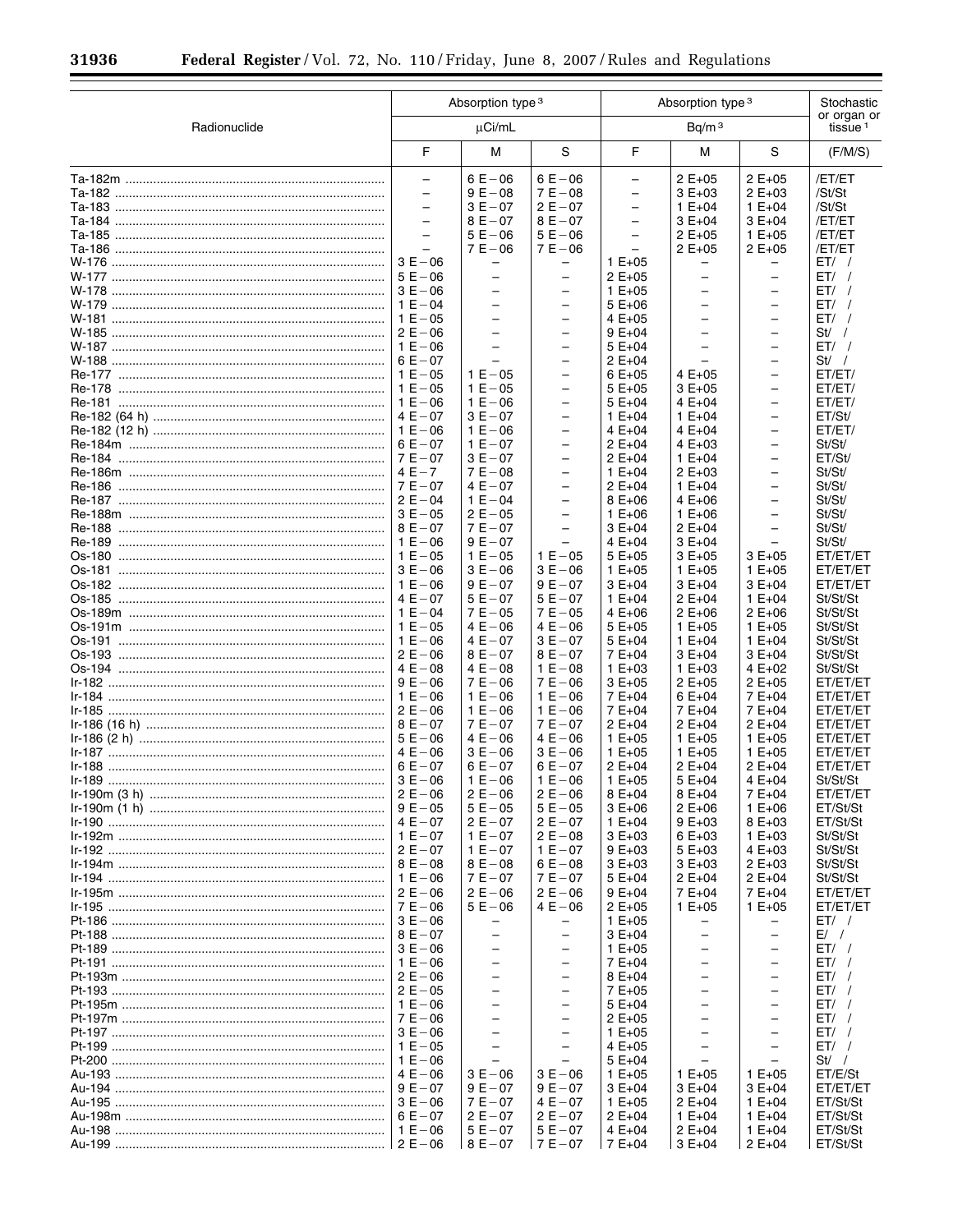|  | г   |     |  |
|--|-----|-----|--|
|  | . . | . . |  |
|  |     |     |  |

۰

|              | Absorption type 3                                                                                                                                                                                                                                                                                                                                                                                                                                                                                                                                                                                                                                                              |                                                                                                                                                                                                                                                                                                                                                                                                                                                                             |                                                                                                                                                                                                                                                                                                                                                                                                                                                                                                                                                                                                                                                                                                                                                                                                                                                                                         | Absorption type 3                                                                                                                                                                                                                                                                                                                                                                                                                     |                                                                                                                                                                                                                                                                                                                                       |                                                                                                                                                                                                                                                                                                                                                                                                                                                                                                                                                                                                                                                                                                                                          | Stochastic                                                                                                                                                                                                                                                                                                                                                                              |
|--------------|--------------------------------------------------------------------------------------------------------------------------------------------------------------------------------------------------------------------------------------------------------------------------------------------------------------------------------------------------------------------------------------------------------------------------------------------------------------------------------------------------------------------------------------------------------------------------------------------------------------------------------------------------------------------------------|-----------------------------------------------------------------------------------------------------------------------------------------------------------------------------------------------------------------------------------------------------------------------------------------------------------------------------------------------------------------------------------------------------------------------------------------------------------------------------|-----------------------------------------------------------------------------------------------------------------------------------------------------------------------------------------------------------------------------------------------------------------------------------------------------------------------------------------------------------------------------------------------------------------------------------------------------------------------------------------------------------------------------------------------------------------------------------------------------------------------------------------------------------------------------------------------------------------------------------------------------------------------------------------------------------------------------------------------------------------------------------------|---------------------------------------------------------------------------------------------------------------------------------------------------------------------------------------------------------------------------------------------------------------------------------------------------------------------------------------------------------------------------------------------------------------------------------------|---------------------------------------------------------------------------------------------------------------------------------------------------------------------------------------------------------------------------------------------------------------------------------------------------------------------------------------|------------------------------------------------------------------------------------------------------------------------------------------------------------------------------------------------------------------------------------------------------------------------------------------------------------------------------------------------------------------------------------------------------------------------------------------------------------------------------------------------------------------------------------------------------------------------------------------------------------------------------------------------------------------------------------------------------------------------------------------|-----------------------------------------------------------------------------------------------------------------------------------------------------------------------------------------------------------------------------------------------------------------------------------------------------------------------------------------------------------------------------------------|
| Radionuclide |                                                                                                                                                                                                                                                                                                                                                                                                                                                                                                                                                                                                                                                                                | $\mu$ Ci/mL                                                                                                                                                                                                                                                                                                                                                                                                                                                                 |                                                                                                                                                                                                                                                                                                                                                                                                                                                                                                                                                                                                                                                                                                                                                                                                                                                                                         | Bq/m <sup>3</sup>                                                                                                                                                                                                                                                                                                                                                                                                                     |                                                                                                                                                                                                                                                                                                                                       |                                                                                                                                                                                                                                                                                                                                                                                                                                                                                                                                                                                                                                                                                                                                          | tissue <sup>1</sup>                                                                                                                                                                                                                                                                                                                                                                     |
|              | F                                                                                                                                                                                                                                                                                                                                                                                                                                                                                                                                                                                                                                                                              | М                                                                                                                                                                                                                                                                                                                                                                                                                                                                           | S                                                                                                                                                                                                                                                                                                                                                                                                                                                                                                                                                                                                                                                                                                                                                                                                                                                                                       | F                                                                                                                                                                                                                                                                                                                                                                                                                                     | М                                                                                                                                                                                                                                                                                                                                     | S                                                                                                                                                                                                                                                                                                                                                                                                                                                                                                                                                                                                                                                                                                                                        | (F/M/S)                                                                                                                                                                                                                                                                                                                                                                                 |
|              | $5E - 07$<br>$1 E - 05$<br>$1 E - 05$<br>$1 E - 06$<br>$1 E - 06$<br>$\qquad \qquad -$<br>$5E - 06$<br>$5E - 06$<br>$\overline{\phantom{0}}$<br>$2 E - 08$<br>$3E - 08$<br>$\qquad \qquad -$<br>$1 E - 06$<br>$1 E - 06$<br>$\overline{\phantom{0}}$<br>$6E - 06$<br>$6E - 06$<br>$\overline{\phantom{0}}$<br>$1 E - 06$<br>$1 E - 06$<br>$\overline{\phantom{0}}$<br>$4E - 06$<br>$4E - 06$<br>$\overline{\phantom{0}}$<br>$8E - 06$<br>$8E - 06$<br>$\overline{\phantom{0}}$<br>$7E - 07$<br>$9E - 07$<br>$\qquad \qquad -$<br>$5E - 06$<br>$2E - 05$<br>$6E - 06$<br>$8E - 06$<br>$2E - 06$<br>$1 E - 06$<br>$5E - 06$<br>$8E - 07$<br>$4E - 06$<br>$1 E - 06$<br>$9E - 07$ | $4E - 07$<br>$7E - 06$<br>$1 E - 05$<br>$\overline{\phantom{0}}$<br>$1 E - 06$<br>$1 E - 07$<br>$\overline{\phantom{0}}$<br>$4E - 06$<br>$5E - 07$<br>$1 E - 07$<br>$1 E - 08$<br>$\qquad \qquad -$<br>$8E - 07$<br>$6E - 08$<br>$\qquad \qquad -$<br>$6E - 06$<br>$4E - 07$<br>$8E - 07$<br>$9E - 08$<br>$2E - 06$<br>$1 E - 07$<br>$5E - 06$<br>$3E - 06$<br>-<br>$2E - 07$<br>$8E - 08$<br>-<br>-<br>$\overline{\phantom{0}}$<br>-<br>-<br>-<br>$\overline{\phantom{0}}$ | $4E - 07$<br>$7E - 06$<br>$9E - 06$<br>$\qquad \qquad -$<br>$\overline{\phantom{0}}$<br>$\qquad \qquad -$<br>$\qquad \qquad -$<br>$\qquad \qquad -$<br>-<br>$\overline{\phantom{0}}$<br>$\overline{\phantom{0}}$<br>$\overline{\phantom{m}}$<br>$\qquad \qquad -$<br>$\qquad \qquad -$<br>$\overline{\phantom{0}}$<br>$\overline{\phantom{0}}$<br>-<br>$\overline{\phantom{0}}$<br>$\overline{\phantom{0}}$<br>$\qquad \qquad -$<br>$\qquad \qquad -$<br>$\qquad \qquad -$<br>$\overline{\phantom{0}}$<br>$\overline{\phantom{0}}$<br>$\qquad \qquad -$<br>$\overline{\phantom{0}}$<br>$\qquad \qquad -$<br>$\overline{\phantom{0}}$<br>$\overline{\phantom{0}}$<br>$\overline{\phantom{0}}$<br>$\overline{\phantom{0}}$<br>$\qquad \qquad -$<br>$\overline{\phantom{0}}$<br>$\overline{\phantom{m}}$<br>$\overline{\phantom{0}}$<br>-<br>$\overline{\phantom{m}}$<br>$\qquad \qquad -$ | $1 E + 04$<br>4 E+05<br>$5E+05$<br>$4E+04$<br>$4E+04$<br>$1 E + 05$<br>$1 E + 05$<br>$1 E + 03$<br>$1 E + 03$<br>$\qquad \qquad -$<br>$5E+04$<br>$5E+04$<br>$2E+05$<br>$2E+05$<br>$5E+04$<br>$5E+04$<br>$1 E + 05$<br>$1 E + 05$<br>$\overline{\phantom{0}}$<br>$3E+05$<br>$3E+05$<br>2 E+04<br>$3E+04$<br>$2E+05$<br>$8E+05$<br>2 E+05<br>$2E+05$<br>$9E+04$<br>$5E+04$<br>$2 E + 05$<br>$3E+04$<br>$1 E + 05$<br>$5E+04$<br>$3E+04$ | $1 E + 04$<br>$2E+05$<br>$3E+05$<br>$4E+04$<br>$6E+03$<br>$1 E + 05$<br>$1 E + 04$<br>$3E+03$<br>$5E+02$<br>$3E+04$<br>$2 E + 03$<br>$\overline{\phantom{0}}$<br>$2 E + 05$<br>$1 E + 04$<br>$3E+04$<br>$3E+03$<br>$7E+04$<br>$4E+03$<br>$1 E + 05$<br>$1 E + 05$<br>$1 E + 04$<br>$2E+03$<br>-<br>-<br>$\overline{\phantom{0}}$<br>- | $1 E + 04$<br>$2E+05$<br>$3E+05$<br>-<br>$\qquad \qquad -$<br>$\qquad \qquad -$<br>$\overline{\phantom{0}}$<br>$\qquad \qquad -$<br>-<br>$\overline{\phantom{0}}$<br>-<br>$\qquad \qquad -$<br>$\overline{\phantom{0}}$<br>$\qquad \qquad -$<br>$\overline{\phantom{0}}$<br>$\qquad \qquad -$<br>-<br>$\qquad \qquad -$<br>$\overline{\phantom{0}}$<br>$\qquad \qquad -$<br>$\overline{\phantom{0}}$<br>-<br>$\overline{\phantom{0}}$<br>$\qquad \qquad -$<br>-<br>$\qquad \qquad -$<br>$\overline{\phantom{0}}$<br>$\qquad \qquad -$<br>$\overline{\phantom{0}}$<br>$\qquad \qquad -$<br>-<br>$\overline{\phantom{0}}$<br>-<br>$\qquad \qquad -$<br>$\overline{\phantom{0}}$<br>$\qquad \qquad -$<br>$\overline{\phantom{0}}$<br>-<br>- | or organ or<br>ET/ET/ET<br>ET/ET/ET<br>ET/ET/ET<br>$ET/$ /<br>ET/ET/<br>/St/<br>$ET/$ /<br>ET/ET/<br>/St/<br>$St/$ /<br>St/St/<br>/St/<br>ET/<br>ET/St/<br>/St/<br>ET/<br>ET/ET/<br>/St/<br>$ET/$ /<br>ET/St/<br>/St/<br>ET/<br>ET/St/<br>/St/<br>$ET/$ /<br>ET/ET/<br>/St/<br>$St/$ /<br>St/St/<br>/St/<br>ET/<br>ET/<br>ET/<br>ET/<br>ET/<br>ET/<br>ET/<br>ET/<br>ET/<br>ET/<br>St/ / |
|              | $7E - 06$<br>$2E - 06$<br>$4E - 06$<br>$1 E - 06$<br>$2E - 06$<br>$1 E - 06$<br>$4E-08$<br>$2E - 06$<br>$9E - 07$<br>$9E - 06$<br>$1 E - 10$<br>$4E - 08$<br>$5E - 09$<br>$4E - 08$<br>$5E - 06$<br>$3E - 06$<br>$2E - 06$<br>$7E - 07$<br>$4E - 07$<br>$2E - 07$<br>$4E - 07$<br>$3E - 09$<br>$1 E - 07$<br>$1 E - 08$<br>$1 E - 08$<br>$1 E - 08$<br>$5E - 06$                                                                                                                                                                                                                                                                                                               | -<br>÷.<br>$\overline{\phantom{0}}$<br>$\overline{\phantom{0}}$<br>$4E - 06$<br>$2 E - 06$<br>$2E - 06$<br>$7E - 07$<br>$4E - 07$<br>$2E - 07$<br>$1 E - 07$<br>$2E - 10$<br>$9E - 09$<br>$8E - 09$<br>$7E - 09$<br>$1 E - 08$<br>$4E - 06$<br>$3E - 06$<br>$1 E - 06$                                                                                                                                                                                                      | $\qquad \qquad -$<br>$\overline{\phantom{0}}$<br>$\qquad \qquad -$<br>$\overline{\phantom{0}}$<br>$\qquad \qquad -$<br>$\overline{\phantom{0}}$<br>$\overline{\phantom{0}}$<br>$\overline{\phantom{0}}$<br>$\overline{\phantom{0}}$<br>$\qquad \qquad -$<br>$\overline{\phantom{0}}$<br>$\qquad \qquad -$<br>$\qquad \qquad -$<br>$\overline{\phantom{0}}$<br>$\overline{\phantom{0}}$<br>$\overline{\phantom{0}}$<br>$\qquad \qquad -$                                                                                                                                                                                                                                                                                                                                                                                                                                                 | $2E+05$<br>$9E+04$<br>$1 E + 05$<br>$4E+04$<br>$7E+04$<br>$6E+04$<br>$1 E + 03$<br>7 E+04<br>$3E+04$<br>$3E+05$<br>$5E+00$<br>$1 E + 03$<br>$2E+02$<br>$1 E + 03$<br>$2E+05$<br>$1 E + 05$<br>$9E+04$<br>$2 E + 04$<br>$1 E + 04$<br>$9E+03$<br>$1 E + 04$<br>$1 E + 02$<br>$6E+03$<br>4 $E+02$<br>4 $E+02$<br>$6E+02$<br>$1 E + 05$<br>$1 E + 05$<br>7 E+04                                                                          | $\overline{\phantom{0}}$<br>$1 E + 05$<br>$1 E + 05$<br>$9E+04$<br>$2 E + 04$<br>$1 E + 04$<br>8 E+03<br>$6E+03$<br>$9E+00$<br>$3 E + 02$<br>$3 E + 02$<br>$2 E+02$<br>4 $E+02$<br>$1 E + 05$<br>$1 E + 05$<br>$6E+04$                                                                                                                | -<br>$\overline{\phantom{0}}$<br>$\overline{\phantom{0}}$<br>$\overline{\phantom{0}}$<br>$\qquad \qquad -$<br>$\overline{\phantom{0}}$<br>$\overline{\phantom{0}}$<br>$\overline{\phantom{0}}$<br>$\overline{\phantom{0}}$<br>$\qquad \qquad -$<br>$\overline{\phantom{0}}$<br>$\qquad \qquad -$<br>-<br>$\overline{\phantom{0}}$<br>$\qquad \qquad -$<br>$\qquad \qquad -$<br>$\overline{\phantom{0}}$<br>$\qquad \qquad -$<br>$\overline{\phantom{0}}$<br>$\qquad \qquad -$<br>$\qquad \qquad -$<br>$\qquad \qquad -$<br>$\qquad \qquad -$<br>-                                                                                                                                                                                        | ET/<br>ET/<br>ET/<br>$ET/$ /<br>ET/<br>FT/<br>$St/$ /<br>$ET/$ /<br>$BS/$ /<br>$ET/$ /<br>$BS/$ /<br>$ET/$ /<br>$ET/$ /<br>$ET/$ /<br>ET/ET/<br>ET/ET/<br>ET/ET/<br>ET/ET/<br>ET/ET/<br>ET/ET/<br>ET/St/<br>$K\!I\!S$ t/<br>K/St/<br>ET/ET/<br>ET/ET/<br>ET/ET/<br>ET/ET/<br>ET/ET/<br>ET/ET/                                                                                           |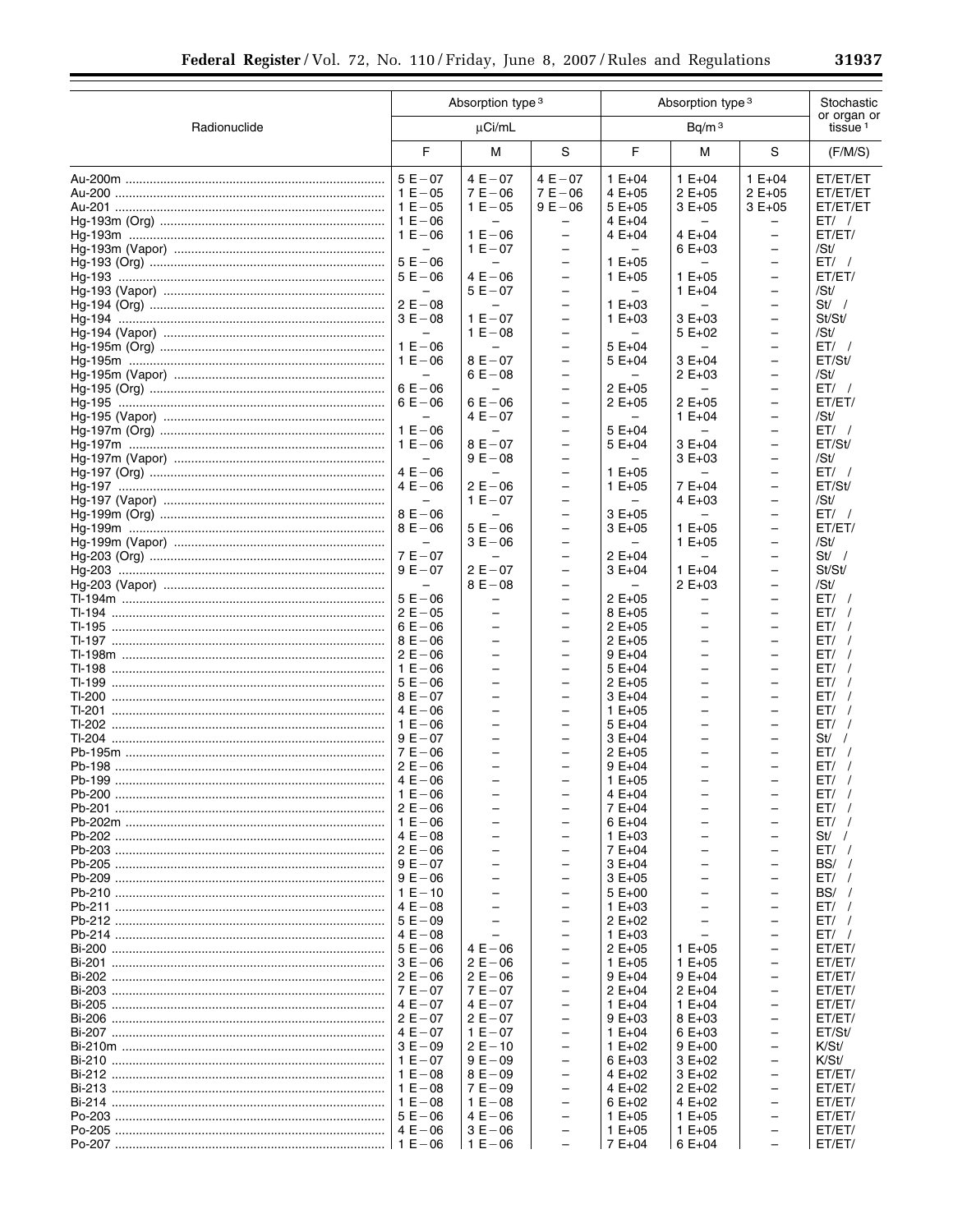$\equiv$ 

▀

|              |                                                      | Absorption type 3                   |                                                           | Absorption type 3                                    |                                                      |                                                                           |                                    |  | Stochastic |
|--------------|------------------------------------------------------|-------------------------------------|-----------------------------------------------------------|------------------------------------------------------|------------------------------------------------------|---------------------------------------------------------------------------|------------------------------------|--|------------|
| Radionuclide |                                                      | µCi/mL                              |                                                           |                                                      | Bq/m <sup>3</sup>                                    |                                                                           | or organ or<br>tissue <sup>1</sup> |  |            |
|              | F                                                    | М                                   | S                                                         | F                                                    | М                                                    | S                                                                         | (F/M/S)                            |  |            |
|              | $7E - 10$<br>$1 E - 06$<br>$7E - 09$                 | $2E - 10$<br>$2E - 07$<br>$5E - 09$ | $\equiv$<br>$\qquad \qquad -$<br>$\overline{\phantom{0}}$ | $2E+01$<br>$4E+04$<br>$2 E + 02$                     | $9E+00$<br>$1 E + 04$<br>$1 E + 02$                  | $\overline{\phantom{0}}$<br>$\qquad \qquad -$<br>$\overline{\phantom{0}}$ | K/St/<br>St/St/<br>ET/St/          |  |            |
|              | $1 E - 08$<br>$8E - 08$                              | -<br>$\overline{\phantom{0}}$       | $\overline{\phantom{0}}$                                  | $6E+02$<br>$3E+03$                                   | $\overline{\phantom{0}}$<br>$\overline{\phantom{0}}$ | $\qquad \qquad -$                                                         |                                    |  |            |
|              | $1 E - 08$<br>$4E - 07$                              | $\qquad \qquad -$<br>$\equiv$       | $\qquad \qquad -$                                         | $3E+02$<br>$1 E + 04$                                | $\overline{\phantom{m}}$                             | $\overline{\phantom{0}}$                                                  | $ET/$ /<br>$St/$ /                 |  |            |
|              | $\qquad \qquad -$                                    | $9E - 11$                           | $\overline{\phantom{0}}$                                  | -                                                    | $3E+00$                                              | $\overline{\phantom{0}}$                                                  | /St/                               |  |            |
|              | $\overline{\phantom{0}}$<br>$\qquad \qquad -$        | $2E - 10$<br>$1 E - 10$             | $\overline{\phantom{0}}$<br>$\qquad \qquad -$             | $\overline{\phantom{0}}$<br>-                        | $8E+00$<br>$4 E + 00$                                | $\overline{\phantom{0}}$<br>$\qquad \qquad -$                             | /St/<br>/St/                       |  |            |
|              | $\overline{\phantom{0}}$                             | $2E - 10$                           | $\overline{\phantom{0}}$                                  | $\overline{\phantom{0}}$                             | $9E+00$                                              | $\overline{\phantom{0}}$                                                  | /St/                               |  |            |
|              | $\overline{\phantom{0}}$<br>$\equiv$                 | $8E - 07$<br>$1 E - 10$             | $\overline{\phantom{0}}$                                  | $\overline{\phantom{0}}$<br>$\overline{\phantom{0}}$ | $3E+04$<br>$5E+00$                                   | $\qquad \qquad -$<br>$\equiv$                                             | /BS/<br>/BS/                       |  |            |
|              | $1 E - 08$                                           | $6E - 09$                           | $5E - 09$                                                 | $6E+02$                                              | $2 E + 02$                                           | $2E+02$                                                                   | BS/St/St                           |  |            |
|              | $2E - 10$<br>$1 E - 09$                              | $9E - 11$<br>$6E - 10$              | $8E - 11$<br>$5E - 10$                                    | 7 E+00<br>4 E+01                                     | $3E+00$<br>$2E+01$                                   | $3E+00$<br>$2E+01$                                                        | BS/St/St<br>ET/St/St               |  |            |
|              | $2E - 13$                                            | $1 E - 12$                          | $1 E - 11$                                                | $1 E - 02$                                           | $5E - 02$                                            | $4E - 01$                                                                 | <b>BS/BS/St</b>                    |  |            |
|              | $6E - 09$<br>$\overline{\phantom{0}}$                | $3E - 08$<br>$4E - 09$              | $4E - 08$<br>$4E - 09$                                    | $2E+02$<br>$\overline{\phantom{0}}$                  | $1 E + 03$<br>$1 E + 02$                             | $1 E + 03$<br>$1 E + 02$                                                  | <b>BS/BS/St</b><br>/ET/ET          |  |            |
|              | $\qquad \qquad -$                                    | $9E - 11$                           | $7E - 11$                                                 | -                                                    | $3E+00$                                              | $2E+00$                                                                   | /St/St                             |  |            |
|              | $\overline{\phantom{0}}$<br>$\qquad \qquad -$        | $2E - 11$<br>$2E - 12$              | $2E - 11$<br>$1E - 11$                                    | $\overline{\phantom{0}}$<br>$\overline{\phantom{0}}$ | $7E - 01$<br>$7E - 02$                               | $8E - 01$<br>$4E - 01$                                                    | /BS/St<br>/BS/St                   |  |            |
|              | $\equiv$<br>$\overline{\phantom{0}}$                 | $3E - 12$<br>$1 E - 06$             | $4E - 11$<br>$1 E - 06$                                   | $\overline{\phantom{0}}$<br>$\overline{\phantom{0}}$ | $1 E - 01$<br>$5E+04$                                | $1 E + 00$<br>5 E+04                                                      | /BS/BS<br>/St/St                   |  |            |
|              | $\overline{\phantom{0}}$                             | $3E - 12$                           | $4E - 11$                                                 | $\overline{\phantom{0}}$                             | $1 E - 01$                                           | $1 E + 00$                                                                | /BS/BS                             |  |            |
|              | $\overline{\phantom{0}}$<br>$\overline{\phantom{0}}$ | $1 E - 07$<br>$4E - 09$             | $9E - 08$<br>$4E - 09$                                    | $\overline{\phantom{0}}$<br>$\overline{\phantom{0}}$ | $3E+03$<br>$1 E + 02$                                | $3E+03$<br>$1 E + 02$                                                     | /St/St<br>/ET/ET                   |  |            |
|              | $\overline{\phantom{0}}$                             | $1 E - 08$                          | $1 E - 08$                                                | $\overline{\phantom{0}}$                             | $3E+02$                                              | $4E+02$                                                                   | /BS/St                             |  |            |
|              | $\equiv$<br>$\qquad \qquad -$                        | $1 E - 09$<br>$1 E - 12$            | $9E - 10$<br>$1E - 11$                                    | $\overline{\phantom{0}}$<br>-                        | $4E+01$<br>$4E - 02$                                 | $3E+01$<br>$4E - 01$                                                      | /St/St<br>/BS/BS                   |  |            |
|              | $\overline{a}$                                       | $1 E - 08$                          | $1 E - 07$                                                | $\overline{\phantom{0}}$                             | $6E+02$                                              | 7 E+03                                                                    | /BS/BS                             |  |            |
|              | $\overline{\phantom{0}}$<br>$\equiv$                 | $2E - 07$<br>$7E - 07$              | $1 E - 07$<br>$7E - 07$                                   | -<br>$\overline{\phantom{0}}$                        | 7 E+03<br>$2 E + 04$                                 | $6E+03$<br>$2 E + 04$                                                     | /St/St<br>/ET/ET                   |  |            |
|              | $6E - 10$                                            | $5E - 11$                           | $4E - 11$                                                 | $2E+01$                                              | $2 E+00$                                             | $1 E + 00$                                                                | K/St/St                            |  |            |
|              | $2E - 06$<br>$5E - 11$                               | $1 E - 06$<br>$1 E - 10$            | $1 E - 06$<br>$2E - 11$                                   | $8E+04$<br>$2 E+00$                                  | $4 E + 04$<br>$4 E + 00$                             | $4E+04$<br>$7E - 01$                                                      | ET/St/St<br><b>BS/St/ET</b>        |  |            |
|              | $4E - 10$<br>$5E - 10$                               | $2E - 10$<br>$2E - 10$              | $7E - 11$<br>$7E - 11$                                    | $1 E + 01$<br>$1 E + 01$                             | $9E+00$                                              | $2 E+00$<br>$2 E+00$                                                      | <b>BS/St/ET</b><br><b>BS/St/ET</b> |  |            |
|              | $5E - 10$                                            | $3E - 10$                           | $8E - 11$                                                 | $1 E + 01$                                           | $9E+00$<br>$1 E + 01$                                | $3E+00$                                                                   | <b>BS/St/ET</b>                    |  |            |
|              | $5E - 10$<br>$1 E - 06$                              | $2E - 10$<br>$3E - 07$              | $7E - 11$<br>$3E - 07$                                    | $1 E + 01$<br>$4E+04$                                | $1 E + 01$<br>$1 E + 04$                             | $2 E+00$<br>$1 E + 04$                                                    | <b>BS/St/ET</b><br>ET/St/St        |  |            |
|              | $5E - 10$                                            | $3E - 10$                           | $8E - 11$                                                 | $2E+01$                                              | $1 E + 01$                                           | $3E+00$                                                                   | <b>BS/St/ET</b>                    |  |            |
| $U-240$      | $1 E - 05$                                           | $9E - 06$<br>$7E - 07$              | $9E - 06$<br>$6E - 07$                                    | $5E+05$<br>5 E+04                                    | $3E+05$<br>$2E+04$                                   | $3E+05$<br>2 E+04                                                         | ET/ET/ET<br>ET/St/St               |  |            |
|              |                                                      | $3E - 06$                           |                                                           |                                                      | $1 E + 05$                                           |                                                                           | /BS/                               |  |            |
|              | $\overline{\phantom{0}}$<br>$\overline{\phantom{0}}$ | $7E - 05$<br>$5E - 07$              |                                                           |                                                      | $2E+06$<br>$2E+04$                                   | $\overline{\phantom{0}}$                                                  | /ET/<br>/ET/                       |  |            |
|              | $\overline{\phantom{0}}$<br>$\equiv$                 | $1 E - 06$                          |                                                           | $\overline{\phantom{0}}$                             | $4E+04$                                              | $\overline{\phantom{0}}$                                                  | /BS/                               |  |            |
|              | $\qquad \qquad -$                                    | $4E - 11$<br>$5E - 08$              |                                                           | $\overline{\phantom{0}}$                             | $1 E + 00$<br>$1 E + 03$                             | $\overline{\phantom{0}}$                                                  | /BS/<br>/BS/                       |  |            |
|              | $\overline{a}$<br>$\qquad \qquad -$                  | $8E - 12$<br>$1 E - 07$             |                                                           | $\overline{\phantom{0}}$<br>$\overline{\phantom{0}}$ | $3E - 01$<br>$4E+03$                                 | $\equiv$<br>$\overline{\phantom{m}}$                                      | /BS/<br>/BS/                       |  |            |
|              | $\equiv$                                             | $5E - 07$                           |                                                           | $\overline{\phantom{0}}$                             | $1 E + 04$                                           | $\equiv$                                                                  | /St/                               |  |            |
|              | $\qquad \qquad -$<br>$\equiv$                        | $2E - 06$<br>$3E - 08$              | $3E - 08$                                                 | $\overline{\phantom{0}}$                             | $8E+04$<br>$1 E + 03$                                | $\overline{\phantom{0}}$<br>$1 E + 03$                                    | /ET/<br>/St/St                     |  |            |
|              | $\overline{\phantom{0}}$                             | $9E - 05$                           | $8E - 05$                                                 | $\overline{\phantom{0}}$                             | $3E+06$                                              | $3E+06$                                                                   | /ET/ET                             |  |            |
|              | $\equiv$<br>$\overline{\phantom{0}}$                 | $1E - 11$<br>$1 E - 06$             | $7E - 11$<br>$1 E - 06$                                   | $\overline{\phantom{0}}$                             | $6E - 01$<br>$7E+04$                                 | $2 E+00$<br>$6E+04$                                                       | /BS/St<br>/St/St                   |  |            |
|              | $\equiv$                                             | $6E - 12$                           | $5E - 11$                                                 | $\overline{\phantom{0}}$                             | $2E - 01$                                            | $1 E + 00$                                                                | /BS/St                             |  |            |
|              | $\qquad \qquad -$<br>$\overline{a}$                  | $5E - 12$<br>$5E - 12$              | $6E - 11$<br>$6E - 11$                                    | $\overline{\phantom{0}}$<br>$\overline{\phantom{0}}$ | $2E - 01$<br>$2E - 01$                               | $2 E+00$<br>$2 E+00$                                                      | /BS/BS<br>/BS/BS                   |  |            |
|              | $\qquad \qquad -$                                    | $2E - 10$                           | $2E - 09$                                                 | $\overline{\phantom{0}}$                             | $1 E + 01$                                           | $1 E + 02$                                                                | /BS/BS                             |  |            |
|              | $\equiv$<br>$\overline{\phantom{0}}$                 | $5E - 12$<br>$5E - 06$              | $6E - 11$<br>$5E - 06$                                    | $\overline{\phantom{0}}$<br>$\overline{\phantom{0}}$ | $2E - 01$<br>$1 E + 05$                              | $2 E+00$<br>$1 E + 05$                                                    | /BS/BS<br>/E/E                     |  |            |
|              | $\equiv$                                             | $5E - 12$                           | $6E - 11$                                                 |                                                      | $2E - 01$                                            | $2 E+00$                                                                  | /BS/BS                             |  |            |
|              | $\overline{\phantom{0}}$<br>$\equiv$                 | $9E - 07$<br>$8E - 08$              | $8E - 07$<br>$8E - 08$                                    | $\overline{\phantom{0}}$                             | $3E+04$<br>$3E+03$                                   | $3E+04$<br>$2 E + 03$                                                     | /St/St<br>/St/St                   |  |            |
|              | $\overline{\phantom{0}}$<br>$\overline{\phantom{0}}$ | $8E - 06$                           |                                                           |                                                      | $3E+05$                                              |                                                                           | /ET/                               |  |            |
|              | $\qquad \qquad -$                                    | $2 E - 06$<br>$1 E - 06$            |                                                           |                                                      | $9E+04$<br>$6E+04$                                   | $\qquad \qquad -$                                                         | /BS/<br>/ET/                       |  |            |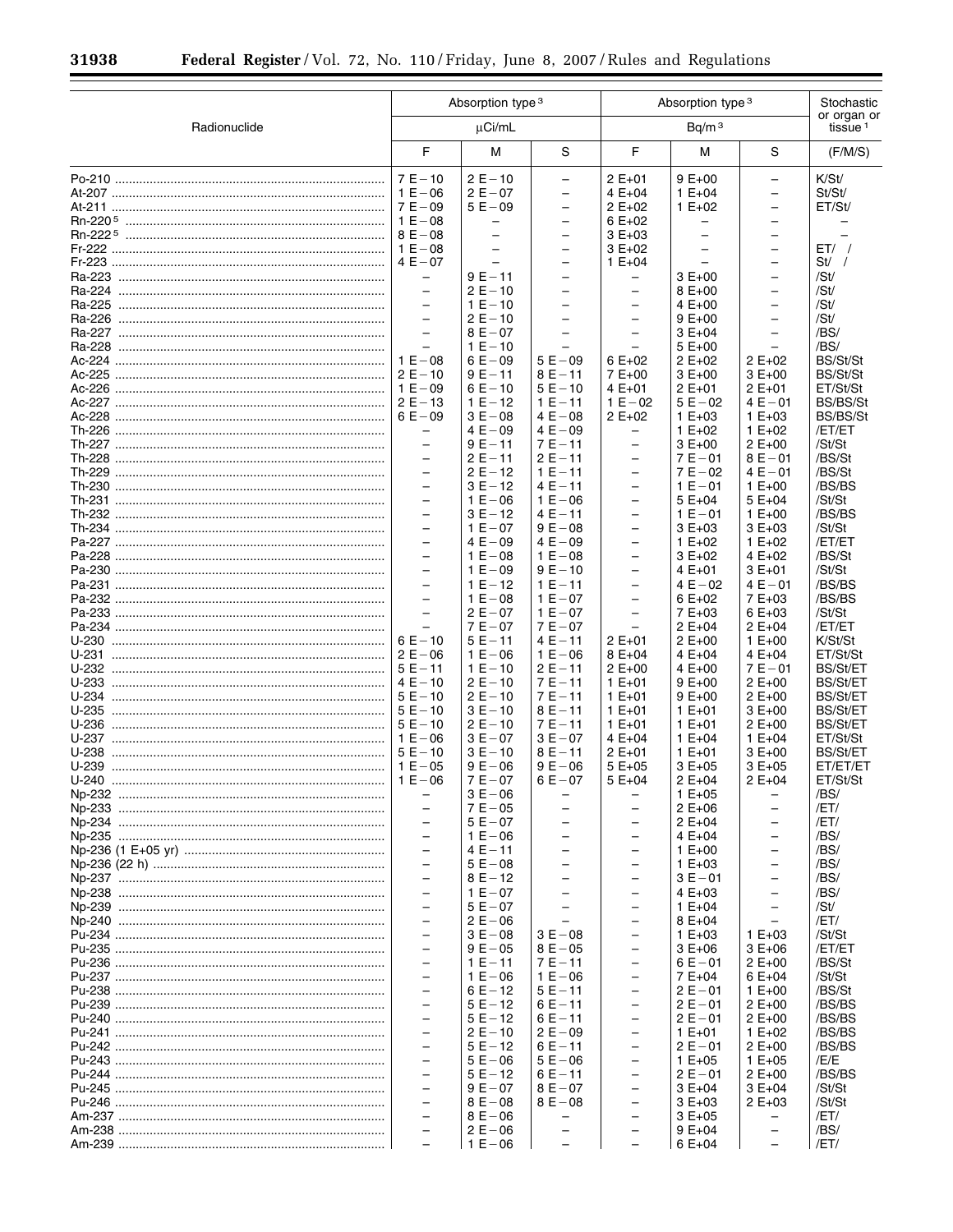|               |                          | Absorption type 3 |   |                          | Absorption type 3 | Stochastic               |                                    |
|---------------|--------------------------|-------------------|---|--------------------------|-------------------|--------------------------|------------------------------------|
| Radionuclide  |                          | µCi/mL            |   | Bq/m <sup>3</sup>        |                   |                          | or organ or<br>tissue <sup>1</sup> |
|               | F                        | M                 | S | F                        | M                 | S                        | (F/M/S)                            |
|               | $\equiv$                 | $7E - 07$         |   |                          | $2 E + 04$        | $\overline{\phantom{0}}$ | /ET/                               |
|               | $\overline{\phantom{m}}$ | $5E - 12$         |   | —                        | $1 E - 01$        | $\overline{\phantom{0}}$ | /BS/                               |
|               | $\equiv$                 | $5E - 12$         |   | $\overline{\phantom{0}}$ | $1 E - 01$        | $\overline{\phantom{0}}$ | /BS/                               |
|               |                          | $4E - 08$         |   | $\overline{\phantom{0}}$ | $1 E + 03$        |                          | /St/                               |
|               |                          | $5E - 12$         |   | $\overline{\phantom{0}}$ | $1 E - 01$        | $\overline{a}$           | /BS/                               |
|               | $\overline{\phantom{0}}$ | $3E - 06$         |   | -                        | $1 E + 05$        | $\overline{\phantom{0}}$ | /BS/                               |
| Am-244        | $\overline{\phantom{0}}$ | $1 E - 07$        |   | $\overline{\phantom{0}}$ | $5E+03$           | $\equiv$                 | /BS/                               |
|               | $\overline{\phantom{0}}$ | $5E - 06$         |   | -                        | $2E+05$           | -                        | /ET/                               |
|               |                          | $6E - 06$         |   | -                        | $2E+05$           |                          | /ET/                               |
| Am-246        |                          | $2 E - 06$        |   |                          | $9E+04$           | $\overline{\phantom{0}}$ | /ET/                               |
| Cm-238        | $\equiv$                 | $1 E - 07$        |   | -                        | $4E+03$           | $\overline{a}$           | /St/                               |
| Cm-240        | $\overline{\phantom{0}}$ | $2E - 10$         |   | $\overline{\phantom{0}}$ | $7E+00$           | $\overline{\phantom{0}}$ | /St/                               |
| Cm-241        |                          | $2 E - 08$        |   | $\equiv$                 | $8E+02$           | $\overline{\phantom{0}}$ | /St/                               |
| Cm-242        |                          | $1 E - 10$        |   | $\overline{\phantom{0}}$ | $5E+00$           | $\equiv$                 | /St/                               |
| Cm-243        | $\overline{\phantom{0}}$ | $7E - 12$         |   | -                        | $2E - 01$         | -                        | /BS/                               |
| Cm-244        | $\equiv$                 | $9E - 12$         |   | $\overline{\phantom{0}}$ | $3E - 01$         | $\equiv$                 | /BS/                               |
| Cm-245        | $\overline{\phantom{0}}$ | $5E - 12$         |   | -                        | $1 E - 01$        | -                        | /BS/                               |
| Cm-246        |                          | $5E - 12$         |   | -                        | $1 E - 01$        | $\overline{a}$           | /BS/                               |
|               |                          | $5E - 12$         |   | $\overline{\phantom{0}}$ | $2E - 01$         | $\overline{\phantom{0}}$ | /BS/                               |
| Cm-248        | $\equiv$                 | $1 E - 12$        |   | $\overline{\phantom{0}}$ | $5E - 02$         | $\equiv$                 | /BS/                               |
| Cm-249        | $\overline{\phantom{0}}$ | $8E - 06$         |   | -                        | $3E+05$           | $\overline{\phantom{0}}$ | /ET/                               |
|               |                          | $2E - 13$         |   | -                        | $8E - 03$         | $\overline{a}$           | /BS/                               |
| Bk-245        |                          | $3E - 07$         |   | $\overline{\phantom{0}}$ | $1 E + 04$        | $\equiv$                 | /St/                               |
|               | $\overline{\phantom{0}}$ | $8E - 07$         |   | -                        | $3E+04$           | -                        | /ET/                               |
|               | $\overline{\phantom{0}}$ | $3E - 12$         |   | -                        | $1 E - 01$        | $\overline{\phantom{0}}$ | /BS/                               |
| <b>Bk-249</b> | $\overline{\phantom{0}}$ | $1 E - 09$        |   | -                        | $5E+01$           | -                        | /BS/                               |
| Bk-250        |                          | $2E - 07$         |   | -                        | $9E+03$           | $\overline{a}$           | /BS/                               |
| Cf-244        |                          | $1 E - 08$        |   | $\overline{\phantom{0}}$ | $5E+02$           |                          | /ET/                               |
| $Cf-246$      | $\equiv$                 | $1 E - 09$        |   | $\overline{\phantom{0}}$ | $5E+01$           | $\equiv$                 | /St/                               |
| Cf-248        | $\overline{\phantom{0}}$ | $5E - 11$         |   | -                        | $2E+00$           | $\overline{\phantom{0}}$ | /BS/                               |
| $Cf-249$      | $\overline{\phantom{a}}$ | $3E - 12$         |   | —                        | $1 E - 01$        | $\overline{\phantom{0}}$ | /BS/                               |
| $Cf-250$      |                          | $7E - 12$         |   | $\overline{\phantom{0}}$ | $2E - 01$         | $\equiv$                 | /BS/                               |
| Cf-251        | $\overline{\phantom{0}}$ | $3E - 12$         |   |                          | $1 E - 01$        |                          | /BS/                               |
|               |                          |                   |   |                          |                   | $\overline{\phantom{0}}$ |                                    |
| Cf-252        |                          | $1 E - 11$        |   |                          | $6E - 01$         |                          | /BS/                               |
| Cf-253        |                          | $5E - 10$         |   |                          | $2E+01$           |                          | /St/                               |

### **Footnotes for Appendix A**

<sup>1</sup>A determination of whether the DACs are controlled by stochastic (St) or deterministic (organ or tissue) dose, or if they both give the same result (E), for each absorption type, is given in this column. The key to the organ notation for deterministic dose is: BS = Bone surface,  $ET = Extracthoracic, K = Kidney, L =$ Liver, and  $T = Thvroid$ . A blank indicates that no calculations were performed for the absorption type shown.

<sup>2</sup> The ICRP identifies these materials as soluble or reactive gases and vapors or highly soluble or reactive gases and vapors. For tritiated water, the inhalation DAC values allow for an additional 50% absorption through the skin, as described in ICRP Publication No. 68, Dose Coefficients for Intakes of Radionuclides by Workers. For

elemental tritium, the DAC values include a factor that irradiation from gas within the lungs might increase the dose by 20%.

 $2E - 11$ 

 $4E - 07$ 

 $3E - 07$ 

 $2E - 10$ 

 $1 E - 09$ 

 $6E - 11$ 

 $2E - 09$ 

 $1 E - 09$ 

 $6E - 09$ 

 $2E - 09$ 

 $1 E - 10$ 

 $2 E - 08$ 

 $1 E - 10$ 

 $\overline{\phantom{0}}$ 

 $\overline{a}$ 

 $\overline{a}$ 

 $\overline{\phantom{0}}$ 

 $\overline{a}$ 

 $\overline{a}$ 

 $\overline{a}$ 

 $\overline{a}$ 

 $\overline{\phantom{0}}$ 

L,

 $\overline{a}$ 

 $\overline{a}$ 

 $\overline{a}$ 

 $\overline{a}$ 

 $\overline{a}$ 

 $\overline{\phantom{0}}$ 

 $\overline{a}$ 

 $\overline{a}$ 

 $\overline{\phantom{0}}$ 

 $\overline{a}$ 

 $\overline{\phantom{0}}$ 

 $\overline{a}$ 

 $\overline{a}$ 

 $\overline{\phantom{0}}$ 

 $\overline{\phantom{0}}$ 

 $\overline{a}$ 

 $\overline{a}$ 

 $\overline{\phantom{a}}$ 

 $\frac{1}{2}$ 

 $\overline{a}$ 

 $\overline{\phantom{0}}$ 

 $\overline{a}$ 

 $\overline{\phantom{0}}$ 

 $\overline{\phantom{0}}$ 

 $\frac{1}{2}$ 

 $\qquad \qquad -$ 

 $8E - 01$ 

 $1 E + 04$ 

 $1 E + 04$ 

 $9E+00$ 

 $5E+01$ 

 $2 E+00$ 

8 E+01

 $6E+01$ 

 $2E+02$ 

8 E+01

 $4E+00$ 

 $1 E + 03$ 

4 E+00

/BS/

 $/BS/$ 

/St/

/St/

/St/

 $/BS/$ 

/St/

/St/

 $/ET/$ 

/St/

/St/

/St/

/St/

 $\frac{1}{2}$ 

 $\overline{\phantom{0}}$ 

 $\overline{a}$ 

 $\overline{a}$ 

 $\overline{\phantom{0}}$ 

 $\overline{a}$ 

 $\overline{\phantom{0}}$ 

 $\overline{a}$ 

 $\overline{a}$ 

 $\overline{a}$ 

<sup>3</sup> A dash indicates no values given for this data category.

DAC values derived using hafnium tritide particle and are based on "observed activity" (i.e, only radiation emitted from the particle is considered). DAC values derived using methodology found in Radiological Control Programs for Special Tritium Compounds, DOE-HDBK-1184-2004.

<sup>5</sup>These values are appropriate for protection from radon combined with its short-lived decay products and are based on information given in ICRP Publication 65: Protection Against Radon-222 at Home and at Work and in DOE-STD-1121-98: Internal Dosimetry. The values given are for 100%

equilibrium concentration conditions of the short-lived radon decay products with the parent. To allow for an actual measured equilibrium concentration or a demonstrated equilibrium concentration, the values given in this table should be multiplied by the ratio  $(100\% / \text{actual %})$  or  $(100\% / \text{demonstrated %}),$ respectively. Alternatively, the DAC values for Rn-220 and Rn-222 may be replaced by 2.5 working level (WL) and 0.83 WL, respectively, for appropriate limiting of decay product concentrations. A WL is any combination of short-lived radon decay products, in one liter of air without regard to the degree of equilibrium, that will result in the ultimate emission of 1.3 E+05 MeV of alpha energy.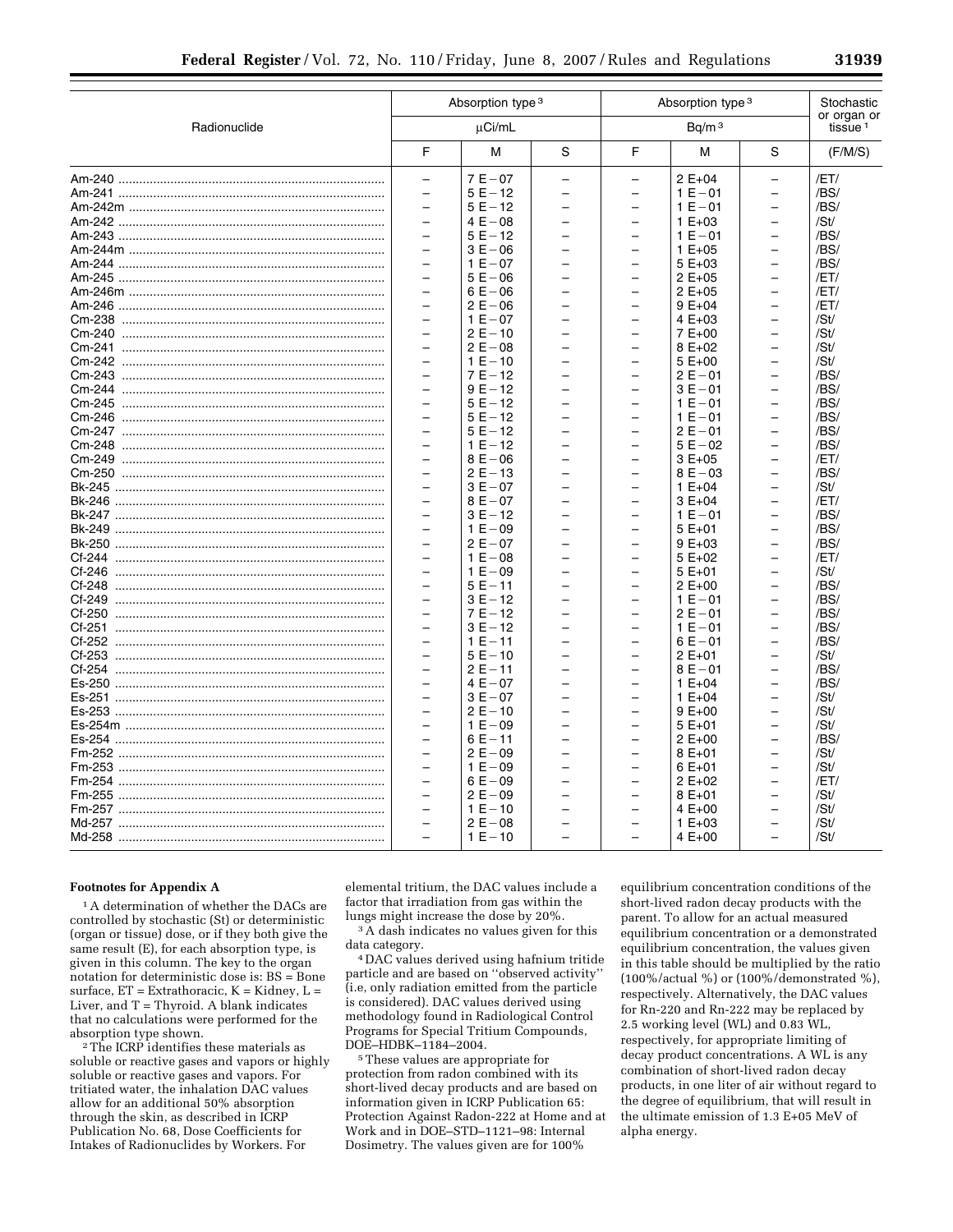■ 30. Appendix C of part 835 is revised to read as follows:

## **Appendix C to Part 835—Derived Air Concentration (DAC) for Workers From External Exposure During Immersion in a Cloud of Airborne Radioactive Material**

a. The data presented in appendix C are to be used for controlling occupational exposures in accordance with § 835.209, identifying the need for air monitoring in accordance with § 835.403 and identifying

the need for posting of airborne radioactivity areas in accordance with § 835.603(d).

b. The air immersion DAC values shown in this appendix are based on a stochastic dose limit of 5 rems (0.05 Sv) per year. Four columns of information are presented: (1) Radionuclide; (2) half-life in units of seconds (s), minutes (min), hours (h), days (d), or years (yr); (3) air immersion DAC in units of µCi/mL; and (4) air immersion DAC in units of Bq/m3. The data are listed by radionuclide in order of increasing atomic mass. The air immersion DACs were calculated for a continuous, nonshielded exposure via immersion in a semi-infinite cloud of

airborne radioactive material. The DACs listed in this appendix may be modified to allow for submersion in a cloud of finite dimensions.

c. The DAC values are given for individual radionuclides. For known mixtures of radionuclides, determine the sum of the ratio of the observed concentration of a particular radionuclide and its corresponding DAC for all radionuclides in the mixture. If this sum exceeds unity (1), then the DAC has been exceeded. For unknown radionuclides, the most restrictive DAC (lowest value) for those isotopes not known to be absent shall be used.

| Air immersion DAC |           |            |                      |  |  |  |
|-------------------|-----------|------------|----------------------|--|--|--|
| Radionuclide      | Half-Life | (uCi/mL)   | (Bq/m <sup>3</sup> ) |  |  |  |
|                   |           | $1 E + 00$ | $4E+10$              |  |  |  |
|                   |           | 4 E-04     | $1 E + 07$           |  |  |  |
|                   | 1.827 h   | $1 E - 06$ | $3E+04$              |  |  |  |
|                   |           | $1 E - 06$ | 4 $E + 04$           |  |  |  |
|                   | 14.8 h    | $3E-06$    | $1 E + 05$           |  |  |  |
|                   |           | $1 E - 06$ | $5E+04$              |  |  |  |
|                   |           | $5E-06$    | $2E+05$              |  |  |  |
|                   |           | $2E - 04$  | $9E+06$              |  |  |  |
|                   |           | $2E-02$    | $9E+08$              |  |  |  |
|                   |           | $2E-04$    | $9E+06$              |  |  |  |
|                   |           | $9E-06$    | $3E+05$              |  |  |  |
|                   |           | $1 E - 06$ | $5E+04$              |  |  |  |
|                   | 2.84 h    | $6E - 07$  | $2E+04$              |  |  |  |
|                   |           | $3E-06$    | $1 E + 0.5$          |  |  |  |
|                   |           | 7 E-07     | $2E+04$              |  |  |  |
|                   |           | $2E-05$    | $1 E + 06$           |  |  |  |
|                   |           | $2E-06$    | $8E+04$              |  |  |  |
|                   |           | $5E-06$    | $2E+05$              |  |  |  |
|                   |           | $5E-06$    | $2E+05$              |  |  |  |
|                   |           | $6E - 05$  | $2E+06$              |  |  |  |
|                   |           | $1 E - 04$ | $6E+06$              |  |  |  |
|                   |           | $4E-05$    | $1 E + 06$           |  |  |  |
|                   |           | $4E - 05$  | $1 E + 06$           |  |  |  |
|                   | 9.11 h    | $5E-06$    | $2E+05$              |  |  |  |
|                   |           | $3E-06$    | $1 E + 05$           |  |  |  |
|                   |           | $1 E - 06$ | $4E+04$              |  |  |  |

For any single radionuclide not listed above with decay mode other than alpha emission or spontaneous fission and with radioactive half-life less than two hours, the DAC value shall be 6 E-06 µCi/mL (2 E+04  $Ba/m<sup>3</sup>$ .

### **Appendix E to Part 835—[Amended]**

■ 31. Appendix D is amended in the last row of the first column by revising the words ''Tritium and tritiated compounds 6'' to read ''Tritium and  $STCs$ <sup>6</sup>." The last row of column three is revised by replacing the term ''N/A'' with the words ''See Footnote 6.'' Footnote 6 is revised by appending the following to the end of the footnote ''In certain cases, a ''Total'' value of 10,000 dpm/100 cm 2 may be applicable either to metals, of the types which form insoluble special tritium compounds that have been exposed to tritium; or to bulk materials to which particles of insoluble special tritium compound are fixed to a surface.'' Footnote 7 is revised to read ''These limits only apply to the alpha emitters within the respective decay series.''

■ 32. Appendix E of part 835 is revised to read as follows:

### **Appendix E to Part 835—Values for Establishing Sealed Radioactive Source Accountability and Radioactive Material Posting and Labeling Requirements**

The data presented in appendix E are to be used for identifying accountable sealed radioactive sources and radioactive material areas as those terms are defined at § 835.2(a), establishing the need for radioactive material area posting in accordance with § 835.603(g), and establishing the need for radioactive material labeling in accordance with § 835.605.

| Nuclide              | Activity<br>(uCi)       |
|----------------------|-------------------------|
| $H-3$<br><b>Be-7</b> | $ 1.5E+08$<br>$3.1E+03$ |

| Nuclide | Activity<br>$(\mu Ci)$ |
|---------|------------------------|
| Be-10   | $1.4E + 0.5$           |
| $C-14$  | $4.6E + 06$            |
|         | $1.9E + 01$            |
| $AI-26$ | $1.5E + 01$            |
| Si-32   | $4.9E + 04$            |
| $S-35$  | $2.4E + 06$            |
| CI-36   | $5.2E + 0.5$           |
| $K-40$  | $2.7E + 02$            |
| Ca-41   | $9.3E + 06$            |
| Ca-45   | $1.1E + 06$            |
| $Sc-46$ | $6.2F + 01$            |
| $Ti-44$ | $1.5E + 02$            |
| $V-49$  | $1.0E + 08$            |
| Mn-53   | $7.5E + 07$            |
| Mn-54   | $6.5E + 01$            |
| Fe-55   | $2.9E + 06$            |
| Fe-59   | $1.9E + 02$            |
| Fe-60   | $8.1E + 03$            |
| Co-56   | $3.9E + 01$            |
| $Co-57$ | $2.3E + 02$            |
| Co-58   | $1.3E + 02$            |
| Co-60   | $1.7F + 01$            |
| Ni-59   | $3.2E + 06$            |
| Ni-63   | $1.3E + 06$            |